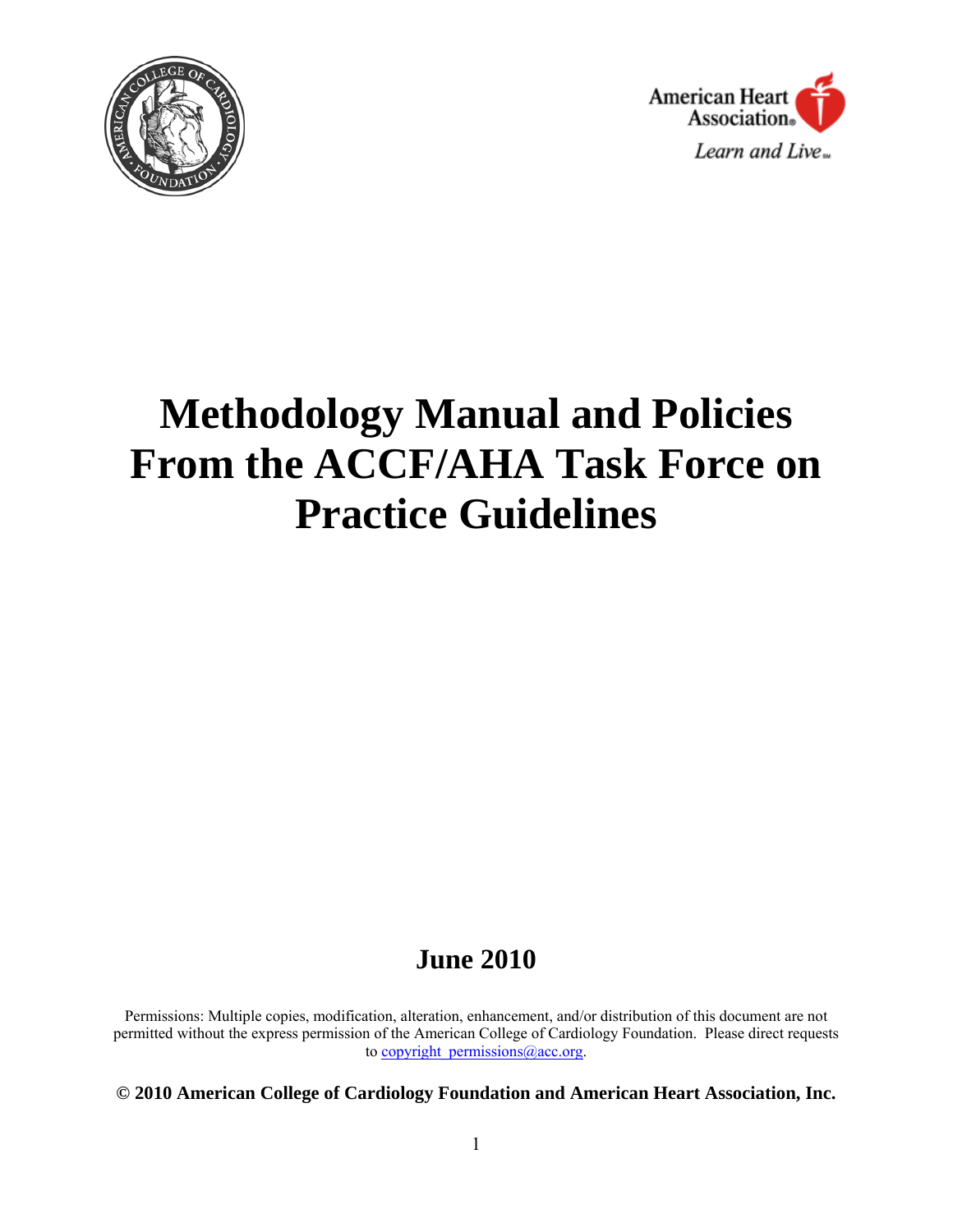# Table of Contents

| 3. Defining and Conducting Appropriate and Comprehensive Literature Searches 22      |  |
|--------------------------------------------------------------------------------------|--|
|                                                                                      |  |
|                                                                                      |  |
|                                                                                      |  |
|                                                                                      |  |
|                                                                                      |  |
|                                                                                      |  |
|                                                                                      |  |
|                                                                                      |  |
|                                                                                      |  |
|                                                                                      |  |
|                                                                                      |  |
|                                                                                      |  |
|                                                                                      |  |
|                                                                                      |  |
|                                                                                      |  |
|                                                                                      |  |
| 4.3. Creating Visual Descriptions of Recommendations and Evidence  44                |  |
|                                                                                      |  |
|                                                                                      |  |
|                                                                                      |  |
|                                                                                      |  |
|                                                                                      |  |
|                                                                                      |  |
| 5.2. Maintaining Consistency with Other Documents on the Same or Related Topics 53   |  |
|                                                                                      |  |
|                                                                                      |  |
|                                                                                      |  |
| 5.4.2. Writing Committee Response to Peer Review and Final Sign-Off  57              |  |
| 5.4.3. Document Sent to Governing Bodies of ACCF, AHA, and Partner Organizations  58 |  |
|                                                                                      |  |
|                                                                                      |  |
|                                                                                      |  |
|                                                                                      |  |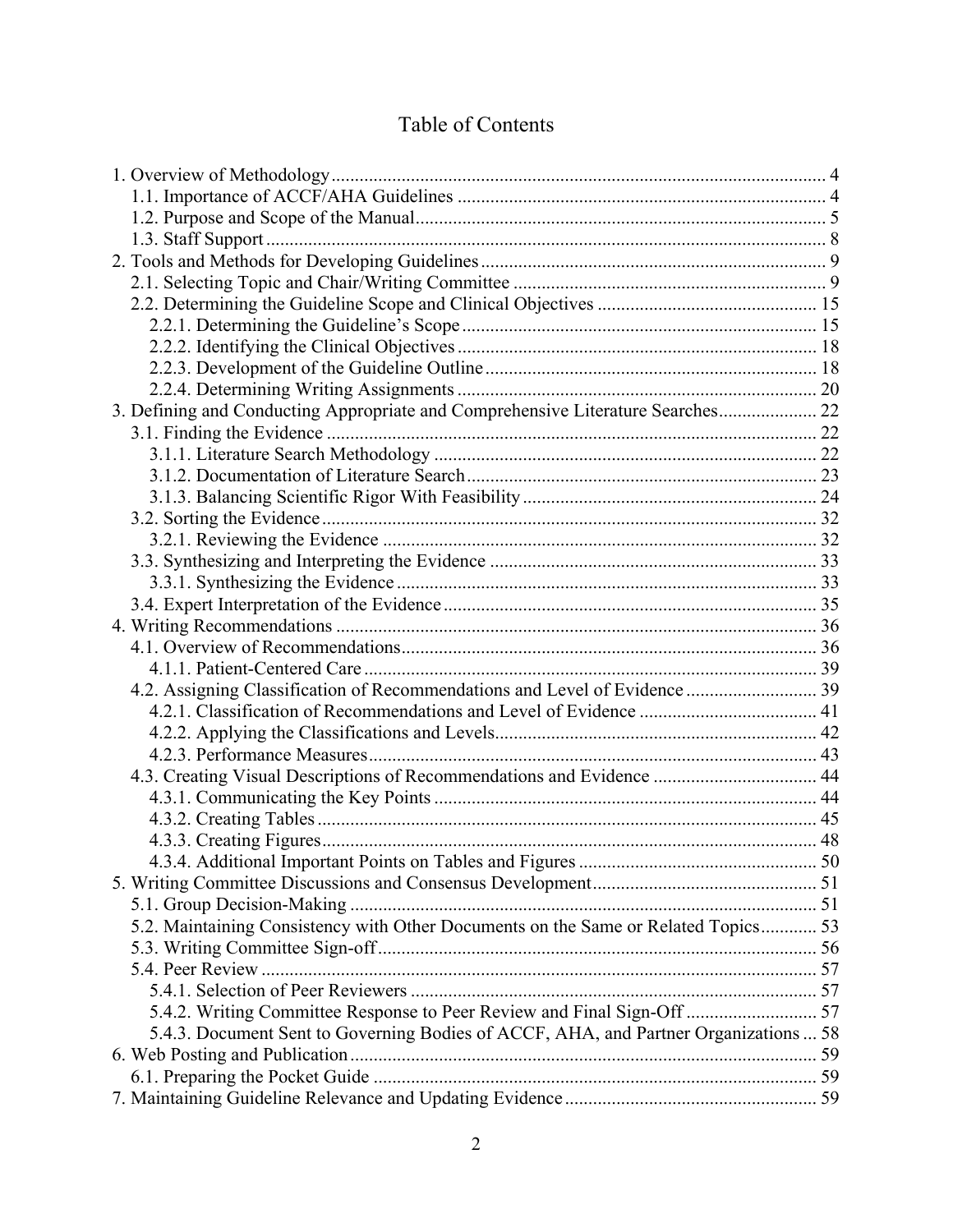| Appendix B. RWI: Policies and Procedures for the Development of Guidelines |  |
|----------------------------------------------------------------------------|--|
|                                                                            |  |
|                                                                            |  |
|                                                                            |  |
|                                                                            |  |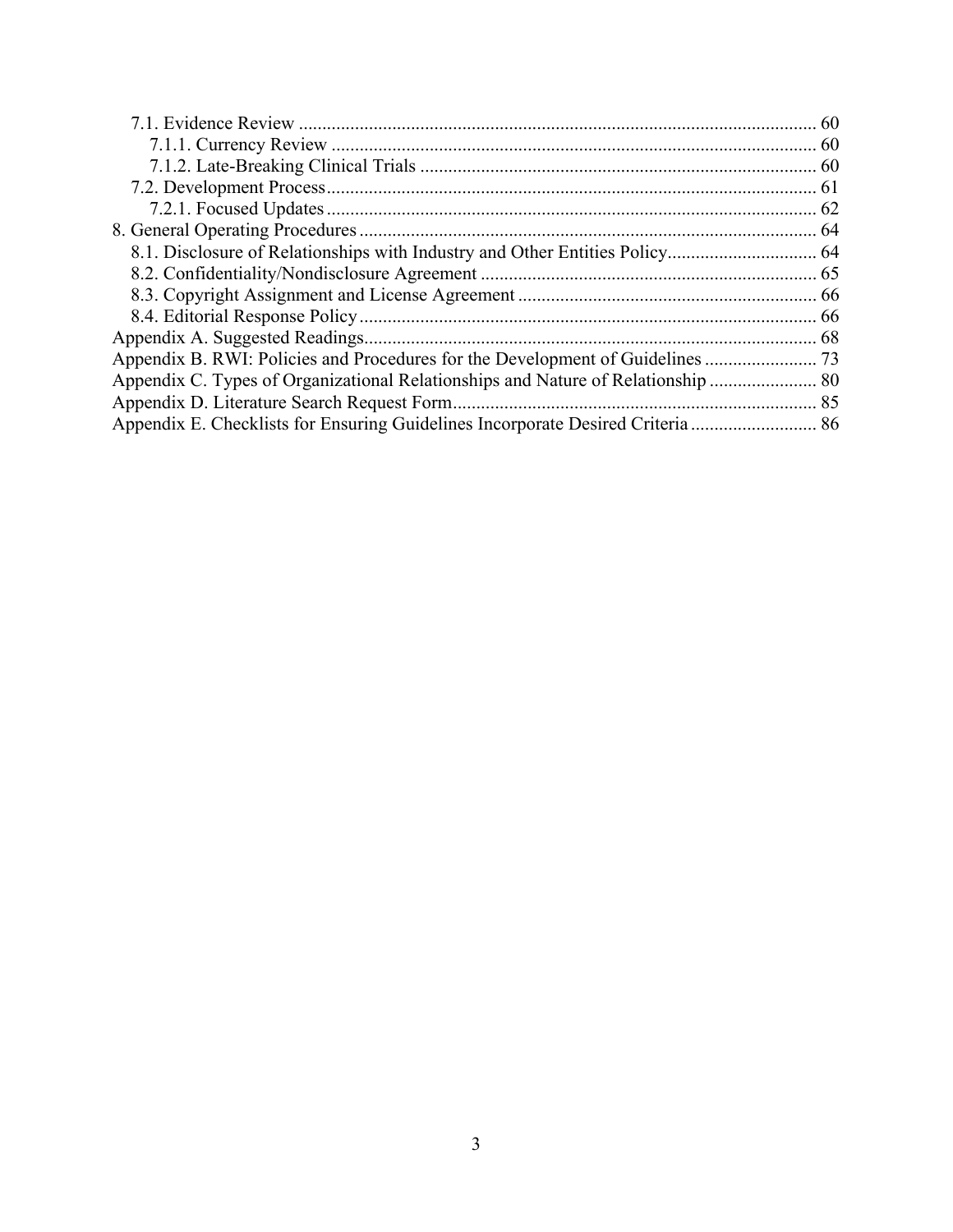# **1. Overview of Methodology**

# *1.1. Importance of ACCF/AHA Guidelines*

The Institute of Medicine defines clinical practice guidelines as "systematically developed statements to assist practitioner and patient decisions about appropriate healthcare for specific clinical circumstances." (1990) Evidence-based medicine is a coherent approach to clinical decision making. The Institute of Medicine defines evidence-based medicine as the "integration of best researched evidence and clinical expertise with patient values." (*Institute of Medicine (2001). Crossing the quality chasm: A new health system for the 21st century. Washington, DC: National Academies Press).*Well-developed guidelines have the potential to enhance the appropriateness of clinical practice, improve the quality of cardiovascular care, lead to better patient outcomes, improve cost effectiveness, and identify areas of further research needs.

The creation of clinical practice guidelines has been a joint activity between the American College of Cardiology Foundation (ACCF) and the American Heart Association (AHA) since the 1980s. Practice guidelines are clinical documents of high methodological rigor, which facilitate evidence-based decision making and incorporate group values and patient preferences. The development of these guidelines is intended to be evidence-based, transparent, and systematic. Guidelines advance the missions of both organizations by providing clinical recommendations to healthcare providers for the purpose of improving cardiovascular health.

ACCF/AHA Guidelines are intended to assist healthcare providers in clinical decision making by describing a range of generally acceptable approaches for the diagnosis, management, or prevention of specific diseases or conditions. These guidelines attempt to define practices that meet the needs of most patients in most circumstances. They reflect a consensus of expert opinion after a thorough review of the available, current scientific evidence and are intended to improve patient care. These guidelines may be used as the basis for regulatory/payer decision making; however, the ultimate goal is quality of care and serving the patient's best interests. The

4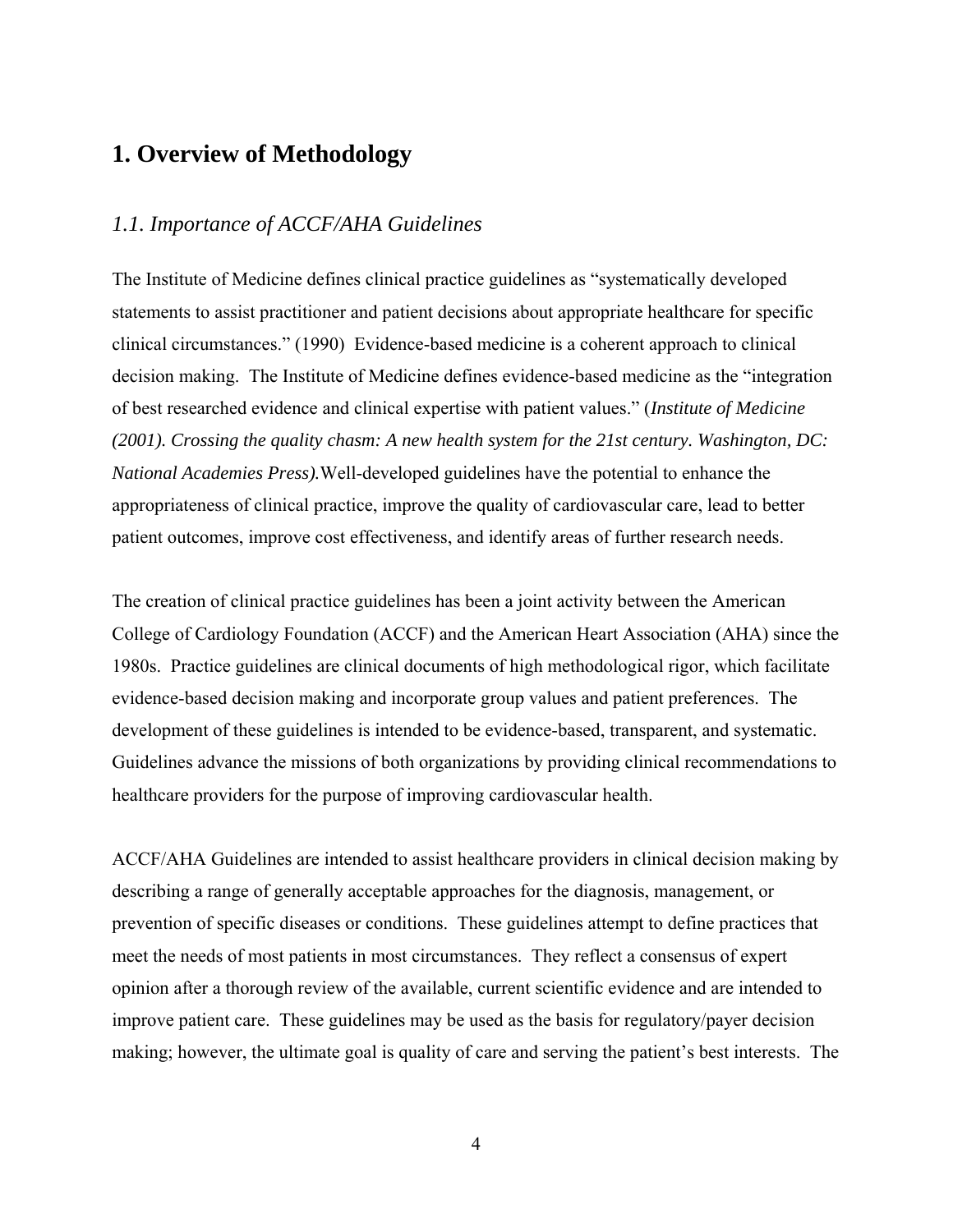final judgment regarding the care of a particular patient must be made by the healthcare provider and patient in light of circumstances specific to that patient.

Appropriately constructed practice guidelines intend to minimize harm, reduce inappropriate practice variations, and assist in producing optimal health outcomes for patients. Patient centric guidelines will be a keystone of patient-centered care.

The following nonexhaustive list includes important common uses of ACCF/AHA Practice Guidelines:

- Improve patient outcomes
- Synthesis of latest clinical research
- Determine whether practice follows the current evidence-based recommendations
- Reduce practice variation
- Influence policy
- Promote efficient resource usage
- Identify gaps in the evidence base
- Serve as a basis for development of Performance Measures and Appropriate Use Criteria

# *1.2. Purpose and Scope of the Manual*

To continue as a leader in the field of clinical practice guidelines, the ACCF/AHA Task Force on Practice Guidelines (Task Force) has overseen the creation of this manual to assist guideline writing committees in navigating guideline development. This manual is intended to assist guideline authors with crafting recommendations that will influence care or assess performance and/or quality. The recommendations can then be translated into action or activity that can be implemented and measured.

The bulk of this manual consists of tools to assist guideline writers in interpreting and applying the methodology. A flowchart highlighting the key steps in the development of evidence-based guidelines (**Figure 1**) serves as the basis for organizing the manual. **Section 8** describes general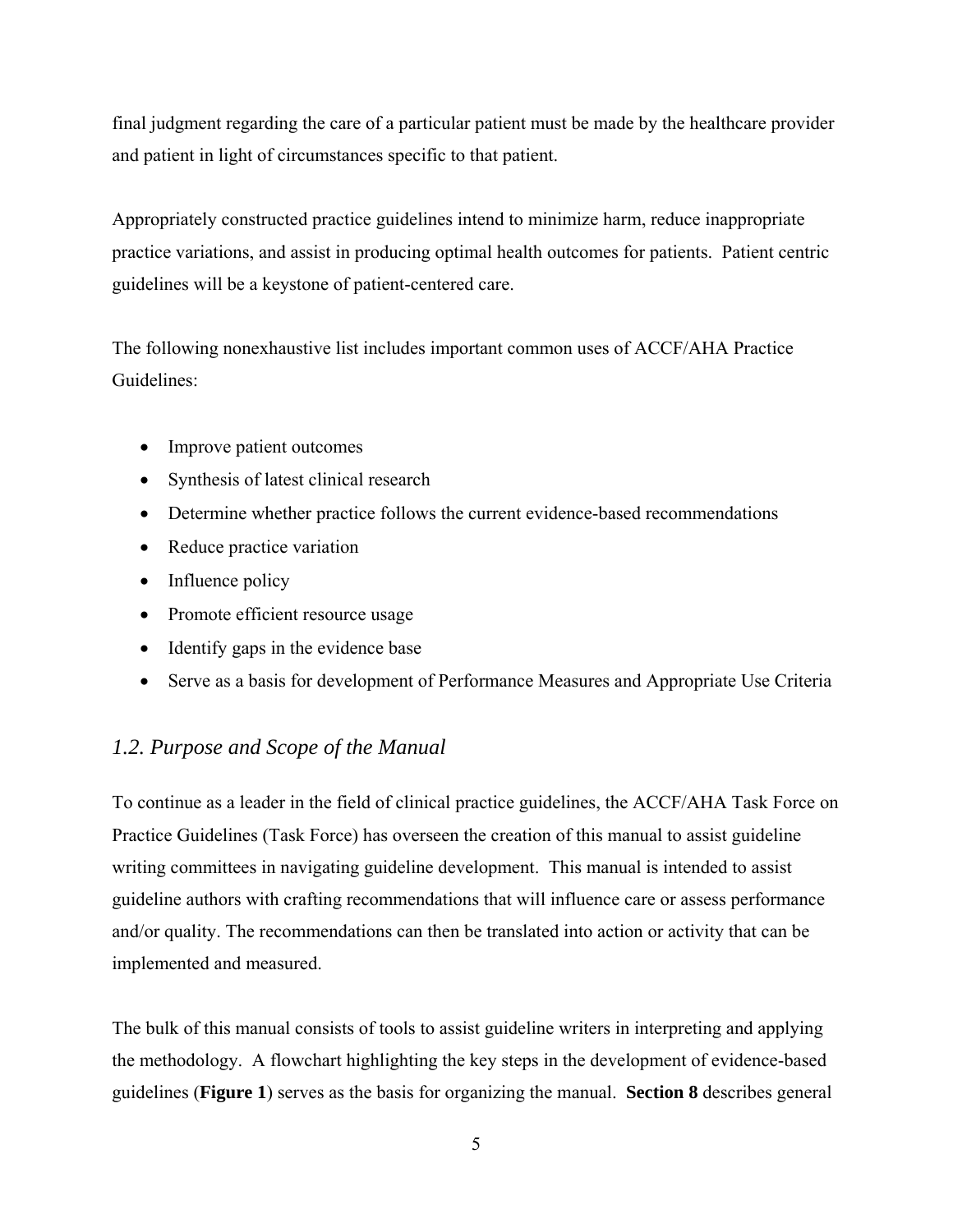operating procedures that are integral to the guideline development process. These include relationships with industry and other entities (RWI), confidentiality agreement, copyright assignment and license agreement and the ACCF/AHA editorial response policy.

The Task Force understands the challenges in applying a uniform methodology to guidelines that represent diverse diseases, conditions, diagnostics, and interventions. In all cases, writing committee members should familiarize themselves thoroughly with the manual, as these policies and standards provide the framework for guideline development. However, if warranted, the Task Force may allow exceptions to the written policies.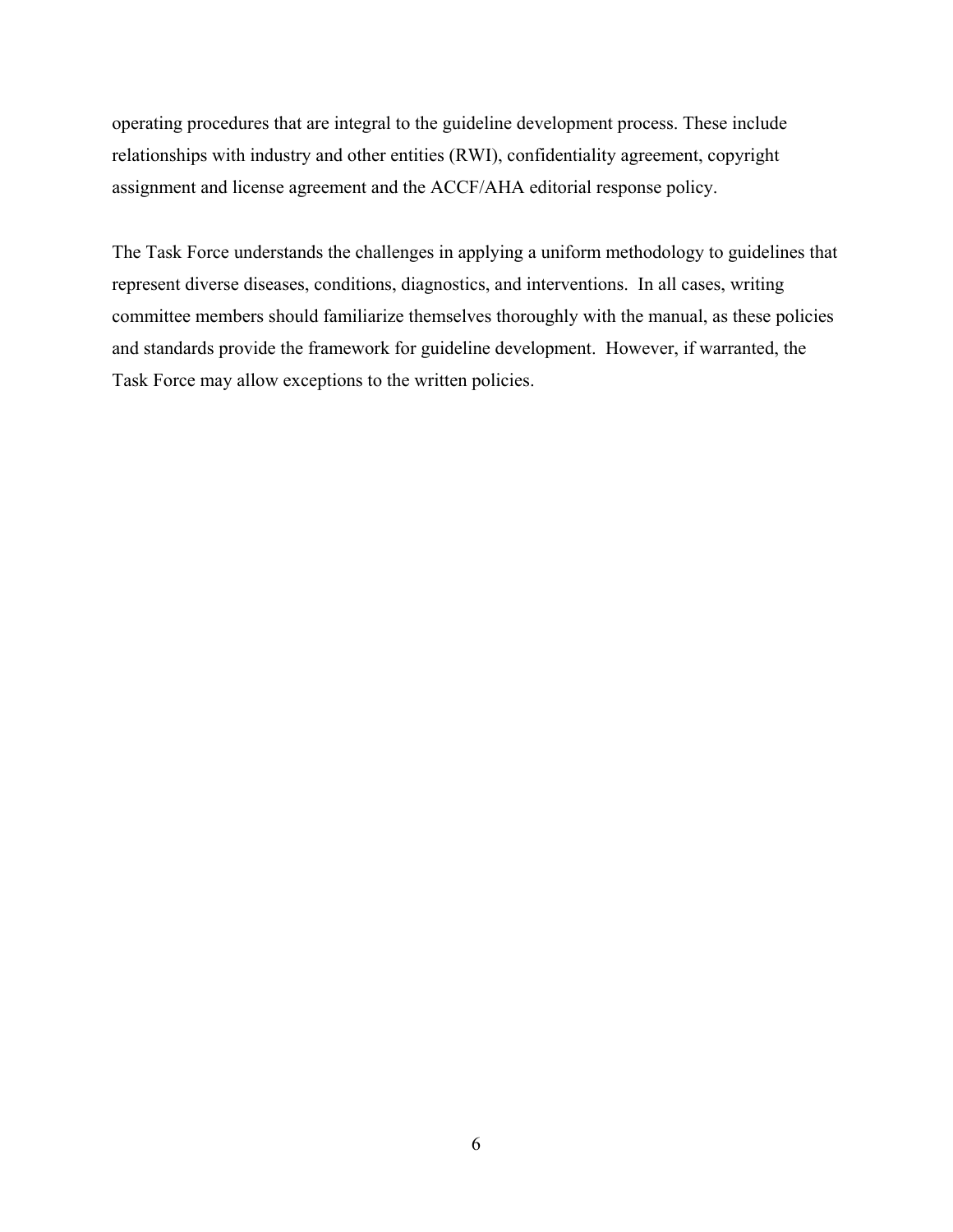#### **Figure 1. Process of Document Development**

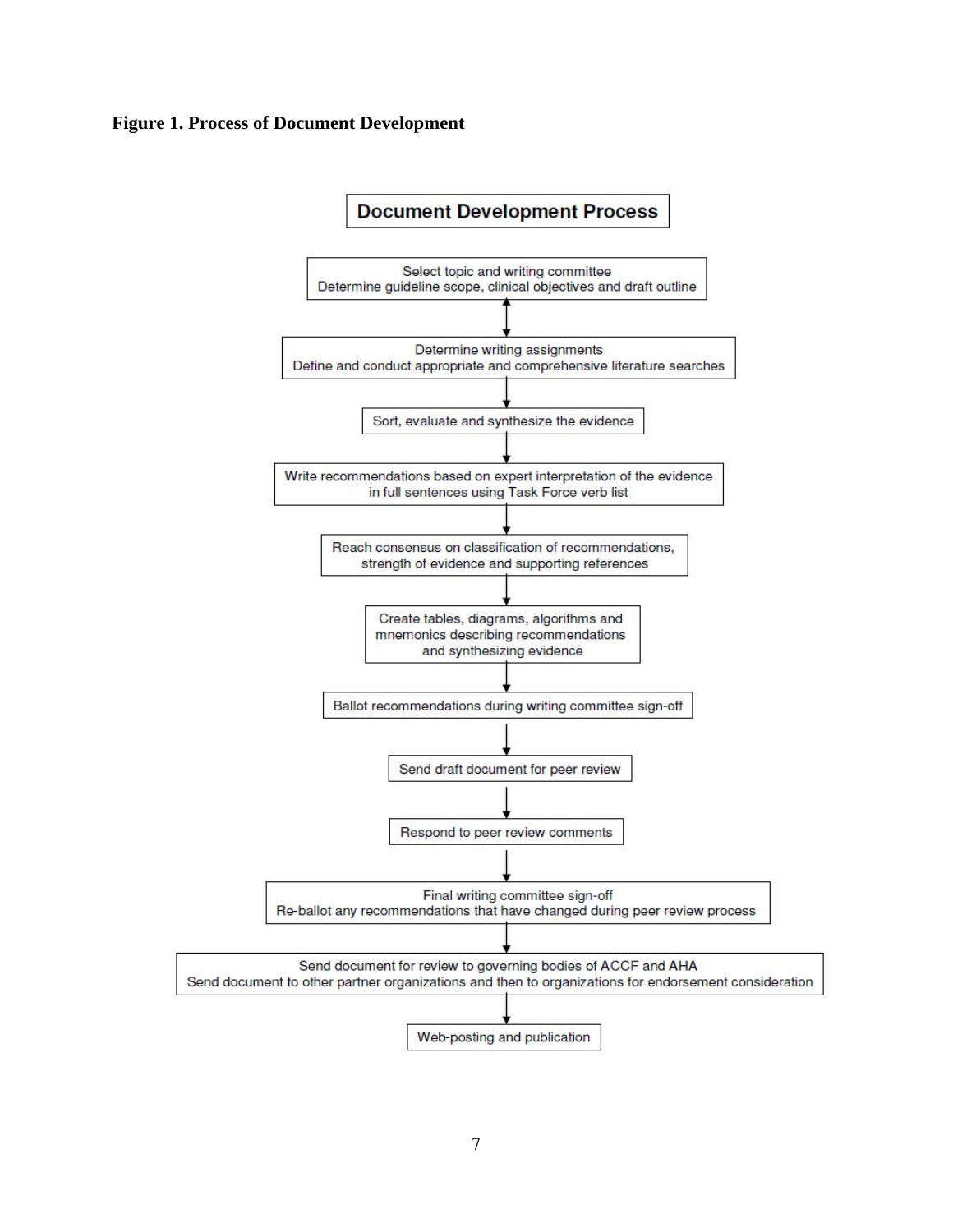# *1.3. Staff Support*

The ACCF and AHA provide scientific and project management staff to support the development of evidence-based guidelines. A Research Analyst/Evidence-Based Medicine Specialist and Document Manager are assigned to each guideline to assist writers with the methodology and process of guideline development. **Table 1** describes the roles and contributions of the Research Analyst/Evidence-Based Medicine Specialist and the Document Manager.

|                                                                                                                                                                                                 | <b>Document Manager</b>                                                                                                                                                                                                                                                                                                                                                                                                                                                                                                                                                                                                                                                                                                                                                                                                                                                                                                                                                                                                                                                                                                                                                                                               |                                                                                         | <b>Research Analyst/Evidence-Based Medicine</b><br><b>Specialist</b>                                                                                                                                                                                                                                                                                                                                                                                                                                                                                                                                                                                                                                                                                                                                  |
|-------------------------------------------------------------------------------------------------------------------------------------------------------------------------------------------------|-----------------------------------------------------------------------------------------------------------------------------------------------------------------------------------------------------------------------------------------------------------------------------------------------------------------------------------------------------------------------------------------------------------------------------------------------------------------------------------------------------------------------------------------------------------------------------------------------------------------------------------------------------------------------------------------------------------------------------------------------------------------------------------------------------------------------------------------------------------------------------------------------------------------------------------------------------------------------------------------------------------------------------------------------------------------------------------------------------------------------------------------------------------------------------------------------------------------------|-----------------------------------------------------------------------------------------|-------------------------------------------------------------------------------------------------------------------------------------------------------------------------------------------------------------------------------------------------------------------------------------------------------------------------------------------------------------------------------------------------------------------------------------------------------------------------------------------------------------------------------------------------------------------------------------------------------------------------------------------------------------------------------------------------------------------------------------------------------------------------------------------------------|
| $\bullet$<br>$\bullet$<br>$\bullet$<br>$\bullet$<br>$\bullet$<br>$\bullet$<br>$\bullet$<br>$\bullet$<br>$\bullet$<br>$\bullet$<br>$\bullet$<br>$\bullet$<br>$\bullet$<br>$\bullet$<br>$\bullet$ | Track potential writing committee nominees,<br>collect RWI and assist vetting of relevant<br>companies for Task Force and Chair review<br>Coordinate the invitation process for committees<br>Create and maintain document timeline, outline and<br>writing assignments, rosters, disclosures of RWI,<br>and copyright assignment and license agreement<br>Monitor status of guideline process with frequent<br>updates to chair and/or writing committee<br>Draft communication from the chair to committee<br>members (e.g., agendas, meeting minutes, monthly<br>updates)<br>Distribute materials to committee members<br>Maintain copy of citations relevant to the guideline<br>content<br>Coordinate conference calls and writing committee<br>meetings<br>Track committee member adherence to deadlines<br>Brief chair regarding important matters<br>Compile, enter, and edit text, references,<br>recommendations, and tables/figures<br>Manage peer review process, including invitations<br>and comment spreadsheet<br>Manage preparation of executive summary and<br>pocket guide<br>Facilitate Board approval and endorsement by<br>outside organizations<br>Assist chair with galley review/publication | $\bullet$<br>$\bullet$<br>$\bullet$<br>$\bullet$<br>$\bullet$<br>$\bullet$<br>$\bullet$ | Assist chair(s) with outline development<br>Conduct, review, and maintain records of<br>literature searches<br>Assist writing committee members with the<br>creation of evidence tables, graphs, charts, meta-<br>analysis, the creation of algorithms and other<br>visual summaries of recommendations<br>Assist the chair in writing the methodology<br>section of the guideline<br>Assist the chair and Task Force Liaison in<br>ensuring that the recommendations are consistent<br>with other ACCF/AHA Guidelines and other<br>documents on the same or related topics<br>Assist the chair in responding to peer review and<br>Board comments<br>Assist chair with executive summary and pocket<br>guide development<br>Provide other scientific, technical, and writing<br>support as requested |
|                                                                                                                                                                                                 |                                                                                                                                                                                                                                                                                                                                                                                                                                                                                                                                                                                                                                                                                                                                                                                                                                                                                                                                                                                                                                                                                                                                                                                                                       |                                                                                         |                                                                                                                                                                                                                                                                                                                                                                                                                                                                                                                                                                                                                                                                                                                                                                                                       |

# **Table 1. Staff Support for ACCF/AHA Guidelines**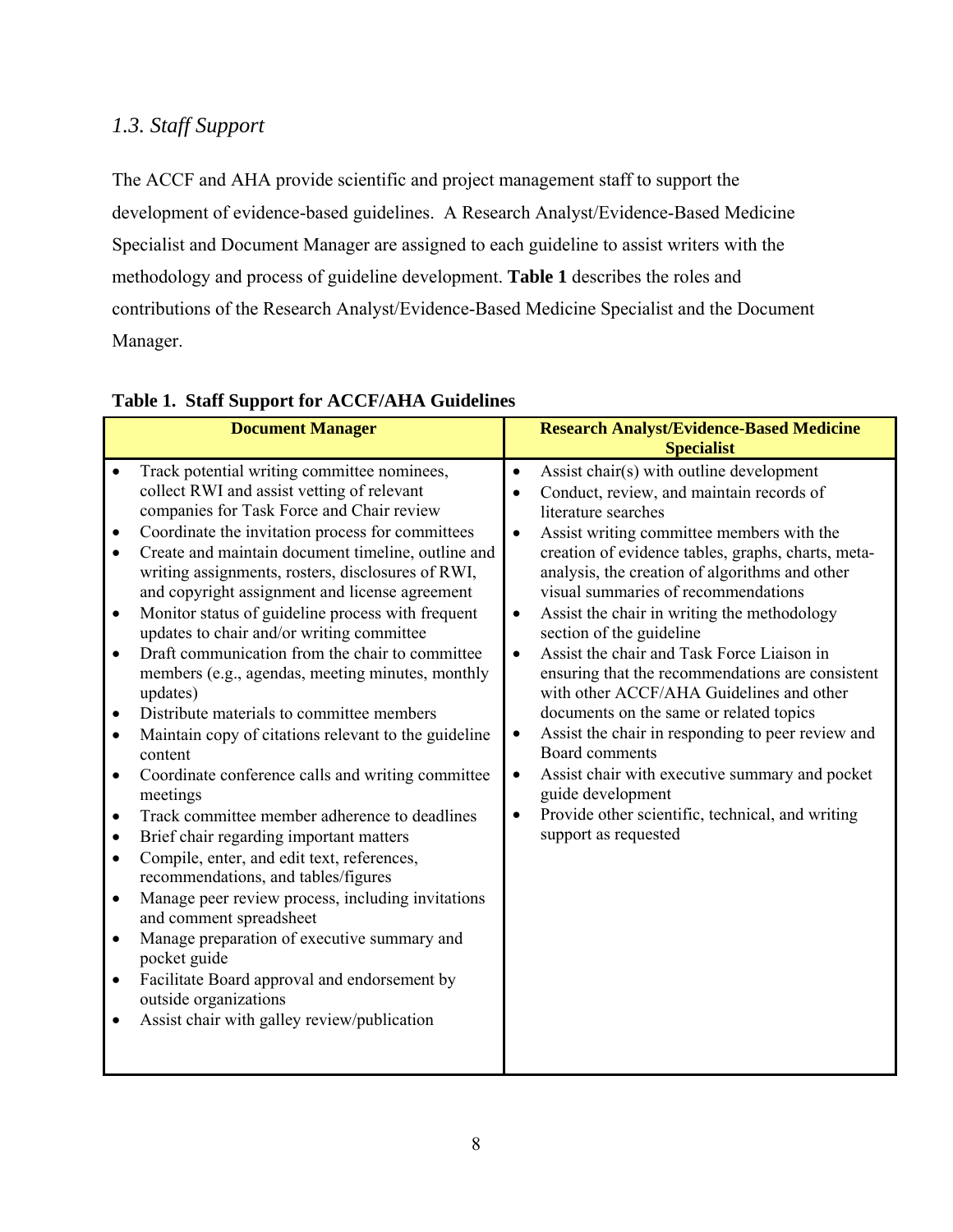# **2. Tools and Methods for Developing Guidelines**

# *2.1. Selecting Topic and Chair/Writing Committee*

The Task Force on Practice Guidelines establishes overall policy, chooses the individual topics for guidelines, and monitors existing guidelines to determine when revisions and focused updates are required. The members of the Task Force are senior, very well-respected individuals with a variety of expertise who generally have previously served on a guideline writing committee.

ACCF/AHA clinical practice guidelines are written on 3 general categories: health conditions, procedures, and diagnostics. Generally high-volume, high-cost, major treatment-impact and high-practice variation procedures and treatments are given highest priority. Once a topic is identified, a writing committee is organized to develop the guideline (**Table 2**).

The Task Force identifies nominees, who are cardiologists or other experts in the field of cardiology or cardiovascular research, for consideration for chair, individual writing committee members and organizations that will be invited to participate in the development effort. The chair (and co-chair and/or vice chair if necessary or desired) should be a known leader in the clinical community who is committed to building consensus. At meetings, the chair must be able to facilitate equitable discussion and to negotiate among differing opinions. Beyond attending official all-committee meetings and participating in conference calls, s/he must also be willing to commit time and make him/herself available to staff and committee members, especially while working independently reviewing and editing sections authored by members of the writing committee, and while resolving peer review comments towards the end of the process.

#### Chair and/or Vice Chair Responsibilities:

- Assist the Task Force and staff in determining writing committee membership, e.g., expertise needed, organizational involvement
- Refine scope of document, determine outline, and make writing assignments
	- Review studies and data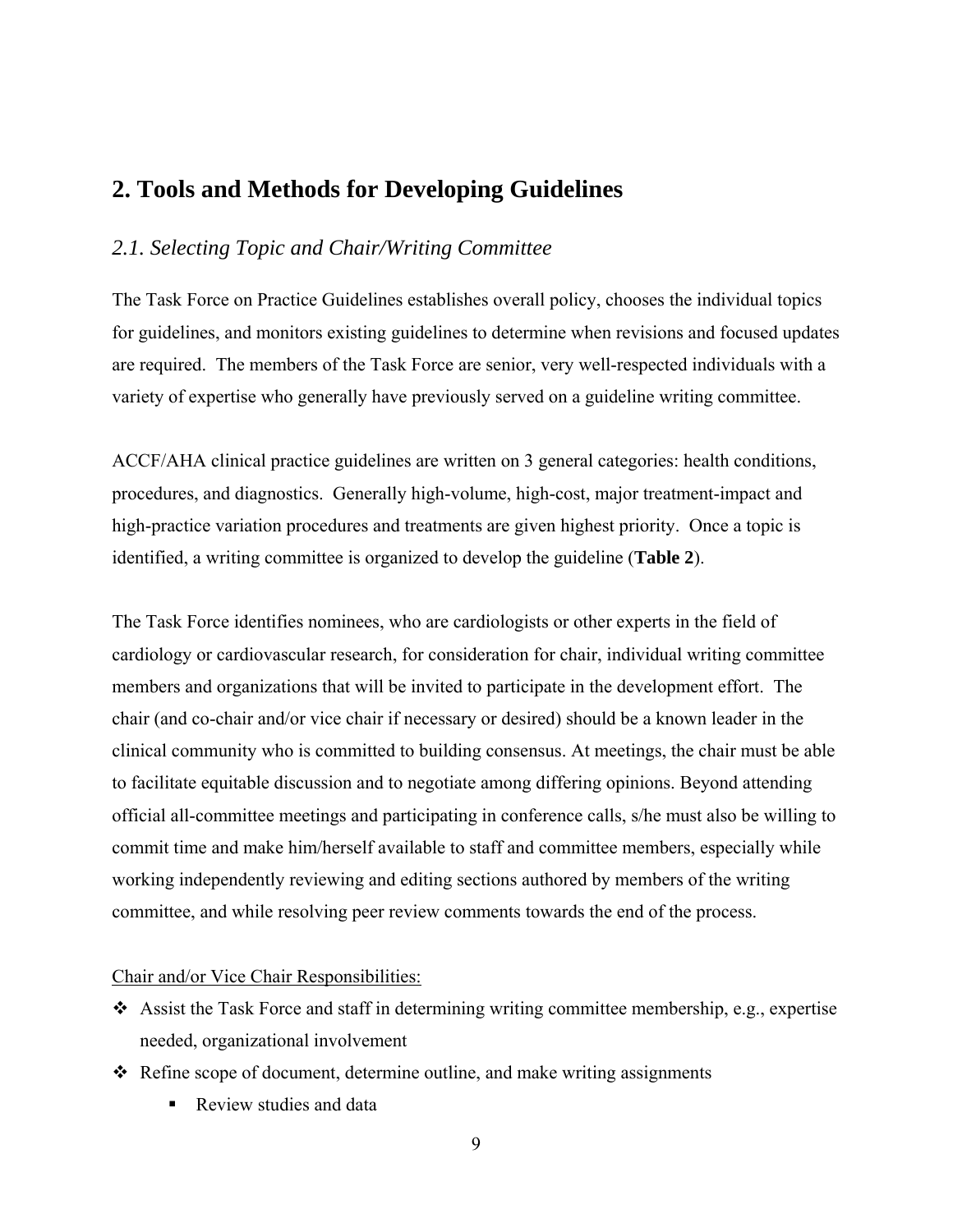- Review areas of expertise of writing committee members to determine appropriate writing assignments.
	- ♦ Assign writing committee members with RWI to write and participate on sections not relevant to their RWI
- ❖ Manage RWI
	- Work with oversight Task Force and staff to identify companies (and competing companies) that produce products and services relevant to the document
	- **Enforce disclosure policy during meetings and/or conference calls. Options for** disclosing:
		- ♦ Disclosure table distributed to each member for call or meeting
		- ♦ Each member states RWI
		- ♦ Slides/tent cards for each member showing disclosures during discussion
	- Require experts with RWI to recuse themselves from writing and/or voting per current policy
	- Determine if policy exemptions may be required due to necessary expertise
	- Work with staff to track RWI for each vote
- Manage the document
	- Maintain timeline and encourage writing committee to meet deadlines
	- Write or facilitate writing of sections if writing committee members fail to submit sections
	- Edit full document for consistency of style and voice
	- Facilitate consensus throughout development
- $\triangleleft$  Manage the meetings
	- Enforce adherence to document outline and scope
	- Ensure discussion is balanced
	- Facilitate consensus development
	- **Maintain RWI policy compliance**
- ❖ Respond to peer review and BOT/SACC review
	- Work with staff and the writing committee to determine list of peer reviewers
	- Work with staff to review and respond to all peer review comments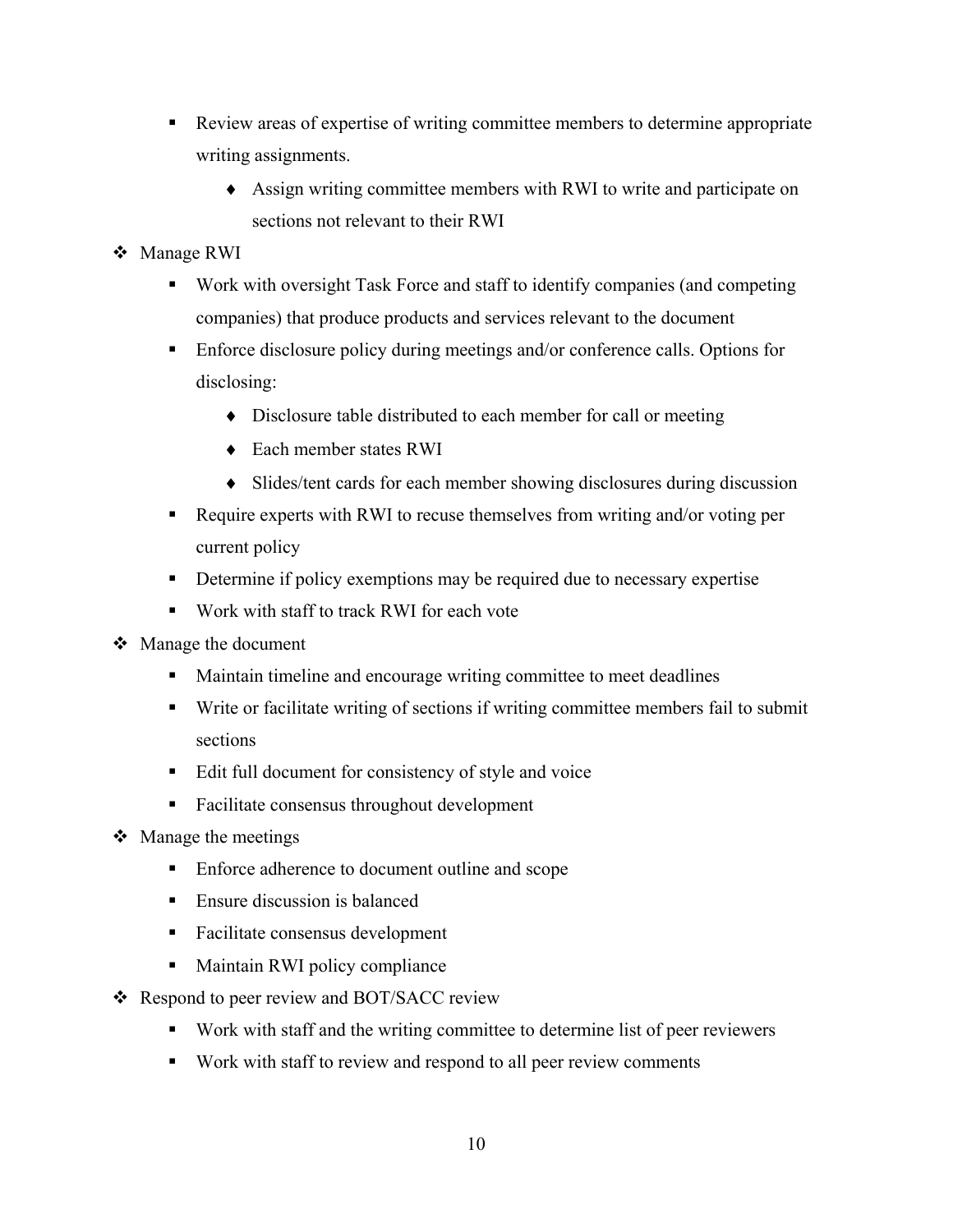- Assign peer review comments to writing committee members, based on areas of expertise, when appropriate
- Consider RWI of reviewers who seem particularly invested in one topic when responding to their specific comments
- Respond to Advance BOT, BOT, and SACC review comments as necessary
- Develop executive summary, pocket guide and participate in development of derivative products as requested
- $\triangleleft$  Assist throughout publication and promotion phases of document, e.g., page proof review, press release, interviews

Writing committee members must also be committed to building consensus and comfortable with a collaborative writing process. Attendance at scheduled face-to-face meetings and on allcommittee conference calls is essential, as is the ability to work independently on assigned sections of the guideline and to review and comment on the draft as needed via e-mail. Ideally, committee members will be easily available to staff and fellow committee members as they work.

# Writing Committee Member Responsibilities:

- $\triangle$  Review and reach consensus on the scope of the document
- $\triangle$  Participate in outline discussions and volunteer/agree to writing assignments
	- Distill studies and data pertinent to assigned sections
- Adhere to RWI policy
	- Disclose all RWI related to healthcare goods and services during the invitation process
	- Report new RWI that arise during the writing effort immediately to staff and writing committee chair
	- Avoid initiation of new *relevant* RWI during the writing effort to ensure writing committee balance
	- Agree to publish disclosure information *relevant* to the document and webpost *comprehensive* disclosure information
	- Comply with disclosure policy during writing effort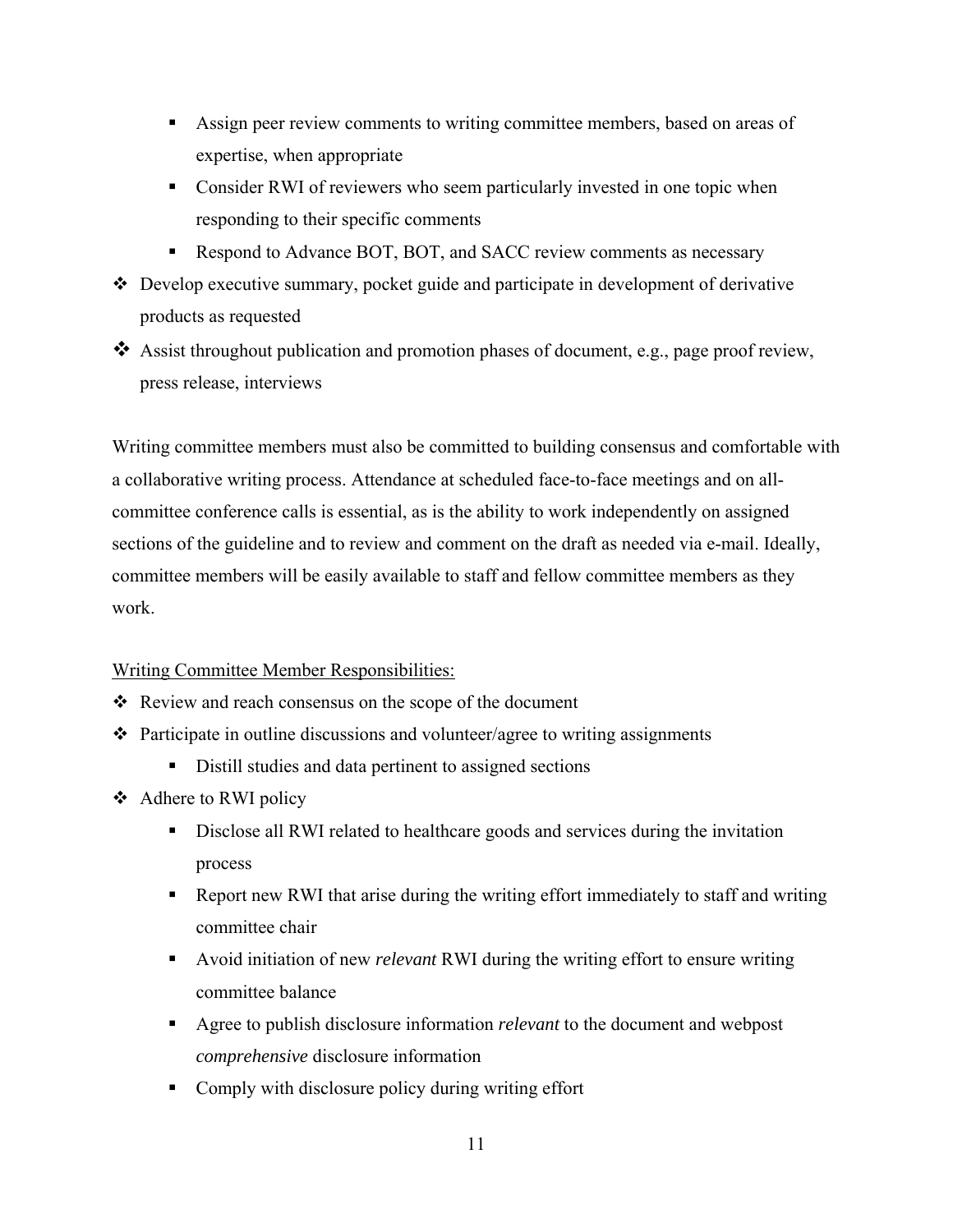- Create the document
	- Work with other writing committee members to draft recommendations
	- Edit sections written by other authors as requested by the chairs
	- Write and edit assigned sections by the agreed upon deadlines
	- Work with staff to incorporate and process data and evidence
	- Provide appropriate references to support section
- ❖ Review and approval
	- Submit ballot during pre-peer review sign-off and final sign-off as needed
	- Submit names of possible content reviewers
	- Review section carefully and check references, tables/figures and cover page

For each guideline, the Task Force also nominates a member to serve as the Task Force Liaison. The Liaison is a full voting member of the writing committee and must therefore abide by all current RWI policies and attend the meetings and conference calls. The Liaison monitors the progress of the effort, may be a section author, and provides feedback to the parent task force concerning any problems or issues that need to be addressed. **This member has the responsibility of ensuring that the document under development is consistent with previously published ACCF/AHA documents.** This member also maintains close contact with other writing committees in progress pertinent to the topic and facilitates (with staff) the sharing of drafts. If there are significant differences among ongoing writing committees, these should be made known to the parent Task Force Chair and every attempt should be made to reach a compromise. We have recently expanded this role to include participation in the RWI adjudication process which initially occurs during writing committee formulation; however, the liaison may be asked to also review companies periodically throughout the process. The new requirement for all writing committees to have 51% of its members (including the chair) with no *relevant* RWI requires intense discussions about company relevance. The adjudication process will now include the Task Force Liaison in addition to the Writing Committee Chair/Vice Chair and Task Force Chair.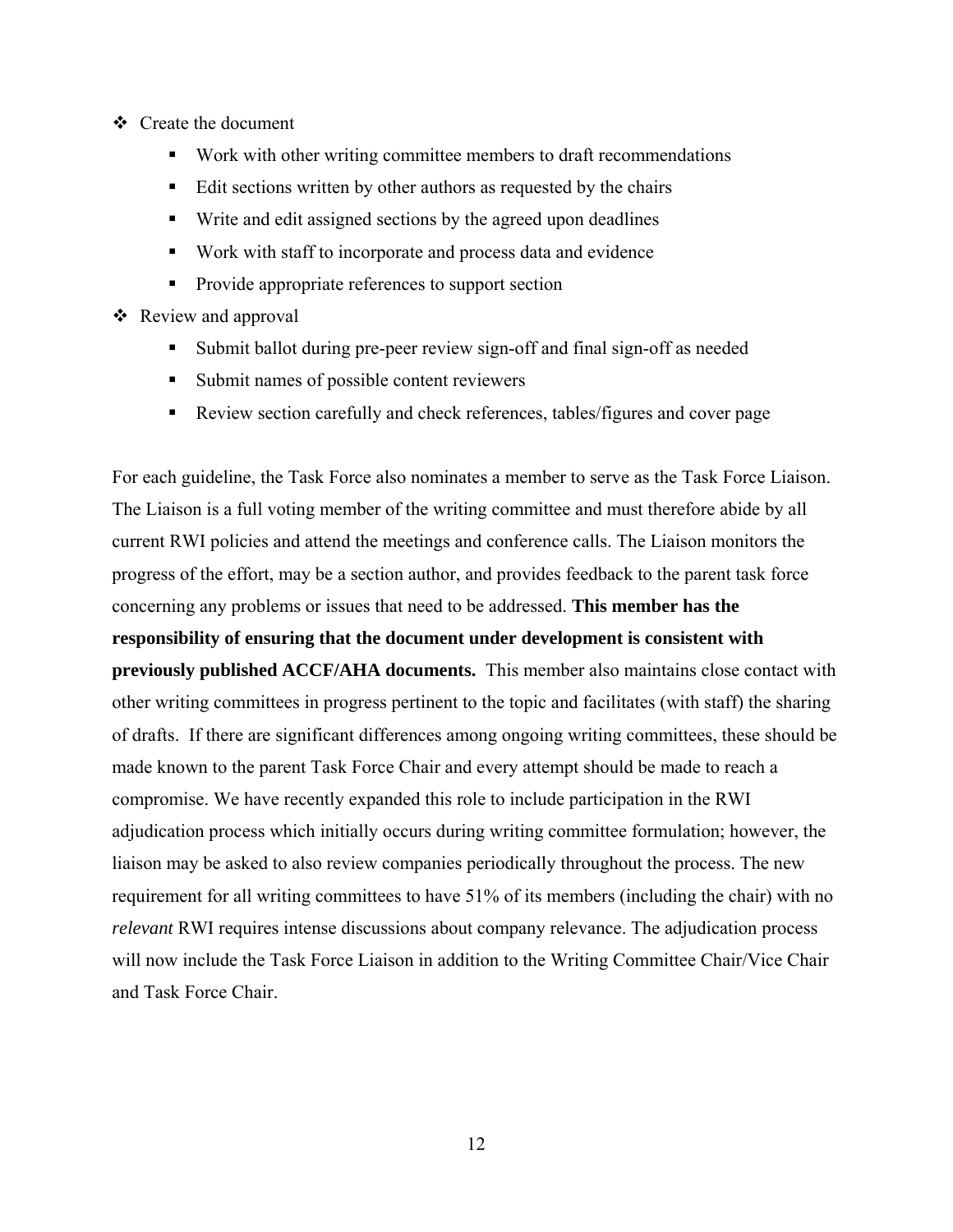| <b>Writing Committee Role</b>                                                    | <b>Responsible for Selection</b>                                                             |
|----------------------------------------------------------------------------------|----------------------------------------------------------------------------------------------|
| <b>Writing Committee Chairperson(s)</b>                                          | <b>Task Force</b>                                                                            |
| <b>Writing Committee Members (including</b><br><b>Liaison and Lead Reviewer)</b> | <b>Task Force</b><br><b>Writing Committee Chair(s)</b><br><b>Collaborating Organizations</b> |
| <b>Performance Measurement Representative</b>                                    | <b>Performance Measurement Task Force</b><br><b>Chair</b>                                    |

#### **Table 2. ACCF/AHA Selection of Writing Committee Members**

In addition to the varied scientific and clinical expertise that is germane to the guideline development, a broad spectrum of healthcare practitioners are identified to diversify representation from different geographical regions, genders, ethnicities, and experts from both academic and nonacademic settings. The Task Force also attempts to balance the number of content experts (potentially including a pharmacologist, QI representative, statistician and a representative from the Performance Measures Task Force) and senior practicing clinicians.

Finally, every writing committee has an official Task Force Lead Reviewer. **The Lead Reviewer assumes the responsibility to conduct a thorough review of the document on behalf of the Task Force, including consideration of concordance with other ACCF/AHA documents.** All Task Force members have the opportunity to review the document, but the Lead Reviewer reviews the document as an "official" peer reviewer on behalf of the Task Force. The Lead Reviewer also ensures that the guideline is consistent with other associated documents, that all peer review comments are responded to and that all controversial issues are resolved. S/He then makes a recommendation in writing to the Task Force Chair that the document is ready for formal approval.

Part- or full-time employees of industry (PhARMA) are prohibited from serving as members of a guideline writing committee. The chair/co-chair(s) and all prospective members of writing committees are required to disclose RWI during the past 12 months with 1) the manufacturer(s) of any commercial product(s) and/or provider(s) of commercial services related to the content of the document and 2) any commercial supporters of the activity and 3) any relationships with

13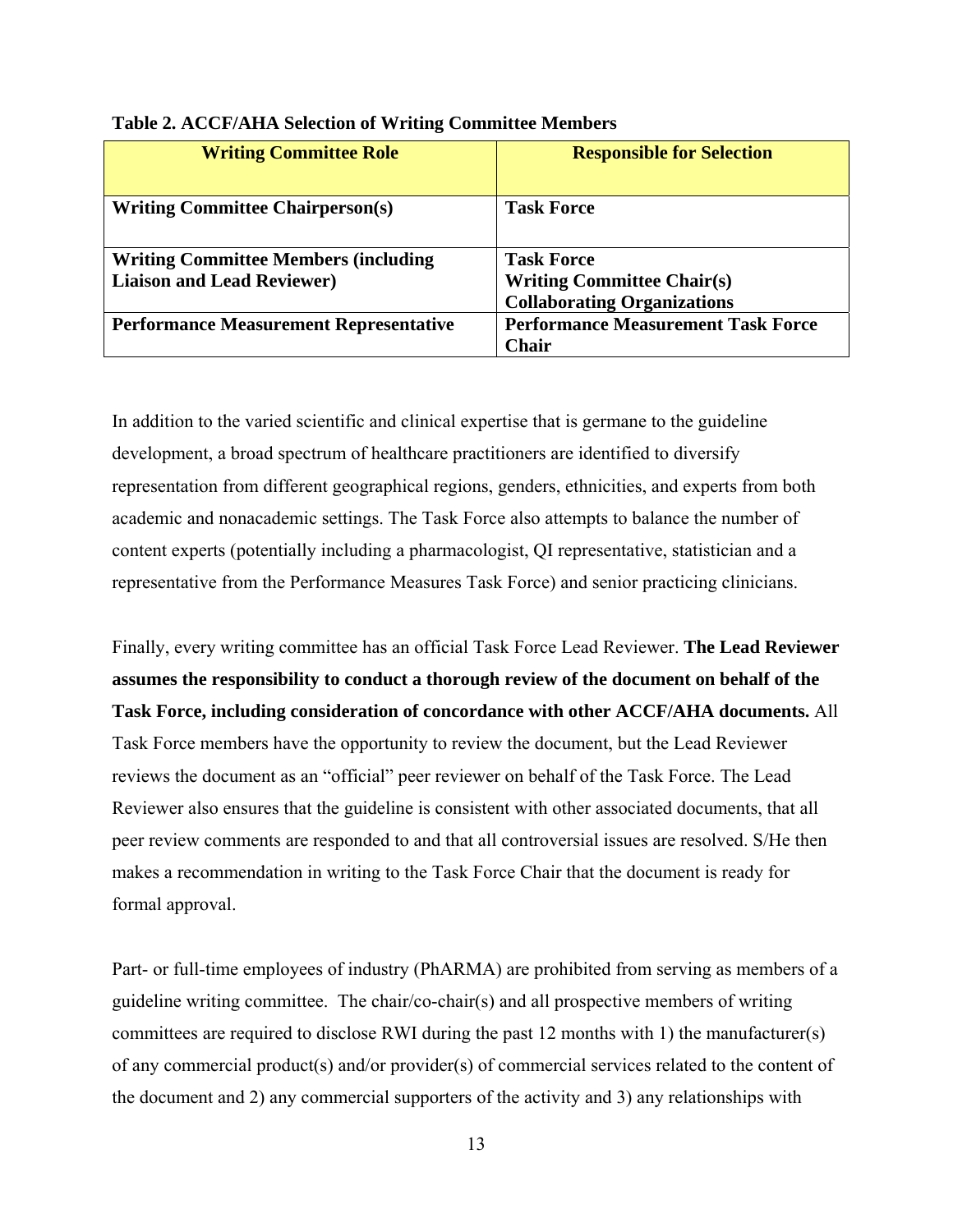other entities (i.e., academic institution, government, not-for-profit corp., or foundations). Participation on the writing committee is dependent upon a review of all relevant RWI by the Task Force. A *majority* of writing committee members must be free of relevant RWI.\* At least 50% of writing committee members, plus the Chair, may have no relevant RWI. The Task Force monitors writing committee composition for RWI, as well as other potential areas of bias, such as intellectual bias/perspectives or organizational relationships potentially competitive with the College, and must approve each writing committee before work begins. Once chosen, authors are requested to withhold from forming any new relevant RWI during the writing effort in order to maintain the RWI balance of the writing committee.

Of note, the Task Force also reviews writing committee balance for other issues such as a diversity of geographic location, private practice versus academic physicians, gender, race, and appropriate organizational/content expertise.

At the discretion of the TFOG/TFPG, certain disclosed relationships of the chair, co-chair, vicechair, or writing committee member such as participation in government-sponsored or university-managed Data Safety Monitoring Boards or research, as well as certain institutional/organizational and government/nonprofit relationships may be considered as NOT relevant to the writing of the document.

All recommendations will be balloted during the approval process. Writing committee members with a relevant RWI may participate in the discussion but must recuse themselves from voting on the recommendations where their RWI applies. Recusal information is published on the guideline title page and with the RWI table as an appendix to the document. The detailed and complete RWI policies and form are included in **Appendix B.** See Section 5.4.2. for more details about the consensus building process and balloting process.

Writing committee representation is increasingly diversified, which gives the guidelines greater impact on clinical practice and acceptance by more stakeholders. Healthcare providers with a stake in caring for patients during the course of treatment should be represented on the writing committee as appropriate to ensure that physician guidance is unified from all specialty areas.

14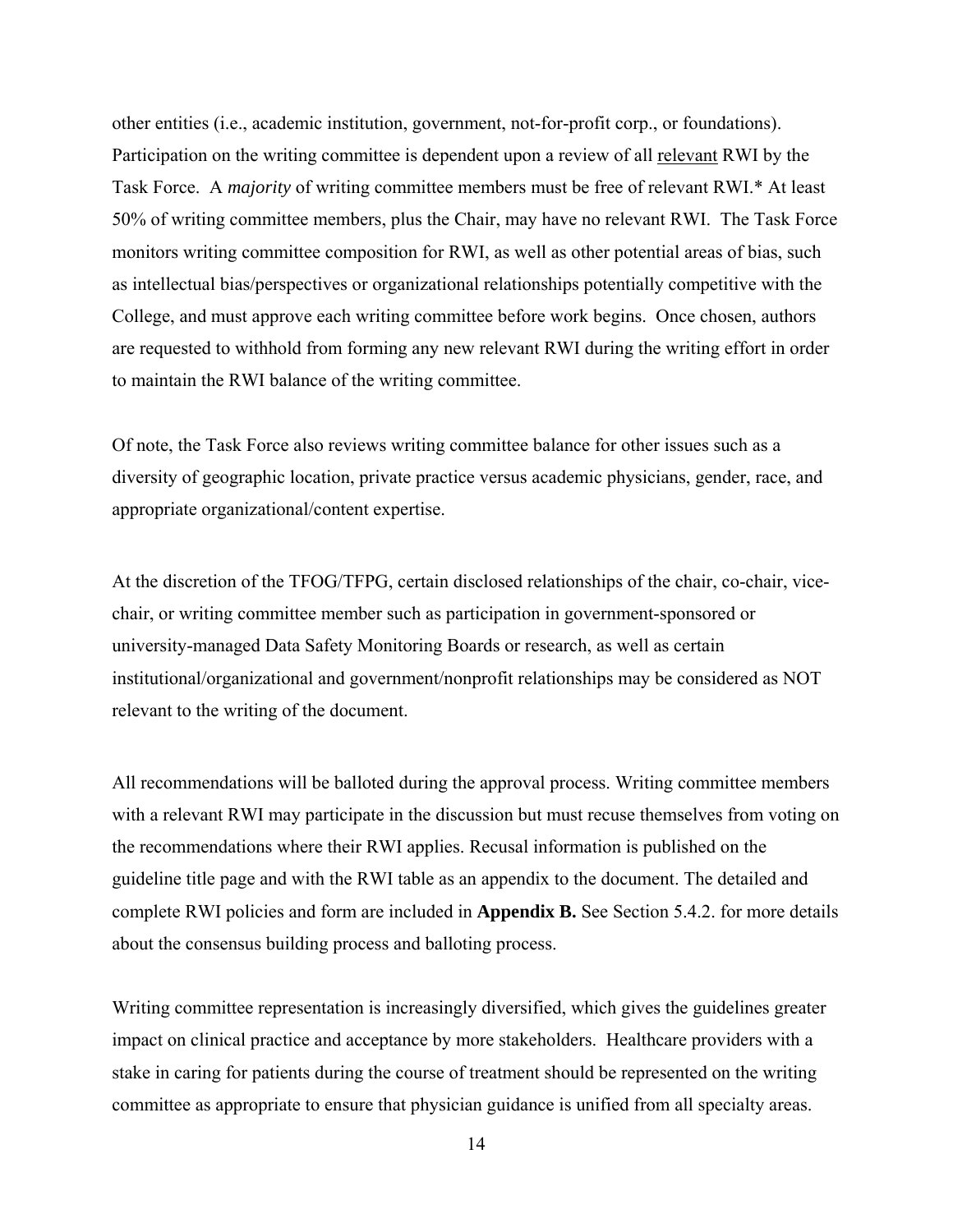Other medical associations or societies may be asked to join the effort at varying levels of participation (see **Appendix C** for elaboration on the specific levels of organizational participation). The decision regarding the level of participation is determined by the Task Force with input from the writing committee chair/co-chair.

The above policy will vary slightly with the implementation of the new Guideline Focused Update process (see **Section 8**).

# *2.2. Determining the Guideline Scope and Clinical Objectives*

#### **2.2.1. Determining the Guideline's Scope**

Before and during the first meeting, the writing committee primarily focuses on coming to consensus on the guideline's scope and determining writing assignments (see **Checklist 1**). A literature search is conducted to define the scope of the guideline (see Section 3.1., Finding the Evidence). The draft scope is shared with invited organizations to ensure all parties are confident with the guideline direction and inclusion topics.

Once the date range for literature inclusion is determined, it is added to the Introduction of the document so that we are able to track which studies are included and which are not. It is also important for the reader to know this information.

ACCF/AHA Guidelines are usually intended to provide recommendations applicable in the United States; however, some guidelines written in collaboration with the European Society of Cardiology or other partners have a broader target audience. The methodology for international guidelines is the same as national guidelines, with conclusions and recommendations based on expert judgment applied to clinical evidence. International differences in disease management and healthcare resource availability may be noted when such differences might have significant impact on the implementation of recommendations.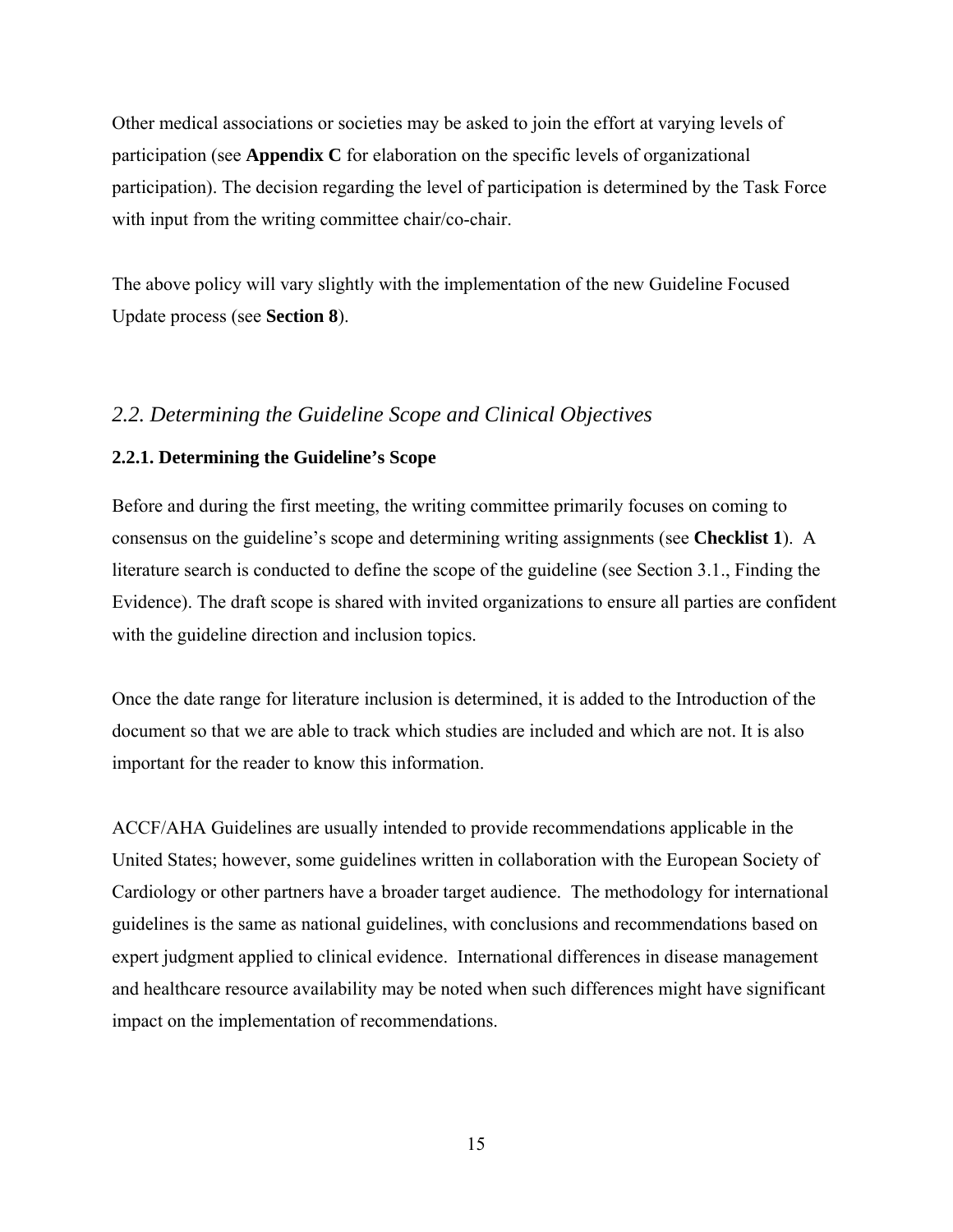ACCF/AHA Guidelines are generally meant to provide clinically relevant information based on clinical effectiveness outside of the context of costs and reimbursement. If cost issues must be included, guideline writers should limit the scope to previously published analyses and not attempt to create any new economic analysis within the document. Cost effectiveness is not factored into recommendations, which are strictly based on the scientific evidence. However, on a case-by-case basis, if cost effectiveness information is available, the writing committee may choose to mention it in the supporting text for a given recommendation.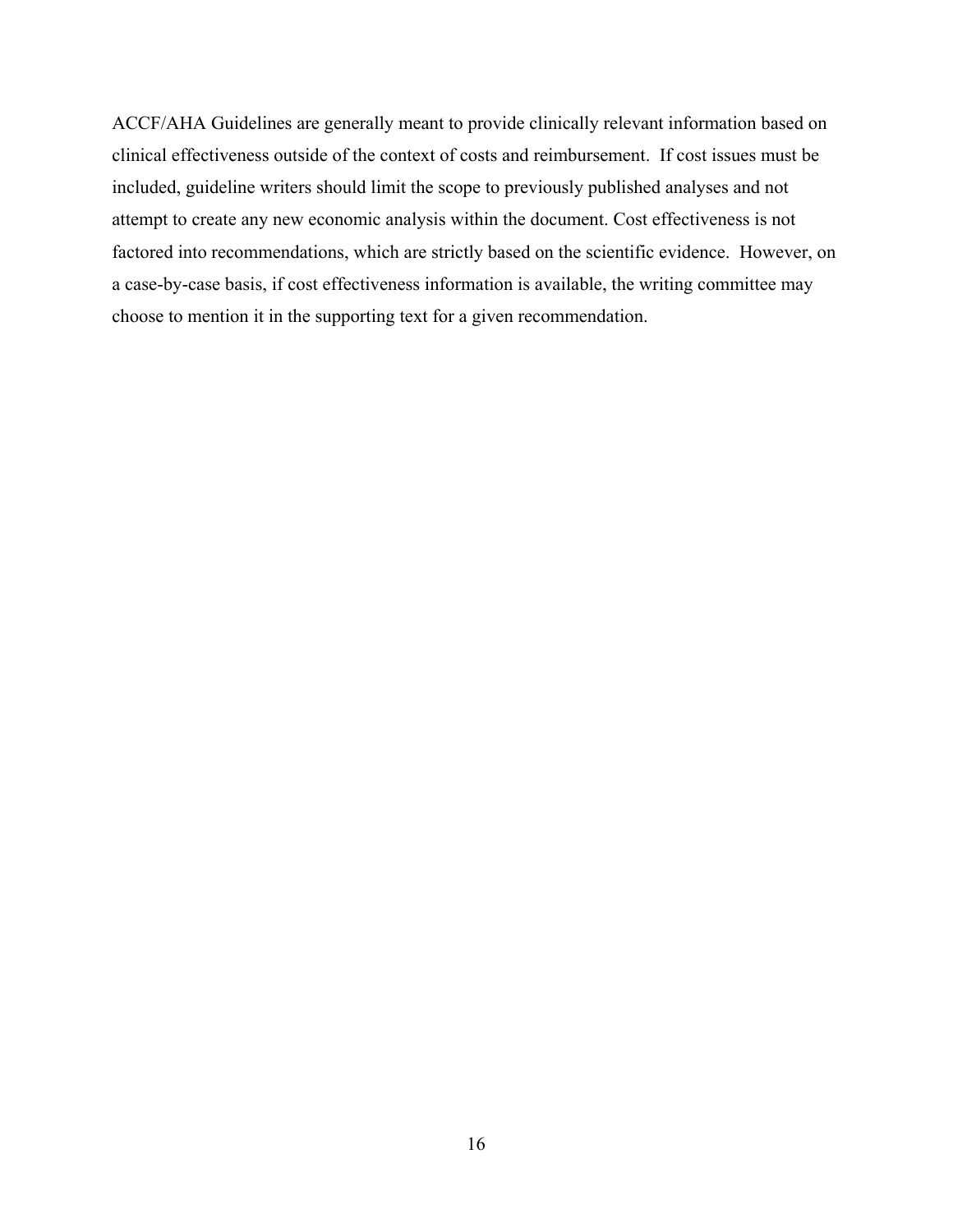# **Checklist 1.** Determining the Guideline Scope and Clinical Objectives

# **Questions related to the guideline overall**

- What is the guideline's targeted health condition(s), diagnostic test(s), or interventional procedure(s)?
- $\Box$  What is the purpose of the guideline?
- $\Box$  What is within the scope of the guideline?
- $\Box$  What is outside the scope of the guideline?
- What is the literature inclusion date range?
- $\Box$  What is the epidemiology of the topic?
- Who are the guideline's intended users?
- $\Box$  What is the public health impact?
- What is the target patient population to be addressed in the guideline?
- How does the guideline relate to other existing ACCF/AHA documents (e.g., expert consensus, scientific statements, performance measures, data standards, appropriate use criteria, quality improvement)?
- Can flow diagrams and evidence tables help summarize the guideline, or at least key subsections?
- $\Box$  How does the guideline impact and improve broad health system based public health improvement goals such as the Healthy People 2010 Initiative?

# **Questions related to the guideline's clinical objectives**

- What are the important clinical objectives related to the guideline topic?
- What subtopics and related topics must be included in the guideline? Are the subtopics and related topics already covered by another organization? What comorbidities are being covered or should be covered by the topic area/guideline?
- Are flow diagrams appropriate to these subtopics and related topics?
- What are the potential benefits and risks for individual patients associated with an intervention or procedure?
- □ What amount of clinical flexibility is appropriate for the topic area?
- $\Box$  What clinical options are available?
- What topics have already been covered in existing ACC/AHA Guidelines?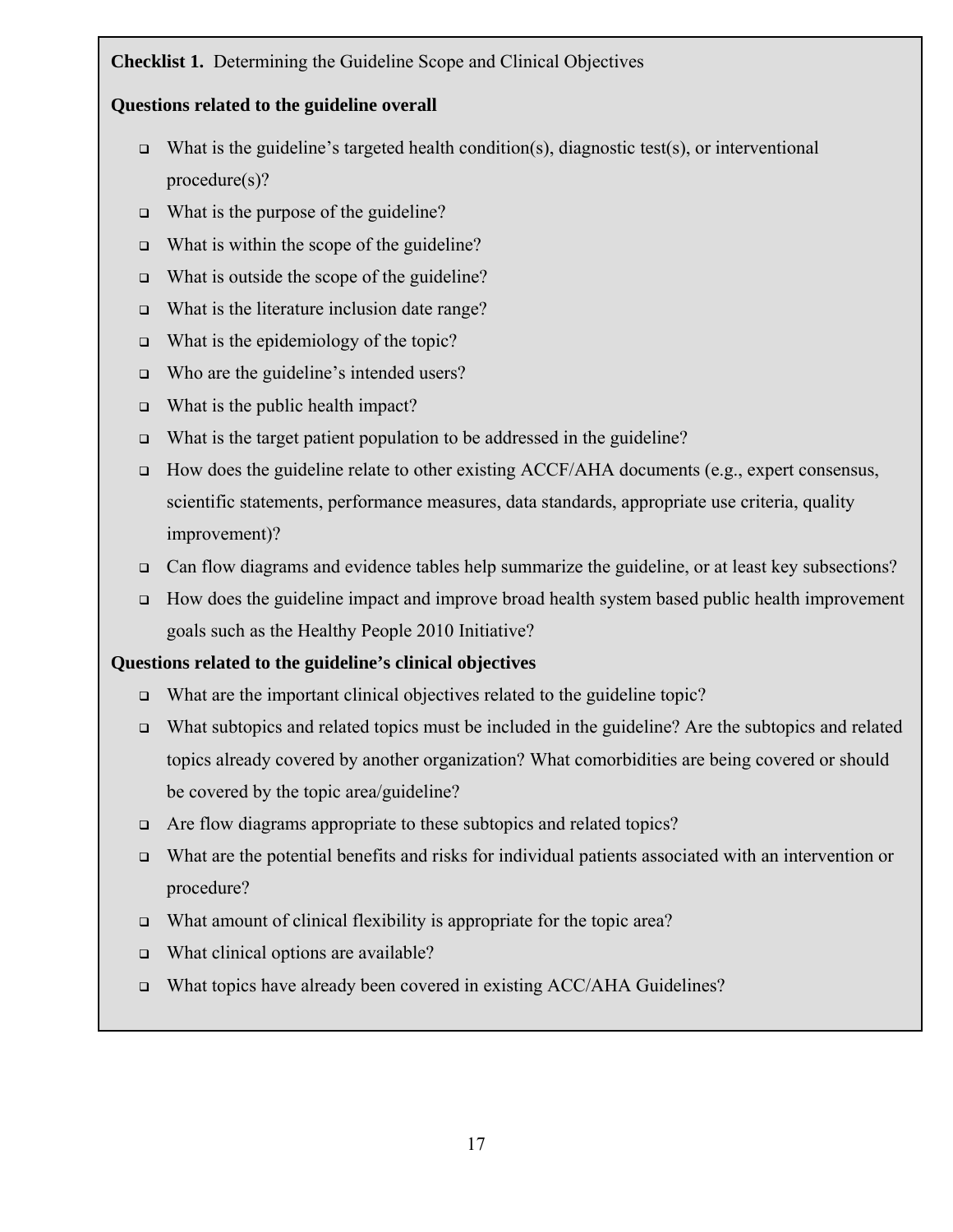# **2.2.2. Identifying the Clinical Objectives**

The main goal of guideline creation is to develop recommendations that allow users to understand the evidence on the topic and apply it to clinical practice (see articles by Shaneyfelt and Grilli in the **Suggested Readings**). As such, guideline writers should progress with specific clinical objectives in mind. It may be helpful at the outset to consider what kind of guidance the readers will expect in the completed document, such as:

- the role of exercise testing in asymptomatic patients,
- the use of inotropic agents in patients with end-stage heart failure, and
- managing mitral regurgitation medically versus surgically.

A comprehensive collection of clinical objectives should be created within each main concept addressed by the guideline outline. These clinical objectives serve as the basis for literature searching and sorting, and later for the compilation of guideline recommendations.

# **2.2.3. Development of the Guideline Outline**

Guideline writers are encouraged to define as precisely as possible the overall guideline outline during the early stages of development. The Task Force has provided standard guideline outlines for each guideline type (see **Table 3).** These outlines improve consistency across guidelines and facilitate the effectiveness of online searching of our guidelines. They provide a common structure while allowing for flexibility as the topic demands. Guideline writers should determine at the outset which "standard concepts" apply to their guideline, then proceed with creating detailed clinical objectives under each concept. The standard outlines are not prescriptive, nor are they meant to encourage the creation of textbook-style guidelines.

# **Table 3. Standard Outlines by Guideline Concept from the ACCF/AHA Task Force**

| Discase of Condition Guidennes      |                           |  |  |
|-------------------------------------|---------------------------|--|--|
| <b>Standard Concepts</b>            | <b>Possible Content</b>   |  |  |
| Introduction                        | Purpose of the guidelines |  |  |
|                                     | Scope                     |  |  |
| Definition of the disease/condition | Overview                  |  |  |
|                                     | Epidemiology              |  |  |

# **Disease or Condition Guidelines**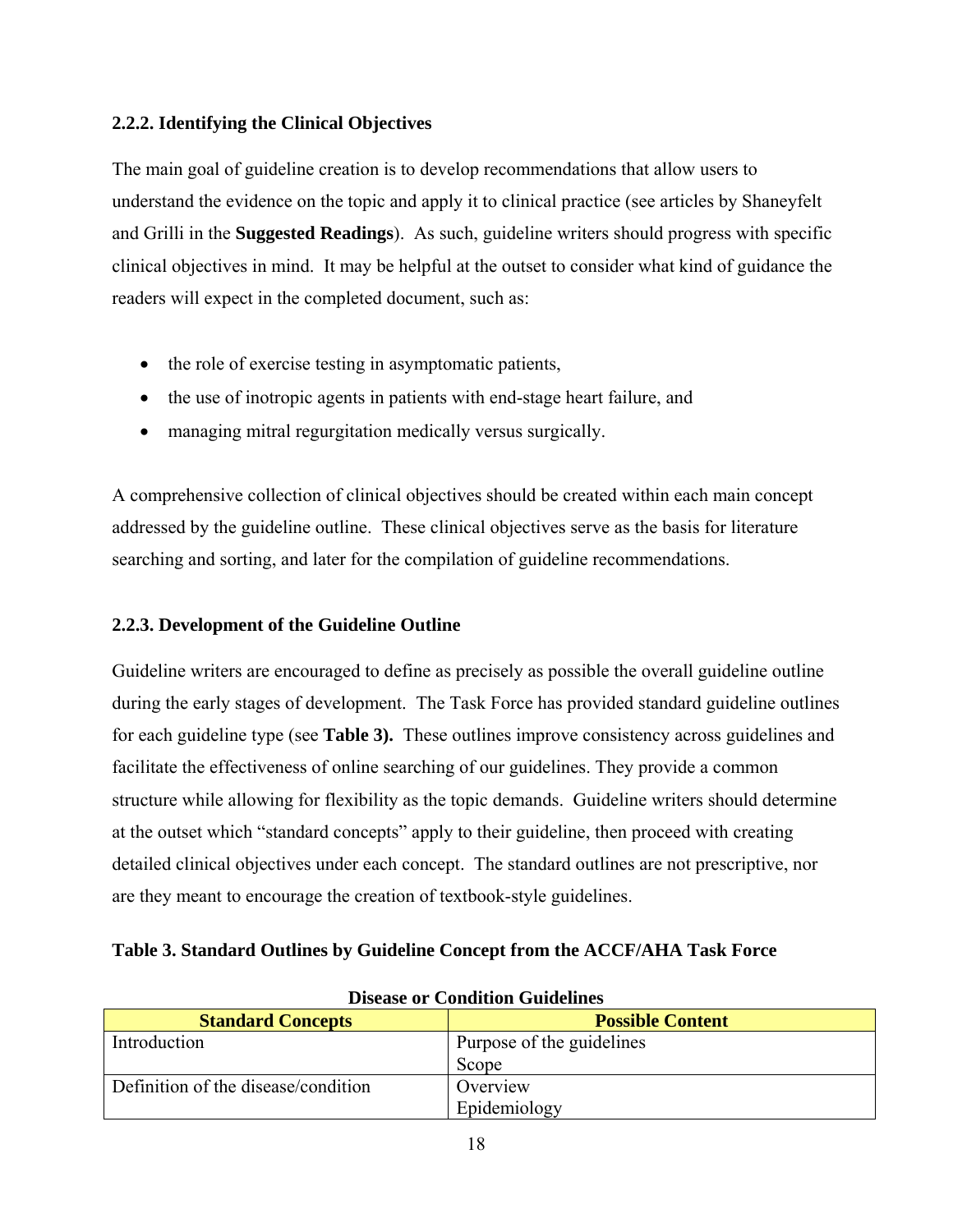|                            | Classifications                                     |
|----------------------------|-----------------------------------------------------|
|                            | Characterization                                    |
| <b>Clinical Evaluation</b> | Recognition                                         |
|                            | Methods for risk stratification                     |
|                            | Other issues related to clinical assessment         |
|                            | Clinical comparative effectiveness                  |
| Diagnosis and Testing      | Noninvasive testing                                 |
|                            | Invasive testing                                    |
|                            | Laboratory testing                                  |
|                            | Risk assessment                                     |
| Treatment                  | Principles of management                            |
|                            | Therapy                                             |
|                            | Medication                                          |
|                            | Procedures                                          |
|                            | Interventions                                       |
|                            | Alternative/complementary medicine                  |
|                            | Monitoring                                          |
| Special populations        | Concomitant disorders                               |
|                            | Patient groups (e.g., elderly, women, pediatric)    |
| Follow-up                  | Discharge                                           |
|                            | Long-term management                                |
|                            | Patient education                                   |
| <b>Future directions</b>   | Address areas lacking evidence or that have         |
|                            | conflicting evidence                                |
|                            | Address newer and/or better designed studies        |
|                            | Head-to-head comparisons of pharmacological         |
|                            | treatments, new clinically applicable tests, and/or |
|                            | instruments                                         |

# **Interventional Procedures**

| <b>Standard Concepts</b>             | <b>Related Content</b>                         |  |
|--------------------------------------|------------------------------------------------|--|
| Introduction                         | Purpose of the guideline                       |  |
|                                      | Scope                                          |  |
| Definition of intervention/procedure | General considerations                         |  |
|                                      | Background                                     |  |
| Specific conditions                  | Clinical uses                                  |  |
| Management strategies                | Procedure-specific considerations              |  |
|                                      | Associated medical therapies                   |  |
|                                      | Procedural complications                       |  |
|                                      | Reducing risk                                  |  |
| Outcomes                             | Definitions of success                         |  |
|                                      | Short-term and long-term outcomes              |  |
|                                      | Comparisons with other interventions/ Clinical |  |
|                                      | comparative effectiveness                      |  |
| Institutional/operator issues        | Quality assurance/improvement                  |  |
|                                      | Volume considerations                          |  |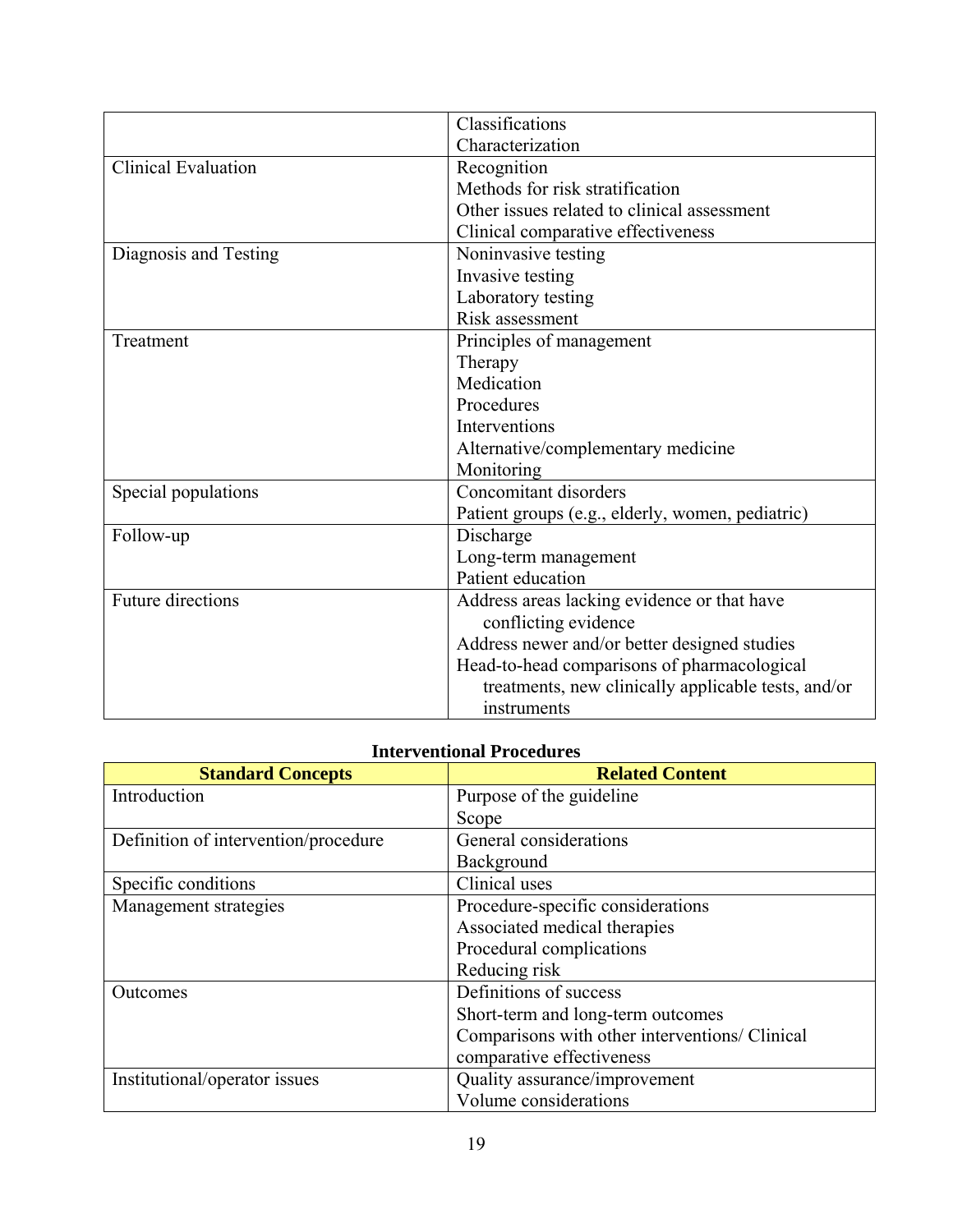| Special populations | $\mu$ Patient groups (e.g., elderly, women, pediatric) |
|---------------------|--------------------------------------------------------|
|---------------------|--------------------------------------------------------|

| Diu nobele 11 occutat es           |                                                        |  |  |
|------------------------------------|--------------------------------------------------------|--|--|
| <b>Standard Concept</b>            | <b>Related Content</b>                                 |  |  |
| Introduction                       | Purpose                                                |  |  |
|                                    | Scope                                                  |  |  |
| Description of the diagnostic tool | Specific procedures                                    |  |  |
|                                    | Equipment                                              |  |  |
|                                    | Sensitivity/specificity                                |  |  |
|                                    | General considerations                                 |  |  |
|                                    | Comparison with other diagnostic tools/ Clinical       |  |  |
|                                    | comparative effectiveness                              |  |  |
| Specific conditions                | Clinical uses (Note: Diagnostic guidelines are usually |  |  |
|                                    | subdivided by the diseases/conditions that they can    |  |  |
|                                    | diagnose. These discussions include diagnosis,         |  |  |
|                                    | assessment, prognosis, risk stratification, screening, |  |  |
|                                    | $etc.$ )                                               |  |  |
| Special populations                | Patient groups (e.g., elderly, women, pediatric)       |  |  |

#### **Diagnostic Procedures**

Prior to the first writing committee meeting of new or revised guidelines, staff works with the chair to begin development of a comprehensive outline. The Research Analyst may conduct a preliminary search from terms provided by the chair and forward the abstracts to the chair to help frame the backbone of the outline. For guideline focused updates, staff works with the chair to identify specific areas in the outline for which there is sufficient clinical evidence to justify updating. The scope, outline, and writing assignments are preferably determined prior to the first writing committee meeting.

#### **2.2.4. Determining Writing Assignments**

Writing assignments are determined by the guideline chair/co-chairs in concert with writing committee members. Each section (or subsection) of the guideline is assigned both a primary author and secondary author/reviewer(s). The primary author is responsible for drafting the original content of the section(s) to which he/she is assigned. The secondary author/reviewer(s) edits and provides additional content as requested to the primary author or chair. The primary section author MAY NOT have any relevant RWI specific to the document section; the secondary author/reviewer MAY have relevant RWI. RWI writing and voting procedures require that *relevant* relationships be managed according to the following policy: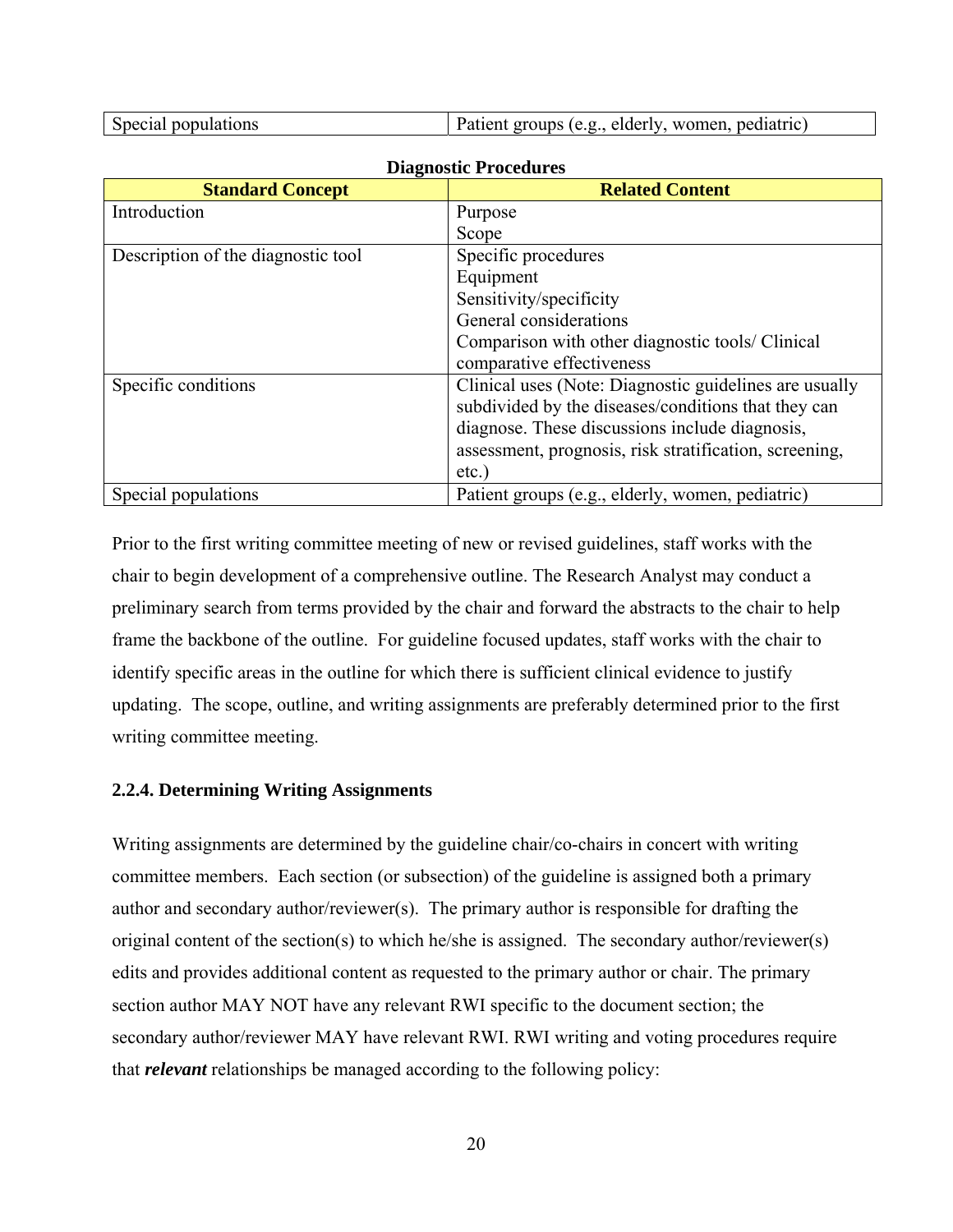- If a member of a writing committee has a relevant RWI regarding a product or competing product, and the section of the document relates to the specific or competing product, then the member **is permitted** to participate in the discussions but **is not permitted** to draft or vote on a recommendation or corresponding text.
- If a member of a writing committee has a relevant RWI regarding a product or competing product, and the section of the document **is not** related to the specific or competing product, **and** the company does not manufacture or sponsor any relevant product/service or competing product/service, then the member **is permitted** to participate in the discussions and **is permitted** to draft and vote on the recommendation and/or corresponding text.
- If a member of a writing committee has a relevant RWI regarding a product or competing product, and the section of the document relates to the company that manufactures or sponsors the product/service or competing product/service **but not** the specific product or class of products involved in their relationship, then the member **is permitted** to participate in the discussions but **is not permitted** to draft or vote on the recommendation and*/*or corresponding text.

For determining eligibility to serve on a writing committee, a person has a *relevant* relationship IF:

- The *relationship or interest* relates to the same or similar subject matter, intellectual property or asset, topic, or issue addressed in the *document*; or
- **The** *company/entity* **(with whom the relationship exists)** makes a drug, drug class, or device addressed in the *document*, or makes a competing drug or device addressed in the *document*; or
- The *person or a member of the person's household*, has

*Because a guideline based on an incomplete or biased evaluation of the literature can lead to inappropriate recommendations, the search for relevant research should be comprehensive, research should be selected using explicit criteria, and the validity of the results should be judged in a rigorous and reproducible fashion.* 

**-Cook, 1997**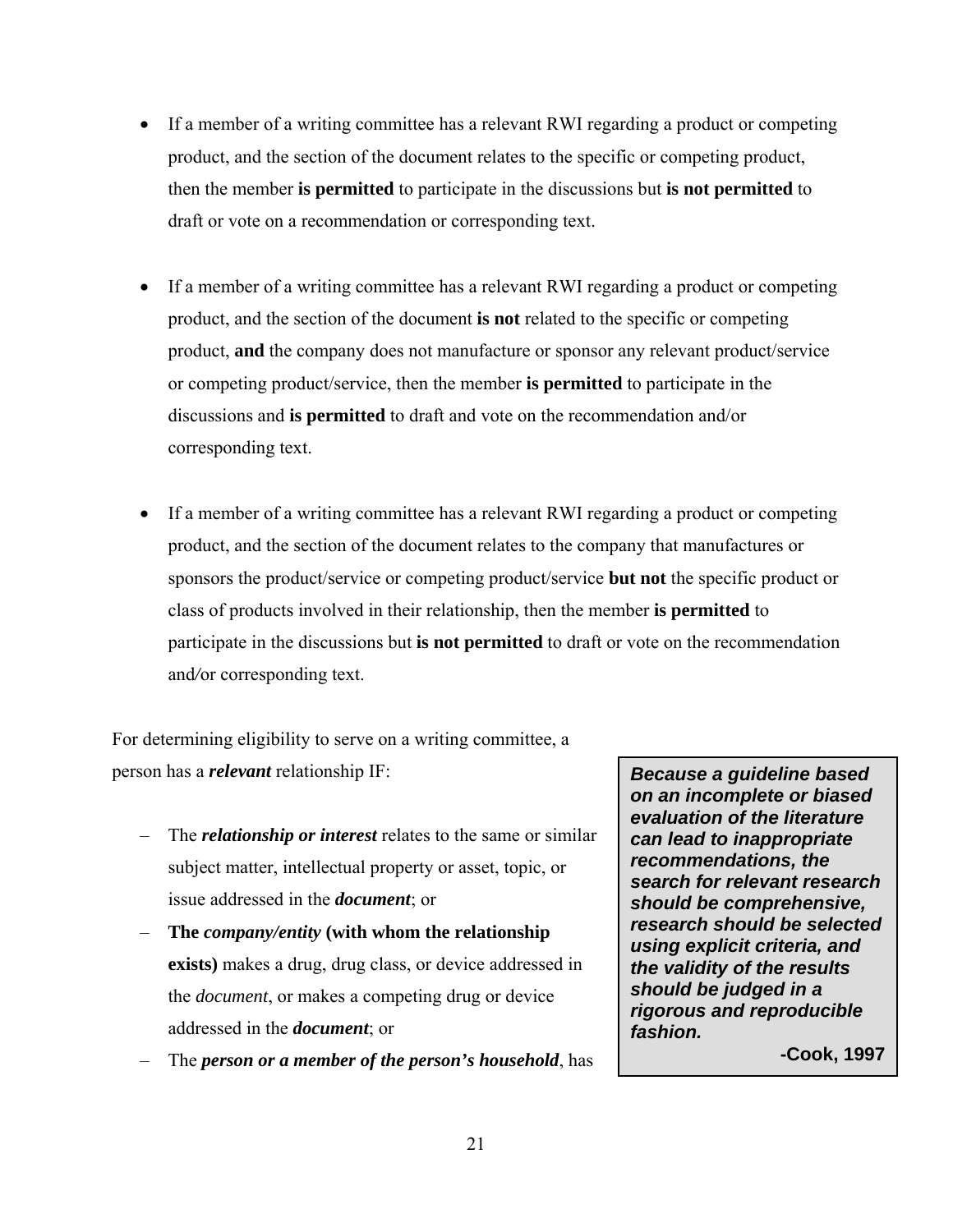a reasonable potential for financial, professional or other personal gain or loss as a result of the issues/content addressed in the *document***.** 

# **3. Defining and Conducting Appropriate and Comprehensive Literature Searches**

#### *3.1. Finding the Evidence*

Once the outline, scope, and writing assignments of the guideline have been determined, comprehensive searching of the published literature occurs. A key component of the ACCF/AHA Guidelines methodology is the development of recommendations based on the entirety of the evidence currently available. The Institute of Medicine describes literature searching as the key step in developing valid guidelines.

It has been estimated that over 2 million articles and more than 17,000 biomedical books are published annually. The challenge of finding relevant articles among the millions is compounded by the availability of multiple electronic databases, all of which offer different but partially overlapping pools of information.

The current resources for guidelines development allow for searching in MEDLINE (via PubMed), the Cochrane Library, and a clinical trials database. The Research Analyst assigned to the guideline will compile requested searches and citations relevant to the guideline topic from the above mentioned databases and forward them to the writers.

#### **3.1.1. Literature Search Methodology**

The ACCF/AHA process for conducting comprehensive guideline literature search is briefly described in the following text. Initial literature searches requested by guideline writing committee authors focus on published articles (i.e., RCTs followed by observational studies, meta-analyses and systematic reviews). If high quality, relevant, and up-to-date meta-analyses or systematic reviews are found, these articles allow writers to focus on critiquing and updating an existing review as opposed to creating one (see articles by Pogue and Lau in **Suggested Readings**). For the majority of topics, literature searches focus mostly on randomized clinical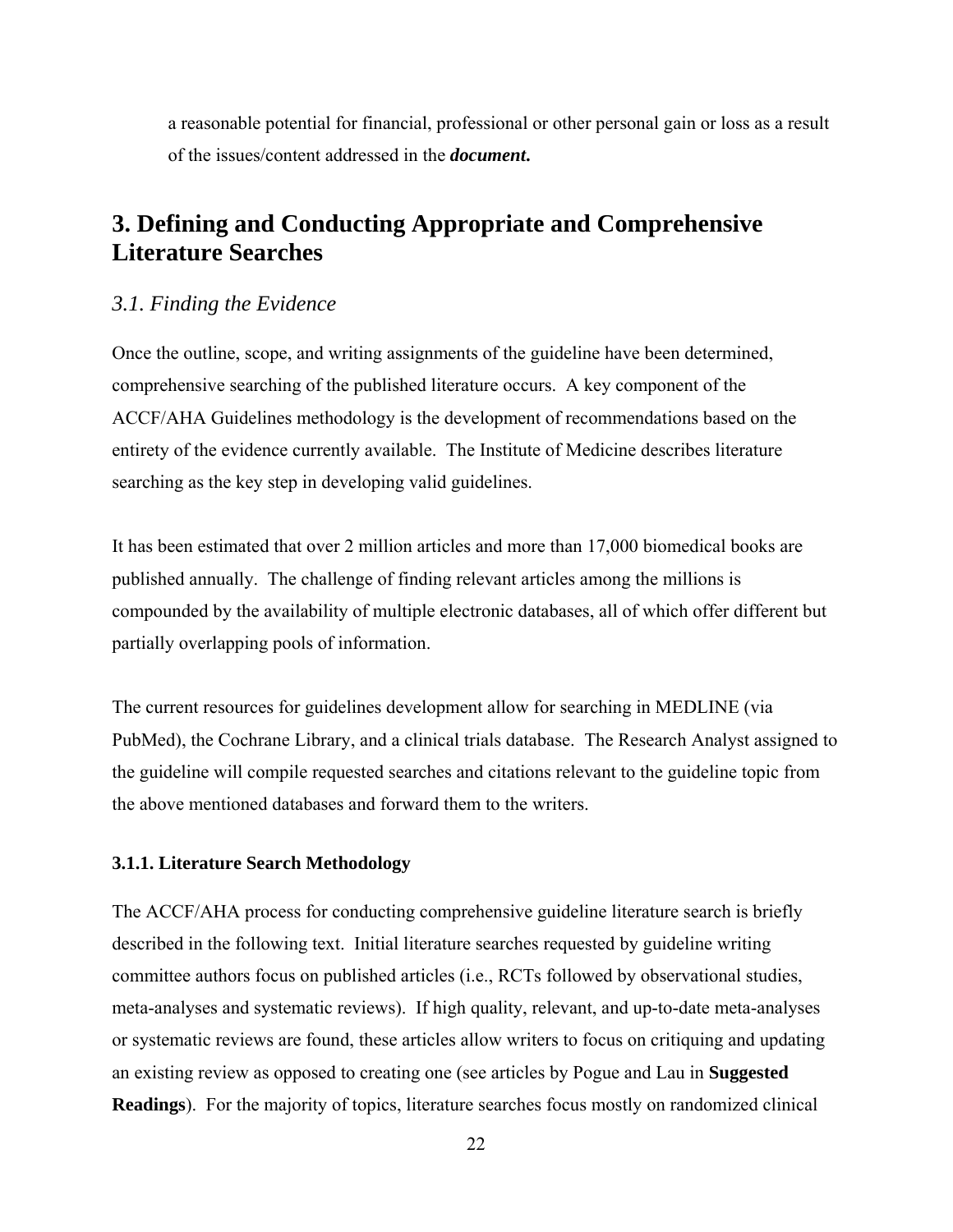trials, and is expanded to nonrandomized studies, case studies, and opinion documents until the evidence base is sufficient for each clinical question identified in Section 2.2.2. Each article is evaluated as to quality and clinical limitations, as discussed in Section 3.1.3. At the beginning of a guideline development process, the section authors will be provided with a summary table template and requested to populate the table with relevant article/study summaries. When appropriate/feasible and at the request of the writing committee, the Research Analyst will help the writing committee member compile/complete the summary table for easy review and inclusion in the guideline. The Research Analyst will also help to compile a list of key literature search terms, for the searches conducted by staff, to be included in the final published document. Guideline authors who conduct their own searches will be asked to provide their list of key search terms which will then be added to the list created by the research staff.

#### **3.1.2. Documentation of Literature Search**

All literature searches for guideline development must be documented by the Researcher and stored as an electronic file. This enables the chair and Research Analyst to construct the text of the guideline describing the literature search criteria, thereby allowing guideline users to assess the comprehensiveness of the search.

In addition to searches conducted by staff, writing committee members are welcome to conduct their own literature searches, including search criteria beyond what the ACCF/AHA resources are able to provide (see Section 3.1.2.1., Standard Search Criteria for ACCF/AHA Guidelines). The documentation for all literature searches should be forwarded to the Research Analyst using the literature search request form, included in Appendix E.

#### *3.1.2.1. Standard Search Criteria for ACCF/AHA Guidelines*

- Literature searching includes the following online databases:
	- MEDLINE/PubMed;
	- Cardiosource Clinical Trials Database; and
	- Cochrane Library.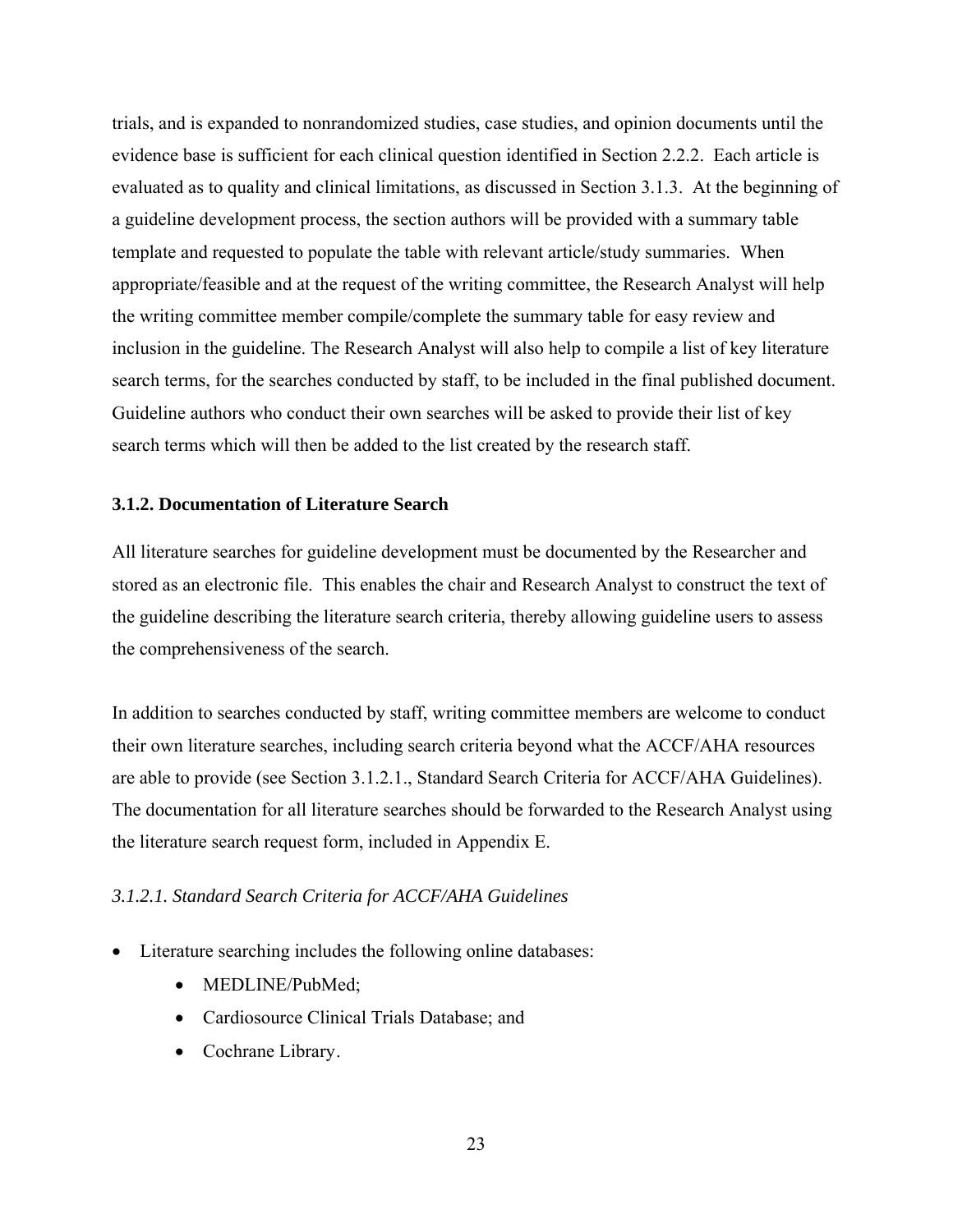- Searches are limited to English language. (Searches will be expanded to languages other than English as requested.)
- Searches are limited to human subjects.
- In the case of a guideline update, searches are limited to the time period following the publication of the last version of the guideline.
- In the case of a new guideline or full revision, no time limits on searches are imposed, unless the writing committee determines that a different time frame is appropriate (e.g., a guideline on a diagnostic that did not exist before a certain date).
- Gender and age are not limited, except when a specific clinical objective applies only to a particular sex or age group.
- Publication type is initially limited to meta-analyses and systematic reviews. Publication type is expanded on an as-needed basis to include randomized controlled trials, nonrandomized studies, case studies, and opinion documents.
- If an acceptable systematic review or meta-analysis is identified, searches to update it are typically limited to the time period following the search cut-off date reported in the review.

#### **3.1.3. Balancing Scientific Rigor With Feasibility**

The Cochrane Collaboration publishes perhaps the most rigorous and comprehensive guide to conducting systematic reviews of evidence, and their methodology has provided the basis for much of this manual. However, due to time and economic constraints, some components of their methodology (such as creating and validating criteria for which articles to include and removing the journal and author names from articles being reviewed) are beyond the scope of ACCF/AHA Guidelines development. A less resource-intensive, more feasible approach is to establish a few basic criteria (such as randomized controlled trials only or studies with at least six-month followup) and to be as inclusive and unbiased as possible. See Figure 3 to compare the interplay between bias and evidence.

#### **Figure 3. Systematic Evidence Reviews**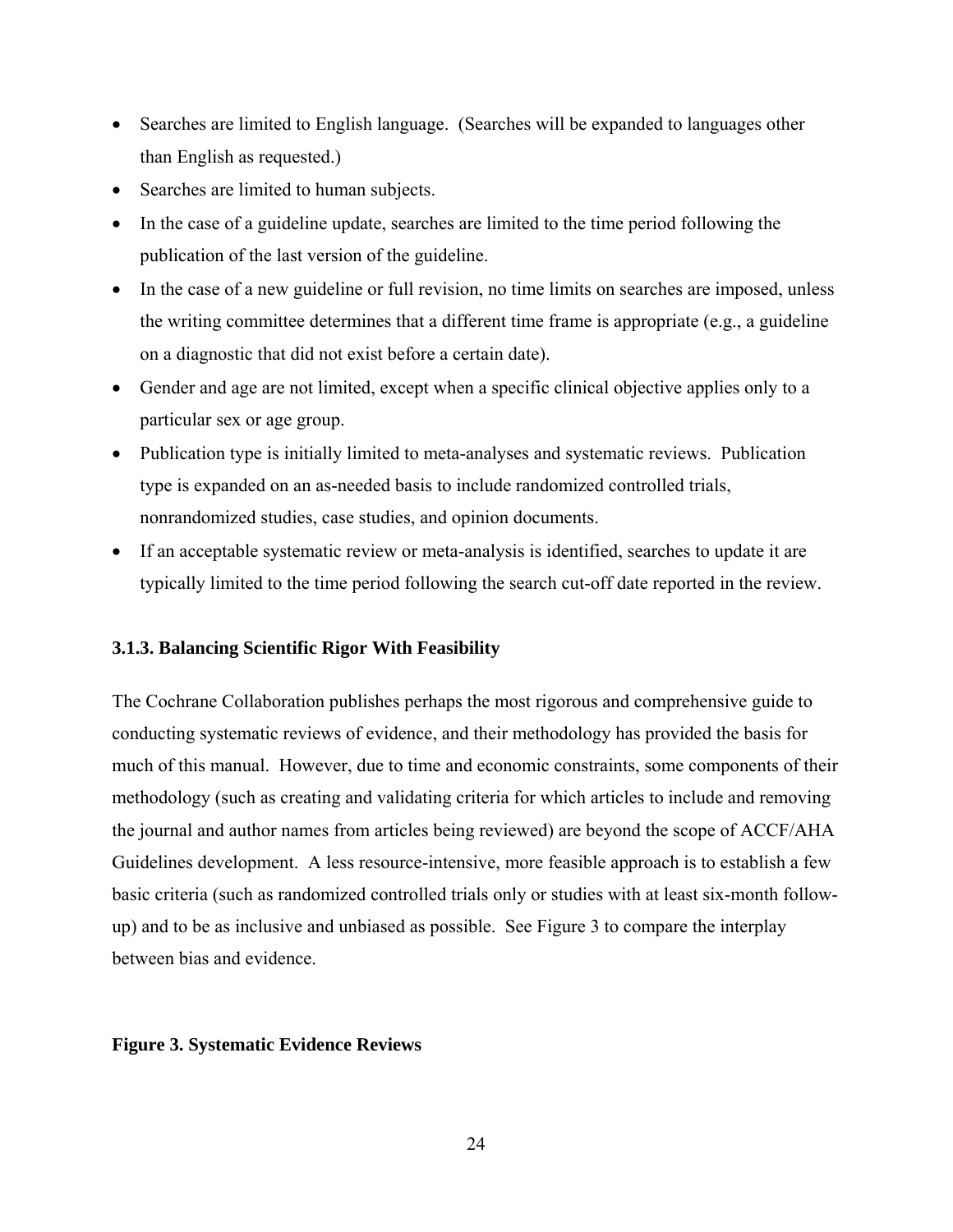

The Task Force recommends rigorous review of the articles used in evidence tables and metaanalyses—those articles that are most fundamental to the guideline recommendations. Scientific rigor and transparency is also provided through the inclusion/citation of relevant statistical findings in an effort to provide clinicians with a comprehensive set of data, whenever possible. The exact event rates in various treatment arms of clinical trials are presented, when available, to permit calculation of the absolute risk difference (ARD) and number needed to treat (NNT) or harm (NNH); the relative treatment effects are described either as odds ratio (OR), relative risk (RR), or hazard ratio (HR), or incidence rate ration (IRR), depending on the format in the original publication. Along with other point statistics, confidence intervals (CI) for those statistics are added when available.

# *3.1.3.1. Unpublished Data*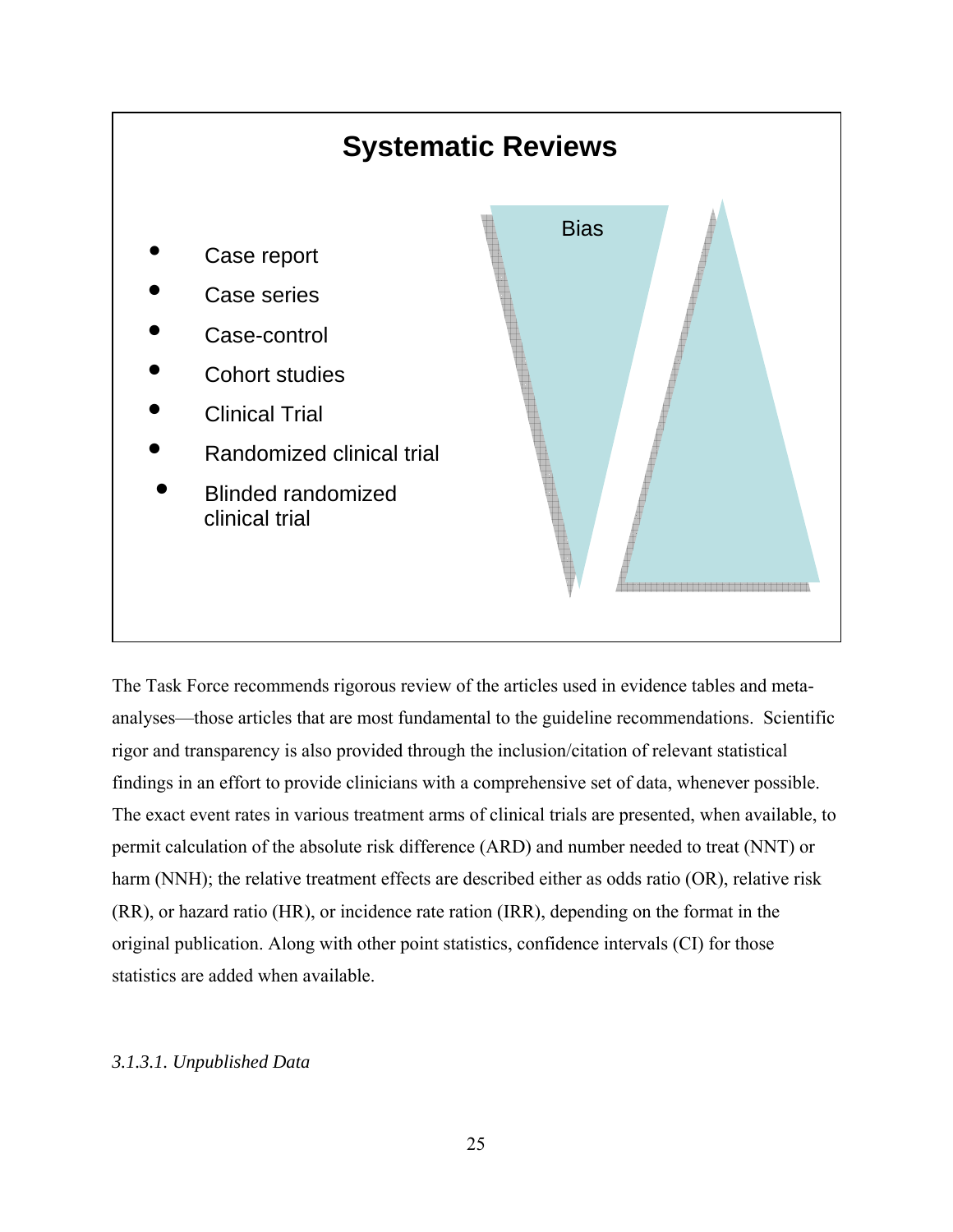Guideline writers are frequently familiar with data from review articles, abstracts, and latebreaking trials that may impact the guideline's content. The results from unpublished data should *not* be considered except in a few instances: First, only unpublished data in trials presented at a major national or international scientific meeting are allowed; and second, such data should be no older than two years old. **Unpublished data may not be used to support a recommendation**. Additionally, unpublished data should *not* be used in guideline figures and tables. The rare exception for including unpublished data in the guideline text, figures, or tables is when the data have important public health implications. The Task Force will review such cases on an ad-hoc basis. When trial data are discussed, the text should clearly state that the data are preliminary. Additionally, guideline writers should obtain slides from the trial presentation, perform a detailed review, and ask the presenter of the trial for guidance, keeping in mind that the trial group has the prerogative to request that the information not be published in a guideline.

Publication bias, which is defined as the tendency to publish articles containing positive findings, especially new results, in contrast to reports that do not yield significant results, or results that do not accord with previously published findings (*A Dictionary of Epidemiology*, 3 ed. New York: Oxford University Press, 1995), must be considered by the writing committee.

Searching clinical trial registries (e.g., Current Controlled Trials [CCT] www.controlledtrials.com and NIH's Clinical Trials registry www.clinicaltrials.gov) provides additional unpublished information pertaining to specific trials and assists with eliminating publication bias.

Guideline staff shares guideline topics with the National Cardiovascular Data Registry (NCDR) staff and with AHA's Get With the Guidelines (GWTG) staff to facilitate early coordination among topics, obtain data pertinent to the guideline topic, or request specific analysis of data. However, this data may not be used to support a recommendation unless published in a peer reviewed journal.

#### *3.1.3.2. Discussing Pharmacotherapy in Guidelines*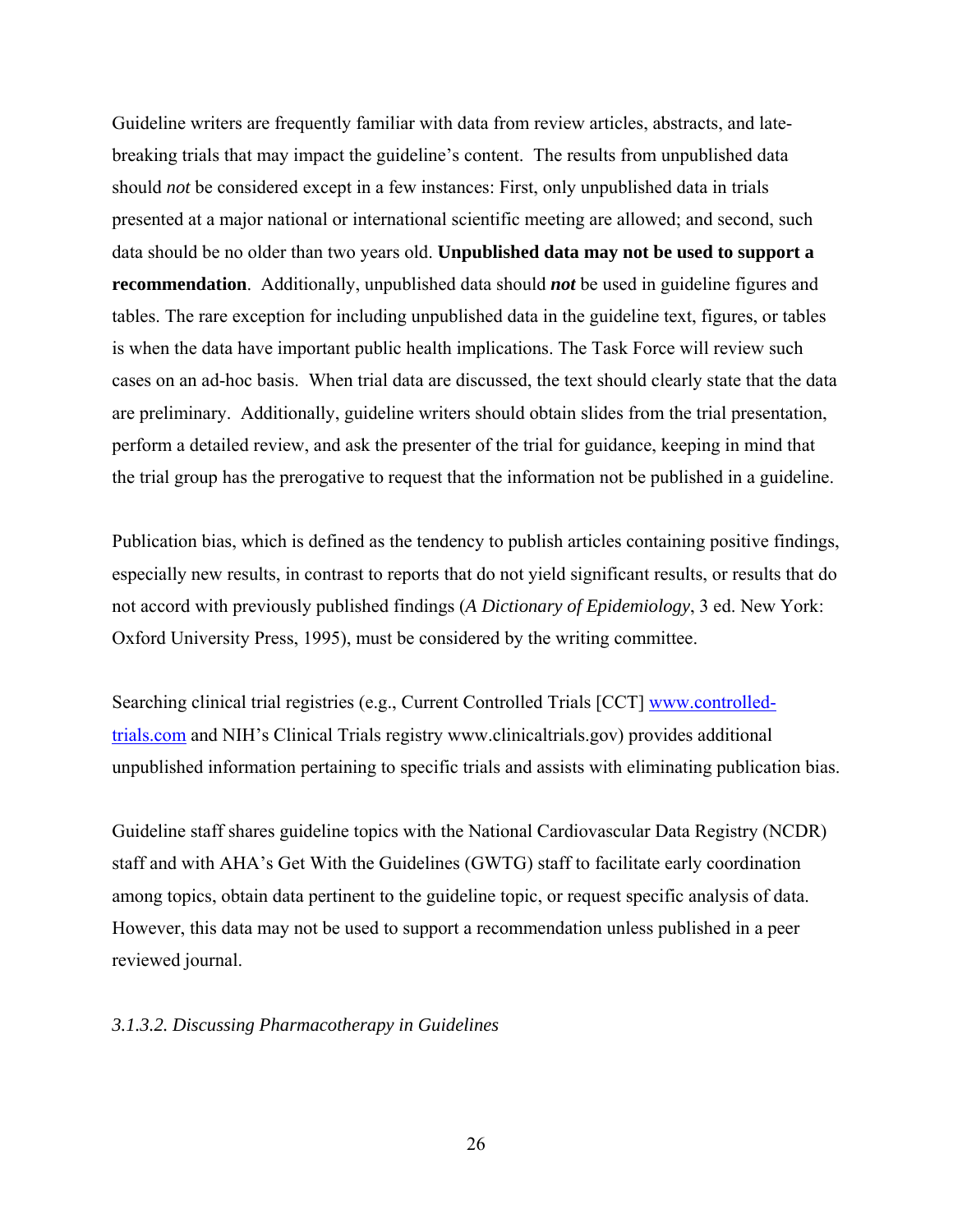The Task Force has provided a detailed list of policies on discussing pharmacotherapy in guidelines (see **Checklist 2 and Table 4)**. In addition, when necessary, a pharmacologist is assigned to a guideline or is used in a consulting role to review the guideline's pharmacotherapy discussions before publication.

Investigational treatments or drugs that are not available for general use may be mentioned but should be clearly described as such and not given Class I, IIa, or IIb recommendations. The writing committee should decide whether to list them as Class III or to not list them at all. The presence or absence of FDA approval of a drug or device for a specific purpose should generally not be mentioned. When addressing recently published/approved drugs, recommendations will be based on the available strength of evidence instead of waiting for FDA post-marketing surveillance data. The criteria used by regulatory authorities to approve and to follow approved drugs and issue recommendations/alerts when necessary are frequently different, and the ACCF/AHA process should be independent of these regulatory issues.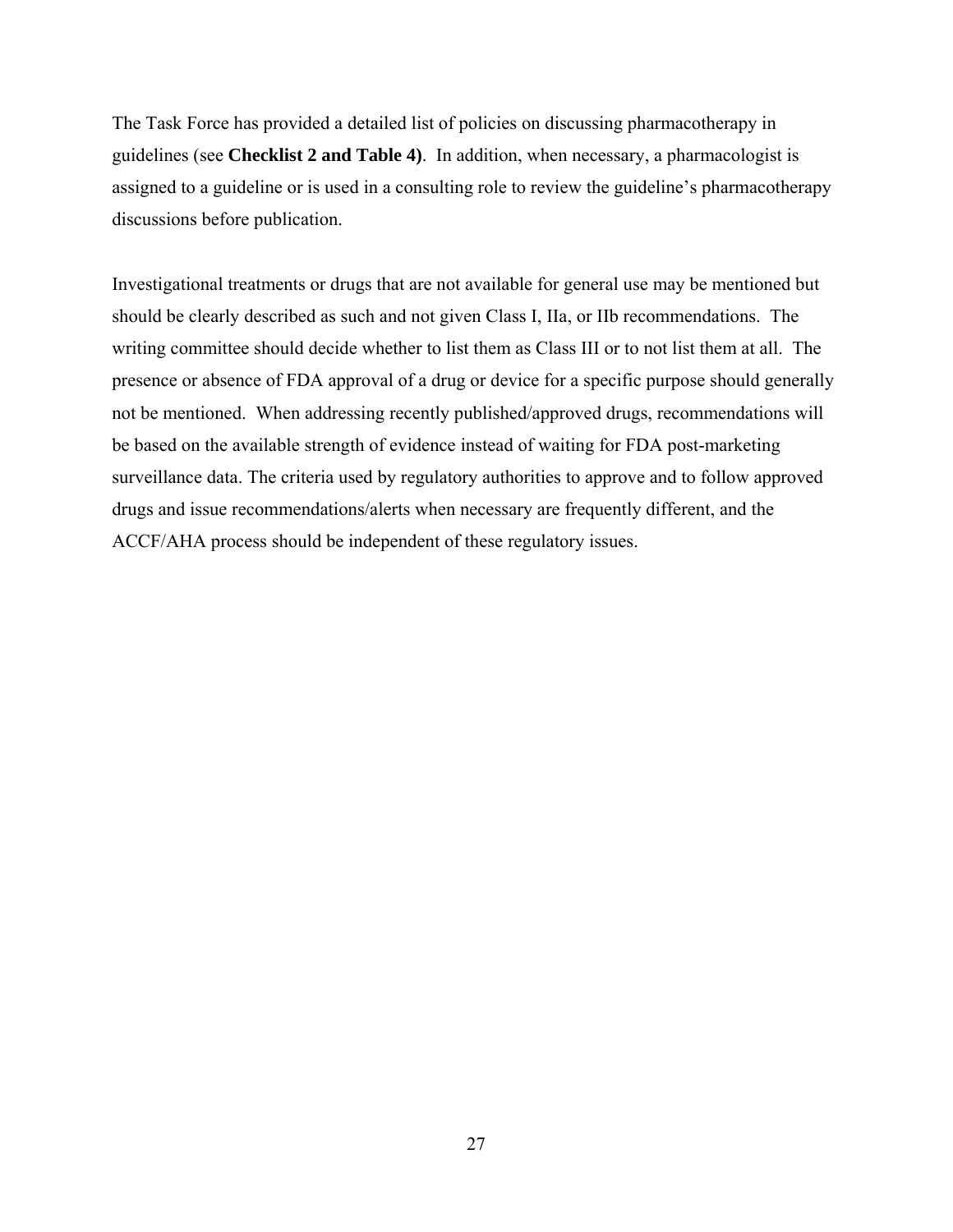# **Checklist 2. Discussing Pharmacotherapy in Guidelines**

- Use generic or chemical name not trade name
	- e.g., simvastatin, not Zocor
- $\Box$  Use broadest and most generic name of class appropriate
	- e.g., sirolimus-eluting stent, not Cypher stent
- $\Box$  List classes of drugs or drugs within classes according to evidence-based rationale, and state rationale
	- e.g., first-line, second-line or side effects or cost effectiveness
	- If no evidence-based rationale for listed order, list alphabetically
- $\Box$  List all drugs (or none) within class
	- Indicate whether each is approved for the indication(s) under discussion • e.g., statins for primary prevention
	- Indicate whether each has evidence for the indication(s) under discussion
		- e.g., GP IIb/IIIa inhibitors
- Discuss evidence for or against "class effect"
	- e.g., issue raised by ramipril in HOPE study
- When so-called "alternative medicines" are known to be widely used, discuss the evidence about them and the issues raised by their use
	- e.g., possible interactions
- $\Box$  Avoid the use of symbols and abbreviations when discussing drug dosing and timing
	- e.g., use "micrograms" or "mcg" instead of "µg"
	- The Institute for Safe Medication Practices has issued a drug error alert regarding some commonly used abbreviations (included in this section)
- $\Box$  Whenever a guideline includes specific drug information, such sections of the guideline should be reviewed by a pharmacologist during peer review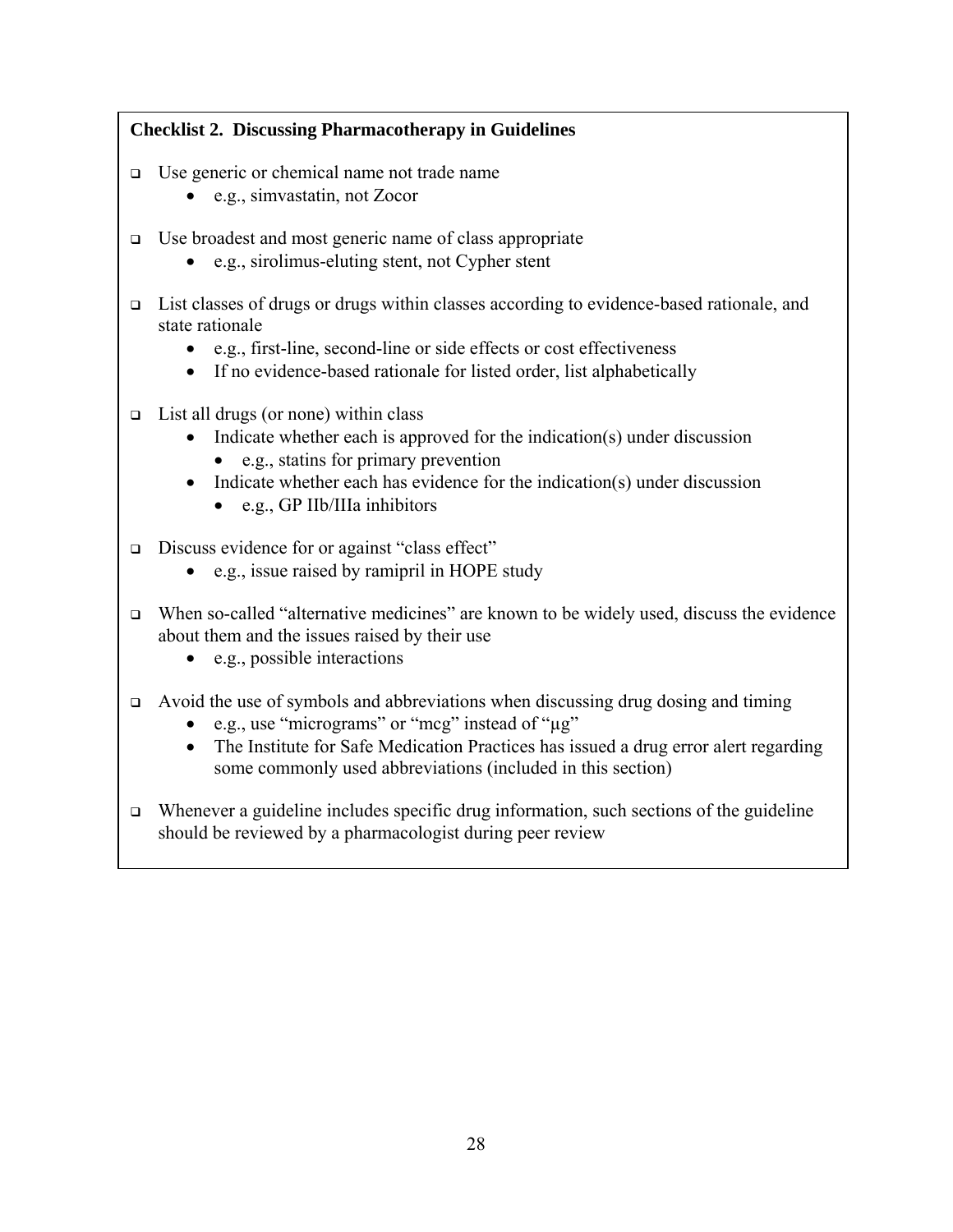In the case of international guidelines cosponsored by the ACCF/AHA/ESC, it is understandable that rare occasions may require a discussion of international availability of certain medications. However, such content should be addressed from the perspective of the patient or clinical use, and not from a policy (i.e., drug-approval) perspective.

# *3.1.3.3. Therapeutic Substitution*

The Task Force recommends that in developing recommendations for drugs, the writing committee should consider the following major criteria that must be present for a therapeutic class effect:

- a clearly defined biological target or pathway
- comparable efficacy demonstrated for multiple agents within the class (with multiple randomized trials for each agent)
- absence of convincing evidence that there is a member of the class that does not have comparable benefit to that of other agents within the class
- no demonstrated ineffectiveness for any of the class members for the recommended indications.

In practical terms it is unusual for all these criteria to be met, making it difficult to determine if a class effect is truly present.

Additional considerations that should be reviewed when evaluating the interchangeability of drugs:

- side-effect profile
- cost
- inclusion and exclusion criteria in supporting clinical trials
- absolute and relative degree of benefit
- the particular subgroups in which benefit (or lack of benefit) was demonstrated.

Where appropriate, drugs in a therapeutic class are listed in tables in alphabetical order unless there is a preference, along with indications for their use and recommendations as to which agents (if any) can be substituted within the class.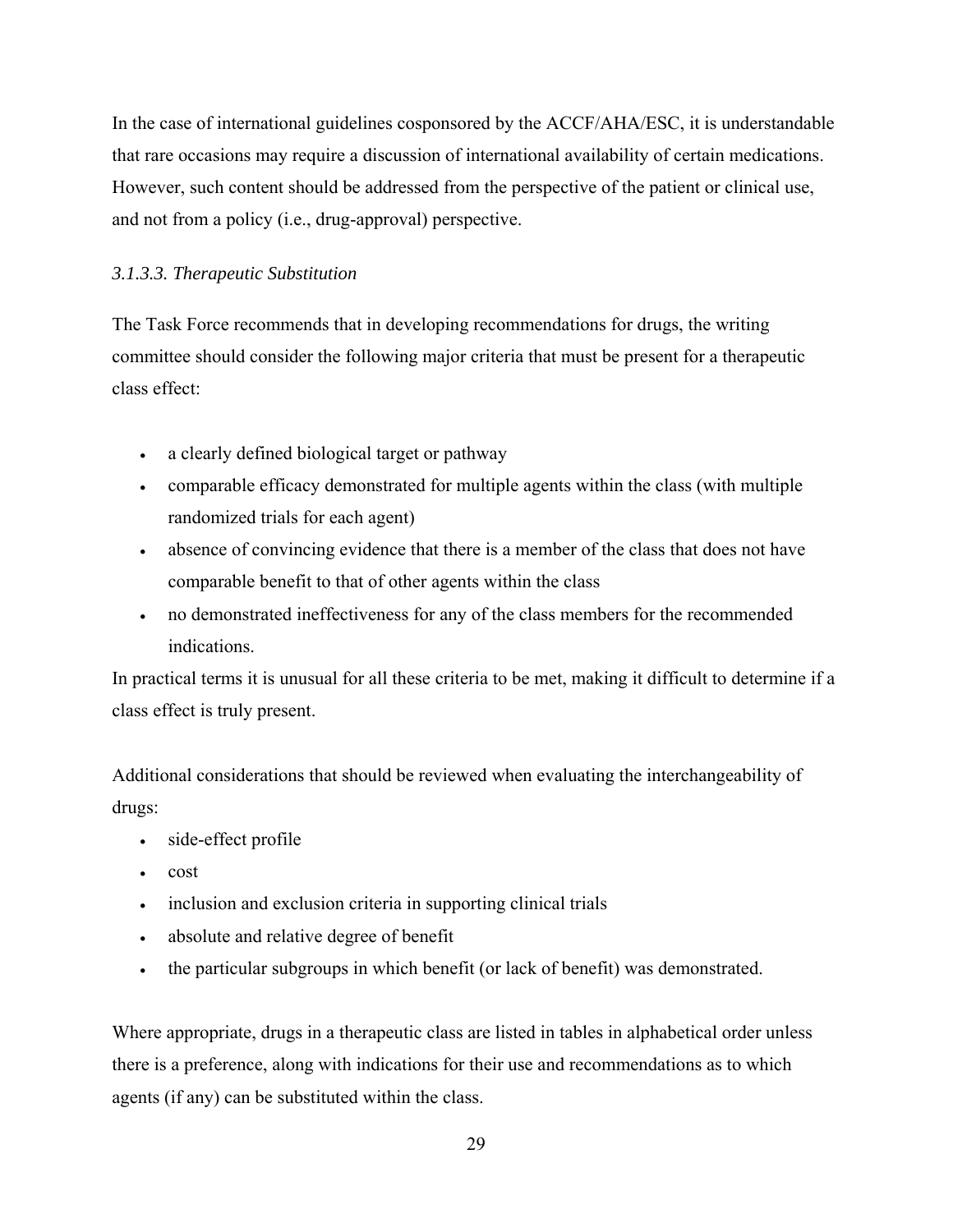| <b>Abbreviations</b>    | <b>Intended Meaning</b>  | <b>Misinterpretation</b>                                                  | <b>Correction</b>        |
|-------------------------|--------------------------|---------------------------------------------------------------------------|--------------------------|
| $\mu$ g                 | Microgram                | Mistaken as "mg"                                                          | Use "mcg"                |
| <b>BT</b>               | <b>Bedtime</b>           | Mistaken as "BID" (twice daily)                                           | Use "bedtime"            |
| cc                      | Cubic centimeters        | Mistaken as "u" (units)                                                   | Use mL                   |
| $\mathbf{D}/\mathbf{C}$ | Discharge or discontinue | Premature discontinuation of                                              |                          |
|                         |                          | medications if D/C (intended to                                           |                          |
|                         |                          | mean "discharge") has been                                                |                          |
|                         |                          | misinterpreted as "discontinued"                                          |                          |
|                         |                          | when followed by a list of                                                |                          |
|                         |                          | discharge medications                                                     |                          |
| I                       | Injection                | Mistaken as "IV" or                                                       | Use "injection"          |
|                         |                          | "intrajugular"                                                            |                          |
| IU                      | International unit       | Mistaken as IV (intravenous) or                                           | Use "units"              |
|                         |                          | $10$ (ten)                                                                |                          |
| o.d. or OD              | Once daily               | Mistaken as "right eye" (OD-                                              | Use "daily"              |
|                         |                          | oculus dexter), leading to an oral                                        |                          |
|                         |                          | liquid medications administered                                           |                          |
|                         |                          | to the eye                                                                |                          |
| Per os                  | By mouth, orally         | The "os" can be mistaken as "left                                         |                          |
|                         |                          | eye" (OS-oculus sinister)                                                 | Use "daily"              |
| q.d. or QD              | Every day                | Mistaken as q.i.d., especially if                                         |                          |
|                         |                          | the period after the "q" or the tail<br>of the "q" is misunderstood as an |                          |
|                         |                          | $\mathfrak{c}$ ;                                                          |                          |
| qhs                     | At bedtime               | Mistaken as "qhr" or every hour                                           | Use "at bedtime"         |
| qn                      | Nightly                  | Mistaken as "qh" (every hour)                                             | Use "nightly"            |
| q.o.d. or QOD           | Every other day          | Mistaken as "q.d." (daily) or                                             |                          |
|                         |                          | "q.i.d. (four times daily) if the                                         |                          |
|                         |                          | "o" is poorly written                                                     |                          |
| qld                     | Daily                    | Mistaken as q.i.d. (four times                                            | Use "daily"              |
|                         |                          | daily)                                                                    |                          |
| q6pm, etc.              | Every evening at 6 PM    | Mistaken as every 6 hours                                                 | Use "6 PM nightly" or "6 |
|                         |                          |                                                                           | PM daily"                |
| SC, SQ, sub q           | Subcutaneous             | SC mistaken as SL (sublingual);                                           | Use "subcut" or          |
|                         |                          | SQ mistaken as "5 every"; the                                             | "subcutaneously"         |
|                         |                          | "q" in "sub q" has been mistaken                                          |                          |
|                         |                          | as "every" (e.g., a heparin dose                                          |                          |
|                         |                          | ordered "sub q 2 hours before                                             |                          |
|                         |                          | surgery" misunderstood as every                                           |                          |
|                         |                          | 2 hours before surgery)                                                   |                          |
| t/d                     | One daily                | Mistaken as "tid"                                                         | Use "1 daily"            |
| TIW or tiw              | 3 times a week           | Mistaken as "3 times a day" or<br>"twice a week"                          | Use "3 times weekly"     |
|                         | Unit                     |                                                                           | Use "unit"               |
| U or u                  |                          | Mistaken as the number 0 or 4,<br>causing a 10-fold overdose or           |                          |
|                         |                          | greater (e.g., $4U$ seen as " $40$ " or                                   |                          |
|                         |                          |                                                                           |                          |

# **Table 4. The** *Institute for Safe Medication Practices* **List of Error-Prone Abbreviations**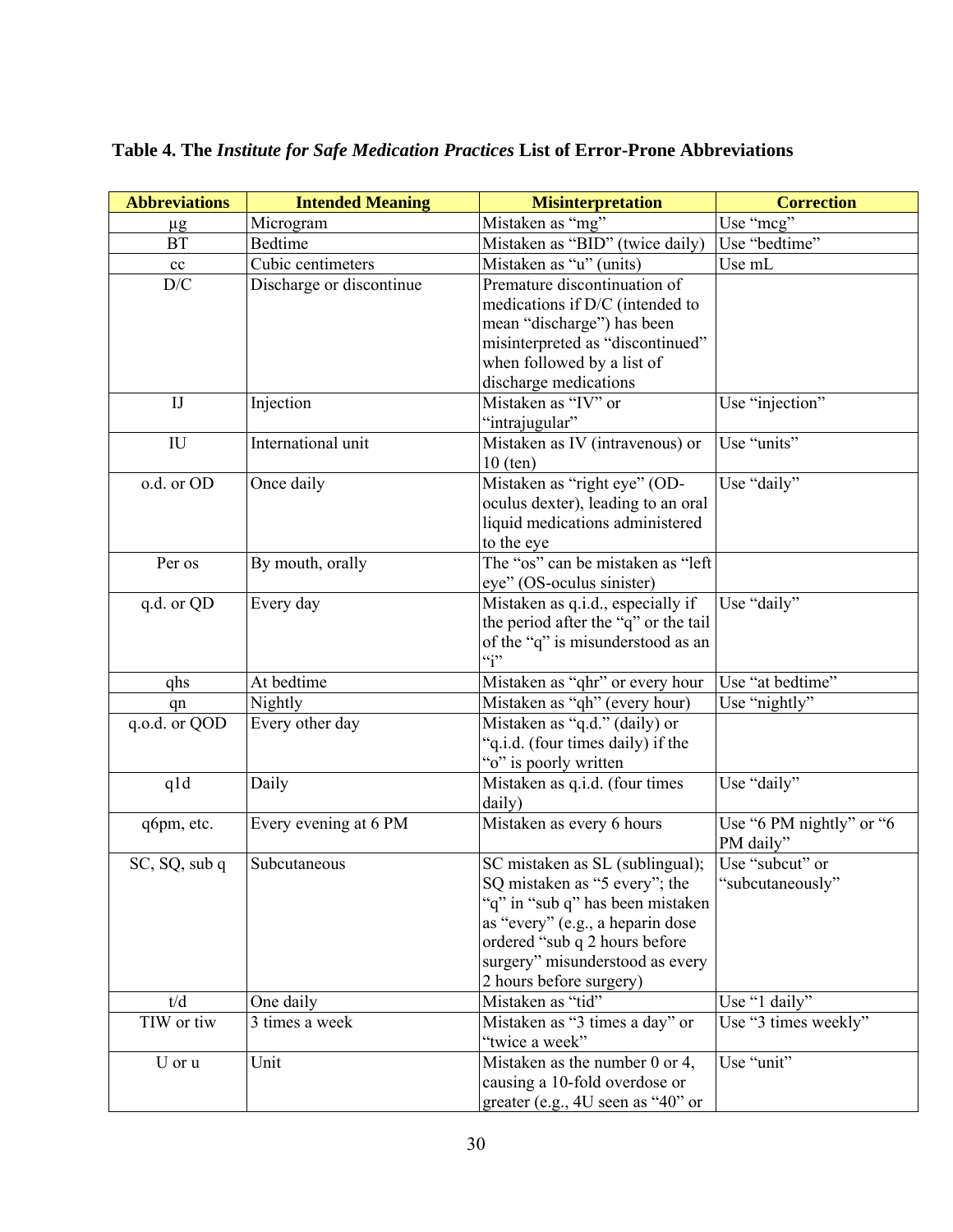|                         |                                  | 4u seen as "44"); mistaken as                                  |                              |
|-------------------------|----------------------------------|----------------------------------------------------------------|------------------------------|
|                         |                                  | "cc" so dose given in volume                                   |                              |
|                         |                                  | instead of units (e.g., 4u seen as                             |                              |
|                         |                                  | 4cc)                                                           |                              |
| <b>Dose</b>             | <b>Intended meaning</b>          | <b>Misinterpretation</b>                                       | <b>Correction</b>            |
| <b>Designations and</b> |                                  |                                                                |                              |
| <b>Other</b>            |                                  |                                                                |                              |
| <b>Information</b>      |                                  |                                                                |                              |
| Trailing zero after     | $1 \text{ mg}$                   | Mistaken as 10 mg if the decimal Do not use trailing zeros for |                              |
| decimal point           |                                  | point is not seen                                              | doses expressed in whole     |
| (e.g., 1.0 mg)          |                                  |                                                                | numbers                      |
| No leading zero         | $0.5$ mg                         | Mistaken as 5 mg if the decimal                                | Use zero before a decimal    |
| before a decimal        |                                  | point is not seen                                              | point when the dose is less  |
| dose (e.g., .5 mg)      |                                  |                                                                | than a whole unit            |
| Numerical dose          | $10$ mg                          | The "m" is sometimes mistaken                                  | Place adequate space         |
| and unit of             |                                  | as the number 1 if written poorly                              | between the dose and unit    |
| measure run             | $100$ mL                         |                                                                | of measure                   |
| together (e.g.,         |                                  |                                                                |                              |
| 10mg, 100mL)            |                                  |                                                                |                              |
| Large doses             | 100,000 units                    | 100000 has been mistaken as                                    | Use commas for dosing        |
| without properly        |                                  | 10,000 or 1,000,000                                            | units at or above 1,000 or   |
| placed commas           |                                  |                                                                | use words such as 100        |
| (e.g. 100000 units)     |                                  |                                                                | "thousand" to improve        |
|                         |                                  |                                                                | readability                  |
| <b>Symbols</b>          | <b>Intended meaning</b>          | <b>Misinterpretation</b>                                       | <b>Correction</b>            |
| x3d                     | For three days                   | Mistaken as "3 doses"                                          | Use for three days           |
| $>$ and $<$             | Greater than and less than       | Mistaken as opposite of                                        | Use "greater than" or "less  |
|                         |                                  | intended; mistakenly use correct                               | than"                        |
|                         |                                  | symbol; "< 10" mistaken as "40"                                |                              |
| /(slash mark)           | Separates two doses or indicates | Mistaken as the number 1 (e.g.                                 | Use "per" rather than a      |
|                         | "per"                            | "25 units/10 units" misread as                                 | slash mark to separate doses |
|                         |                                  | "25 units and 110 units" units)                                |                              |
| $\overline{a}$          | At                               | Mistaken as "2"                                                | Use "at"                     |
| $\&$                    | And                              | Mistaken as "2"                                                | Use "and"                    |
| $\qquad \qquad +$       | Plus or and                      | Mistaken as "4"                                                | Use "and"                    |
| $\circ$                 | Hour                             | Mistaken as a zero (e.g., 2° seen                              | Use "hr", "h" or "hour"      |
|                         |                                  | as $q20$                                                       |                              |

Adapted from ISMP list of error-prone abbreviations, symbols, and dose designations. Institute for Safe Medication Practices Medication Safety Alert 2003 (Nov 27);8(24):3-4. Available at http://www.ismp.org/Tools/abbreviationslist.pdf. Accessed April 6, 2006. See ISMP Web site for updates at www.ismp.org.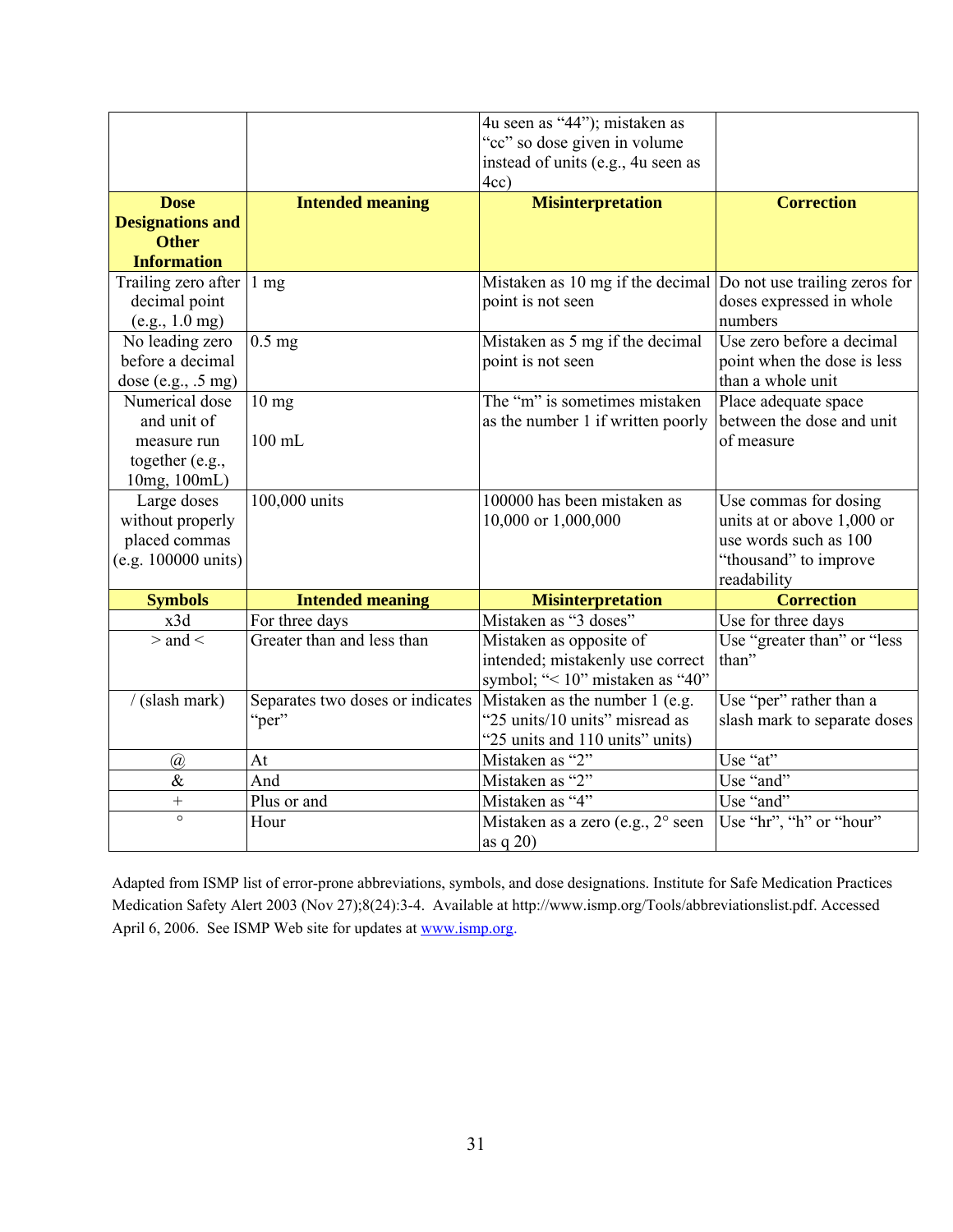#### *3.1.3.4. Use of Other Guidelines/Authorities*

Guideline text, recommendations, and evidence tables may be replicated from previous ACCF/AHA Guidelines and statements endorsed by both organizations (e.g., National Cholesterol Education Program). Without the support of published new evidence, such existent recommendations and tables cannot be changed. Instances allowing such changes will have to be approved by the Task Force and allowable where an unique patient population is addressed or patient characteristics differ significantly from what exits. Consensus statements or guidelines developed by others and not endorsed by the AHA and ACCF should not be cited or referenced unless absolutely necessary, as this implies endorsement on the part of the organizations.

*It is important to err on the side of overinclusion because once a trial has been excluded from the selection process it is unlikely to be reconsidered. Questionable articles which are included at one stage can be excluded at a latter stage when more information on the study is available.*  **-Mulrow, 1996** 

#### *3.2. Sorting the Evidence*

#### **3.2.1. Reviewing the Evidence**

Literature search results are maintained by the Research Analyst who reviews the abstracts and removes nonrelevant citations. At this step, only the article's title and abstract are assessed, so any article likely to be relevant to the guideline is maintained. Additionally, the Research Analyst sorts the abstracts to correspond with the specific clinical objectives identified in Section 2.2.2. This initial sort creates a comprehensive set of potentially relevant studies.

Although the Research Analyst does a preliminary level of sorting, the clinical expertise of writing committee members is necessary to make the final decision as to whether the article is a relevant piece of evidence that should be included in the development of a recommendation. This often requires review of the article's full text and critique of the research methodology employed. As necessary, the Research Analyst will provide the full text of all peer-reviewed, published randomized controlled trials, meta-analyses, systematic reviews of evidence, and diagnostic studies using comparison with a gold standard.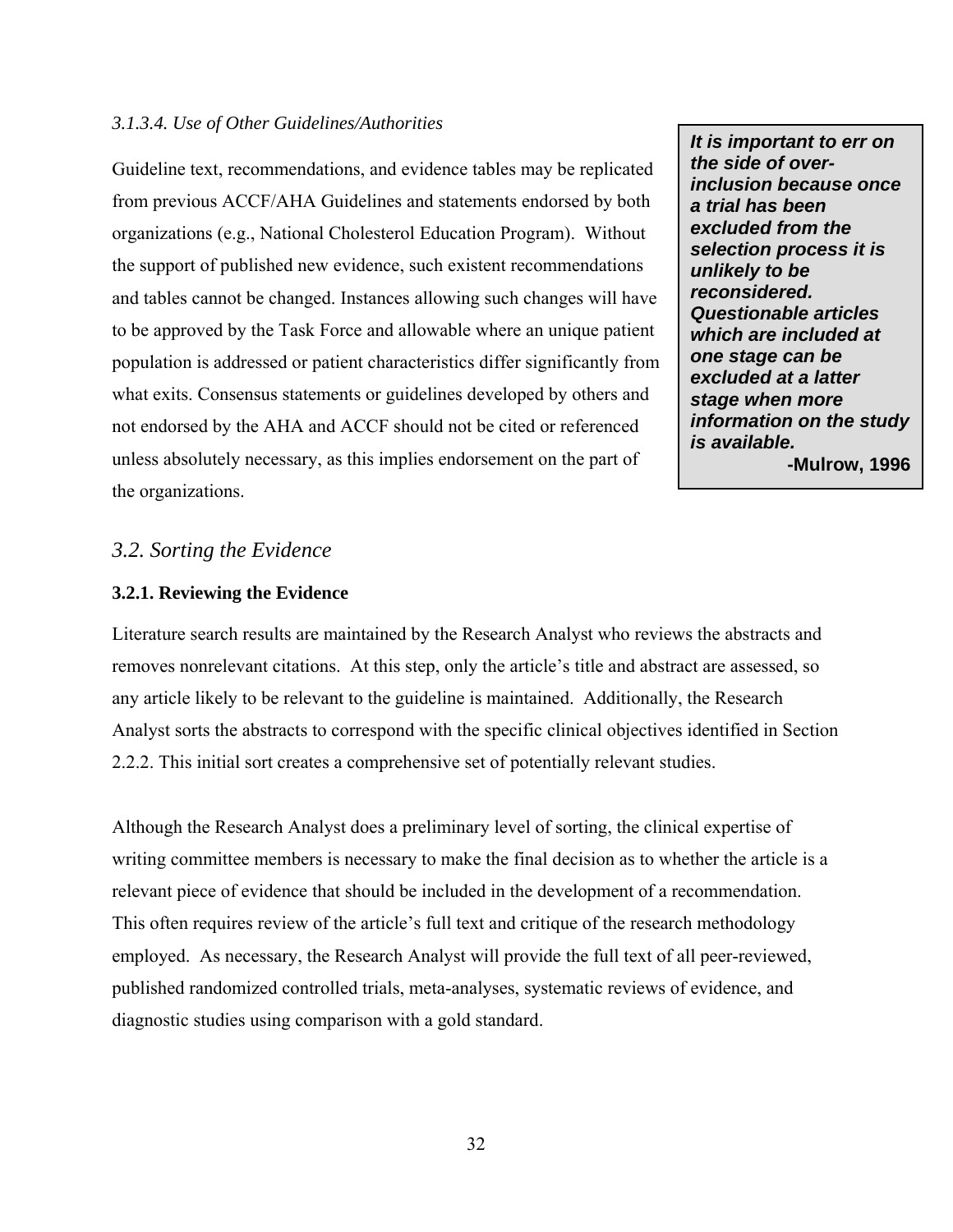# *3.3. Synthesizing and Interpreting the Evidence*

# **3.3.1. Synthesizing the Evidence**

*Evidence based practice is the integration of best research evidence with clinical expertise and patient values.*  **-IOM, 2001** 

Guidelines rest on a foundation of peer-reviewed clinical research. Once the evidence has been gathered, the writer is challenged with synthesizing the evidence in a systematic way that lends itself to decision making. After choosing the studies to include, the research results must be assessed so conclusions can be made on the basis of the body of evidence as a whole. As a guide to interpreting evidence, a series of articles on basic statistics for healthcare providers is included

in Appendix A: Suggested Readings.

For each clinical objective within the guideline, the writer should attempt to include the following components:

- (1) *Statement of the clinical objective/question*. This statement is defined in Section 2.2.2. and serves as the "heading."
- (2) *Recommendation*. One or more clinical recommendations that answer the clinical question/objective and is written in full sentences. Each recommendation is assigned a classification and level of evidence along with the supporting reference(s). All levels of evidence A and B must have references. Level of evidence C does not require a reference since it corresponds to expert opinion. (see Section 4.2. Assigning Classification of Recommendation and Level of Evidence).
- (3) *Explanatory text*. See 3.3.1.1. Narrative Synthesis of Evidence.
- (4) *References*. The references include both citations in the text (including all publications reviewed in writing the text and recommendations) and the tabular summary of relevant trials.
- (5) *Evidence table*. See 3.3.1.2. Visual Synthesis of Evidence and 3.3.1.3. Analytic Synthesis of Evidence.
- (6) *Diagram, table, or graphic summary*. The clinical objective should be linked back to algorithms, diagrams, or tables that summarize the key points (see Section 4.3. Creating Visual Descriptions of Recommendations and Evidence).

# *3.3.1.1. Narrative Synthesis of Evidence*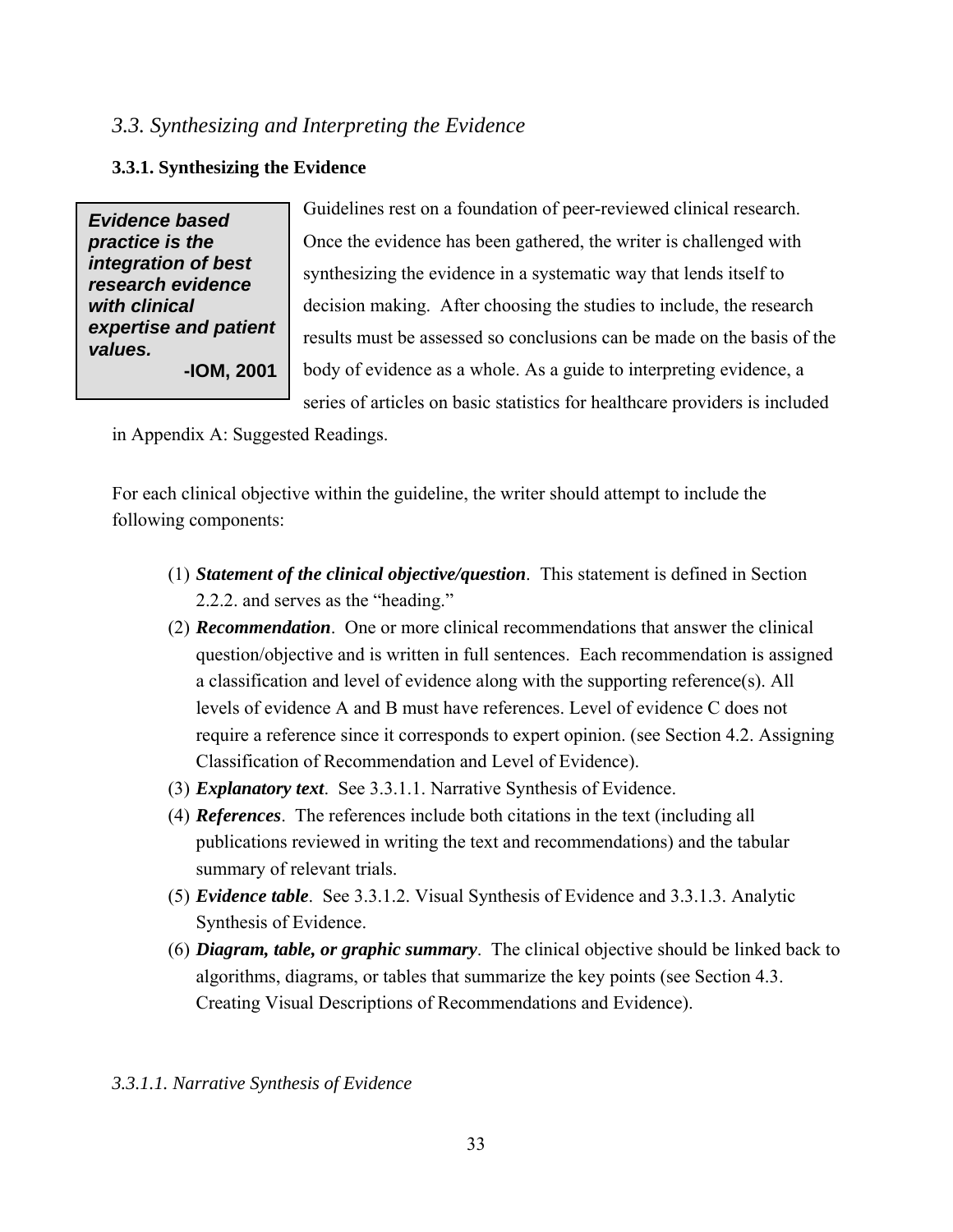Summaries of evidence should generally be in tabular form and not in the text of the guideline. Text should be reserved for qualifying or clarifying the recommendations. The Task Force prefers that clinical trial data and other evidence be displayed in an evidence table or included in meta-analysis. When multiple trials have yielded similar, noncontroversial results (e.g., the use of aspirin postmyocardial infarction) a single sentence with appropriate references may suffice. Long, descriptive paragraphs of the methodology and findings of individual trials are discouraged.

#### *3.3.1.2. Visual Synthesis of Evidence*

Preparing an evidence table involves identifying and extracting the key data from the relevant studies. The Cochrane Collaboration recommends beginning by deciding what comparisons need to be made, then identifying the data elements necessary to make those comparisons. Salient data elements may include, but are not limited to, number of patients, morbidity, mortality, dose–response, sensitivity, specificity, *p* values, confidence intervals, positive predictive value, negative predictive value, and absolute and relative risk.

The next step is to prepare visual summaries of the results of the studies included in each comparison. The data are usually displayed in a table that allows the studies' designs and results to be easily compared. However, sometimes the data are better summarized in a bar chart or other graphic summary. Information presented graphically can replace the need for "text-heavy" sections of the guideline (see Section 4.3. Creating Visual Descriptions of Recommendations and Evidence).

#### *3.3.1.3. Analytical Synthesis of Evidence*

Sometimes recommendations can confidently and succinctly be written based on the organization of evidence in tables or graphs. Other times, an additional step is necessary; analyzing the data statistically to get an estimate of the heterogeneity of the individual effect sizes, an estimate of the summary effect size, and a measure of its variance. Guideline writers generally rely upon meta-analytic methods and Cochrane meta-analytic studies are frequently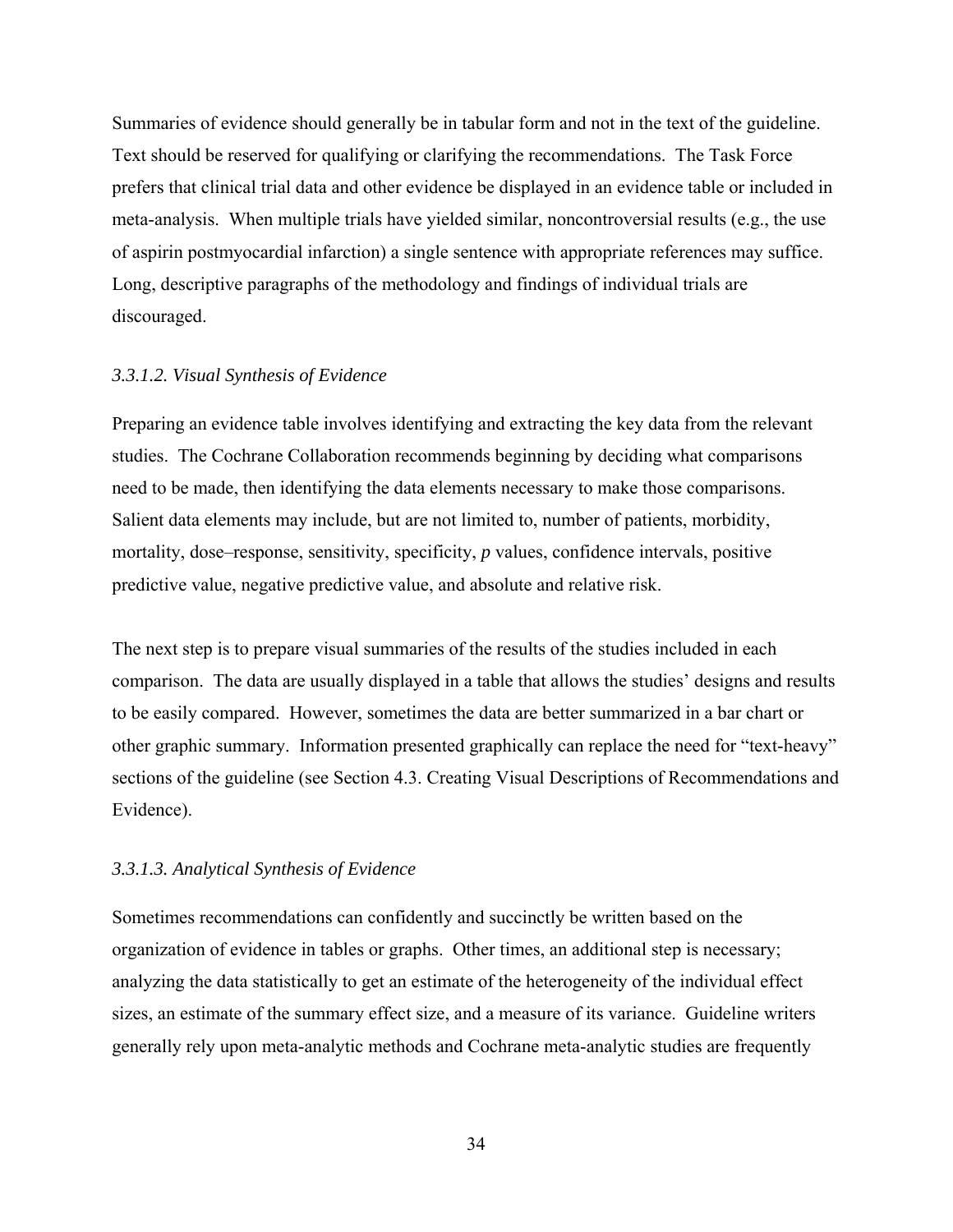used for evidence review/analysis. A detailed guide to the methods of meta-analysis is beyond the scope of this manual.

# *3.4. Expert Interpretation of the Evidence*

Despite all the evidence that may be available for writing the guideline, expert interpretation is always necessary. Expert interpretation serves as a funnel through which evidence on multiple questions and clinical situations is combined, condensed, and formulated into recommendations (see Figure 4).

Unfortunately, much of the evidence falls into the "gray zone" of uncertainty. The evidence from different trials may come to divergent conclusions, the evidence may only apply to specific subpopulations, the evidence may be from methodologically weak studies, or the evidence may simply be insufficient to make a decision. Less often is there an abundance of evidence available that leads directly to an indisputable recommendation.

However, the final interpretation of evidence and the recommendation based on the evidence synthesis needs to be concordant with other recommendations in other ACCF/AHA guidelines along with nationally recognized standard setting guidelines such as Seventh Report of the Joint National Committee on Prevention, Detection, Evaluation, and Treatment of High Blood Pressure (JNC 7) when there is an exact overlap of patient populations, treatment therapies and disease states between different guidelines. A lack of concordance among new and existing recommendations is allowable based on new published evidence only.

# **Figure 4. Turning Evidence Into a Recommendation**

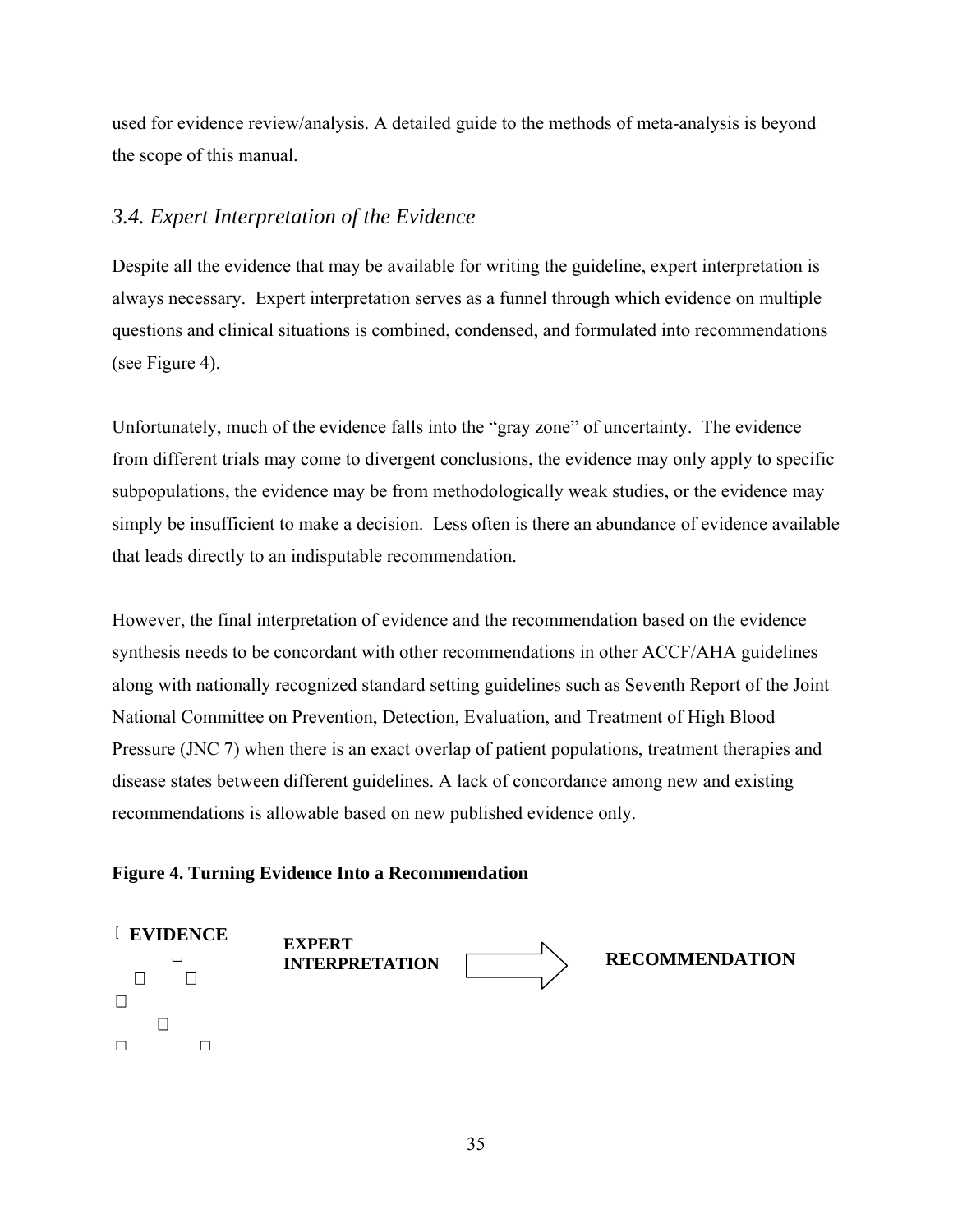Writing guidelines and formulating recommendations can be less than straightforward, and very time-consuming. The guideline writer is frequently in a dilemma as to whether to delay making a decision or come to a conclusion despite lacking complete evidence (see **Checklist 3**). Section 4.1., Overview of Recommendations, provides a list of qualities of guideline recommendations to consider when writing the document. Also, an article on the development of recommendations in clinical practice guidelines is included in Appendix A: Suggested Readings for further guidance.

# **4. Writing Recommendations**

### *4.1. Overview of Recommendations*

Previous sections of this document describe the methodology of guideline development as well as meta-analysis and systematic review. Guideline development, unlike the other methodologies, goes beyond the compilation and analysis of

*Patients should receive care based on the best available scientific knowledge. Care should not vary illogically from clinician to clinician or from place to place.*  **-IOM, 2001** 

data to include recommendations. Guideline writers are challenged with considering a vast array of evidence and creating clinically applicable and clear recommendations. While explanatory text covering topic areas is an important element of the guideline, the concisely-stated full sentence recommendations are more likely to be read and guide practice.

As the evidence is considered, conclusions and recommendations naturally evolve. Whenever this occurs, the recommendation should be condensed into a sentence or two and separated from the text. The recommendations are the core guideline content, while the text enhances the recommendations by providing further descriptive information, such as exceptions to the recommendations and clinical options. The recommendations are assigned strengths of recommendation based upon evidence, benefit vs. harm, and patient preference.

Given the current guideline methodology environment and the increased use of clinical comparative effectiveness, Class I and IIa - Level of Evidence A and B recommendations, only, can make statements regarding the comparative effectiveness of one treatment with respect to another, these words or phrases may be accompanied by the additional terms "in preference to" or "to choose" to indicate the favored intervention. For example, "Treatment A is recommended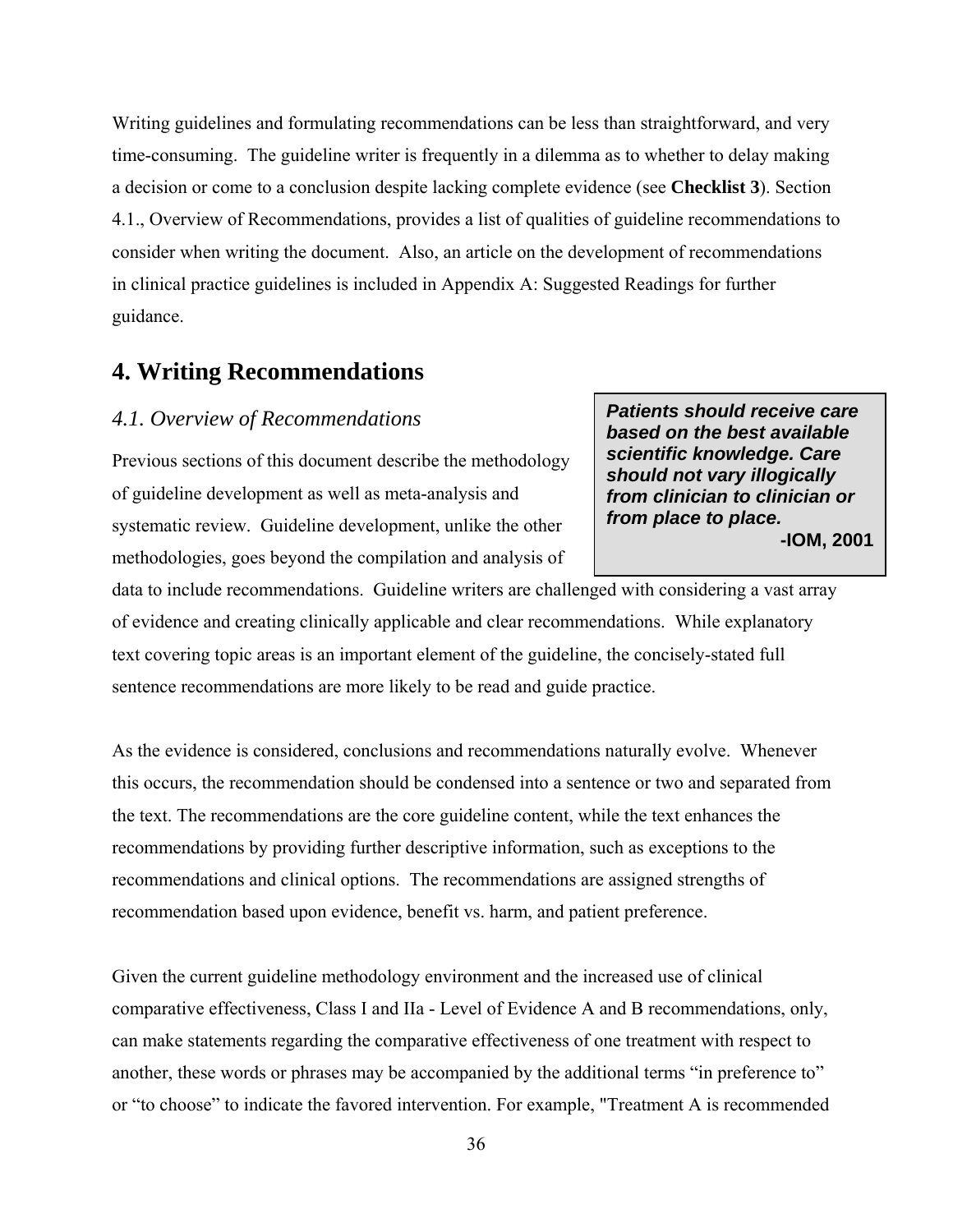in preference to treatment B for..." or "It is reasonable to choose Treatment A over Treatment B for..." Studies that support the use of comparator verbs should involve direct comparisons of the treatment or strategy being evaluated.

Furthermore, recommendations are solely based on the merit of available clinical evidence; therefore, even though a new-just approved-drug may not have postmarketing surveillance data on population based effects, the drug may be mentioned in guidelines and recommended as an option for treatment. There may be instances where there is a lack of evidence and/or treatment options available, at such times off-label drugs, i.e. pharmacotherapies already approved and available in the United States, can be used to craft recommendations. For further information please refer to Section 3.1.3.1. Unpublished Data.

Furthermore, newly crafted recommendations that overlap with and are directly related to existent recommendations and address the exact same disease states, patient populations or treatments should be concordant with the "older" recommendations unless there is a compelling reason not to do so. The only instances where two recommendations are allowed to be discordant is when there is a special consideration such as new evidence, an orphan drug/population or a very specific sub-set of the general patient population. For further discussion of concordance please refer to Section 5.2. Maintaining Concordance with Other Documents on the Same or Related Topics.

If **Checklist One** determined that flow diagrams were appropriate, recommendations should be incorporated into the flow diagrams where appropriate.

Because guidelines often serve as the basis for other ACCF and AHA activities (such as pocket guides, performance measures, data standards, appropriate use criteria and Guidelines Applied in Practice [GAP] projects), recommendations should be stand-alone text that are written in complete sentences with as much detail as possible. The Task Force suggests specific language for full sentence recommendations that reflect the definitions of the classification of recommendations (see **Checklist 3**). Guidelines are intended to be applied by healthcare

37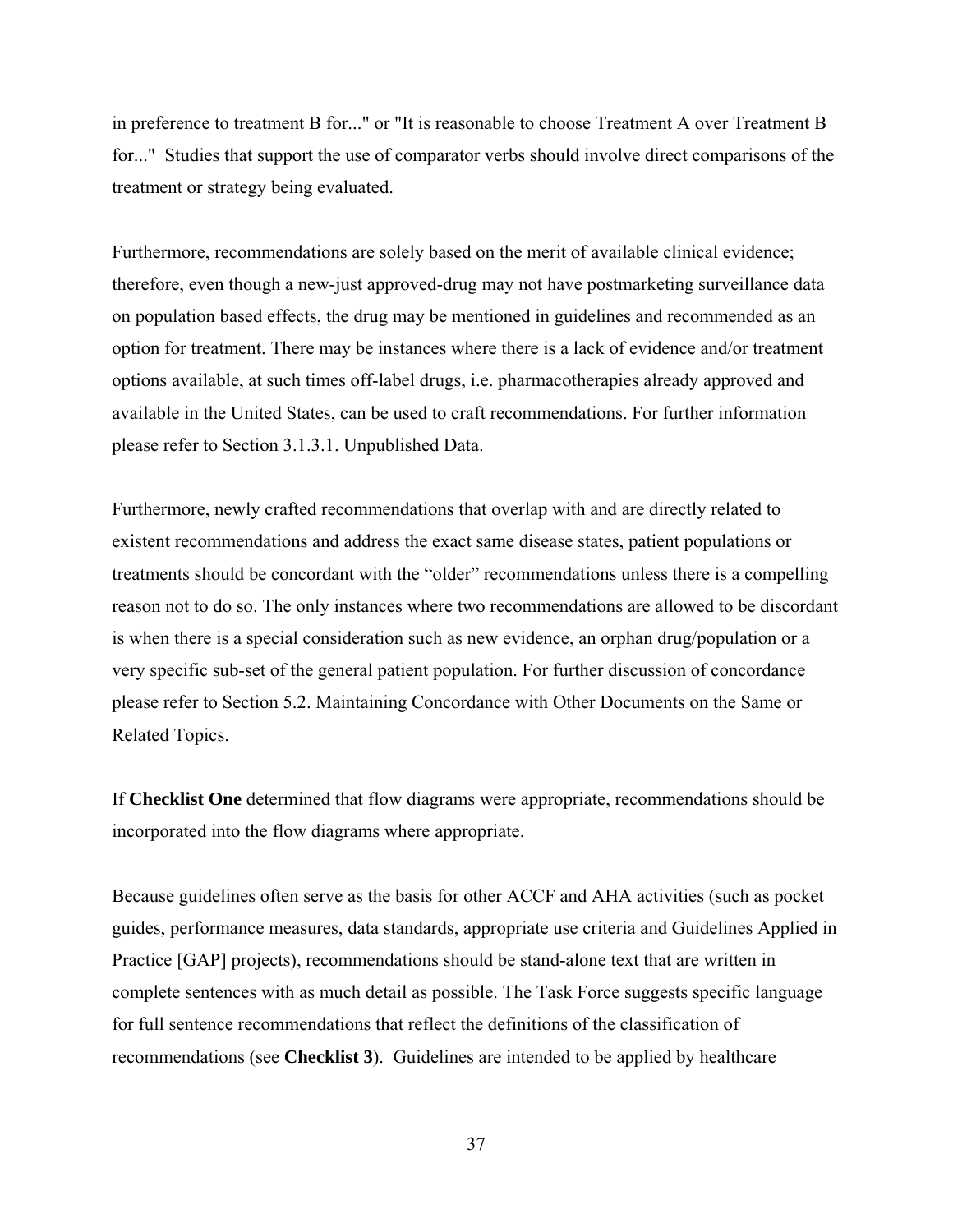providers in real-world settings, so the recommendations should be practical, feasible, and clinically flexible, thus facilitating the translation and implementation of recommendations.

### **Checklist 3.** How to Write a Recommendation

Write all recommendations in complete sentences, using the correct verb for the COR, as follows:

#### **Class I**

- **should**
- **is recommended**
- **is indicated**
- **is useful/effective/beneficial**

#### **Class IIb**

- **may/might be considered**
- **may/might be reasonable**
- **usefulness/effectiveness is unknown/unclear/uncertain/not well established**

#### **Class IIa**

- **is reasonable**
- **can be useful/effective/beneficial**
- **is probably recommended**
- **is probably indicated**

#### **Class III-No Benefit**

#### *Procedure/Test-Not helpful Treatment-No proven benefit*

- **is not recommended**
- **is not indicated**
- **should not be done**
- **is not useful/effective/beneficial** 
	- **may be harmful**

#### **Class III-Harm**

*Procedure/Test-Excess cost w/o benefit* 

#### *or Harmful*

#### *Treatment-Harmful*

- **potentially harmful**
- **causes harm**
- **associated with excess morbidity/mortality**
- **should not be done**
- Assign **each** recommendation a **reference** (LOE:C does not require a reference).
- □ Write separate recommendations that apply to specific clinical objectives.
- $\Box$  Write recommendations that are practical in the real world setting.
- $\Box$  Describe the patients to whom the recommendation applies. Specify subpopulation variability and exceptions in the recommendations. List the exceptions whenever possible.
- $\Box$  Use unambiguous language and clearly defined terms when writing recommendations.
- Write recommendations in terms of active/positive actions rather than passive/negative actions (e.g., Class I recommendation to perform a test/give a treatment that is useful/effective rather than a Class III recommendation not to perform/give it).

The following examples were Class IIa recommendations published in the *2006 ACC/AHA/ESC Guidelines for the Management of Patients with Atrial Fibrillation (emphasis added);*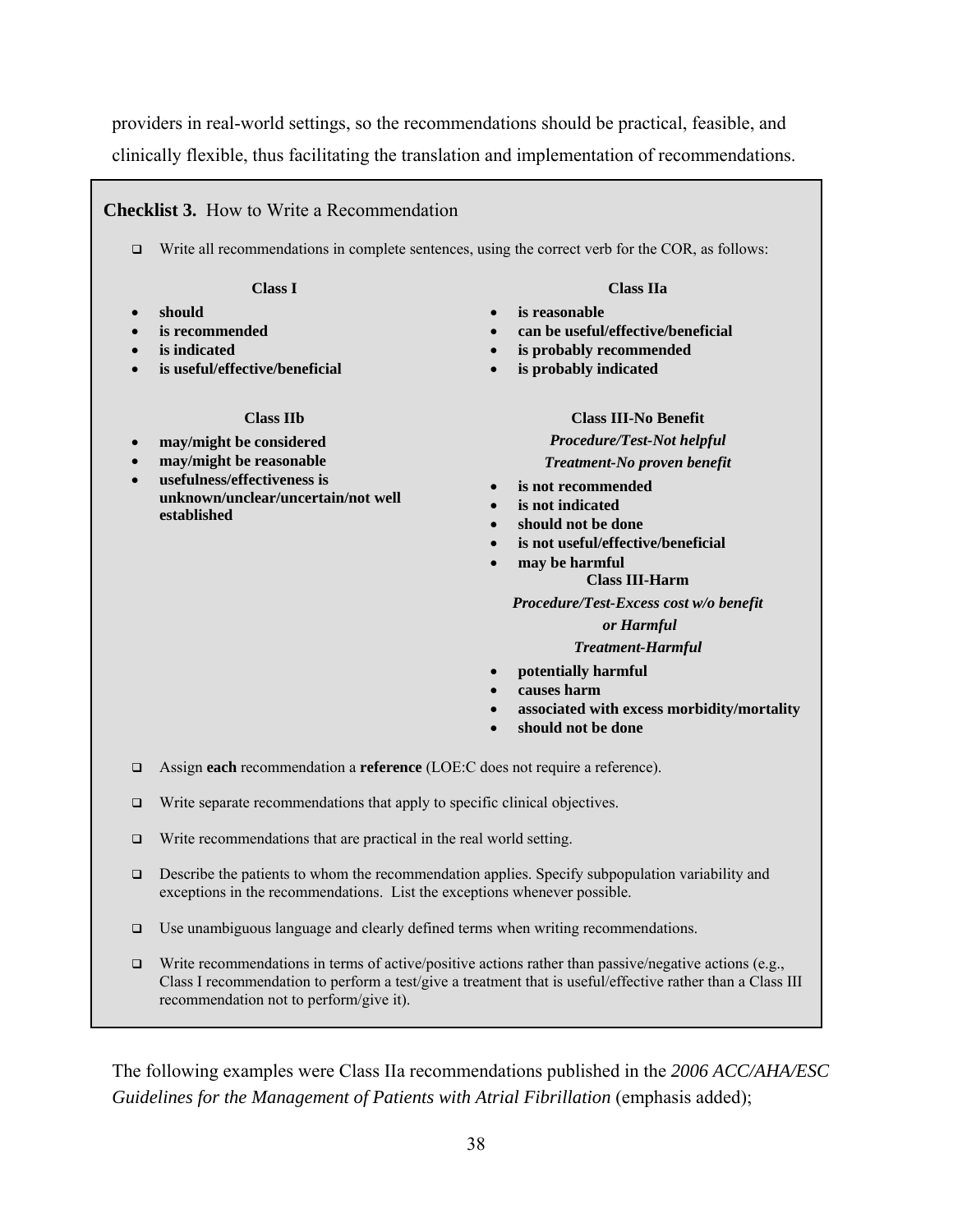- 1. For primary prevention of thromboembolism in patients with nonvalvular AF who have just 1 of the following validated risk factors, antithrombotic therapy with either aspirin or a vitamin K antagonist is reasonable, based upon an assessment of the risk of bleeding complications, ability to safely sustain adjusted chronic anticoagulation**, and patient preferences**: age greater than or equal to 75 y (especially in female patients), hypertension, HF, impaired LV function, or diabetes mellitus. *(Level of Evidence: A)*
- *2.* For patients with nonvalvular AF who have 1 or more of the following less well-validated risk factors, antithrombotic therapy with either aspirin or a vitamin K antagonist is reasonable for prevention of thromboembolism: age 65 to 74 y, female gender, or CAD. The choice of agent should be based upon the risk of bleeding complications, ability to safely sustain adjusted chronic anticoagulation**, and patient preferences**. *(Level of Evidence: B)*
- *3.* **Patient preference** is a reasonable consideration in the selection of infrequently repeated cardioversions for the management of symptomatic or recurrent AF. *(Level of Evidence: C)*

#### **4.1.1. Patient-Centered Care**

To assist with shared decision-making between clinicians and patients, writing committees should consider the role of patient preferences in decisions with substantial personal choice or values. Patient-specific modifiers, comorbidities, and issues of patient preference that may influence the choice of particular tests or therapies are considered as well as frequency of followup. This should especially be considered when two or more treatment therapies are recommended at the same class of recommendation.

### *4.2. Assigning Classification of Recommendations and Level of Evidence*

The Task Force developed a color grid to adjudicate the evidence including consideration of validity and clinical relevance, which provides a **transparent, explicit mechanism** for classifying recommendations.

Once recommendations are written, a classification of recommendation (e.g., anticipated benefit, harm, risk are considered) and level of evidence (e.g., quality of individual studies, including design and execution) grade must be assigned to each recommendation. **Every recommendation requires at least one reference as support if assigned a Level of Evidence of A or B; Level of**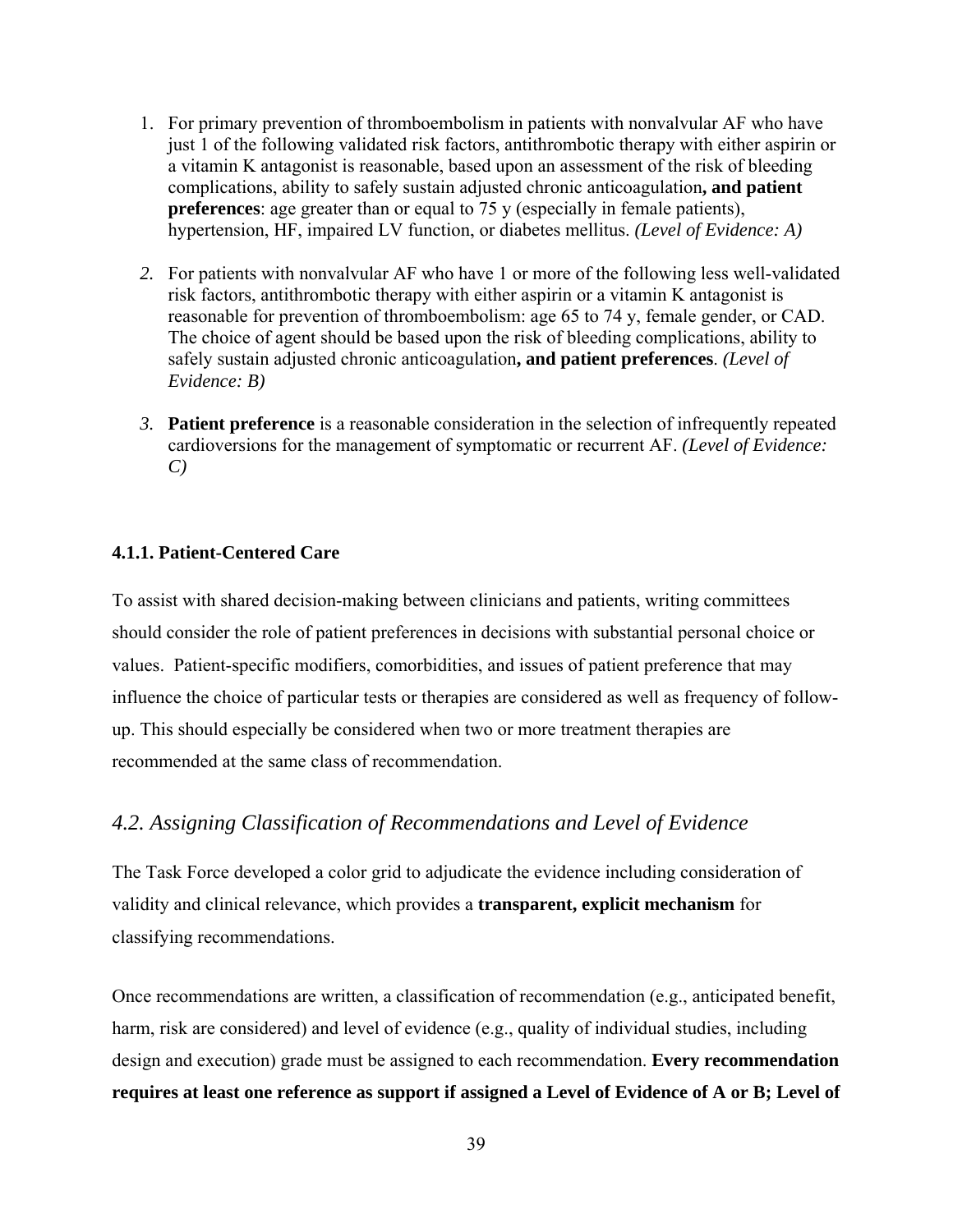**Evidence C does not require a reference unless one exists as this refers to expert opinion, case studies or standards of care.** Also note that recommendations are crafted based on the treatment effect, i.e., risk versus benefit continuum, and now allow for Class III recommendations to be separated into 'no benefit' or 'harm' categories. Classification of recommendations (COR) and levels of evidence (LOE) are expressed in the ACCF/AHA COR/LOE Table referenced in every guideline (see Table 5).

### **Table 5. COR/LOE Table** *(always Table 1 in an ACCF/AHA guideline)*

|                                                       |                                                                                                                                                                                                                                                                                           | SIZE OF TREATMENT EFFECT                                                                                                                           |                                                                                                                                                                                                                                                                                                                                               |                                                                                                                                                                                                                                                                                                                                  |                                                                                                                                                                                                      |                                                                                                 |  |
|-------------------------------------------------------|-------------------------------------------------------------------------------------------------------------------------------------------------------------------------------------------------------------------------------------------------------------------------------------------|----------------------------------------------------------------------------------------------------------------------------------------------------|-----------------------------------------------------------------------------------------------------------------------------------------------------------------------------------------------------------------------------------------------------------------------------------------------------------------------------------------------|----------------------------------------------------------------------------------------------------------------------------------------------------------------------------------------------------------------------------------------------------------------------------------------------------------------------------------|------------------------------------------------------------------------------------------------------------------------------------------------------------------------------------------------------|-------------------------------------------------------------------------------------------------|--|
|                                                       |                                                                                                                                                                                                                                                                                           | <b>CLASS I</b><br>Beneftt >> Rlsk<br><b>Procedure/Treatment</b><br><b>SHOULD be performed/</b><br>administered                                     | <b>CLASS IIa</b><br>$Beneftt \gg Rlsk$<br><b>Additional studies with</b><br>focused objectives needed<br><b>IT IS REASONABLE to per-</b><br>form procedure/administer<br>treatment                                                                                                                                                            | <b>CLASS IIb</b><br><b>Benefit <math>\geq</math> Risk</b><br><b>Additional studies with broad</b><br>objectives needed; additional<br>registry data would be helpful<br><b>Procedure/Treatment</b><br><b>MAY BE CONSIDERED</b>                                                                                                   | <b>CLASS III No Benefit</b><br>or CLASS III Harm<br>Procedure/<br>Test<br><b>Not</b><br><b>COR III:</b><br><b>No benefit</b><br>Helpful<br><b>COR HE</b><br>w/o Benefit<br><b>Harm</b><br>or Harmful | <b>Treatment</b><br><b>No Proven</b><br>Benefit<br><b>Excess Cost</b><br>Harmful<br>to Patients |  |
| ESTIMATE OF CERTAINTY (PRECISION) OF TREATMENT EFFECT | <b>LEVEL A</b><br><b>Multiple populations</b><br>evaluated*<br>Data derived from multiple<br>randomized clinical trials<br>or meta-analyses                                                                                                                                               | Recommendation that<br>procedure or treatment<br>is useful/effective<br>sufficient evidence from<br>multiple randomized trials<br>or meta-analyses |                                                                                                                                                                                                                                                                                                                                               | Recommendation in favor<br>Recommendation's<br>of treatment or procedure<br>usefulness/efficacy less<br>well established<br>being useful/effective<br>Some conflicting evidence<br>Greater conflicting<br>from multiple randomized<br>evidence from multiple<br>trials or meta-analyses<br>randomized trials or<br>meta-analyses |                                                                                                                                                                                                      |                                                                                                 |  |
|                                                       | Recommendation that<br><b>LEVEL B</b><br>procedure or treatment<br><b>Limited populations</b><br>is useful/effective<br>evaluated*<br>Evidence from single<br>Data derived from a<br>randomized trial or<br>single randomized trial<br>nonrandomized studies<br>or nonrandomized studies. |                                                                                                                                                    | Recommendation in favor<br>Recommendation's<br>of treatment or procedure<br>usefulness/efficacy less<br>being useful/effective<br>well established<br>Some conflicting<br>Greater conflicting<br>evidence from single<br>evidence from single<br>randomized trial or<br>randomized trial or<br>nonrandomized studies<br>nonrandomized studies |                                                                                                                                                                                                                                                                                                                                  | Recommendation that<br>procedure or treatment is<br>not useful/effective and may<br>be harmful<br>Evidence from single<br>randomized trial or<br>nonrandomized studies                               |                                                                                                 |  |
|                                                       | LEVEL C<br>Very limited populations<br>evaluated*<br>Only consensus opinion<br>of experts, case studies,<br>or standard of care                                                                                                                                                           | <b>Becommendation that</b><br>procedure or treatment is<br>useful/effective<br>Only expert opinion, case<br>studies, or standard of care           | Recommendation in favor<br>of treatment or procedure<br>being useful/effective<br>Only diverging expert<br>opinion, case studies,<br>or standard of care                                                                                                                                                                                      | Recommendation's<br>usefulness/efficacy less<br>well established<br>Only diverging expert<br>opinion, case studies, or<br>standard of care                                                                                                                                                                                       | Recommendation that<br>procedure or treatment is<br>not useful/effective and may<br>he harmful<br>Only expert opinion, case<br>studies, or standard of care                                          |                                                                                                 |  |
|                                                       | Suggested phrases for<br>writing recommendations <sup>*</sup>                                                                                                                                                                                                                             | should<br>is recommended<br>is indicated<br>is usetuVeffective/beneficial                                                                          | is reasonable<br>can be useful/effective/beneficial<br>is probably recommended<br>or indicated                                                                                                                                                                                                                                                | may/might be considered<br>may/might be reasonable<br>usefulness/effectiveness is<br>unknown/unclear/uncertain<br>or not well established                                                                                                                                                                                        | COR III:<br>No Benefit<br>is not<br>recommended<br>is not indicated                                                                                                                                  | COR III:<br>Harm<br>potentially<br>harmful<br>causes harm                                       |  |
|                                                       | Comparative<br>effectiveness phrases*                                                                                                                                                                                                                                                     | treatment/strategy A is<br>recommended/indicated in<br>preference to treatment B.<br>treatment A should be chosen<br>over treatment B              | treatment/strategy A is probably<br>recommended/indicated in<br>preference to treatment B<br>it is reasonable to choose<br>treatment A over treatment B                                                                                                                                                                                       |                                                                                                                                                                                                                                                                                                                                  | should not<br>be done<br>is not useful/<br>beneficial/<br>effective                                                                                                                                  | associated with<br>excess morbid-<br>ity/mortality<br>should not<br>be done                     |  |

Table 1. Applying Classification of Recommendations and Level of Evidence

"Data available from clinical trials or registries about the usefulness/efficacy in different subpopulations, such as gender, age, history of diabletes, history of prior myocardial infraction, history of pair failure, and

TStudies that support the use of comparator verbs should involve direct comparisons of the treatments<br>or strategies being evaluated.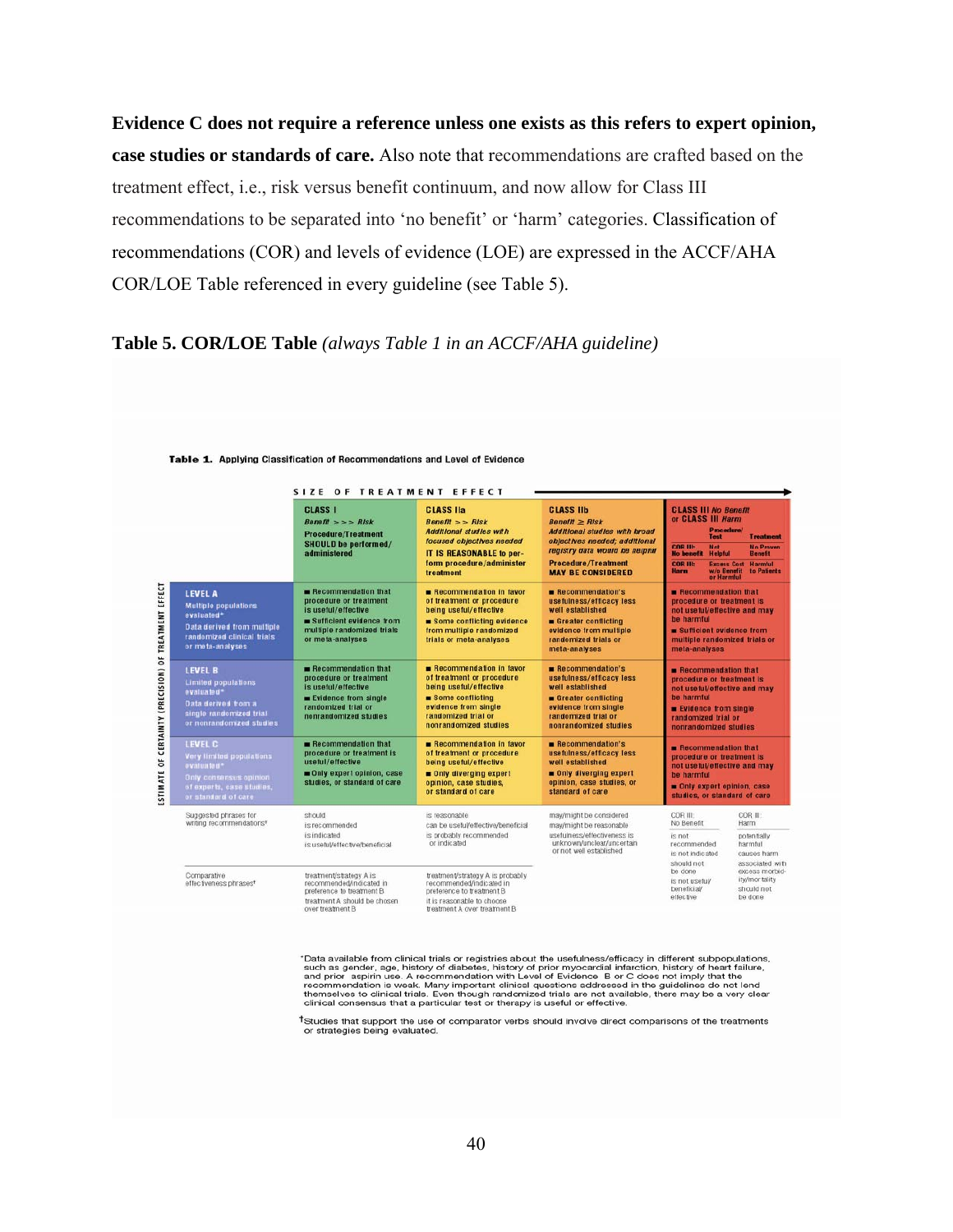## **4.2.1. Classification of Recommendations and Level of Evidence**

### **Classification Types**

| <b>Class I:</b> | Conditions for which there is evidence and/or general agreement that a given |
|-----------------|------------------------------------------------------------------------------|
|                 | procedure or treatment is useful and effective.                              |

## **Class II:** Conditions for which there is conflicting evidence and/or a divergence of opinion about the usefulness/efficacy of a procedure or treatment.

- IIa: Weight of evidence/opinion is in favor of usefulness/efficacy
- IIb: Usefulness/efficacy is less well established by evidence/opinion.
- **Class III:** Conditions for which there is evidence and/or general agreement that the procedure/treatment is not useful/effective and in some cases may be harmful.
	- No Benefit- Procedure/Test not helpful or Treatment w/o established proven benefit
	- Harm- Procedure/Test leads to excess cost w/o benefit or is harmful, and or Treatment is harmful

*Like the collection and quality analysis of scientific data from an* 

## **Level of Evidence**

| <b>Level of Evidence A:</b> | Data derived from multiple<br>randomized clinical trials or meta-<br>analyses. References used to<br>determine level of evidence must be<br>provided and cited with the<br>recommendation. | experimental study,<br>collection and grading of<br>the evidence for guideline<br>development allow<br>conclusions (i.e., guideline<br>recommendations) to be<br>developed in a manner<br>that is supportable by the<br>data (i.e., scientific |
|-----------------------------|--------------------------------------------------------------------------------------------------------------------------------------------------------------------------------------------|------------------------------------------------------------------------------------------------------------------------------------------------------------------------------------------------------------------------------------------------|
| <b>Level of Evidence B:</b> | Data derived from a single<br>randomized trial, or nonrandomized<br>studies. References used to determine                                                                                  | evidence in the literature).<br>-Heffner, 1998                                                                                                                                                                                                 |
|                             | level of evidence must be provided and cited with the<br>recommendation.                                                                                                                   |                                                                                                                                                                                                                                                |
| <b>Level of Evidence C:</b> | Consensus opinion of experts, case studies, or standard of care                                                                                                                            |                                                                                                                                                                                                                                                |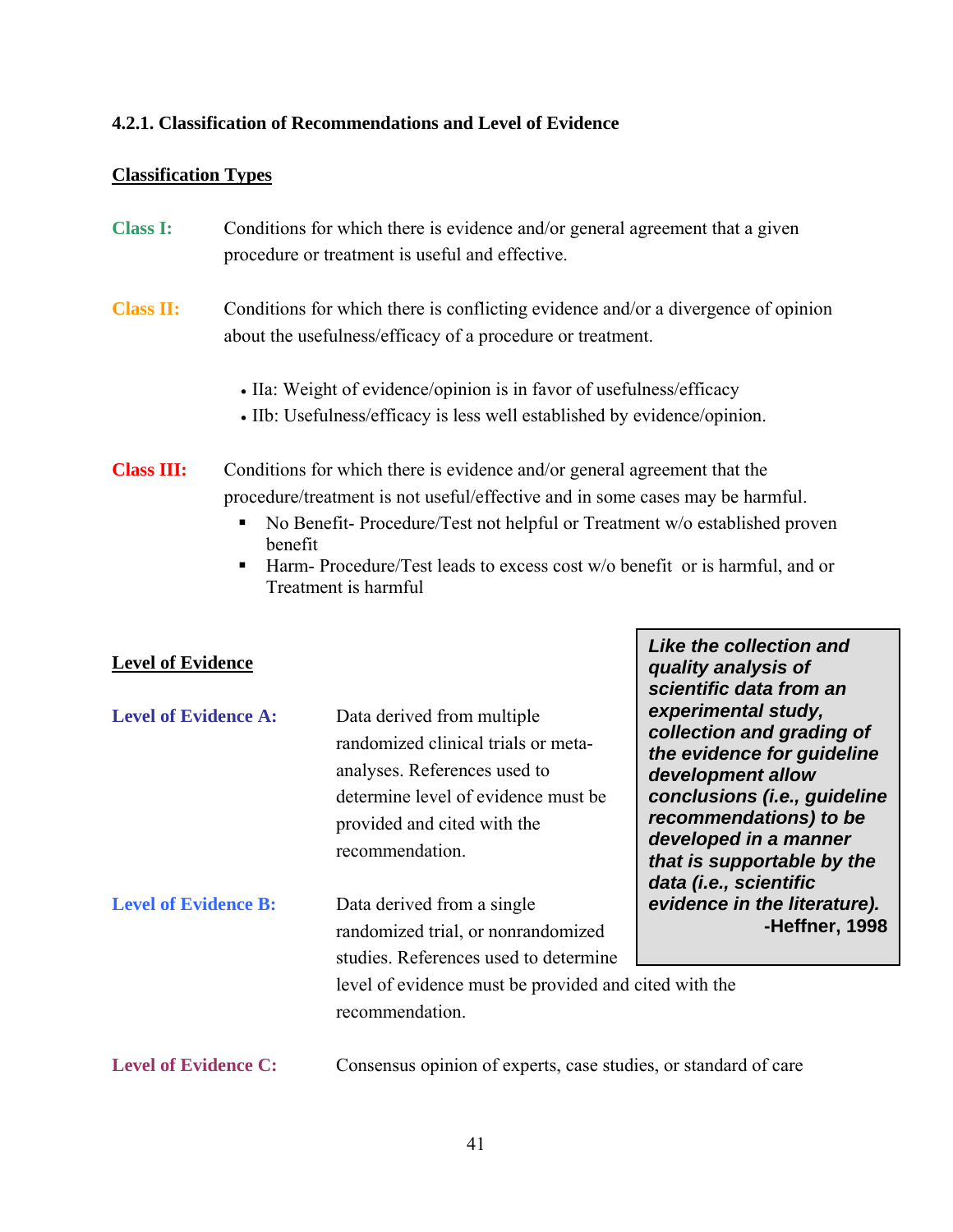#### **Comparator Verbs:**

- **Class I:** Treatment/strategy A is recommended/indicated in preference to treatment B Treatment A should be chosen over treatment B
- **Class IIa**: Treatment/strategy A is probably recommended/indicated in preference to treatment B It is reasonable to choose treatment A over treatment B

Given the current interest in and research opportunities for comparative effectiveness, along with the new health reform initiatives, the ACCF/AHA Guideline Task Force members have added to the current COR/LOE and introduced specifications for crafting comparative effectiveness related recommendations. **The current COR/LOE allows for the use of comparative effectiveness phrases/verbiage for Class I and Class IIa recommendations with LOE A or B only.** Studies supporting the use of comparator verbs are required to have been direct comparisons of treatments or strategies being evaluated and addressed. These direct comparison studies can be RCTs, longitudinal registries and or observational studies; furthermore, due to the strength of evidence requirements, the recommendations are restricted to LOE A and B.

#### **4.2.2. Applying the Classifications and Levels**

Some writers prefer to assign the classification of recommendation and level of evidence when writing the recommendations, whereas others prefer to state the recommendation and assign the classification later after re-examining the data. Writers preferring the first method sort, review, synthesize, and interpret the evidence concurrently.

The classification of recommendations and level of evidence are considered by many to be the core of the guidelines. As such, they are among the most debated aspects of the guideline within the writing group. Any combination of classification of recommendation and level of evidence is possible. For example, a recommendation can be a Class I, even if it is based entirely on expert opinion and no research studies have ever been conducted on the recommendation (Level C). Similarly, a Class IIa or IIb can be assigned a Level A if there are multiple randomized controlled trials coming to divergent conclusions. **Mega-trials should** *not* **be considered sufficient sole justification for assigning a recommendation to Level of Evidence A.** 

42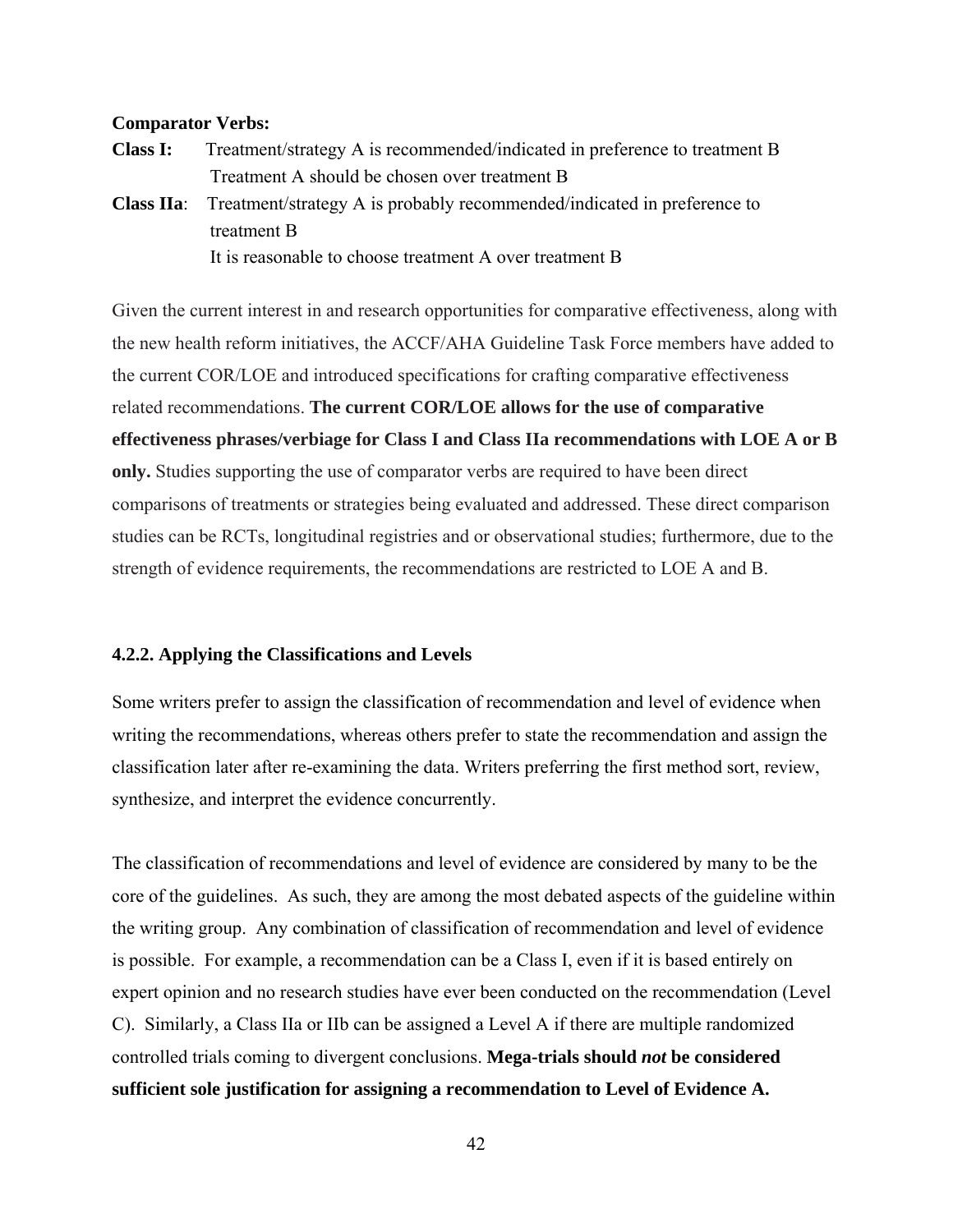Assigning a Level of Evidence B or C should not be construed as implying that the recommendation is weak. Many important clinical questions addressed in the guidelines either do not lend themselves to experimentation or have not yet been addressed by high quality investigations. Even though randomized controlled trials may not be available, the clinical question may be so relevant that it would be delinquent to not include it in the guideline.

Comparative effectiveness statements in recommendations are based solely on clinical comparative effectiveness and can be made for Class I and IIa - Level of Evidence A and B recommendations, only. Studies that support the use of comparator verbs should involve direct comparisons of the treatment or strategy being evaluated. For example, "Treatment A is recommended/indicated in preference to treatment B for..." or "It is reasonable to choose Treatment A over Treatment B for..."

#### **4.2.3. Performance Measures**

Performance measures must be quantifiable (i.e., precisely defined numerator and denominator with valid reasons to exclude patients from the measure identified) so that data for the measure can be collected in a reliable way. Ideally, guideline recommendations should be written with minimal ambiguity and with adequate specificity to support translation into performance measures and facilitate the rapid incorporation of the best evidence into practice. Guideline recommendations that clearly specify, for example, the characteristics of the patient population appropriate for a given treatment or the optimal timing for initiation of a therapy (e.g., within 30 minutes of arrival to the hospital, prior to hospital discharge, early outpatient period) lend themselves best to translation into performance measures.

Selecting performance measures involves:

- 1) Evaluating the strength of evidence supporting the potential performance measure (class of recommendation and LOE);
- 2) Defining the clinical significance of the outcome most likely to be achieved by adherence with the performance measure (e.g., decreased mortality, improved functional status); and

43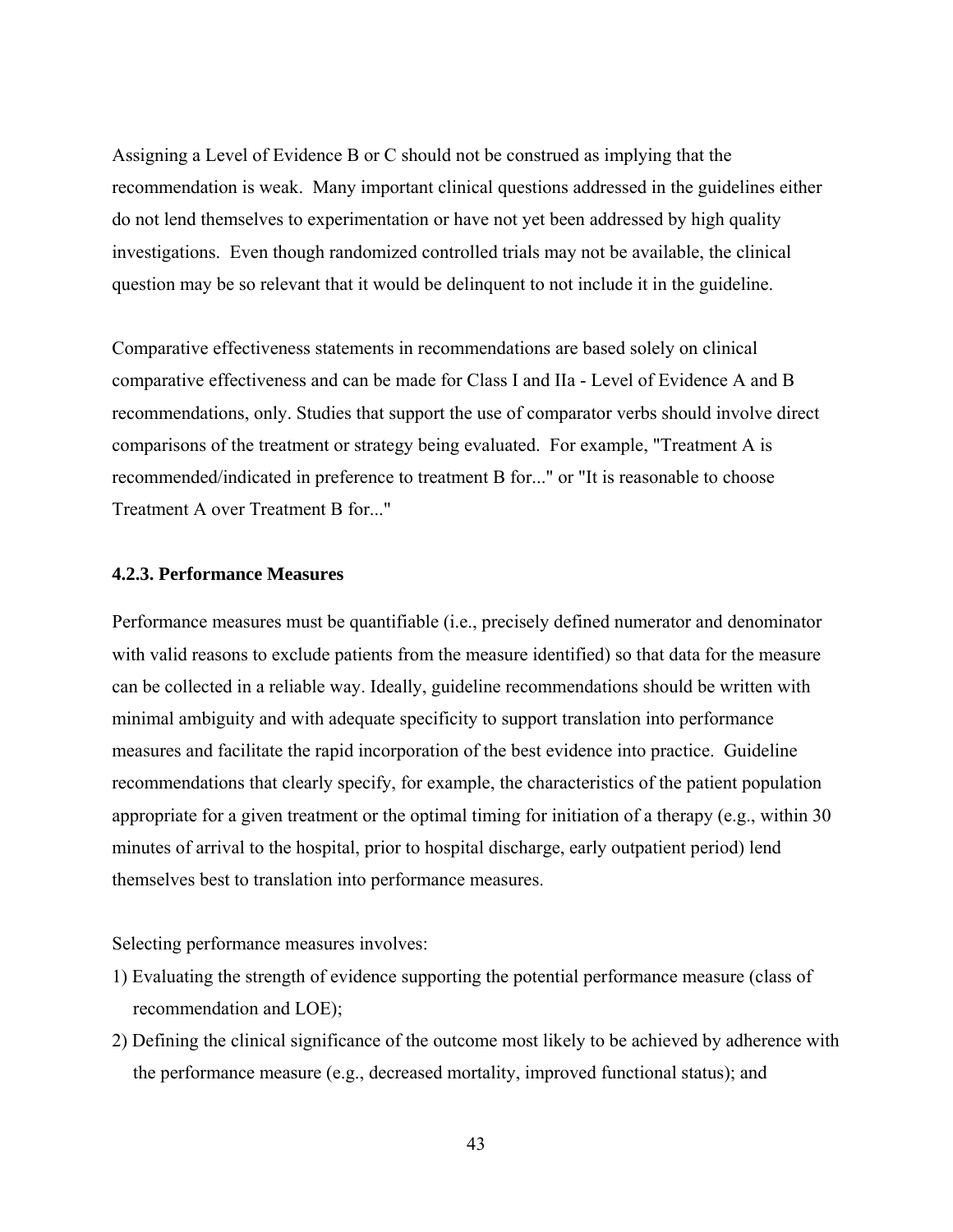3) Assessing the magnitude of the association between adherence to the potential performance measure and a clinically important outcome.

In addition, performance measure writing committees must also weigh the feasibility of any potential performance measure and the costs associated with implementing it, which may include the relative cost of the therapy/intervention addressed by the performance measure, the availability of reimbursement for the therapy/intervention, as well as the cost of collecting the data required for the measure

In general, ACCF/AHA Class I and III guideline recommendations identify potential dimensions of care and processes that are considered for performance measurement, although not all such recommendations are translated into performance measures. The goal is to identify a set of measures that address areas where there are gaps in care; that are likely to improve quality; that address, to the degree possible, the full spectrum of care; and that conform to the ACCF/AHA Attributes of Performance Measures.

## *4.3. Creating Visual Descriptions of Recommendations and Evidence*

## **4.3.1. Communicating the Key Points**

Once the evidence tables and recommendations have been created, guideline writers should look for ways to visually summarize the key points in tables, diagrams, and mnemonics. The flow diagrams identified in Section 2.2.1., Checklist 1, should be considered again in light of the evidence collected and recommendations written. Frequently, the text and/or recommendations can be condensed into a clinical pathway, algorithm, or decision-tool. These visual summaries assist

*The broad mandate of most guidelines ensures that guideline documents tend to be longer and less formulaic than other articles . . . [but] surveys reveal that clinicians prefer pocket cards, concise pamphlets, and journal article summaries.*  **-Cook, 1999**

physicians in understanding and applying the best care for individual patients. Visual presentations should be: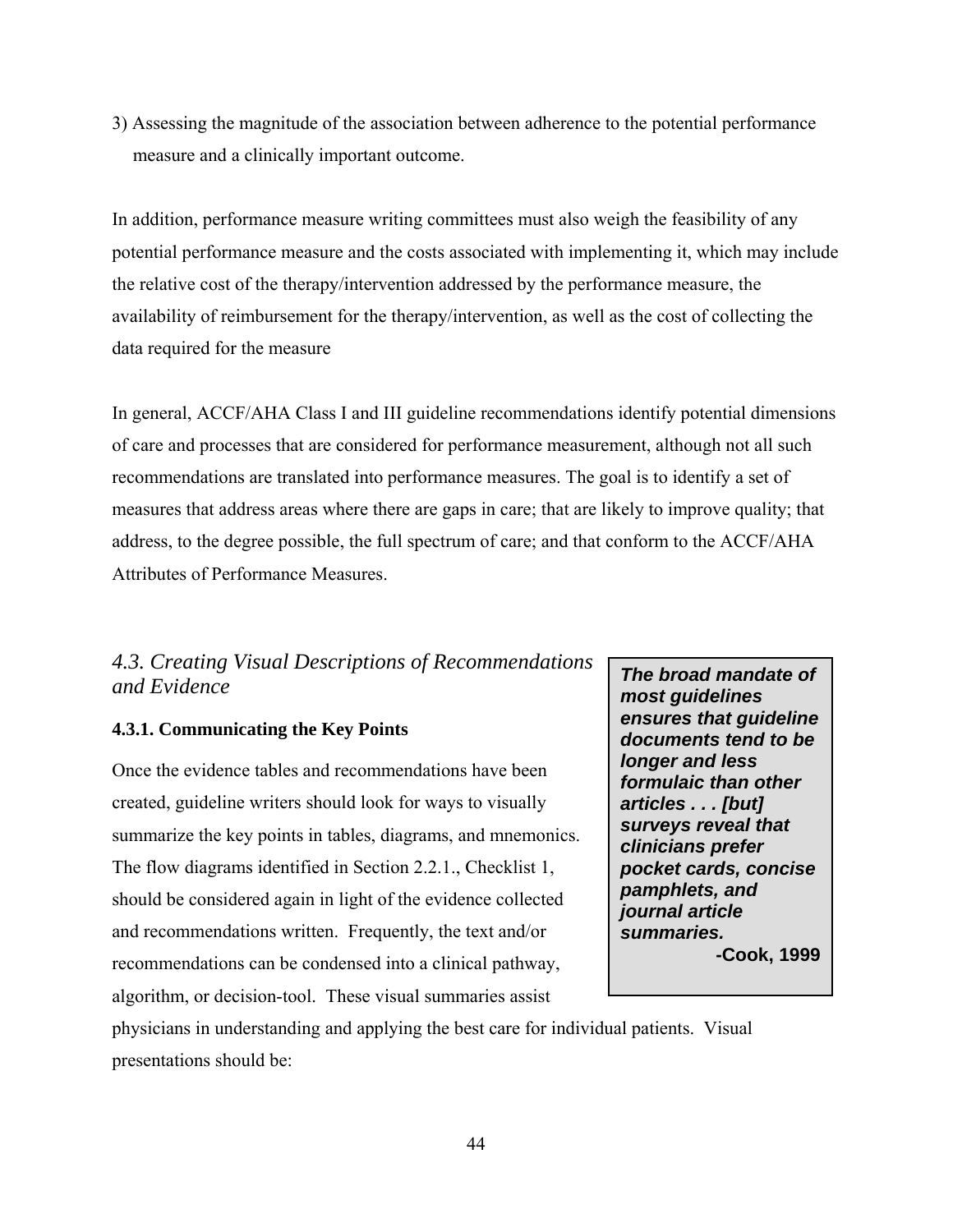- written in clear and unambiguous language;
- logically organized;
- easy to follow;
- specific about relevant populations and clinical circumstances; and
- specific about which elements of care are appropriate, inappropriate, and equivocal.

The guideline users expect the evidence to be presented as proof of the recommendations' quality. However, *in clinical circumstances, the key points of how the evidence applies to patients are the take-home messages that must be clearly presented and easily accessible in the guideline*. Examples of good summaries of recommendations are included in this section.

## **4.3.2. Creating Tables**

The purpose of a table is to augment the text, display data, or organize information visually. A well-organized, legible table helps the reader comprehend content. In general, tables fall into 2 categories: text tables and data tables.

## *4.3.2.1. Characteristics of a Good Table*

The following criteria define a good table and are shown in examples in this document.

- Includes supplemental content original to the table—not merely a repetition of information already presented in text;
- Brief but explanatory title—titles and headings should indicate units of measurement if applicable;
- Each column and each row has its own descriptive heading—again, data should be easily identifiable;
- Each cell of a data table makes sense across the matrix—the *x* and *y* axes should intersect logically;
- Can be taken out of context—readers should be able to understand the table without having read the text;
- Abbreviations are spelled out—do not assume the reader knows all terms (exceptions include common units of measurement and abbreviations accepted in the dictionary as words, such as HIV/AIDS);
- All data sources cited; reprint/modification information indicated;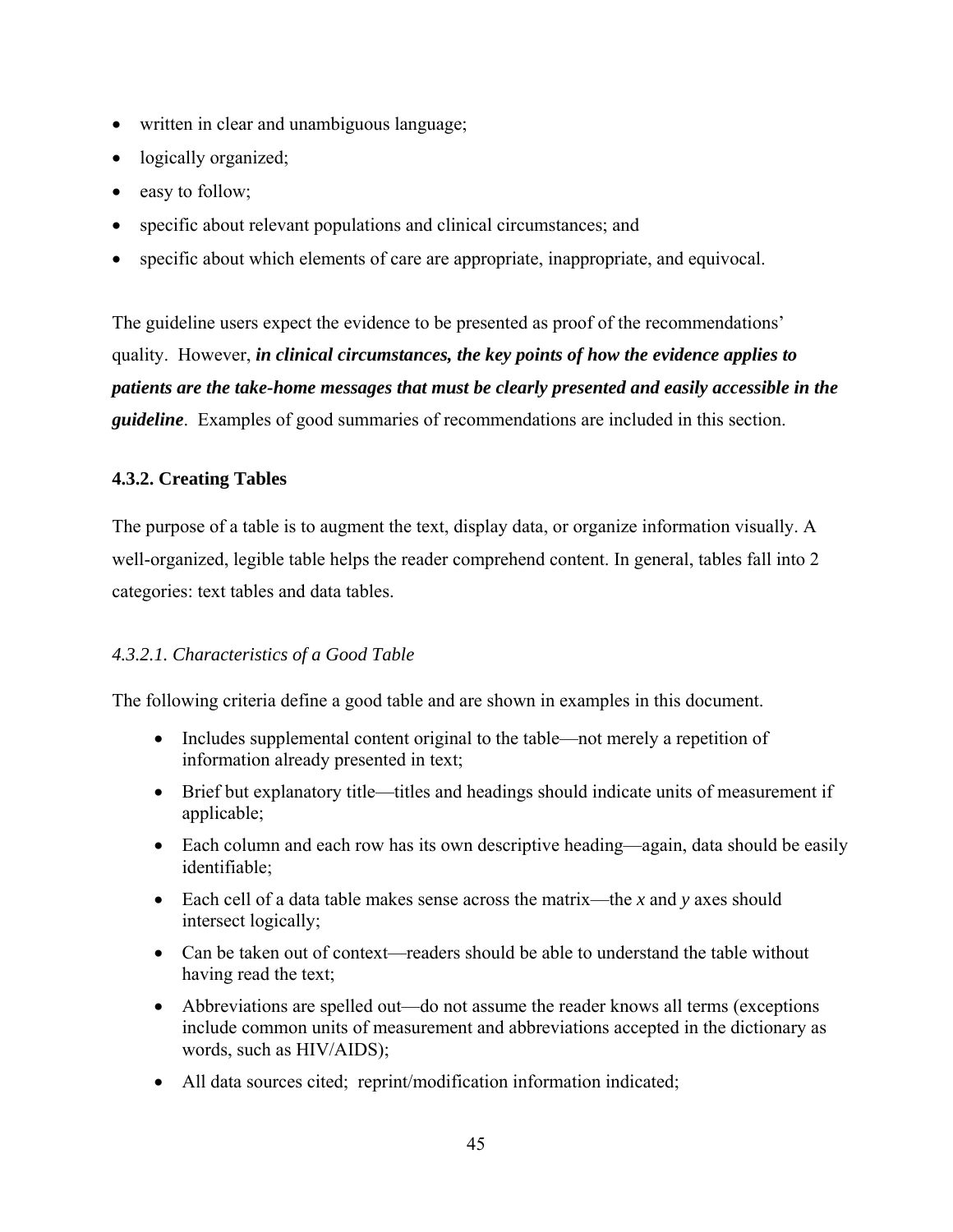- Concise but clear;
- Entries in alphabetical order.

## *4.3.2.2. Text Tables*

Text tables are used for description and/or explication. The text in word tables is not meant to replace scientific text in article, but is meant to provide clarification by simplifying burdensome language. Text tables should be used sparingly to provide explanations when needed, list signs and/or symptoms when necessary and unnecessary repetition of information already included in the text should be avoided.

If highlighting bullet points is the aim, a bulleted or numbered (or lettered) list is the proper format if a sentence containing an itemized list simply will not do.

| Table X. Selection of Initial Treatment Strategy: Invasive Versus Conservative Strategy |                  |                                                                     |  |  |  |
|-----------------------------------------------------------------------------------------|------------------|---------------------------------------------------------------------|--|--|--|
| <b>Strategy</b>                                                                         | <b>Status</b>    | <b>Patient Characteristic</b>                                       |  |  |  |
| <b>Invasive</b>                                                                         | <b>Preferred</b> | Recurrent angina or ischemia at rest or with low level              |  |  |  |
|                                                                                         |                  | activities despite intensive medical therapy                        |  |  |  |
|                                                                                         |                  | Elevated cardiac biomarkers (TnT or TnI)                            |  |  |  |
|                                                                                         |                  | New or presumably new ST-segment depression                         |  |  |  |
|                                                                                         |                  | Signs or symptoms of HF or new or worsening mitral<br>regurgitation |  |  |  |
|                                                                                         |                  | <b>High-risk findings from noninvasive testing</b>                  |  |  |  |
|                                                                                         |                  | <b>Hemodynamic instability</b>                                      |  |  |  |
|                                                                                         |                  | <b>Sustained ventricular tachycardia</b>                            |  |  |  |
|                                                                                         |                  | <b>PCI</b> within 6 months                                          |  |  |  |
|                                                                                         |                  | <b>Prior CABG</b>                                                   |  |  |  |
|                                                                                         |                  | <b>High risk TIMI or GRACE score</b>                                |  |  |  |
|                                                                                         |                  | <b>Patient prefers invasive evaluation</b>                          |  |  |  |
|                                                                                         |                  | Reduced left ventricular function (LVEF less than 40%)              |  |  |  |
| <b>Invasive</b>                                                                         | Considered       | <b>Diabetes</b>                                                     |  |  |  |
|                                                                                         |                  | <b>Chronic renal insufficiency</b>                                  |  |  |  |
| <b>Conservative Preferred</b>                                                           |                  | <b>Low risk TIMI or GRACE score</b>                                 |  |  |  |
|                                                                                         |                  | Patient or physician preference in the absence of high risk         |  |  |  |
|                                                                                         |                  | features                                                            |  |  |  |

**Example A. Text table.** 

CABG indicates coronary artery bypass graft surgery; GRACE, Global Registry of Acute Coronary Events; HF, heart failure; LVEF, left ventricular ejection fraction; PCI, percutaneous coronary intervention; TIMI, thrombolysis in myocardial infarction; TnI, troponin I; and TnT, troponin T (Ref).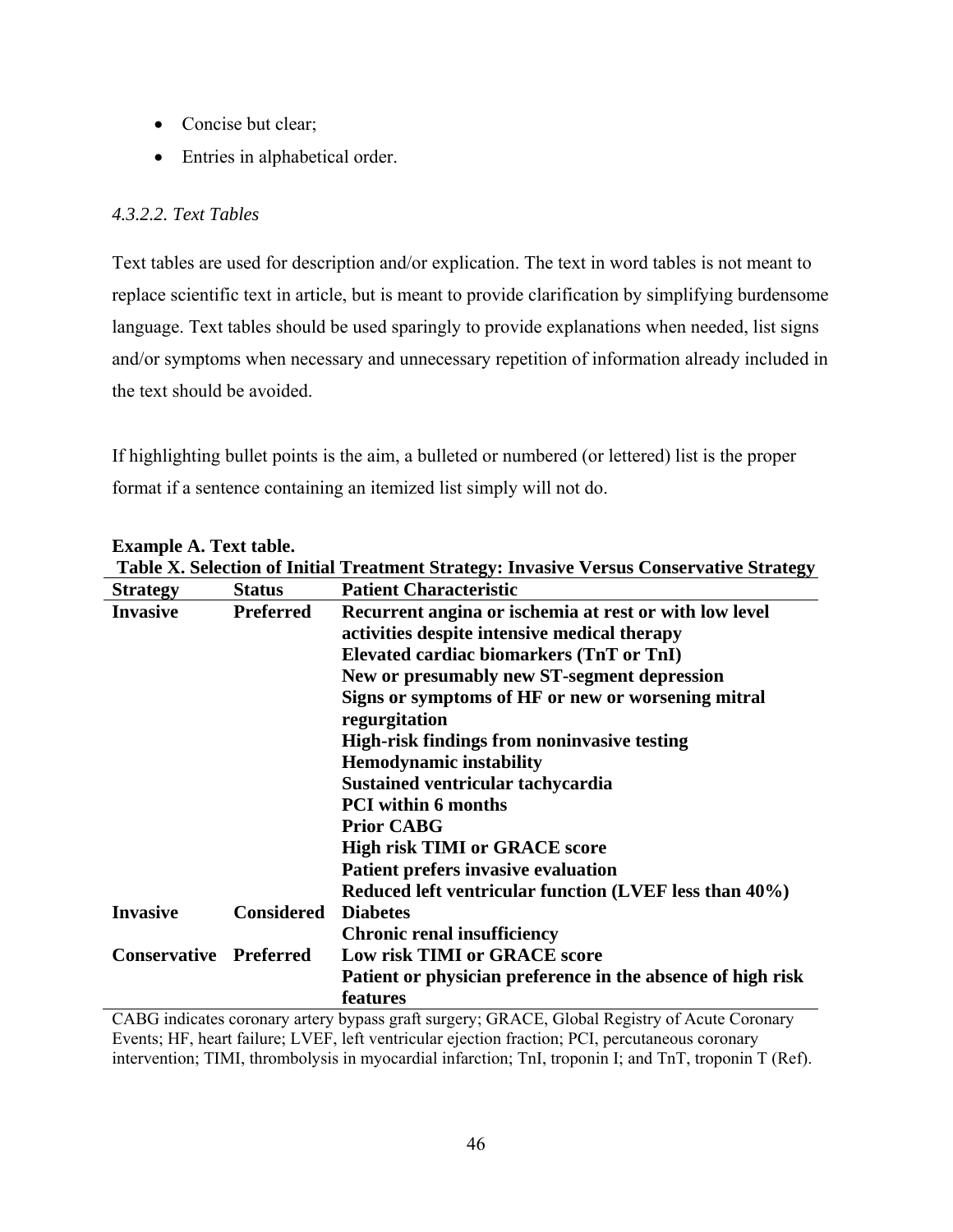#### *4.3.2.3. Statistical Analysis*

Often the best way to determine what type of format to use is to go by type of statistical analysis. A useful reference guide to structures of tables organized by type of statistical analysis is *Presenting Your Findings: A Practical Guide for Creating Tables* (Nicol & Pexman, 1999).

#### **Relative Risk**

In clinical documents, relative risk (RRs) and odds ratios (ORs) are used to compare risk between 2 different groups. An absolute risk reduction (ARR) should be listed for tables that contain values such as hazard ratio (HR), OR, or RR along with the 95% Confidence Intervals (95% CI) for the statistical point estimates when available.

The ARR is the difference in event rates (i.e., rate of harmful outcome in the control group – rate of harmful outcome in the experimental group). No content is associated with it, that is, no comparison with any other risk, but a probability of something occurring. ARR is known as the arithmetic difference (or risk difference) in rates of harmful outcomes between experimental and control groups. ARR and RR can be combined and balanced with many factors that are not limited to seriousness of disease, commonness or rarity of the condition, absolute risk reduced with treatment, side effects, costs, and so forth.

Relative risk is the difference between risk levels in relative terms (control group harmful outcome − rate of harmful outcome in the experimental group/rate of harmful outcome in the control group); however, it is not the same as an increase in risk. When the study involves an OR or RR, the ARR is simply a subtraction between the events rates. However, if an HR is given, a 2  $\times$  2 table is needed to calculate the ARR.

Multiple references are provided below to help assist you create the ARR, including calculators that will calculate the 95% confidence interval. A recommended calculator can be found at http://ebem.org/nntcalculator.html. Many studies do not include the 95% CI in the study abstract; however, we prefer to list this value in tables. If an OR, HR, RR, or a 95% CI is not reported in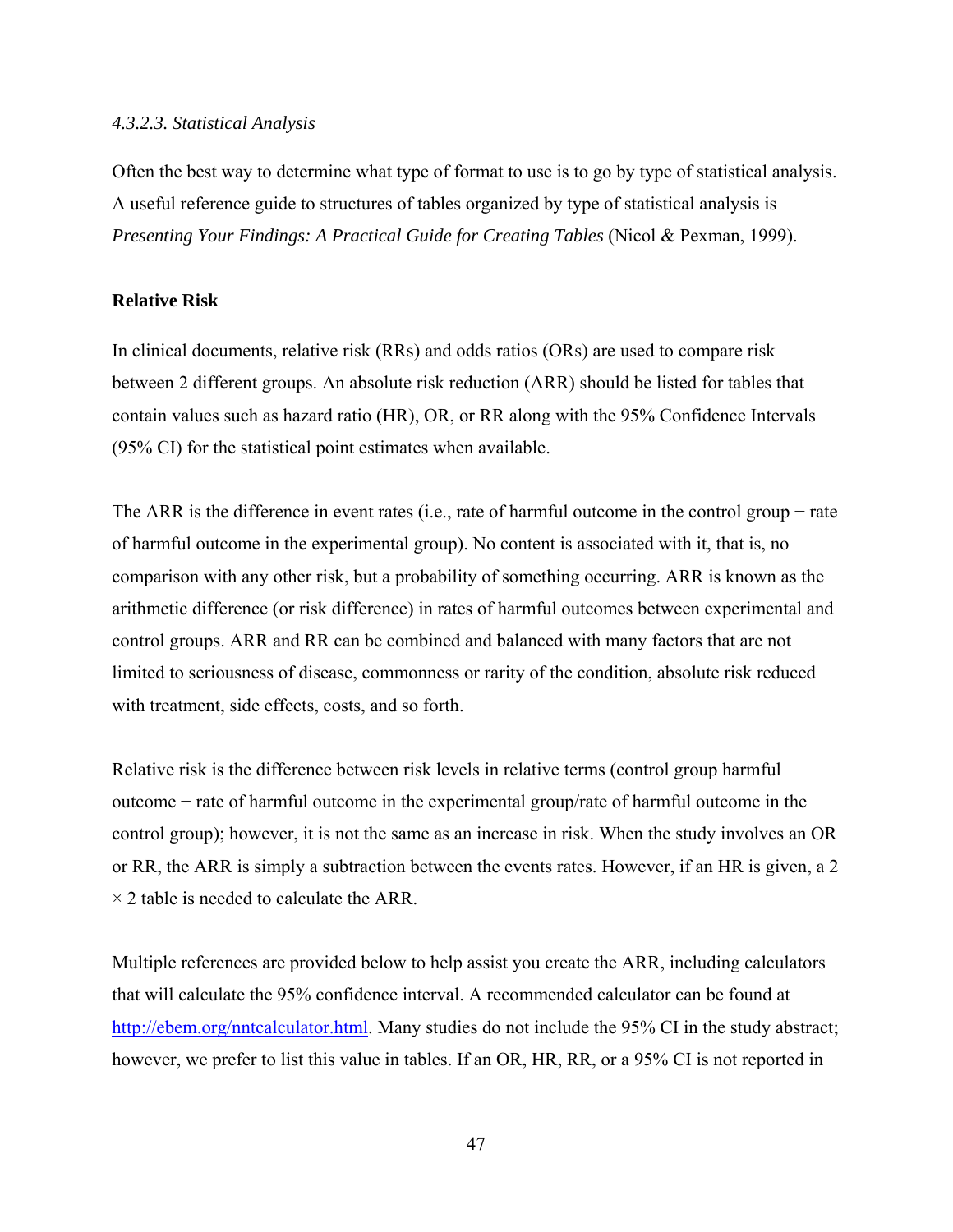the study, the table should simply reflect "not reported." (see Section on Web Resources at end of Appendix A.)

#### **Example C. Descriptive Statistics.**

**Table X**. **Outcome of Death or Myocardial Infarction in Clinical Trials of GP IIb-IIIa Antagonists Involving More Than 1000 Patients** 

| *** * *** ****<br><b>Trial</b> | <b><i>INIOIC LIRED 1000 I GUICHID</i></b><br><b>Study</b> | <b>Drugs</b> | <b>Results</b>   |               |                  | <b>ARR</b>    | RR        | 95% p |              |                |
|--------------------------------|-----------------------------------------------------------|--------------|------------------|---------------|------------------|---------------|-----------|-------|--------------|----------------|
|                                | <b>Population</b>                                         |              | <b>Placebo</b>   |               | IIb-IIIa         |               |           |       | CI           |                |
|                                |                                                           |              | $\boldsymbol{n}$ | $\frac{6}{6}$ | $\boldsymbol{n}$ | $\frac{0}{0}$ |           |       |              |                |
| <b>PCI</b>                     |                                                           |              |                  |               |                  |               |           |       |              |                |
| <b>IMPACT</b>                  | <b>All PTCA</b>                                           | eptifibatide | 112/1328         | 8.4           | 93/1349          | $6.9*$        | 0.015     | 0.83  | 0.63         | 0.134          |
| II(1)                          |                                                           |              |                  |               |                  |               |           |       | to           |                |
|                                |                                                           |              |                  |               |                  |               |           |       | 1.06         |                |
| <b>ESPRIT</b>                  | <b>Elective</b>                                           | eptifibatide | 104/1024         | 10.2          | 66/1040          | 6.4           | 0.038     | 0.62  | 0.46         | 0.0016         |
| (2)                            | stenting                                                  |              |                  |               |                  |               |           |       | to           |                |
|                                |                                                           |              |                  |               |                  |               |           |       | 0.84         |                |
| <b>ISAR-</b>                   | <b>Elective</b>                                           | abciximab    | 42/1080          | 3.9           | 43/1079          | 4.0           |           | 1.02  | 0.68         | 0.91           |
| REACT(3)                       | stenting with                                             |              |                  |               |                  |               | 0.00096   |       | to           |                |
|                                | clopidogrel                                               |              |                  |               |                  |               |           |       | 1.55         |                |
|                                | pretreatment                                              |              |                  |               |                  |               |           |       |              |                |
| <b>ACS</b>                     |                                                           |              |                  |               |                  |               |           |       |              |                |
|                                | UA/NQWMI eptifibatide                                     |              | 744/4739         | 15.7          | 67/4722          | $1.42*$       | 0.01428   | 0.09  | 0.07         | <b>Less</b>    |
| <b>PURSUIT</b>                 |                                                           |              |                  |               |                  |               |           |       | to           | than           |
| (4)<br><b>GUSTO</b>            | UA/NOWMI abciximab                                        |              | 209/2598         | 8.0           | 450/5202†        | 8.7           | $-0.0060$ | 1.08  | 0.12<br>0.92 | 0.0001<br>0.36 |
| IV ACS $(5)$                   |                                                           |              |                  |               |                  |               |           |       | to           |                |
|                                |                                                           |              |                  |               |                  |               |           |       | 1.26         |                |
|                                | UA/NQWMI lamifiban                                        |              | 296/2597         | 11.4          | 278/2628         | 10.6          | 0.0081    | 0.94  | 0.77         | 0.32           |
| <b>PARAGON</b>                 |                                                           |              |                  |               |                  |               |           |       | to           |                |
| B(6)                           |                                                           |              |                  |               |                  |               |           |       | 1.09         |                |
|                                |                                                           |              |                  |               |                  |               |           |       |              |                |

ACS indicates acute coronary syndrome; ARR, absolute relative risk; CI, confidence interval; NQWMI, non-Q wave myocardial infarction; PCI, percutaneous coronary intervention; PTCA, percutaneous transluminal coronary angioplasty; RR, risk ratio; and UA, unstable angina. \* Best treatment group selected for analysis. † Pooled results for 24 and 48 hr infusion arms.

### **4.3.3. Creating Figures**

#### *4.3.3.1. Characteristics of a Good Figure*

Like tables, figures should be self-explanatory. It should not be assumed that the reader ascribes the same meaning to all abbreviations, so all abbreviations should be explained in the figure caption (in alphabetical order).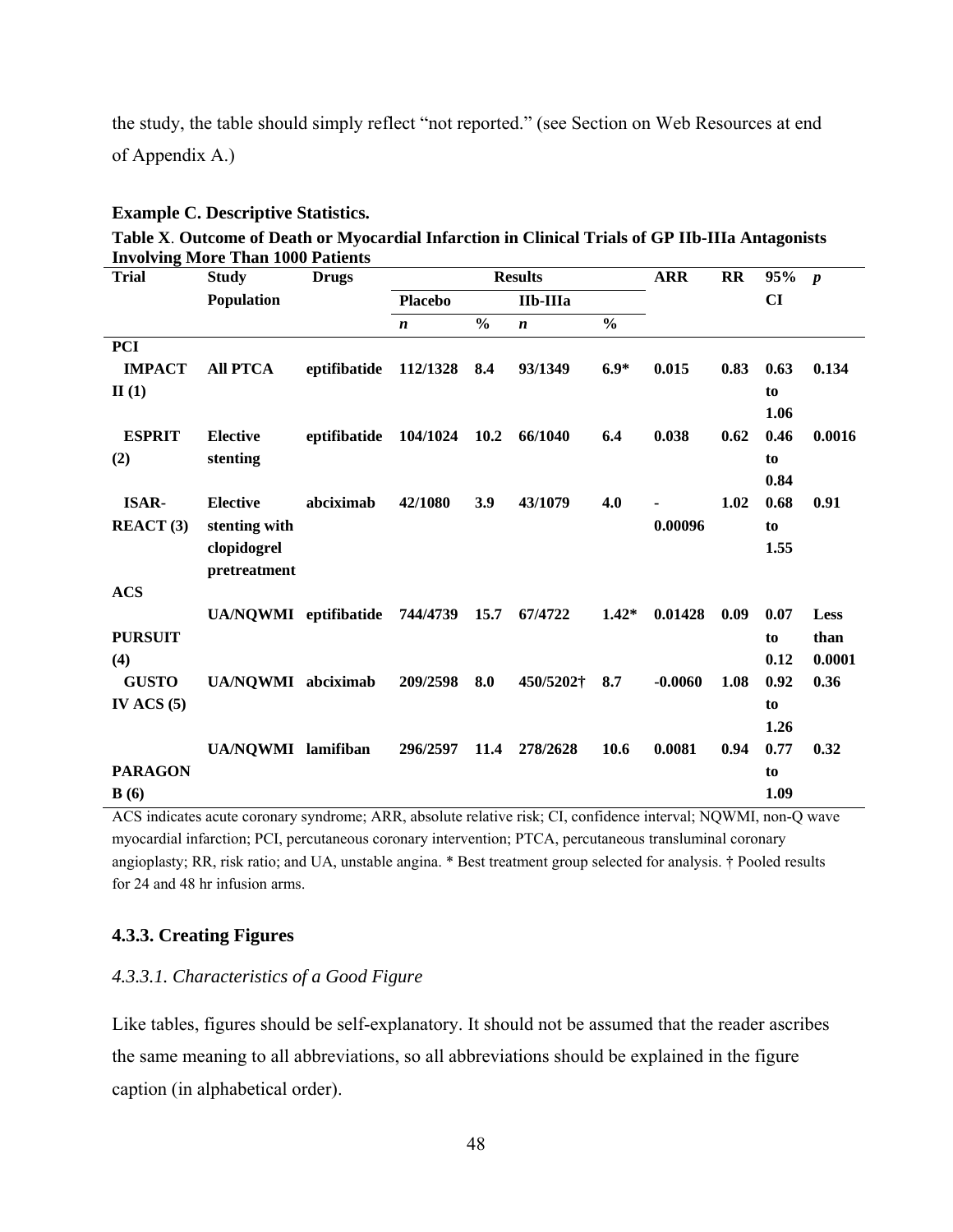Camera-ready figures should be submitted with crisp, clear lines, along with the author's name and figure reference. The preferred file format is .TIF; however, if staff needs to edit a figure, it should be submitted in Microsoft PowerPoint (.PPT). JACC's Instructions to authors is a solid reference for how to submit figures.

#### *4.3.3.2. Color Figures*





Figures submitted in four color format will be printed as such; figures submitted in black and white (B/W) will be submitted as such. It is suggested that simple line graphs and charts be submitted in B/W. ACCF/AHA Guidelines, in addition to being published in JACC, are printed in the AHA journal *Circulation*, which is not in color. When using color for charts and graphs, it should be remembered that not all colors translate well to B/W. If a figure is to be published in *Circulation* as well, techniques such as shapes and line patterns work well to differentiate data, as in the following example.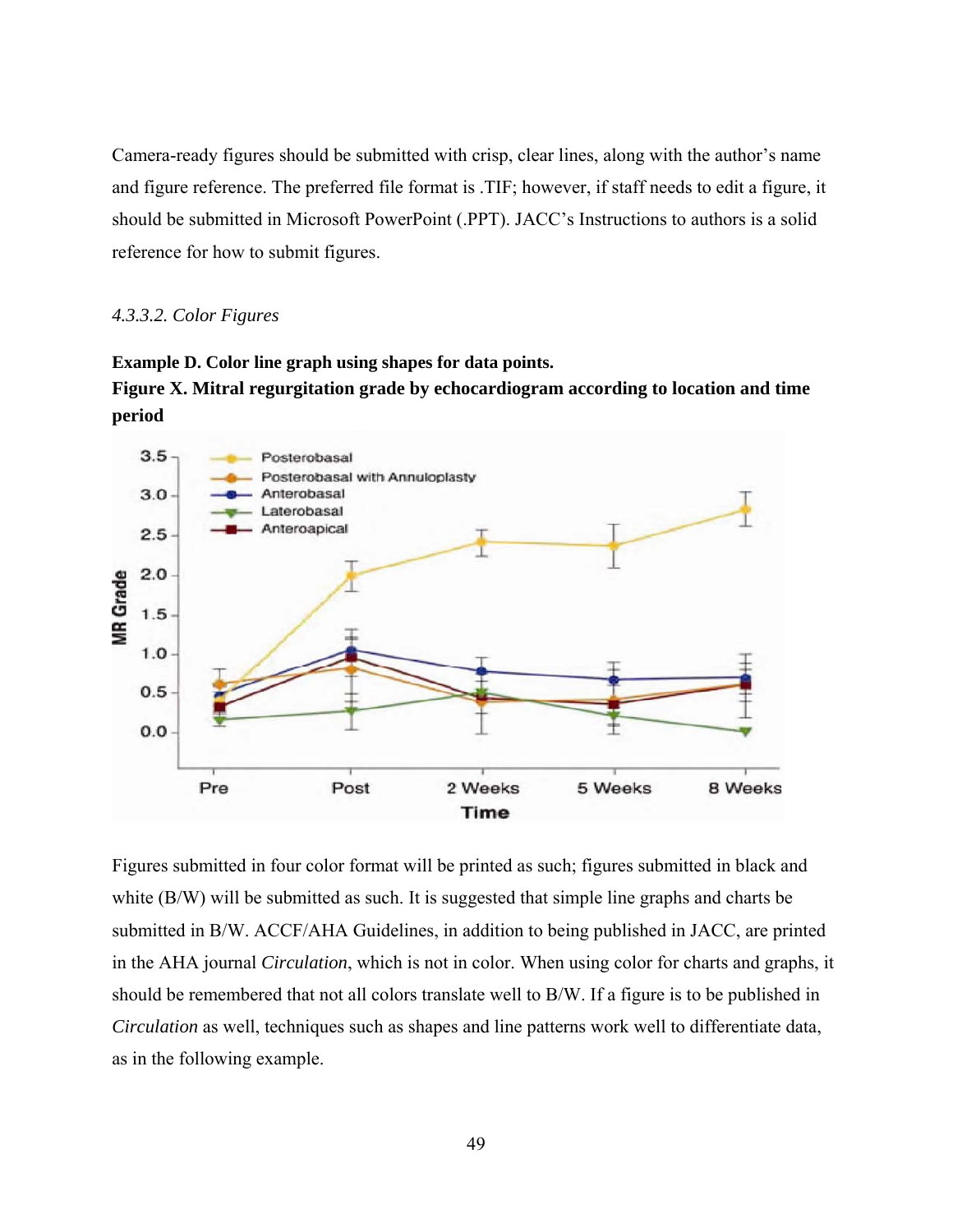#### **4.3.4. Additional Important Points on Tables and Figures**

If a cell in a table does not contain data for some reason, use an ellipsis (…) and explain its significance in the footnote (e.g., "Ellipses indicate that data could not be computed because the sample was too small for analysis").

Because of the error-prone abbreviation alert released by the Institute for Safe Medication Practices, the ACCF does not use symbols in its documents for dosages. For example, to show range in dosing, ACCF uses the word "to" instead of a dash (0.5 to 0.1 mg versus 0.5–0.1). Follow this practice for CIs as well, to avoid a dash being misread as a minus sign. The order of appearance for footnote symbols is as follows: (top to bottom, left to right; for figures, use this order for the caption)  $*, \dagger, \ddagger, \S, \|\P, \mathbf{I}, \#$ , \*\*,  $\dagger \dagger, \ddagger \ddagger, \S \S, \|\|\|\P, \P\|\$ , ##, etc.

Table notes and figure captions may contain the following material (in order): general note, explanation of symbols, copyright note (see Section 4.3.4.1. Permissions) and finally references.

#### *4.3.4.1. Permissions*

Sources are cited by including a reference in the table note or figure caption. Tables and figures that are to become intellectual property of the American College of Cardiology Foundation that are copyrighted by another source will require the College to obtain permission for their use. For this reason, the entire reference should be written out and should include an indication about whether the table or figure is reprinted or modified.

If an original table or figure is created with data from multiple sources or by reconfiguring data from one source, it is not necessary to obtain copyright permission from those sources. The source of the data should be noted, however. For the sake of uniformity, the entire reference from which the data are obtained should again be written out.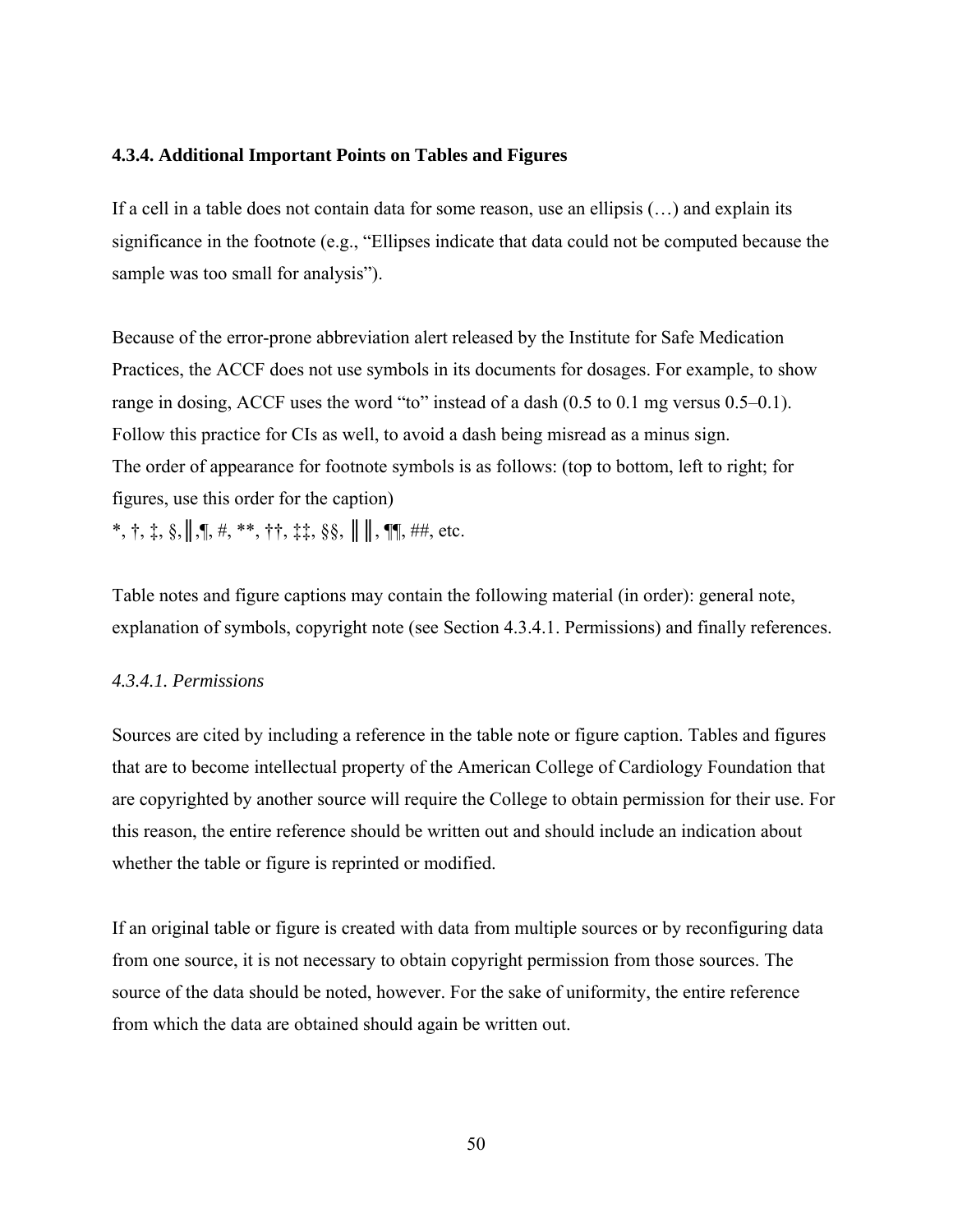Items in the public domain are those for which the copyright is not privately held. These materials are usually produced by government agencies or government employees and are clearly marked "In the public domain" and do not require permission.

# **5. Writing Committee Discussions and Consensus Development**

## *5.1. Group Decision-Making*

Writing committee discussions and consensus development are ongoing at all stages of guideline development. Since ACCF/AHA Guidelines are team-written documents, coming to consensus on the scope, clinical objectives, evidence tables, text, recommendations, and visual summaries occurs throughout document development. Subsection writers often come to consensus through conference calls or email exchanges of information, while the entire writing committee comes to consensus during the 2 to 4 meetings, whole committee conference calls, and mail ballots.

In evidence-based documents such as clinical practice guidelines, consensus development is often most important around topics that have no literature base. Writing groups are faced with the challenge of addressing an important clinical question despite a lack of data. If consensus can not be reached due to lack of supporting data, the ACCF/AHA Guidelines development process allows for the incorporation of controversial discussions in the text since minority

opinions are not permitted. For certain

ACCF/AHA Guidelines consensus development is challenging due to a lack of supporting data.

#### **Consensus Development**

The process for tracking a vote must be flexible enough to address the specific area(s) of concern

*The safeguards of a group process should be initiated so as to ensure that the consensus achieved by the guideline development experts would reflect the consensus of the larger group of experts on the topic around the world.*  **-Heffner, 1998** 

and therefore may vary by writing committee. Because the decision to call for a vote is at the discretion of the chair (or designee), so too is the administration of some aspects of the voting process. In all cases, the name and vote of each writing committee member must be maintained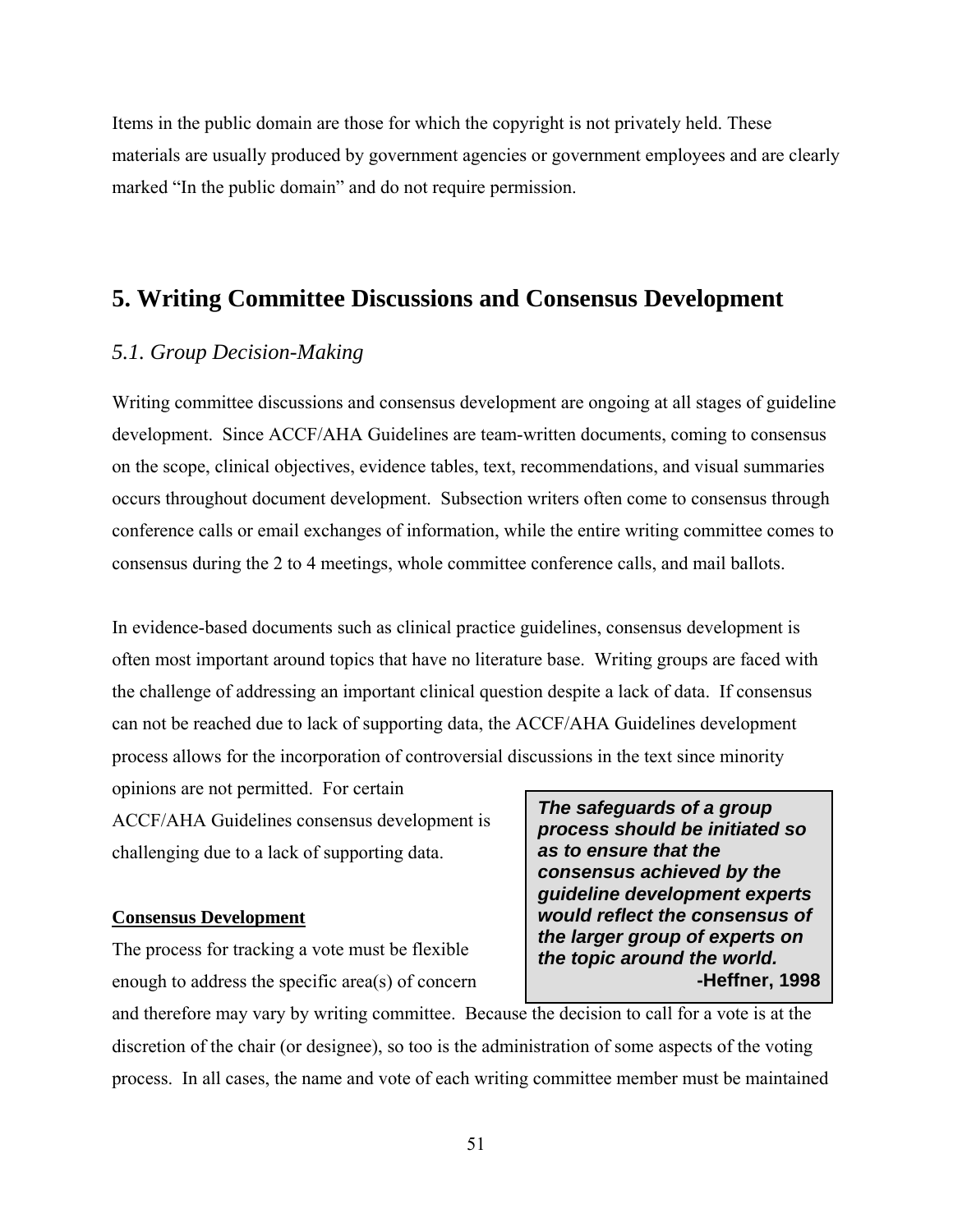for the record. Circumstances for which an informal vote may be necessary include (but are not limited to) the following:

- When consensus is not obvious
- When there are numerous or significant RWI such that there may be a real or perceived conflict of interest
- When one or more individuals appear to be unduly influencing the outcome of the discussion on the recommendation (Note: this individual may be asked to leave the room during a portion or all of the discussion at the discretion of the Chair)
- When trying to reconcile a new guideline recommendation with one being developed by another guideline writing committee or one that exists in a published guideline

## **Formal Balloting**

All guideline recommendations are formally voted on during pre-peer review writing committee sign-off, and then again on recommendations that changed as a result of peer review following the finalization of the draft but prior to the ACCF Board of Trustees (BOT) and AHA Science Advisory Coordinating Committee (SACC) reviews. Writing committee members are required to recuse themselves from voting on any recommendations to which they have a relevant RWI. Recusal information is published on the cover of the document. A tracking cover sheet is developed and the ballots maintained as part of the permanent files. Confidential balloting is required for ALL guidelines and all voting is based on the context of quorum as defined in Robert's Rules of Order - 10th Edition\*.

In all cases the name and vote of each writing committee member must be maintained for the record indefinitely.

- Voting MUST be by confidential written ballot
- Chair must review all votes to ensure accurate recusal by all writing committee members
- Individuals who have identified relevant RWI may participate in the discussion but MUST recuse themselves when the vote is taken
- A recommendation is considered approved if it receives a majority vote of those present to vote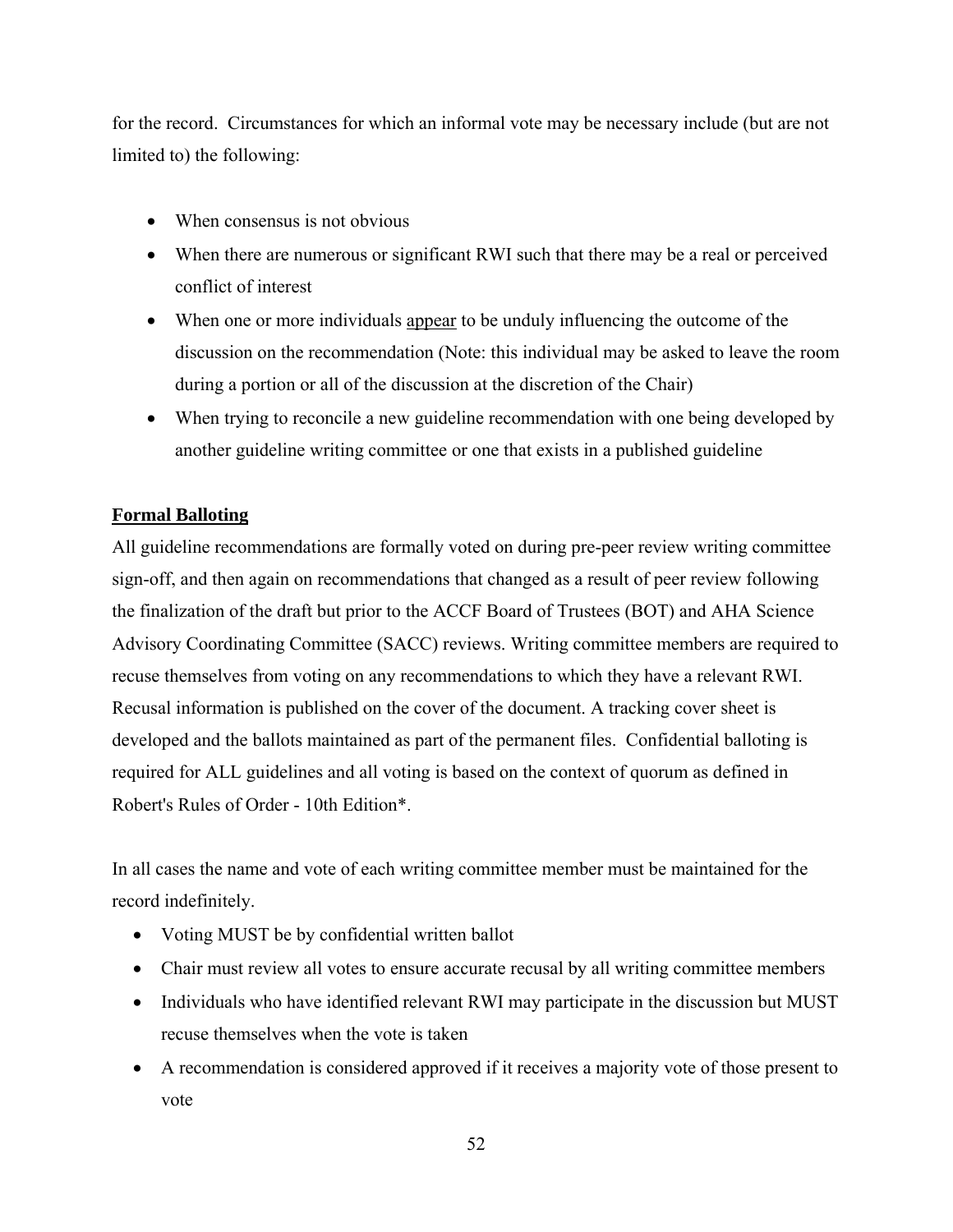\* Definition of quorum and the number needed to approve:

1. "A quorum in an assembly is the number of voting members (see definition below) who must be present in order that business can be legally transacted. A quorum refers to the number of such members *present,* not those actually voting on a particular question. The number of members constituting a quorum is a majority of those present and may vary (depending on how many members are present)." (unless organizational bylaws indicate otherwise)

"In all other committees and in boards, the quorum is a majority of the members of the board or committee unless a different quorum is fixed… by the bylaws… or some other rule of parent organization."

2. The number of members needed to carry a vote is a majority (more than half) of the votes cast by persons legally entitled to vote, excluding blanks, abstentions, & recusals, at any meeting or conference call where a quorum is present.

In the case of a guideline: 1) at least 51% of the members must be present (at the meeting or on the call) in order to have a quorum; 2) it does not matter how many members do NOT vote (recuse/abstain from voting) as long as there is a quorum and the number of voting members does not go below 3 (which is the minimum number you can have and still have a "majority"). If the number of members is uneven, the number needed to pass must be rounded "up" (e.g., if 19 votes are cast, a majority [more than  $9 \frac{1}{2}$ ] is 10).

Specific quotes from Robert's Rules of Order - 10th Edition.

## *5.2. Maintaining Consistency with Other Documents on the Same or Related Topics*

Guidelines in development often cover the same or related material as other documents, such as other ACCF/AHA Guidelines, NHLBI guidelines, expert consensus documents, performance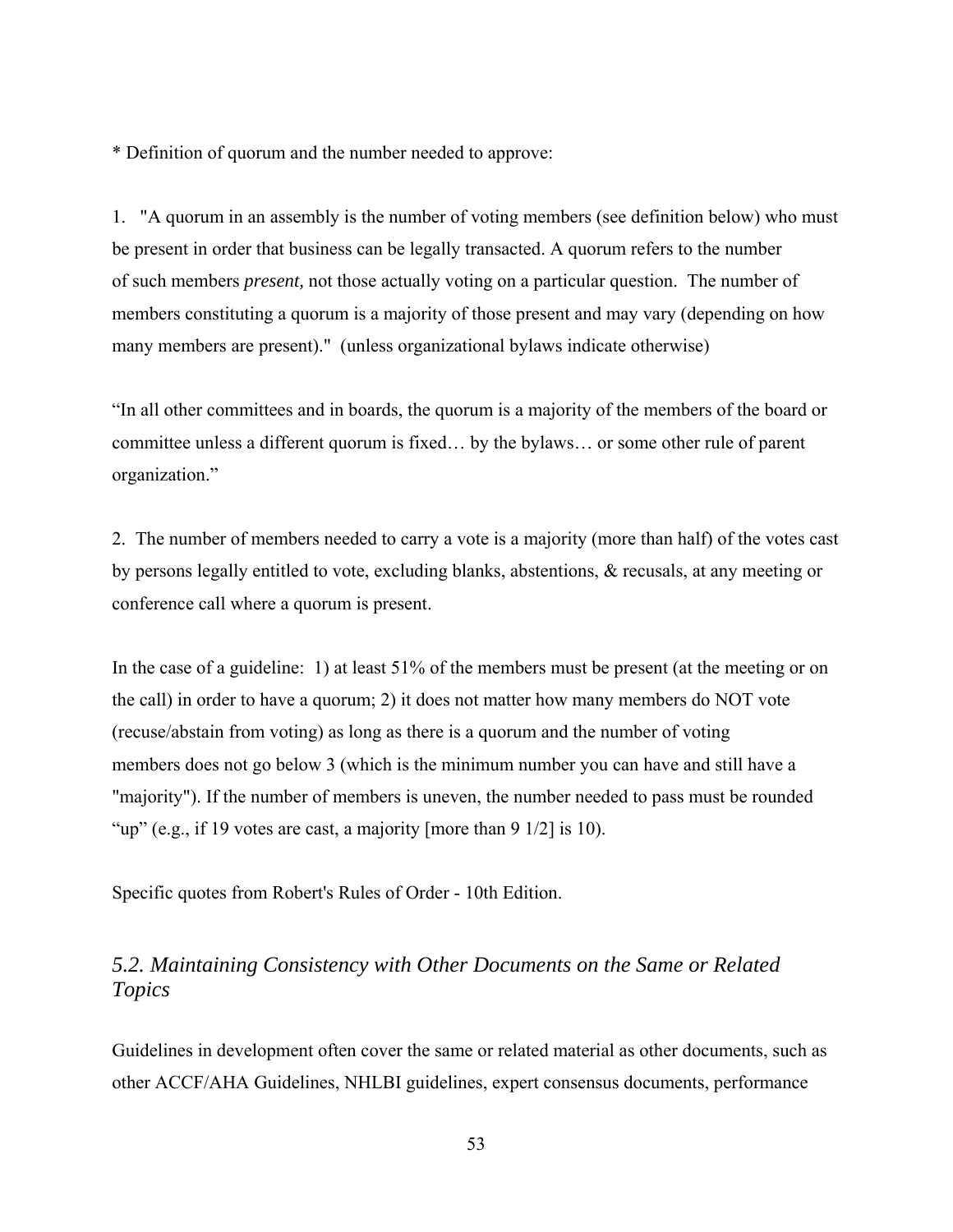measures, data standards and scientific statements. An example of this interconnectedness for revascularization is shown in **Figure 5**. **The policy for addressing instances of nonconcordance is that all ACCF/AHA Guidelines must be consistent unless there is new evidence or a change in patient practice patterns**. If there is a change, it must be vetted and reconciled with the respective writing committee and the Task Force.

Whenever possible, guidelines should refer to each other, rather than repeat already-published information. The chair, along with staff and the Task Force Liaison, will help the writing committee to identify related material in other guidelines. The Task Force Liaison to the writing committee and research staff should monitor consistency across guidelines (and other documents as appropriate) to identify potential areas of disagreement. When adjudicating recommendations among multiple writing committees that may overlap, disease-based guidelines will take precedence over procedure-based guidelines (assuming there is no new evidence and the guidelines in question address the same patient populations).

Further information on concordance is provided in Section 4.

Additionally, the Task Force Lead Reviewer is charged to look for consistency issues with other guidelines at the time of peer review. If the issues are substantial, the writing committee chair may agree to have a member from another guideline committee participate in a conference call or face-to-face meeting for a specific time period in order to hear the views of the other committee without spending too much time on one particular issue (e.g., primary PCI in the STEMI guidelines, in the UA/NSTEMI guideline, and in the PCI guideline focused update, shown in **Figure 6**). If consensus cannot be reached within the writing committees of the respective guidelines, the chairs of the pertinent guidelines will confer and make the final decision about the Class of Recommendation or exact wording.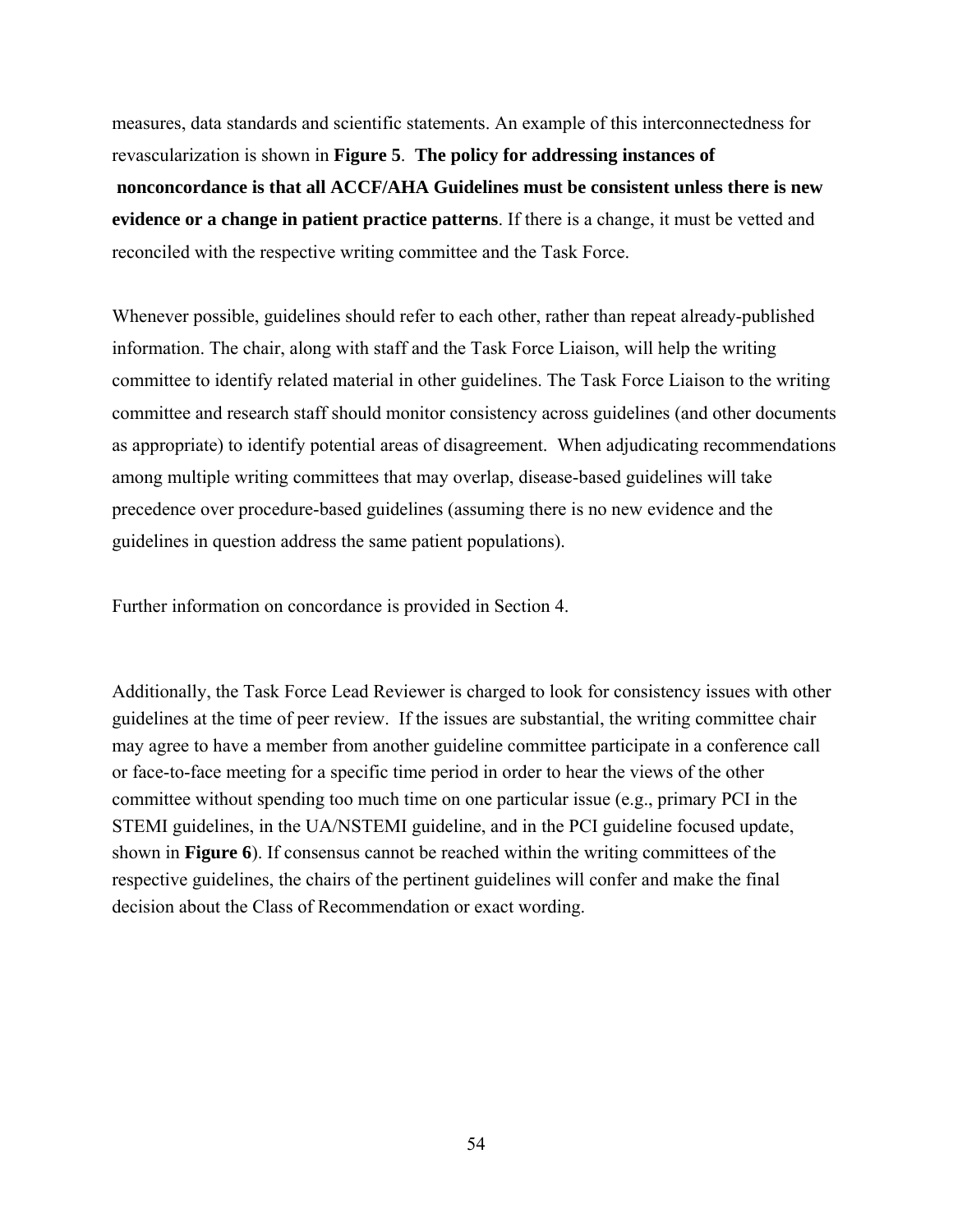

**Figure 6. Overlapping Guidelines**

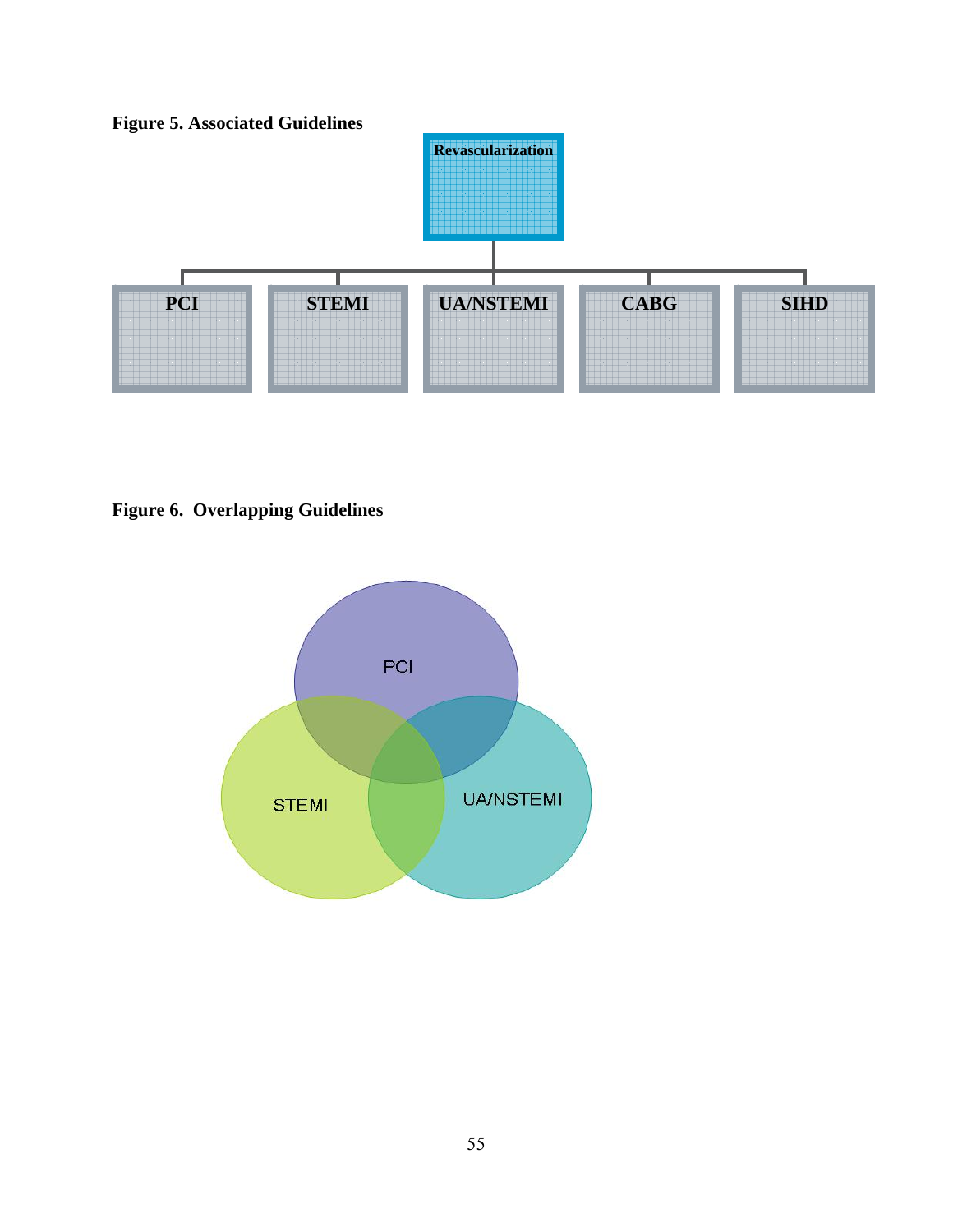## *5.3. Writing Committee Sign-off*

At the final stages of guideline development, writers should re-examine the original goals regarding the scope of the guideline, as identified in Section 2.2.2. Any identified gaps should be filled or explained before the document is sent for peer review. The writing committee will be asked to give formal approval of the document both before peer review and after peer review edits have been incorporated.

Approval is obtained from all writing committee members through a formal ballot of every recommendation PRIOR to peer review and then again PRIOR to leadership review on recommendations that may have changed. Recommendation ballots received from writing committee members, a cover tally sheet, and recusal information are printed and maintained in the permanent paper files.

Writing committee members with relevant RWI specific to a recommendation must recuse themselves from voting. Recusal information and RWI information is reviewed by the writing committee Chair and Task Force Chair to ensure that all members have appropriately interpreted and implemented the RWI/recusal procedures. The ballot recusal information is included on the cover page of the document and on the RWI table.

**Checklist 3** in section 4.1 is provided as a tool to conduct an internal review of the guideline recommendations at both of these junctions. Additionally, the Conference on Guideline Standardization (COGS) has developed a framework, listed in **Checklist A in Appendix F**, with 18 characteristics for standard guideline reporting that is designed to promote quality and facilitate implementation. **Checklists B and C** (also in Appendix F) list 2 other systems of reporting criteria: The National Guideline Clearinghouse (NGC) database, which is an initiative of the Agency for Healthcare Research and Quality (www.Guideline.gov) posts guidelines that meet quality standards; and the Appraisal of Guidelines Research & Evaluation (AGREE) instrument is a widely used generic measure of guideline quality and provides its attributes for evaluation as well.

56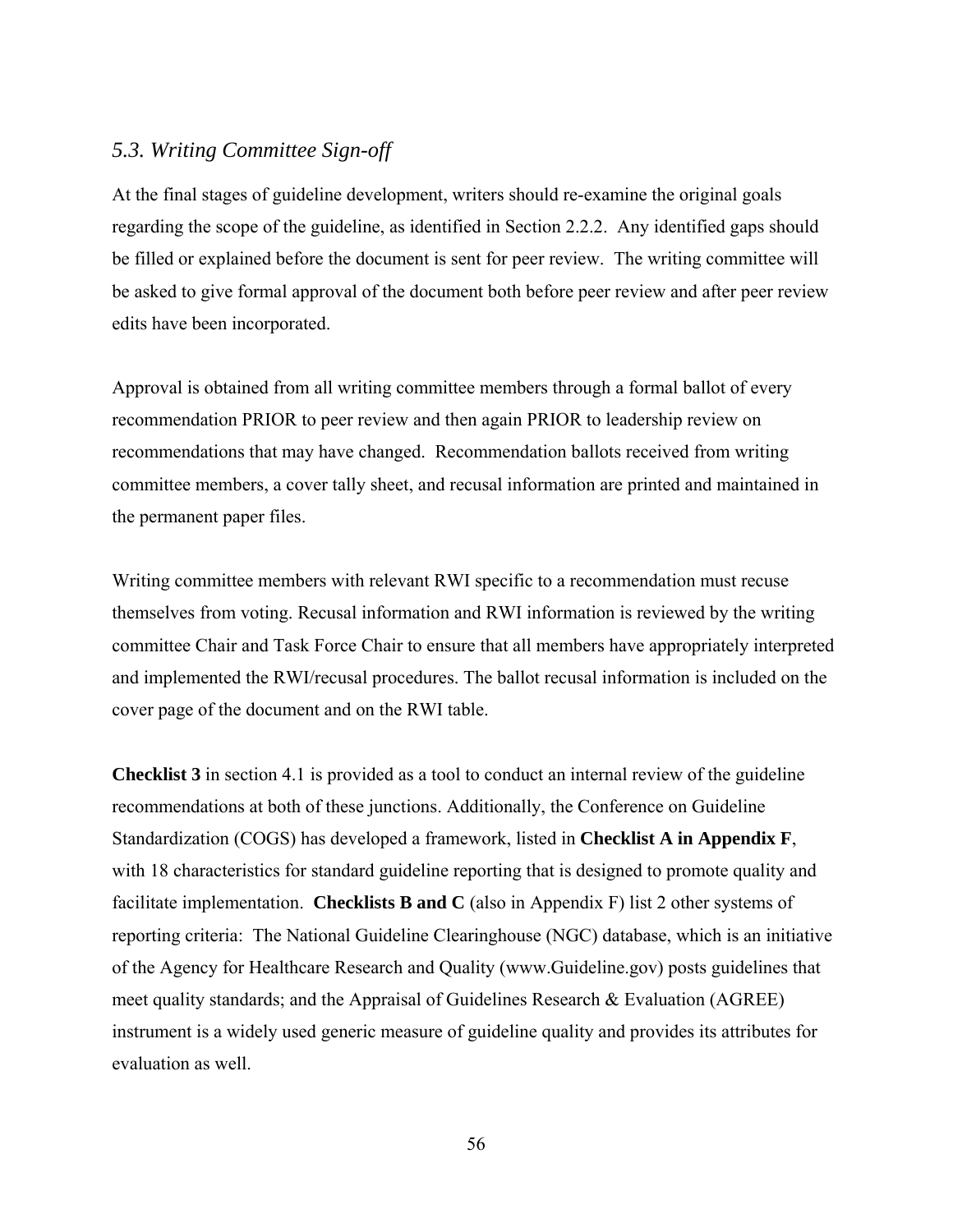#### *5.4. Peer Review*

A critical stage in the development process of practice guidelines is peer review. Peer reviewers are relied on for expert, critical, and unbiased scientific and literary appraisals of the document.

#### **5.4.1. Selection of Peer Reviewers**

The Task Force has adopted a policy to collect *relevant* information regarding reviewers' RWI pertaining to the topics covered in the reviewed guideline. Reviewers are required to provide this information and sign a confidentiality agreement in order to participate in the review process. As with guideline writing committee members, RWI information for reviewers is included in an appendix of the published document.

Practice guideline peer review should seek to include diverse, competing viewpoints, with invitations sent to organizational representatives and other stakeholders (based on the topic of the guideline) who will use and implement the guideline. Collaborating and endorsing organization also participate by peer reviewing the document. Peer reviewers are classified as "official," "content" and "organizational" reviewers. Official reviewers are nominated by the partnering organizations with an effort to maintain an equal number of reviewers from each organization. The Task Force Lead Reviewer is also considered an official reviewer. All other reviewers are considered content or organizational (from endorsing organizations) reviewers. The types of organizational relationships and the nature of these relationships are listed in **Appendix D.**

#### **5.4.2. Writing Committee Response to Peer Review and Final Sign-Off**

The final stages of document development involve review and approval from the guideline writing committee, the Task Force Lead Reviewer, the Task Force, the ACCF BOT and the AHA SACC.

The chairs (or their designees) should consider, and respond to, each comment received. Detailed responses must be provided for official peer reviewer comments since they are officially representing their organizations. Staff will construct a peer review spreadsheet to track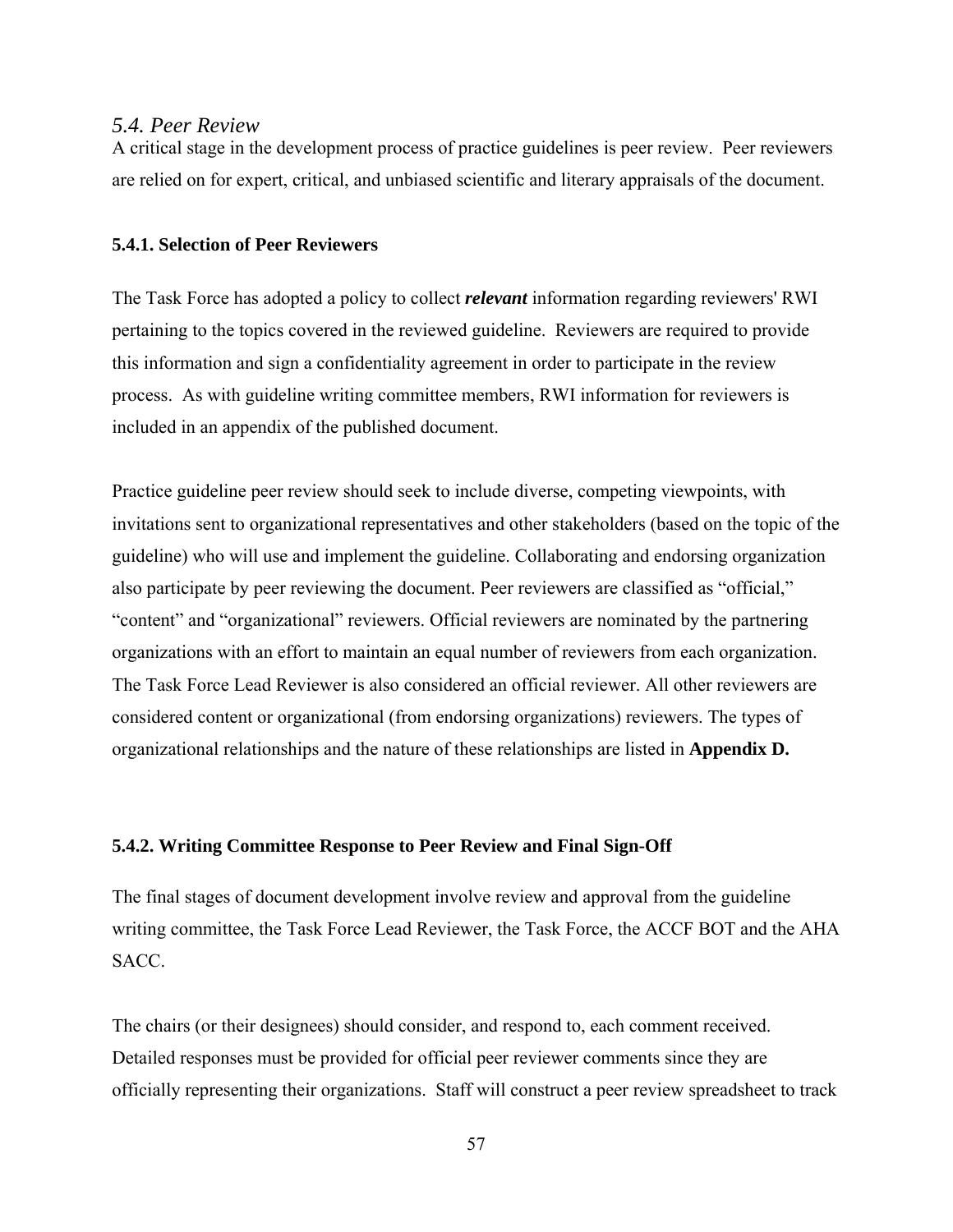comments and responses. While content reviewers do not receive formal responses back to their comments they should be equally considered and responses to their comments included in the spreadsheet. The chairs should revise the document, as appropriate, based on the responses. In addition, the responses are sent to the ACC BOT and AHA SACC, and shared with partnering organization staff.

All responses to peer review comments and the revised document are sent back to the writing committee for final sign-off prior to leadership review. Any recommendations that changed as a result of peer review will be balloted a second time.

#### **5.4.3. Document Sent to Governing Bodies of ACCF, AHA, and Partner Organizations**

#### *5.4.3.1. Partner Organization Approval*

The ACC Board and AHA SACC receive the document for review and approval. Once any/all changes are incorporated (if substantive, these must be approved by the writing committee), the revised guideline is then sent to all partnering organizations, and then lastly the guideline is sent to the organizations that have requested endorsement consideration.

#### *5.4.3.2. Collaborator/Endorsement Approval*

Collaborating/endorsing organizations that have been invited to participate in the development of the guideline get a final chance to review and approve the final document.

If an organization decides to endorse the guideline, it is given the opportunity to publish the guideline and provide its Web posting information. The Publication Manager and/or Document Manager coordinates with the endorsing organizations to determine file transfer requests and to schedule copublication.

If an organization decides not to endorse the document, the introduction will note that the organization provided a representative to serve on the writing committee but their name will be removed from the cover page.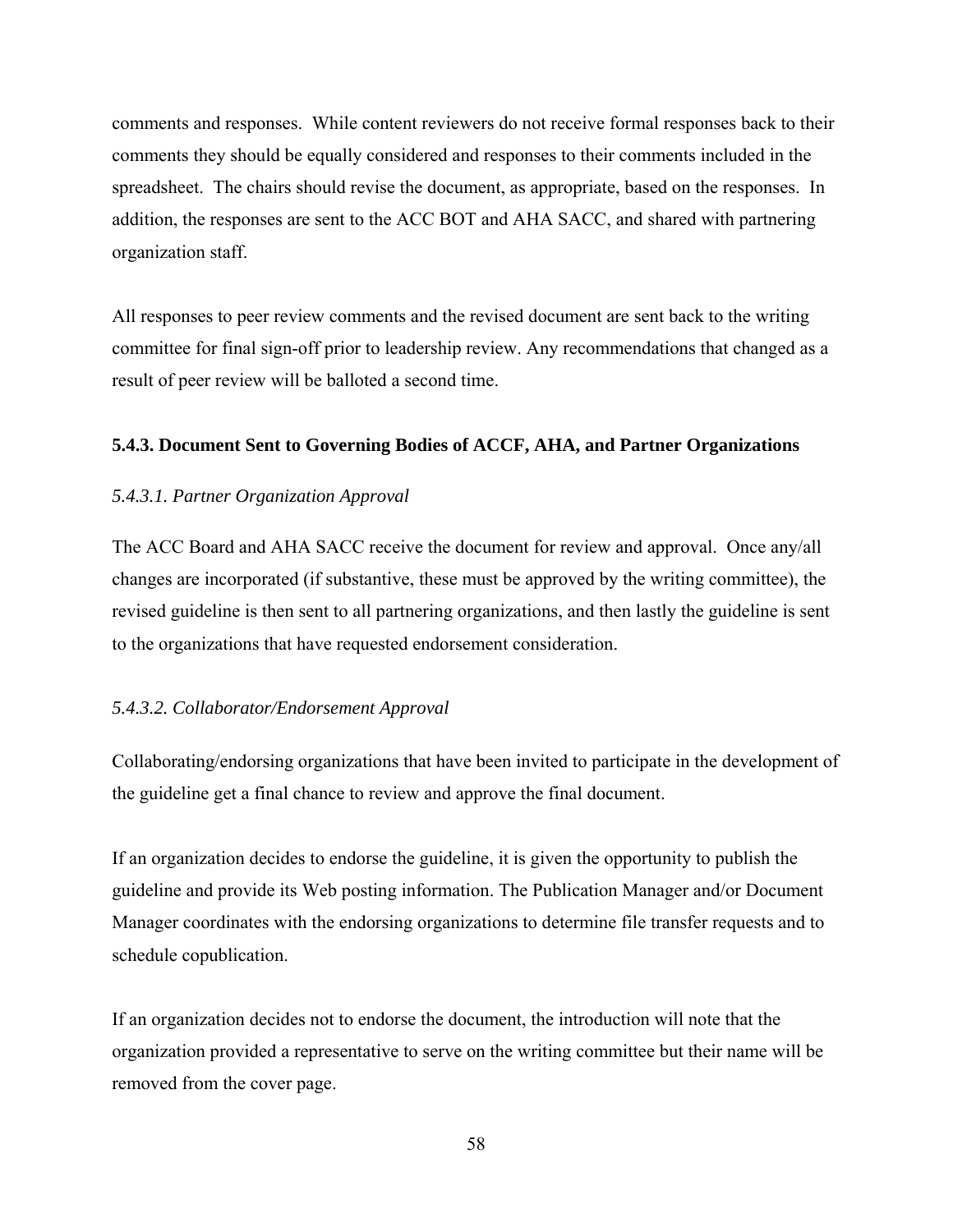## **6. Web Posting and Publication**

The document is not final until approved and posted on ACCF and AHA Web sites. Guideline focused updates are a summary article that accompanies the full-text guidelines and contains a table highlighting changes in recommendations. The full-text guideline is updated to incorporate links to sections where the focused update information would be most current. For new guidelines or guideline revisions, an executive summary provides an abridged version of the full-text guidelines, including all recommendations. Publication of the summary article or executive summary and epublication of the full-text guidelines appear in the *Journal of the American College of Cardiology* and *Circulation*.

## *6.1. Preparing the Pocket Guide*

The information in the pocket guide should flow directly from the full guideline; thus, guideline writers are responsible for ensuring that the guideline lends itself to the pocket guide format. The Task Force recommends that each writing committee designate one writer who will be responsible for the pocket guide. The Document Manager and Research Analyst coordinate production and help ensure consistency among the full-text guidelines, executive summary/summary article, and the pocket guide content. Material that does not appear in the full-text guidelines should not appear in the pocket guide. An online version of the pocket guide is produced for all guidelines. When industry funding is obtained for a particular pocket guide, a color laminated pocket guide is produced for distribution to ACCF members and others to facilitate implementation of the guideline, specifically at the point of care.

However, ACCF and AHA prepare other supplemental materials independently of each other.

# **7. Maintaining Guideline Relevance and Updating Evidence**

Maintaining guideline content that is up-to-date with the clinical evidence and best practices in the field of cardiology is an ongoing challenge. The Task Force continuously explores new processes to update guideline content more regularly.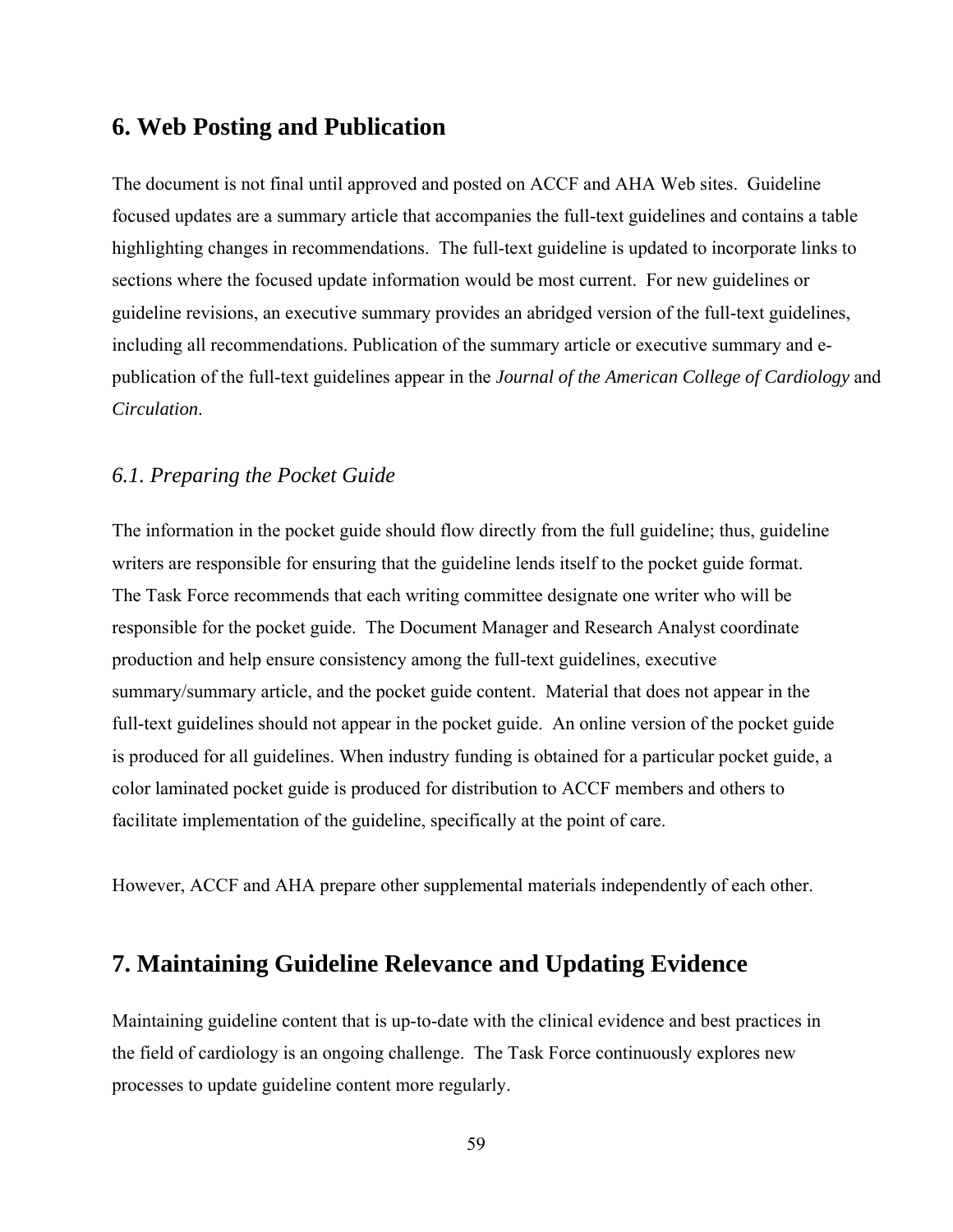## *7.1. Evidence Review*  **7.1.1. Currency Review**

All guidelines are reviewed by the Task Force for possible update one year after publication and yearly thereafter. The Research Analyst and the chair monitor significant new clinical trials and peer reviewed literature on the topic, and they compare the current guideline recommendations against the latest data. After the new data is compiled, the entire writing committee is surveyed to determine whether the guideline (or sections within the guideline) needs updating. Other than peer reviewed documents and clinical trials, the research analyst also monitors key federal regulatory bodies for changes/announcements/policies on both existing and emerging areas of cardiovascular disease assessment and treatment. The information gathered from these agencies is then shared with the chair and a determination is made regarding the necessity of a guideline review.

The following Federal Agencies and specific agency programs will be followed /monitored: US Food and Drug Administration (FDA)-Center for Devices and Radiological Health; FDA-Center for Drug Evaluation and Research; FDA-Drug and Device Safety Alerts such as Black Box Warnings; Centers for Medicare and Medicaid Services (CMS)-National Coverage Analyses, Medicare Payment Advisory Commission (Med PAC) Reports/findings/ recommendations; FDA-Circulatory Systems Devices Advisory Committee Decisions/Outcomes; FDA-Cardiovascular and Renal Drugs Advisory Committee Decisions/Outcomes.

### **7.1.2. Late-Breaking Clinical Trials**

Late-breaking clinical trials (LBCTs) are reviewed from all major medical meetings and the list is compiled twice yearly (first for the period from January through June and second for the period from July through December). The Research Analyst compiles the reference articles and data from the LBCTs, and then the respective writing committees are balloted, in addition to the Task Force, to determine which guidelines will require an update or revision.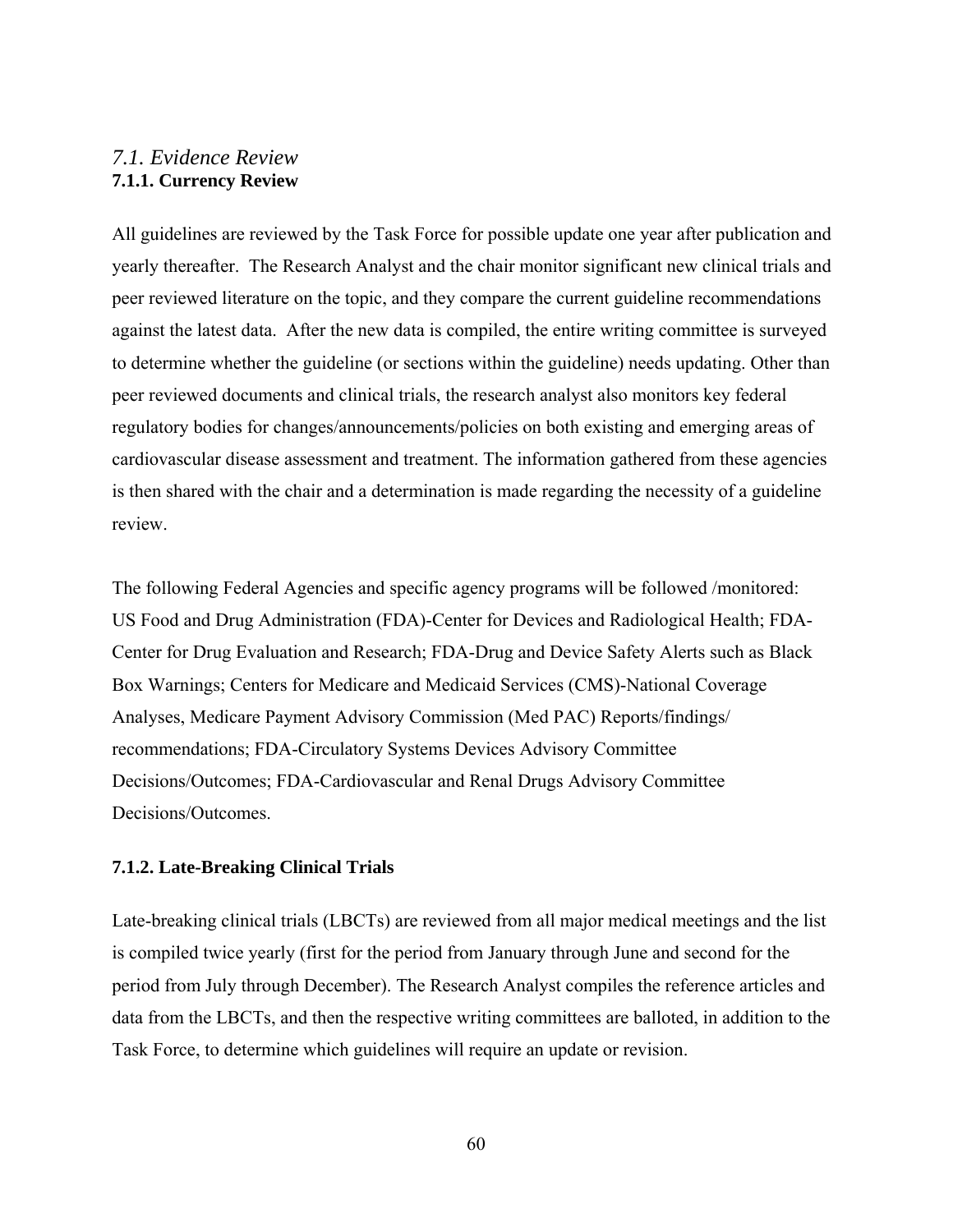## *7.2. Development Process*

A full revision of a guideline occurs when there have been at least two previous focused updates and/or there is enough new evidence that a significant number of the recommendations need to be revised or when there is a compelling reason to change the scope or focus of an existing guideline. Revisions are managed the same as a new guideline, except for writing committee selection. One half of the previous writing committee is rotated off to allow for the inclusion of new members; however, new RWI rules must be followed so additional member changes may be required to in order to maintain the 50% free of RWI plus the chair.

Unless otherwise stated, the methodology and general operating procedures described in this manual applies to focused updates and revisions, as well as new guidelines. See **Table 6**.

|                                            | <b>Focused Update</b>                                                                                                                                                                                                                         | <b>Revision/New Guideline</b>                                                                                                                                       |  |  |
|--------------------------------------------|-----------------------------------------------------------------------------------------------------------------------------------------------------------------------------------------------------------------------------------------------|---------------------------------------------------------------------------------------------------------------------------------------------------------------------|--|--|
| <b>Scope</b>                               | Focused update based on new evidence<br>from LBCTs during a specified time<br>period                                                                                                                                                          | <b>Substantial rewrite of entire document</b><br>with comprehensive literature review                                                                               |  |  |
| <b>Number of meetings</b>                  | Two 4-hour meetings held in conjunction<br>with ACCF/AHA sessions and multiple<br>conference calls                                                                                                                                            | Up to 2-3 full-day meetings                                                                                                                                         |  |  |
| <b>Target time frame to</b><br>peer review | 6-9 months                                                                                                                                                                                                                                    | 12-18 months                                                                                                                                                        |  |  |
| <b>Publication</b>                         | <b>Summary article (table format to</b><br>highlight recommendation changes)<br><b>Updated and new sections are</b><br>highlighted in the Table of Contents of<br>the full-text guideline with links to the<br>focused update where necessary | <b>Executive summary (includes all</b><br>recommendations and substantive<br>comments regarding document)<br>No track changes shown in full-text Web<br>publication |  |  |

**Table 6. Standard Formats/Definition for ACCF/AHA Guideline Focused Updates, Revisions, and New Guidelines**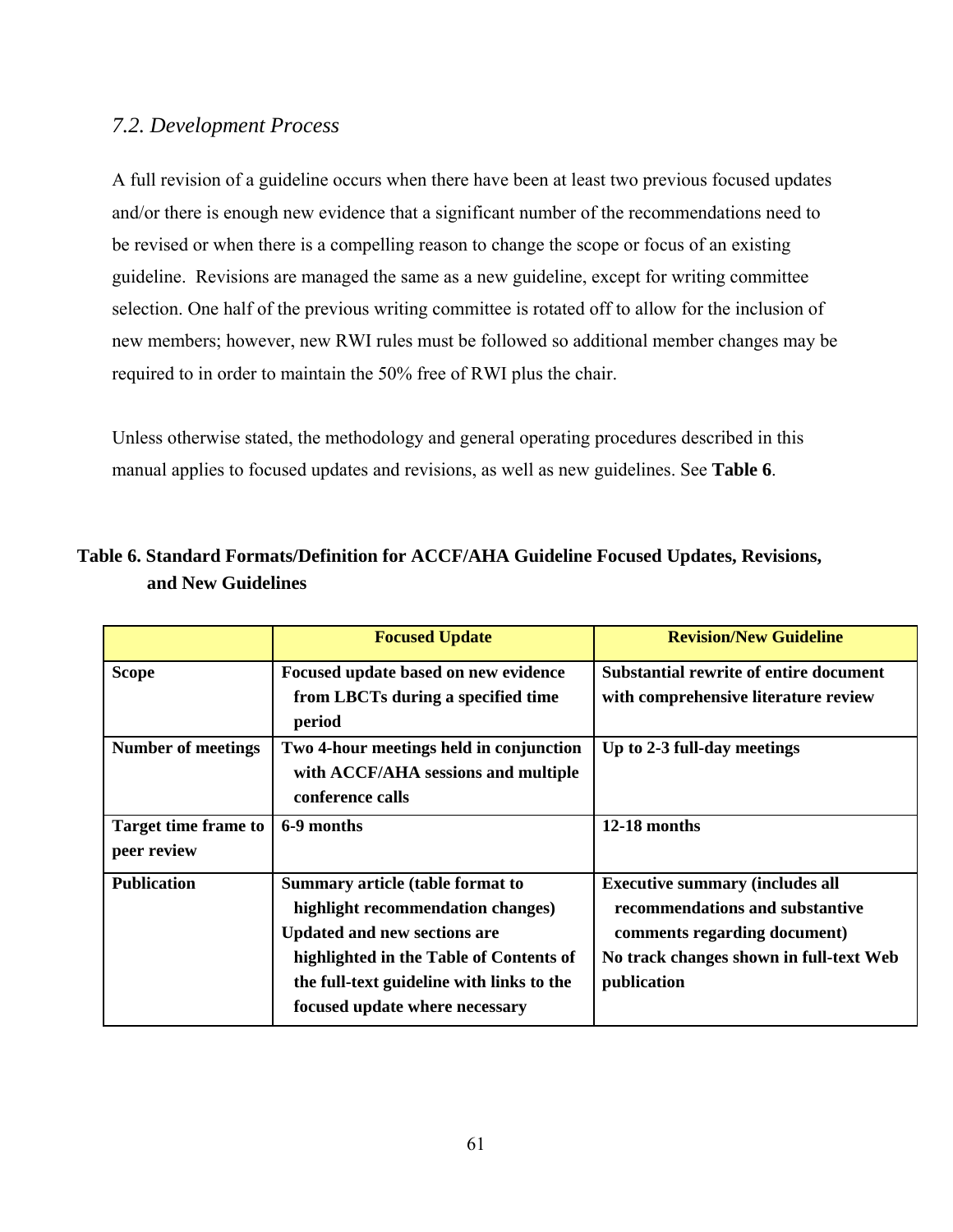## **7.2.1. Focused Updates**

*7.2.1.1. Topic Selection* 

As noted above in 7.1.2, research staff compile LBCT summary sheets by guideline topic twice yearly noting which guidelines are potentially impacted. These are then forwarded to the appropriate writing committees for review and balloting. Criteria considered by writing committees include:

- Publication in a peer reviewed journal (this element assures time for the evidence to "simmer" in the clinical community, which helps protect against being too reactionary)
- Large, randomized, placebo-controlled trial(s)
- Nonrandomized data deemed important on the basis of results impacting current safety and efficacy assumptions
- Strengths/weakness of research methodology and findings
- Likelihood of additional studies influencing current findings
- Impact on current and/or likelihood of need to develop new performance measure(s)
- Requests and requirements for review and update from the practice community, key stakeholders, and other sources free of relationships with industry or other potential bias
- Number of previous trials showing consistent results
- Need for consistency with a new guideline or guideline revision

If a majority of the writing committee agrees via ballot that a potential change to recommendations may be required, their comments are shared with the Task Force Oversight Group (TFOG) and a decision is made about whether to convene a teleconference. A full committee conference call is held to further discuss the evidence and make a recommendation to the Task Force on whether a focused update writing group should be convened. Recommendations that impact multiple guidelines will be updated in all relevant guidelines simultaneously so that concordance can be maintained.

Once all decisions are finalized, the researcher develops a list containing all guideline recommendations that potentially may be impacted by the new evidence. This becomes the basis of the focused update. In addition, research staff will maintain a master list to track all LBCT decisions over time.

## *7.2.1.2. Chair and Committee Selection*

The writing committee for a focused update consists of previous members of the original guideline writing committee, while taking into consideration the RWI relevant to the new trials.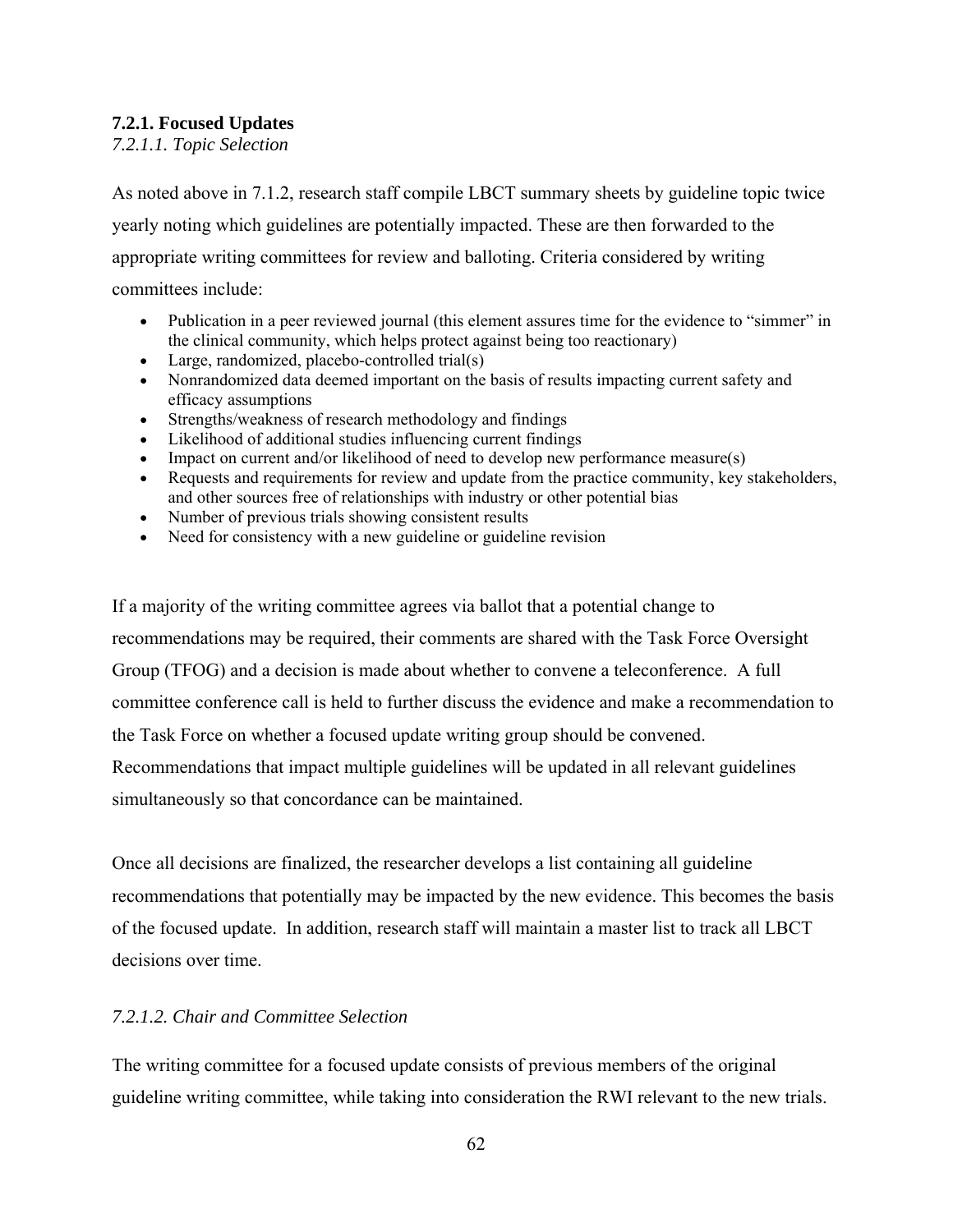The Document Manager sends an invitation letter, confidentiality agreement, and RWI form to the potential chair/s and all writing committee members. Writing committee members are given the option to participate or not. Those who accept are listed as the Focused Update Writing Group ("writing on behalf of … [full writing committee]").

If the chair has a relationship relevant to the LBCTs that have prompted the update, a new chair is selected. Focused updates also must abide by the writing committee chair rotation process, which states that a chair may only remain as chair for 2 focused update rotations. If the chair must rotate off, then the Task Force will select another member of the current writing committee to serve as chair.

Previous organizational representatives are invited to continue to represent their respective organizations upon approval by organization staff.

#### *7.2.1.3. Development Format*

A new 'Consensus Conference-Style' approach to facilitating guideline development will be piloted for focused updates. This includes a mandatory one- to two-day face-to-face meeting to review, edit and finalize the draft guideline. When appropriate, it is recommended that evidence tables or hyper-linking to studies be utilized instead of lengthy text to support recommendations.

The focused update is a summary article which contains ONLY the changes made to the full guideline(s). A table of recommendations is developed that identifies all recommendations that have been deleted and/or modified as well as all new recommendations. Every attempt is made to "match by row" each deleted, changed and new recommendations. This can be difficult when one recommendation is replaced with two or more recommendations and vice versa.

The full-text guidelines should remain the "go-to" material that a user would consult for all relevant information to date regarding the subject. Sections that require update to be consistent with the focused update will contain links back to the focused update. New text will not be added to the full-text guidelines. Updated sections will be prominently called out in the table of contents.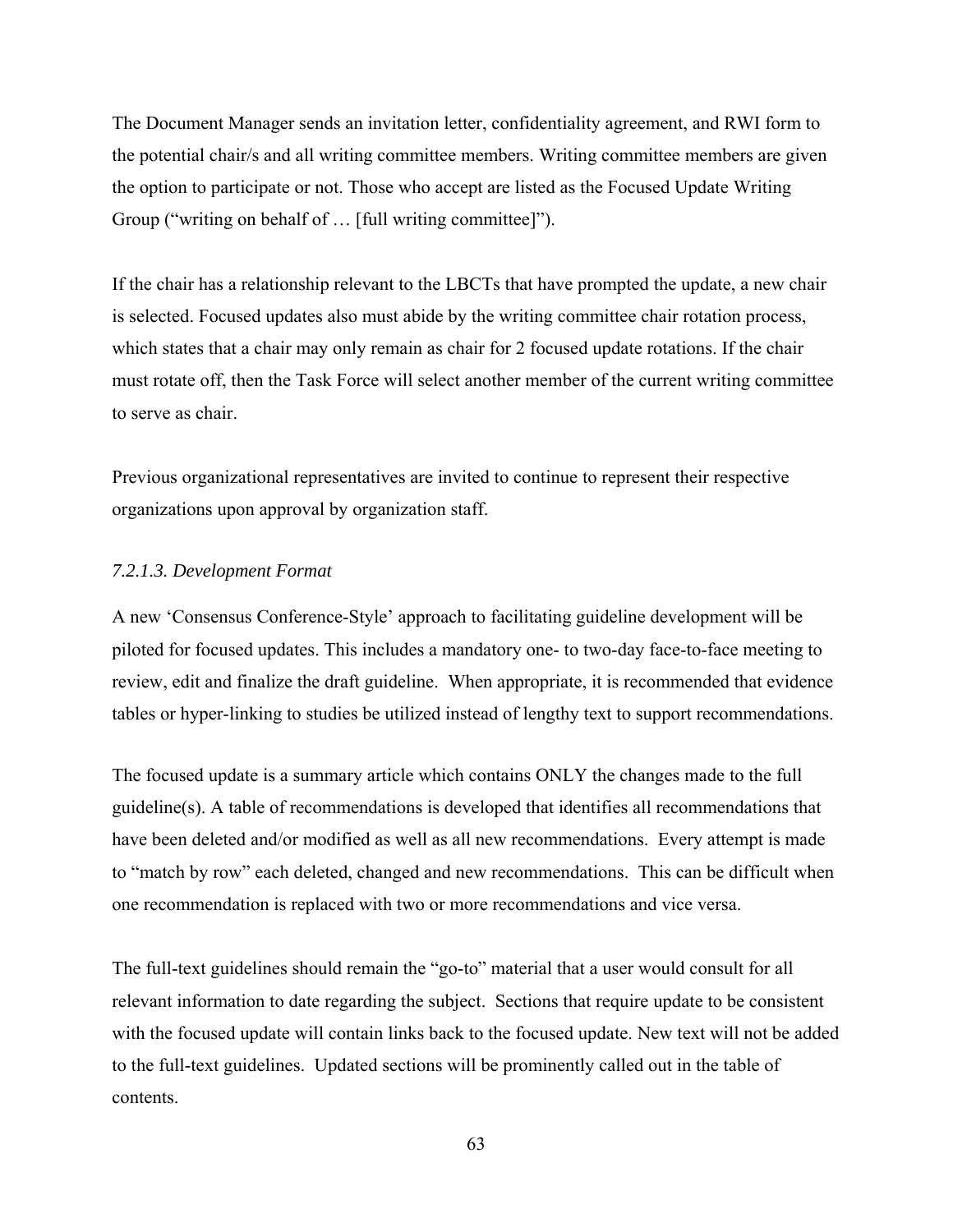#### *7.2.1.3.1. Incorporation into Full Text Guideline*

The full-text guideline will again be e-published to incorporate links to the focused update as a '*living'* guideline, and the title changed to reflect the incorporation of the focused update.

The table of contents will show which sections have been updated. Next to the specific updated section the word **Updated** will be included in bold, red font and a hyperlink will be added to the section. Unless specifically noted as being updated in the focused update, all material from the full-text guidelines remains current.

The Focused Update writing group will be included on the cover page of the e-published version of the full-text guideline. The full guideline writing committee (last full revision) is also listed on the cover since the entire original writing committee is asked to peer review the focused update.

## **8. General Operating Procedures**

*8.1. Disclosure of Relationships with Industry and Other Entities Policy (see Appendix B for formal ACCF/AHA Guideline Policy and Procedures; see Appendix D for types of organizational relationships)* 

Because ACCF and AHA produce critical, truthful, independent practice guidelines, much recognition is given to the importance of maintaining high ethical standards and avoiding conflicts of interests. ACCF and AHA recognize that it is difficult to form an expert panel devoid of industry relationships. Therefore, all prospective writing committee member's participation is dependent on a review of all RWI by the Task Force, which makes every possible effort to formulate a writing committee with a reasonable balance of RWI. All guidelines must maintain 50% of the writing committee without relevant RWI plus a chair free of relevant RWI for a total of 51%. The purpose of this review is to ensure that an adequate number of writing committee members are available at all times to reach consensus should recusal from a vote on any given recommendation be required due to relevant RWI. (See details in Section 2.1.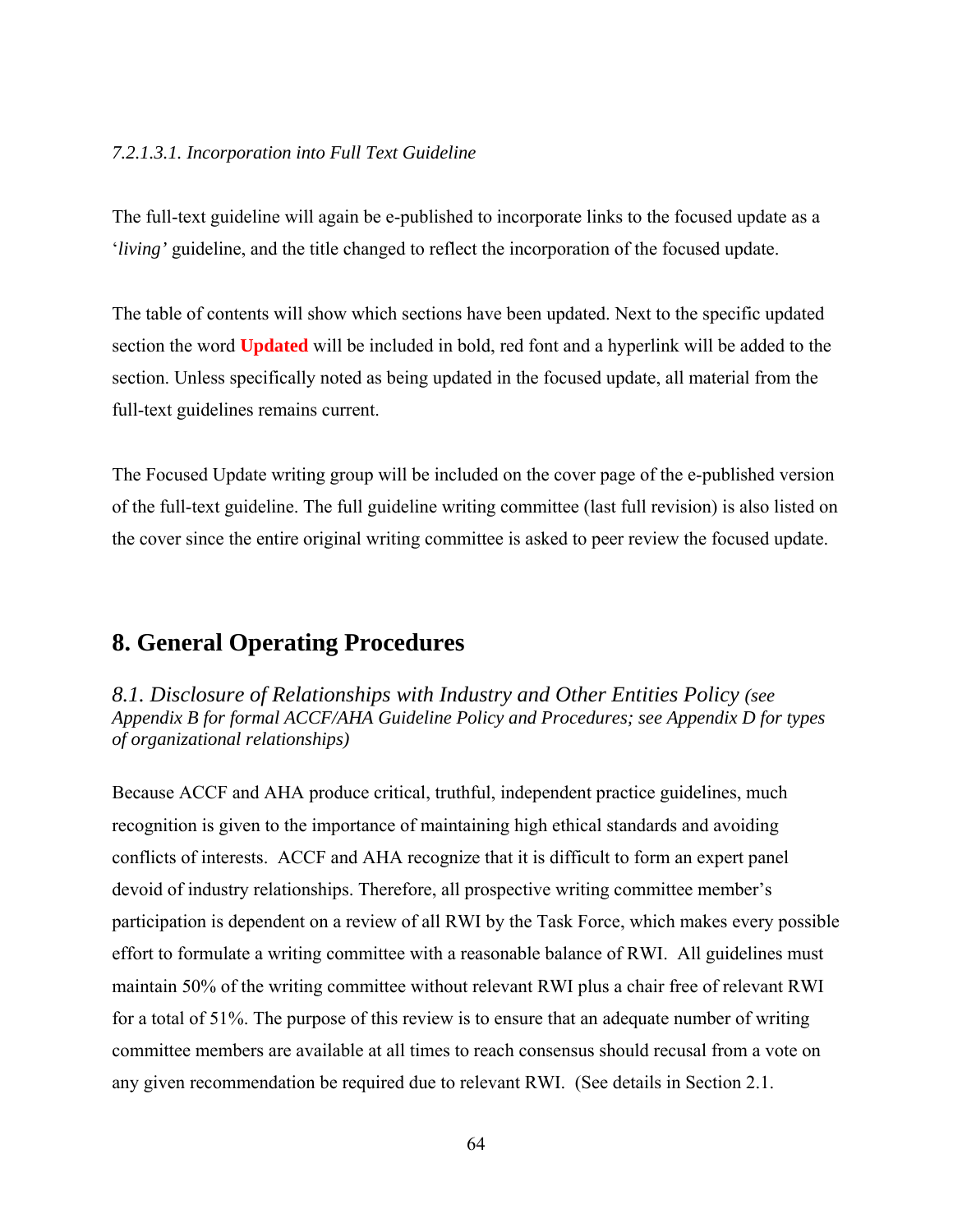Selecting Topic and Chair/Writing Committee and Section 2.2.4. Determining Writing Assignments)

### *8.2. Confidentiality/Nondisclosure Agreement*

**All Writing Committee members must sign a** *Confidentiality/Nondisclosure Agreement*  **attestation as part of the completion of the ACC online disclosure system.** Members of a guideline in progress have been or may be exposed to certain confidential and/or proprietary information, materials, or data related to the writing committee's work and final document(s). It is important to the integrity of the writing process and final document that this information is kept strictly confidential and not disclosed at any time. All writing committee members, Task Force members, outside reviewers, and staff are required to maintain confidentiality for any guideline in progress.

All guideline content is confidential and embargoed until approved by the governing bodies of both ACCF and AHA and posted on ACCF and AHA Web sites. Guideline content (recommendations, algorithms, figures, tables, text) cannot be disclosed under any circumstances. During the course of guideline development, writing committee members may be approached (e.g., by colleagues, industry, or media) to provide their expert opinion on an issue relevant to the guideline content. Additionally, staff members may be contacted within the ACCF and AHA and by outside organizations to provide information relevant to the Guidelines. It is allowable to discuss the science and the issues under consideration based on any new evidence. However, disclosure of any guideline content or indication of areas of writing committee agreement or disagreement on any topic is prohibited. Writing committee members may share content from any previously published guideline, but they may not indicate/imply that the content will or will not change. All guideline materials are the property of the ACCF and AHA. Reproduction of guideline material (recommendations, algorithms, figures, tables, text) in any form whatsoever prior to the guideline publication is strictly prohibited. Breach of confidentiality may result in removal from the guideline writing committee and possibly other consequences.

65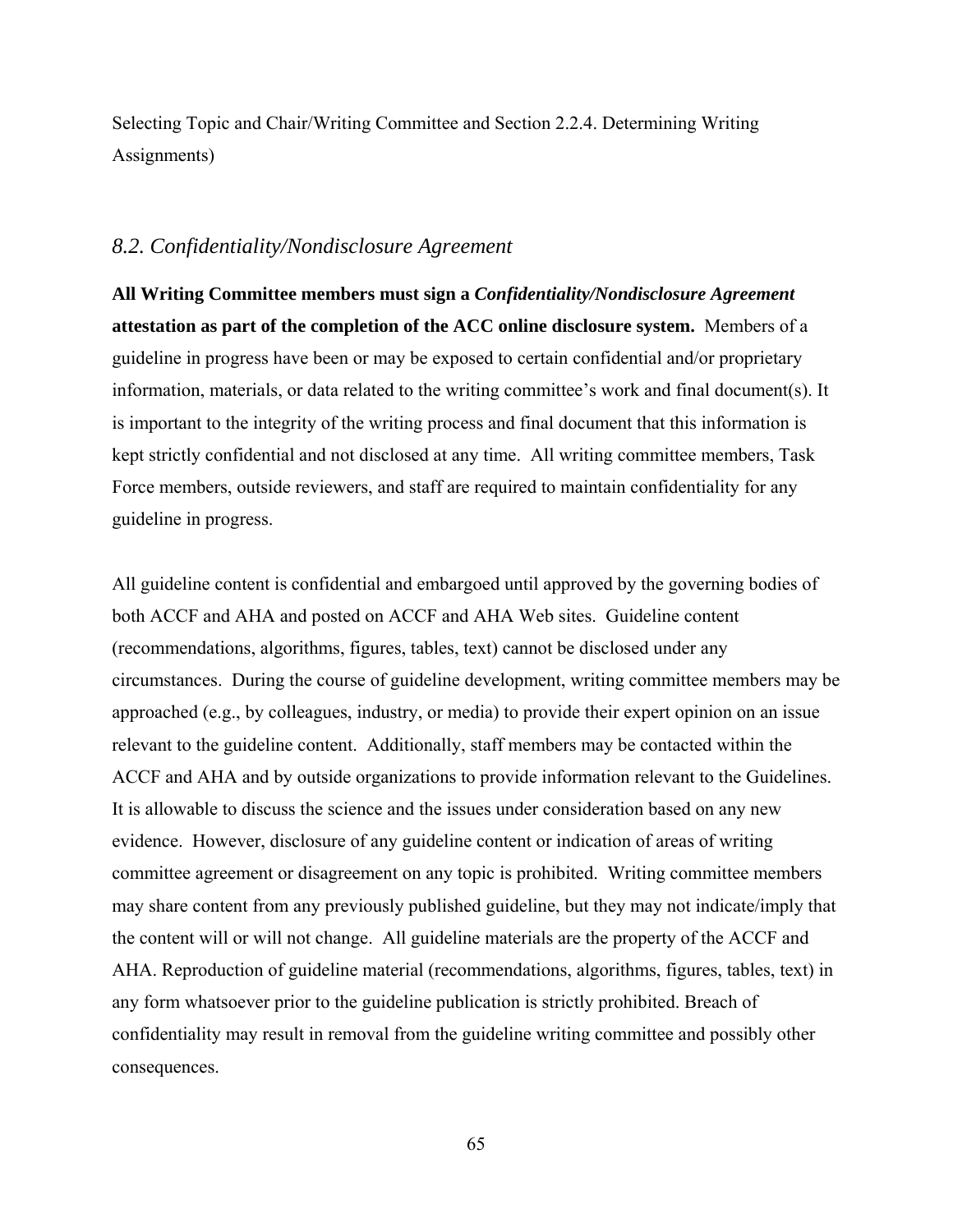## *8.3. Copyright Assignment and License Agreement* (see Appendix B)

All writing committee members must sign a Copyright Assignment and License agreement. This agreement assigns, conveys, and otherwise transfers all rights, title, interest, and copyright ownership of the Work to the ACCF and AHA. The writing committee member retains the right to subsequently include the published guidelines in articles, books, or derivative works that he or she authors or edits provided said use does not imply the endorsement of the ACCF or AHA. Multiple copies, modification, alteration, enhancement, and/or distribution of this document are not permitted without the express permission of the ACCF and the AHA. It is important to go through the proper channels to obtain permission to reprint/modify guideline content. A fee is associated with obtaining permission to use guideline content in for-profit publications. Permission requests are directed to healthpermissions@elsevier.com.

## *8.4. Editorial Response Policy*

Due to the rigorous process for document development, the ACCF/AHA Task Force on Practice Guidelines does not formally respond to specific comments about published guidelines. Rather, the Task Force sends a form letter to acknowledge receipt of the letter that summarizes the process for handling letters to the editor (as indicated below).

"Letters to the Editor" will be sent to the appropriate writing committee for consideration to determine whether they address a patient safety issue.

- If yes, and the letter is correct, an erratum will be drafted and published as early as feasibly possible but at least within 30 days to address the issue.
- If not, the information will be taken into consideration by the writing committee during the next update or revision of the guideline unless an earlier response is considered necessary by the Task Force or Writing Group Chair.

Of note, *JACC* and *CIRC* policy, established by the journal editors independently from ACCF and AHA, prohibits printing of letters to the editor regarding ACCF/AHA guidelines.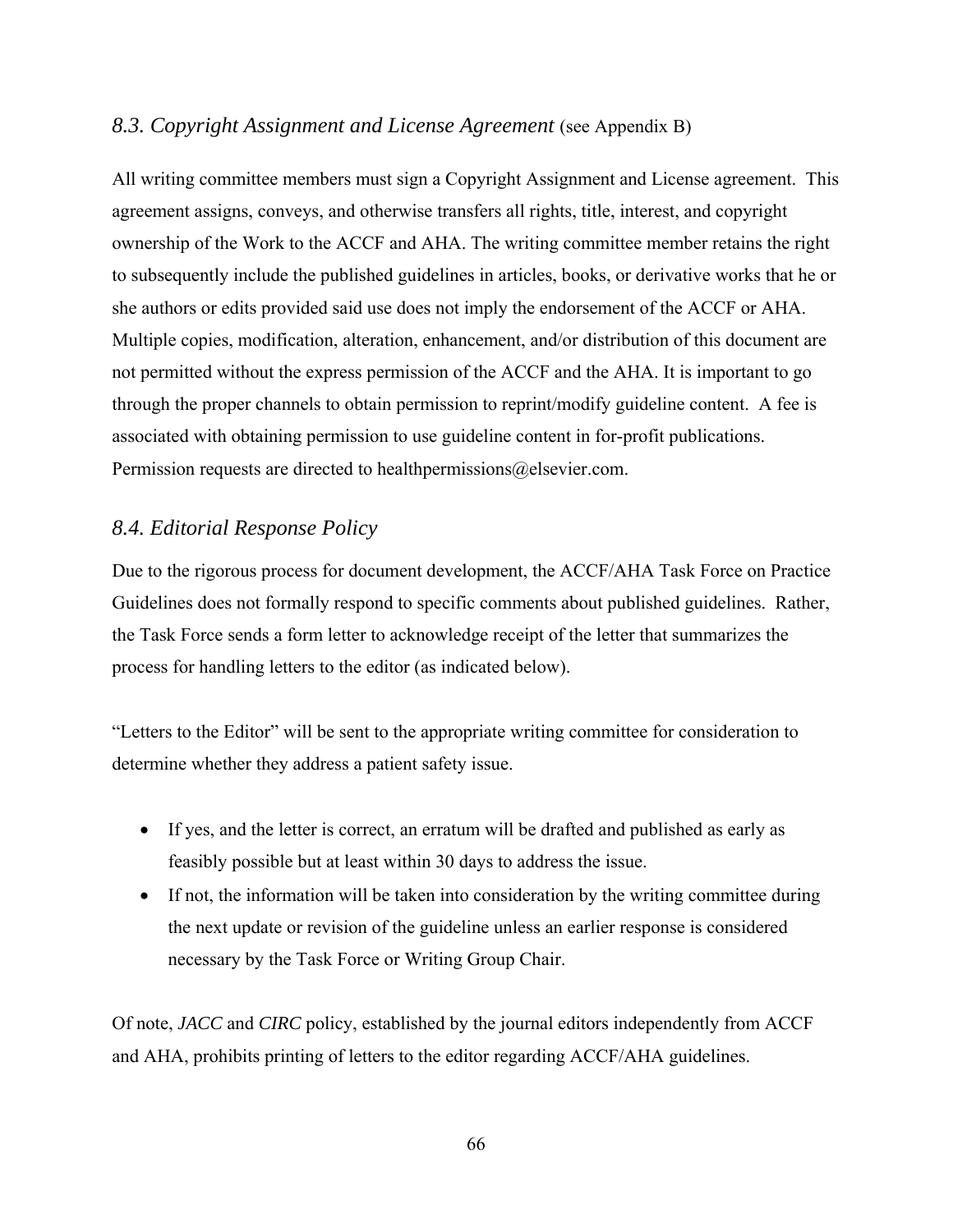Other journals may allow publication of letters to the editor about ACCF/AHA Guidelines. When this occurs, if the chair and/or writing committee believe that a response is necessary to correct the inaccuracies of the letter to the editor, they may request permission from the Task Force to publish a letter of response.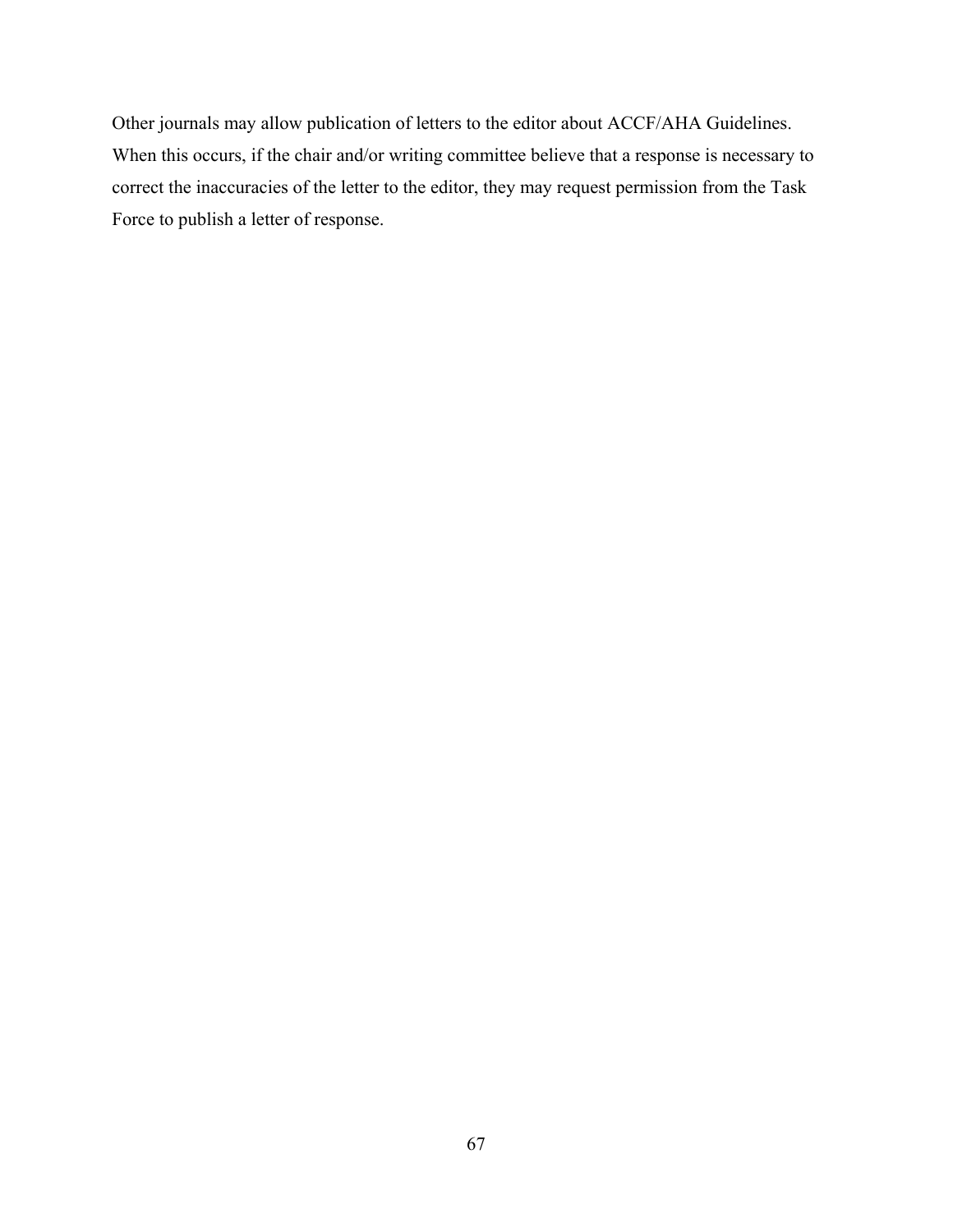# **Appendix A. Suggested Readings**

*Copies of these articles are available from Guidelines staff.* 

The AGREE Collaboration. Appraisal of Guidelines for Research & Evaluation (AGREE) Instrument. www.agreecollaboration.org

Ackman ML, Druteika D, Tsuyuki RT. Levels of evidence in cardiovascular clinical practice guidelines. Can.J.Cardiol. 2000;16(10):1249-54.

Barratt A, Irwig L, Glasziou P, Cumming RG, Raffle A, Hicks N et al. Users' guides to the medical literature: XVII. How to use guidelines and recommendations about screening. Evidence-Based Medicine Working Group. JAMA 1999;281(21):2029-34.

Bucher HC, Guyatt GH, Cook DJ, Holbrook A, McAlister FA. Users' guides to the medical literature: XIX. Applying clinical trial results. A. How to use an article measuring the effect of an intervention on surrogate end points. Evidence-Based Medicine Working Group. JAMA 1999;282(8):771-8.

Cabana MD, Rand CS, Powe NR, Wu AW, Wilson MH, Abboud PA et al. Why don't physicians follow clinical practice guidelines? A framework for improvement. JAMA 1999;282(15):1458-65.

Callaham ML, Wears RL, Weber EJ, et al. Positive-outcome bias and other limitations in the outcome of research abstracts submitted to a scientific meeting. JAMA 1998;280(3):254-7.

Choudhry NK, Stelfox HT, Detsky AS. Relationships between authors of clinical practice guidelines and the pharmaceutical industry. JAMA 2002; 287:612-7.

Cook D, Giacomini M. The trials and tribulations of clinical practice guidelines [editorial; comment]. JAMA 1999;281(20):1950-1.

Cook DJ, Greengold NL, Ellrodt AG, Weingarten SR. The relation between systematic reviews and practice guidelines. Ann.Intern.Med. 1997;127(3):210-6.

Easterbrook PJ, Berlin JA, Gopalan R, Matthews DR. Publication bias in clinical research. Lancet 1991; 337(8746):867-72.

Field MJ and Lohr KN, eds. Clinical Practice Guidelines: Directions for a New Program. Institute of Medicine, Washington, DC: National Academy Press; 1990:38..

Field MJ and Lohr KN, eds. Guidelines for Clinical Practice: From Development to Use. Washington, DC: National Academy Press; 1992.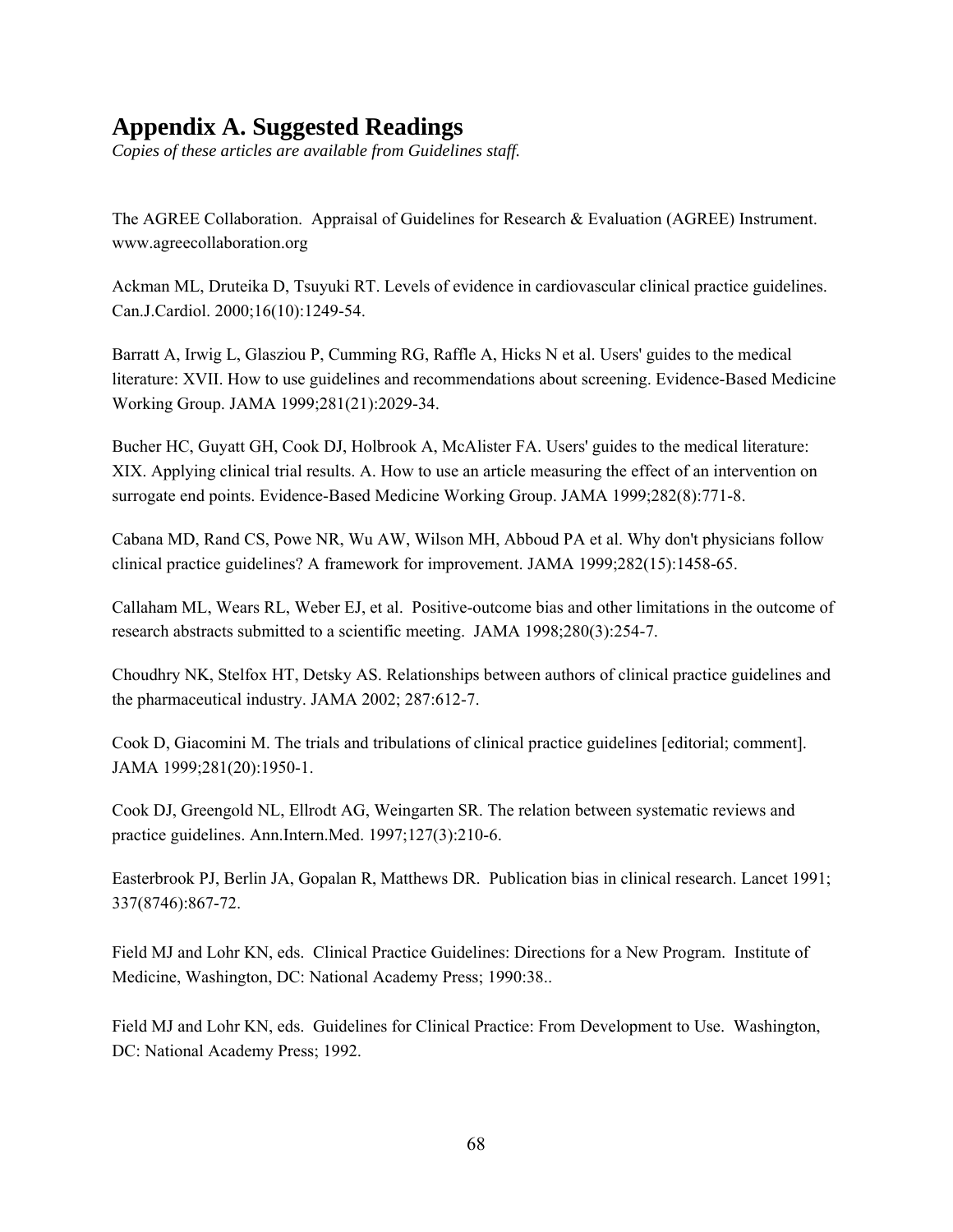Friedland DJ, Go AS, Davoren JB, Shlipak MG, Bent SW, Subak LL, Mendelson T. Evidence-Based Medicine: A Framework for Clinical Practice. Stamford: Appleton & Lange; 1998.

Gibbons RJ, Smith S, Antman EM. American College of Cardiology/American Heart Association Clinical Practice Guidelines: Part I: Where do they come from? Circulation 2003;107:2979-2986.

Gibbons RJ, Smith S, Antman EM. American College of Cardiology/American Heart Association Clinical Practice Guidelines: Part II: Evolutionary changes in a continuous quality improvement project. Circulation 2003;107:3101-3107.

Greenhalgh T. How to read a paper. Getting your bearings (deciding what the paper is about). BMJ 1997;315(7102):243-6.

Greenhalgh T. Assessing the methodological quality of published papers. BMJ 1997;315(7103):305-8.

Greenhalgh T. Papers that summarise other papers (systematic reviews and meta-analyses). BMJ 1997;315(7109):672-5.

Grilli R, Magrini N, Penna A, Mura G, Liberati A. Practice guidelines developed by specialty societies: the need for a critical appraisal. Lancet 2000;355(9198):103-6.

Grimshaw J, Eccles M, Russell I. Developing clinically valid practice guidelines. J.Eval.Clin.Pract. 1995;1(1):37-48.

Grimshaw J, Freemantle N, Wallace S, Russell I, Hurwitz B, Watt I et al. Developing and implementing clinical practice guidelines. Qual.Health Care 1995;4(1):55-64.

Grimshaw JM, Russell IT. Effect of clinical guidelines on medical practice: a systematic review of rigorous evaluations [see comments]. Lancet 1993;342(8883):1317-22.

Guyatt G, Jaeschke R, Heddle N, Cook D, Shannon H, Walter S. Basic statistics for clinicians: 1. Hypothesis testing. CMAJ. 1995;152(1):27-32.

Guyatt G, Jaeschke R, Heddle N, Cook D, Shannon H, Walter S. Basic statistics for clinicians: 2. Interpreting study results: confidence intervals. CMAJ. 1995;152(2):169-73.

Guyatt G, Walter S, Shannon H, Cook D, Jaeschke R, Heddle N. Basic statistics for clinicians: 4. Correlation and regression. CMAJ. 1995;152(4):497-504.

Guyatt GH, Sinclair J, Cook DJ, Glasziou P. Users' guides to the medical literature: XVI. How to use a treatment recommendation. Evidence-Based Medicine Working Group and the Cochrane Applicability Methods Working Group. JAMA 1999;281(19):1836-43.

Haycox A, Bagust A, Walley T. Clinical guidelines-the hidden costs. BMJ 1999;318(7180):391-3.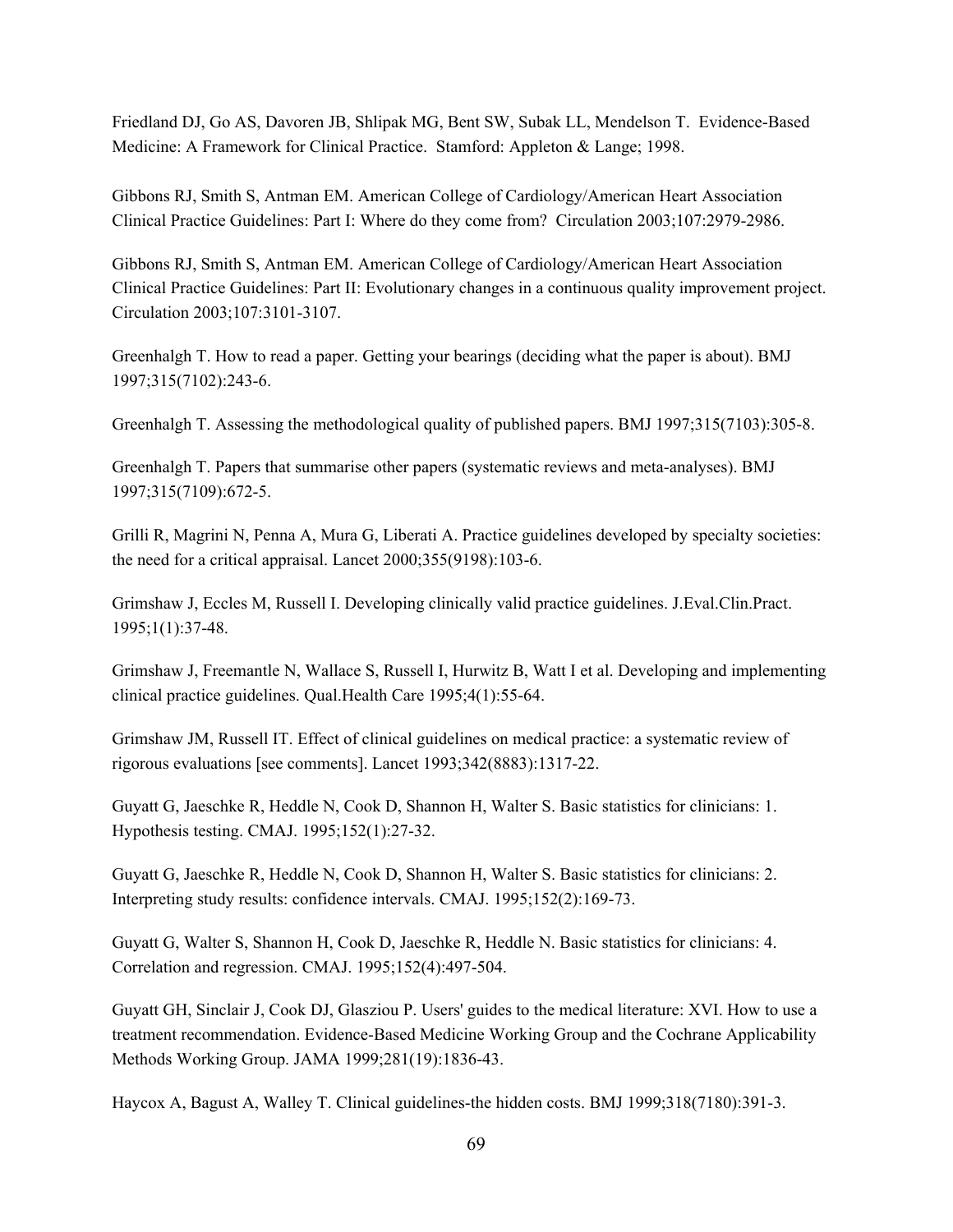Hayward RS, Wilson MC, Tunis SR, Bass EB, Guyatt G. Users' guides to the medical literature. VIII. How to use clinical practice guidelines. A. Are the recommendations valid? The Evidence- Based Medicine Working Group. JAMA 1995;274(7):570-4.

Heffner JE. Does evidence-based medicine help the development of clinical practice guidelines? Chest 1998;113(3 Suppl):172S-8S.

Ioannidis JP, Cappelleri JC, Sacks HS, Lau J. The relationship between study design, results, and reporting of randomized clinical trials of HIV infection. Control Clin Trials 1997 Oct;18(5):431-44.

Institute of Medicine. Crossing the Quality Chasm: A New Health System for the 21<sup>st</sup> Century. 2001 National Academy of Science, US. (6th Printing May 2005)

Jadad A. Randomized Controlled Trials. London: BMJ Books; 1998.

Jaeschke R, Guyatt G, Shannon H, Walter S, Cook D, Heddle N. Basic statistics for clinicians: 3. Assessing the effects of treatment: measures of association [published erratum appears in Can Med Assoc J 1995 Mar 15;152(6):813]. CMAJ. 1995;152(3):351-7.

Jones RH, Ritchie JL, Fleming BB, Hammermeister KE, Leape LL. 28<sup>th</sup> Bethesda Conference. Task Force 1: Clinical practice guideline development, dissemination and computerization. J Am Coll Cardiol 1997 May;29(6):1133-41.

Juni P, Witschi A, Bloch R, Egger M. The hazards of scoring the quality of clinical trials for metaanalysis [see comments]. JAMA 1999;282(11):1054-60.

Kennedy HL. The importance of randomized clinical trials and evidence-based medicine: a clinician's perspective. Clin.Cardiol. 1999;22(1):6-12.

Krahn, M., Naglie, G. The next step in guideline development: incorporating patient preferences. JAMA 2008:300:436-8.

Kuntz KM, Tsevat J, Weinstein MC, Goldman L. Expert panel vs decision-analysis recommendations for postdischarge coronary angiography after myocardial infarction. JAMA 1999;282(23):2246-51.

Landrum MB, Normand SL. Applying Bayesian ideas to the development of medical guidelines. Stat.Med. 1999;18(2):117-37.

Lau J, Ioannidis JP, Schmid CH. Summing up evidence: one answer is not always enough. Lancet 1998;351(9096):123-7.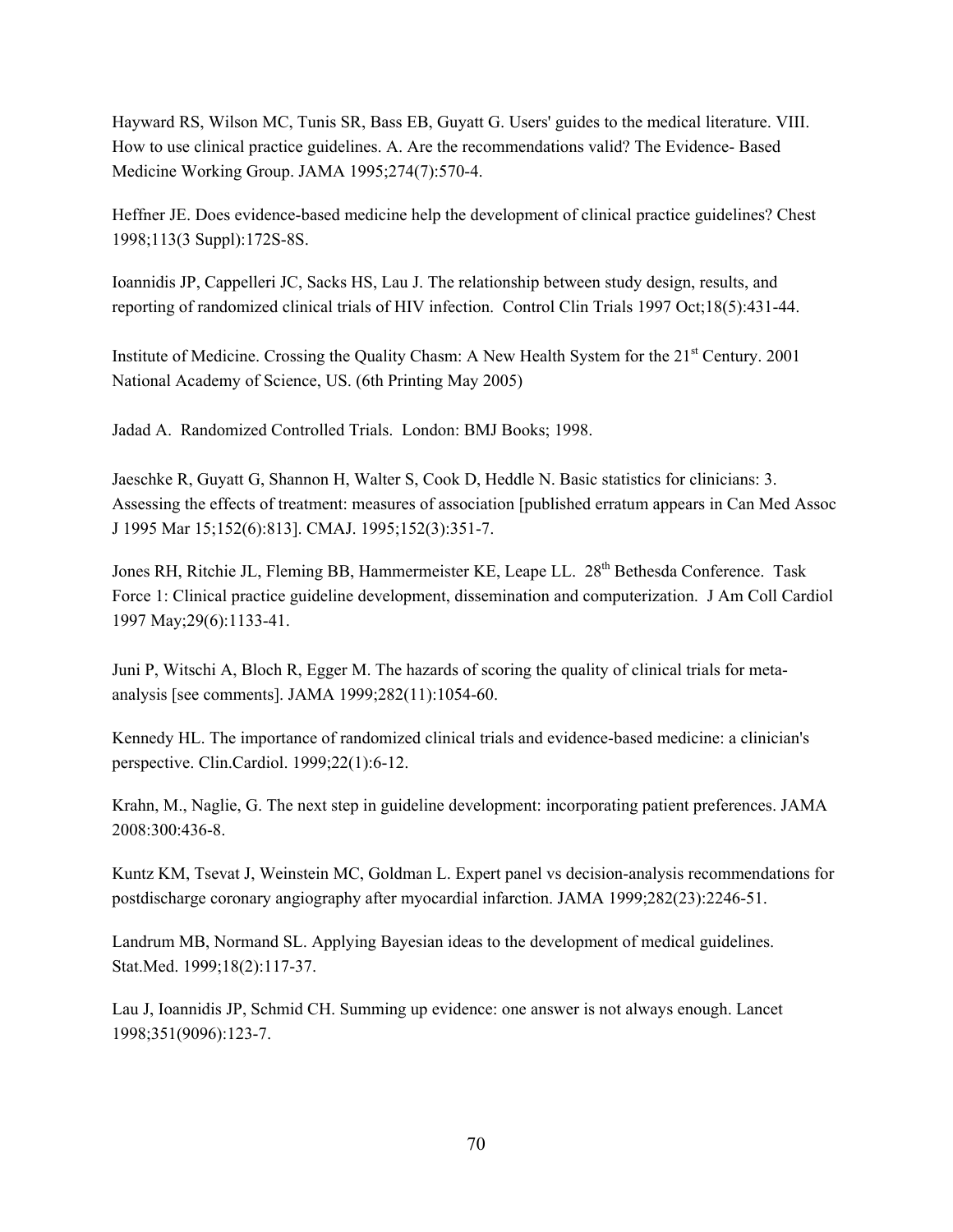Mulrow DC, Oxman AD, eds. Cochrane Collaboration Handbook [updated 1 March 1997]. In: The Cochrane Library [database on disk and CD-ROM]. The Cochrane Collaboration. Oxford: Update Software; 1996-. Updated quarterly.

Nicol AAM, Pexman PM. Presenting Your Findings: A Practical Guide for Creating Tables. Washington: American Psychological Association, 1999.

Oxman AD, Thomson MA, Davis DA, Haynes RB. No magic bullets: a systematic review of 102 trials of interventions to improve professional practice. CMAJ. 1995;153(10):1423-31.

Parmley WW. Practice guidelines and cookbook medicine--who are the cooks? [editorial]. J.Am.Coll.Cardiol. 1994;24(2):567-8.

Petitti DB. Meta-Analysis, Decision-Analysis, and Cost-Effectiveness Analysis: Methods for Quantitative Synthesis in Medicine. New York: Oxford University Press; 1994.

Pogue J, Yusuf S. Overcoming the limitations of current meta-analysis of randomised controlled trials. Lancet 1998;351(9095):47-52.

Sackett DL, Richardson WS, Rosenberg W, and Haynes BR. Evidence-based Medicine: How to Practice and Teach EBM. Edinburgh: Churchill Livingston; 1998.

Shaneyfelt TM, Mayo-Smith MF, Rothwangl J. Are guidelines following guidelines? The methodological quality of clinical practice guidelines in the peer-reviewed medical literature. JAMA 1999;281(20):1900- 5.

Shekelle PG, Woolf SH, Eccles M, Grimshaw J. Clinical guidelines: developing guidelines. BMJ 1999;318(7183):593-6.

Shekelle PG, Kravitz RL, Beart J, Marger M, Wang M, Lee M. Are nonspecific practice guidelines potentially harmful? A randomized comparison of the effect of nonspecific versus specific guidelines on physician decision making. Health Serv.Res. 2000;34(7):1429-48.

Schiffman RN, Shekelle P, Overhage M, et al. Standardized reporting of clinical practice guidelines: A proposal from the conference on guideline standardization. Ann Intern Med 2003; 139:493-8.

Ullyot DJ. President's page: practice guidelines [news]. J.Am.Coll.Cardiol. 1994;24(2):569-70.

Woolf SH. Practice guidelines, a new reality in medicine. II. Methods of developing guidelines. Arch.Intern.Med. 1992;152(5):946-52.

Woolf SH. Do clinical practice guidelines define good medical care? The need for good science and the disclosure of uncertainty when defining 'best practices'. Chest 1998;113(3 Suppl):166S-71S.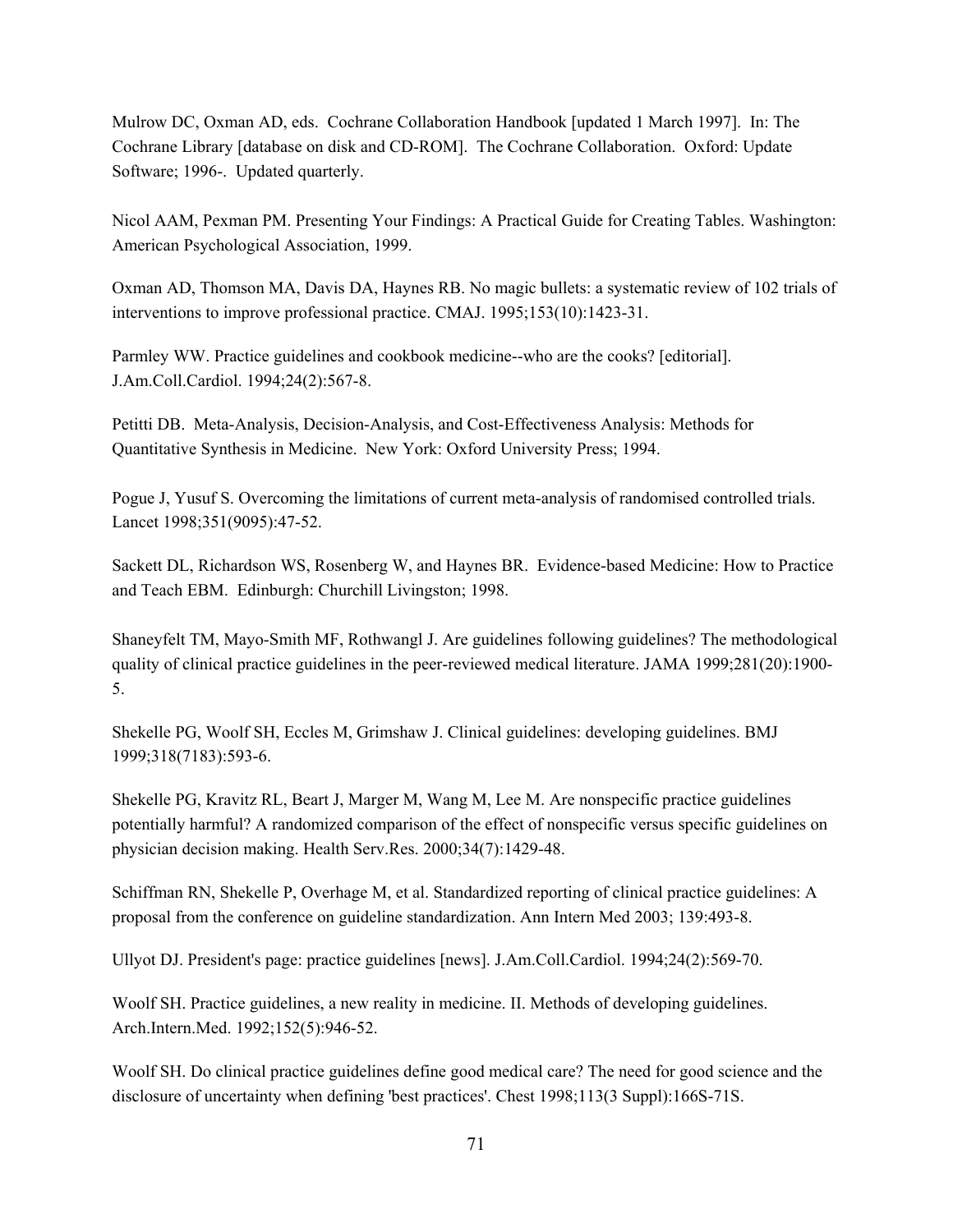Woolf SH, Grol R, Hutchinson A, Eccles M, Grimshaw J. Clinical guidelines: potential benefits, limitations, and harms of clinical guidelines. BMJ 1999;318(7182):527-30.

#### *Web Resources*

The following Web sites may be useful (type Ctrl and click mouse to follow the link):

#### **The Centre for Evidence-Based Medicine, University Health Network**

(http://www.cebm.utoronto.ca/) has an online stats calculator available at http://www.cebm.utoronto.ca/practise/ca/statscal/, and an online resource center available at http://www.cebm.utoronto.ca/resources/websites.htm.

The Evidence-Based Resource Center (http://www.ebmny.org/thecentr2.html) also has an evidencebased medicine calculator (http://www.cebm.utoronto.ca/palm/ebmcalc/), stats calculator (http://www.cebm.utoronto.ca/practise/ca/statscal/) and software for critically appraised topics (http://www.cebmh.com/).

### References

Antman EM, Califf RM, Kupersmith J. Tools for assessment of cardiovascular tests and therapies. In Antman EM, editor. Cardiovascular Therapeutics: A Companion to Braunwald's Heart Disease .Third edition. Philadelphia: Elsevier Saunders, 2007.

Nicol AAM, Pexman PM. Presenting your findings: a practical guide for creating tables. Washington, DC: American Psychological Association, 1999.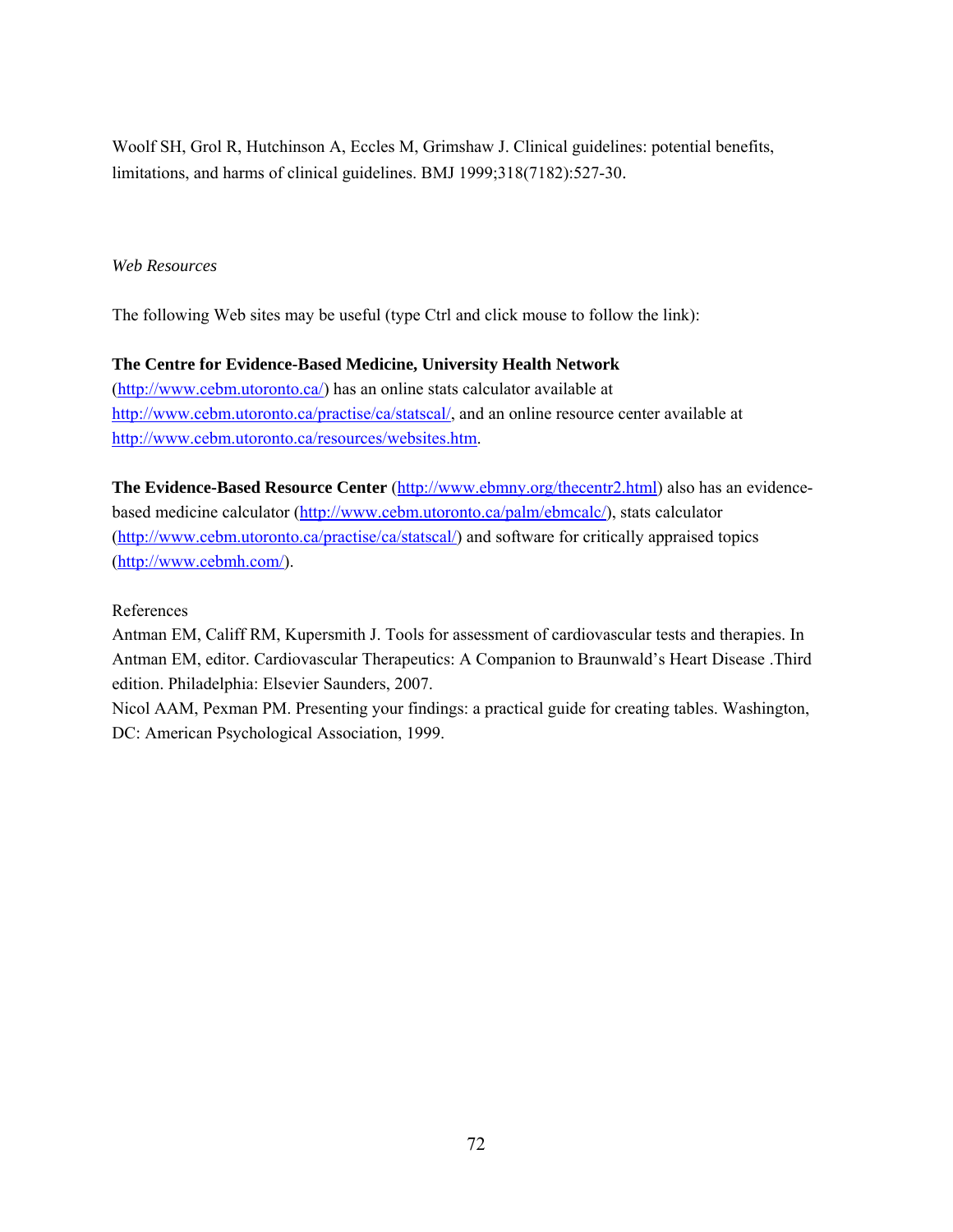# **Appendix B.**

# **ACCF/AHA Relationship With Industry (RWI) and Other Entities: Policies and Procedures for the Development of Guidelines**

## **1.0. Introduction**

The American College of Cardiology Foundation (ACCF) and American Heart Association (AHA) are committed to the very highest ethical standards in all its activities, including development of clinical policy. Guideline development is core to our missions so no industry funding is accepted for development. The ACCF/AHA have always taken a stringent approach to ensuring responsible, transparent relationships in which industry support and other relevant entities have no influence on scientific content. The ACCF/AHA believes that including experts who have relationships with industry and other relevant entities on writing committees, when transparent and properly managed, strengthens the writing effort and final published document. However, part- or full-time employees of industry are prohibited from serving as members of guideline writing committees. The following policy outlines the ACCF/AHA methodology for ensuring a document development process without improper bias or influence.

#### **1.1. Scope**

For those involved in the writing effort (i.e., authors, external peer reviewers, and Task Force on Practice Guidelines), the ACCF and AHA require the disclosure of all relationships with industry and other entities (as defined in Section 2.1.2.) involved in the production, marketing, distribution or reselling of healthcare goods, services, advice or information consumed by patients, investors and/or physicians. This may include relationships with government entities as well as not-for-profit institutions and organizations (see category definitions for detail).

# **1.2. Terminology**

#### **1.2.1. Relationships with Industry (RWI) Versus Conflict of Interest (COI)**

The ACCF and AHA prefer the term Relationships with Industry (RWI) and Other Entities as opposed to the term Conflict of Interest (COI). RWI, by definition, does NOT necessarily imply a conflict. When all relationships are disclosed with the appropriate detail regarding category and amount, and managed appropriately for building consensus and voting, the ACCF/AHA believes that potential bias can be avoided and the final published document is strengthened since the necessary expertise is accessible.

In addition to managing RWI, the ACCF/AHA monitors and manages other potential biases that may be relevant to the writing effort including the views of academic versus nonacademic physicians, as well as other potential biases that may stem from race, gender, geographic location, or intellectual position on a particular issue.

#### **1.2.2. The Task Force on Practice Guidelines**

The ACCF/AHA Task Force on Practice Guidelines (TFPG) directs and oversees the development of guidelines in addition to the policies and procedures utilized for development.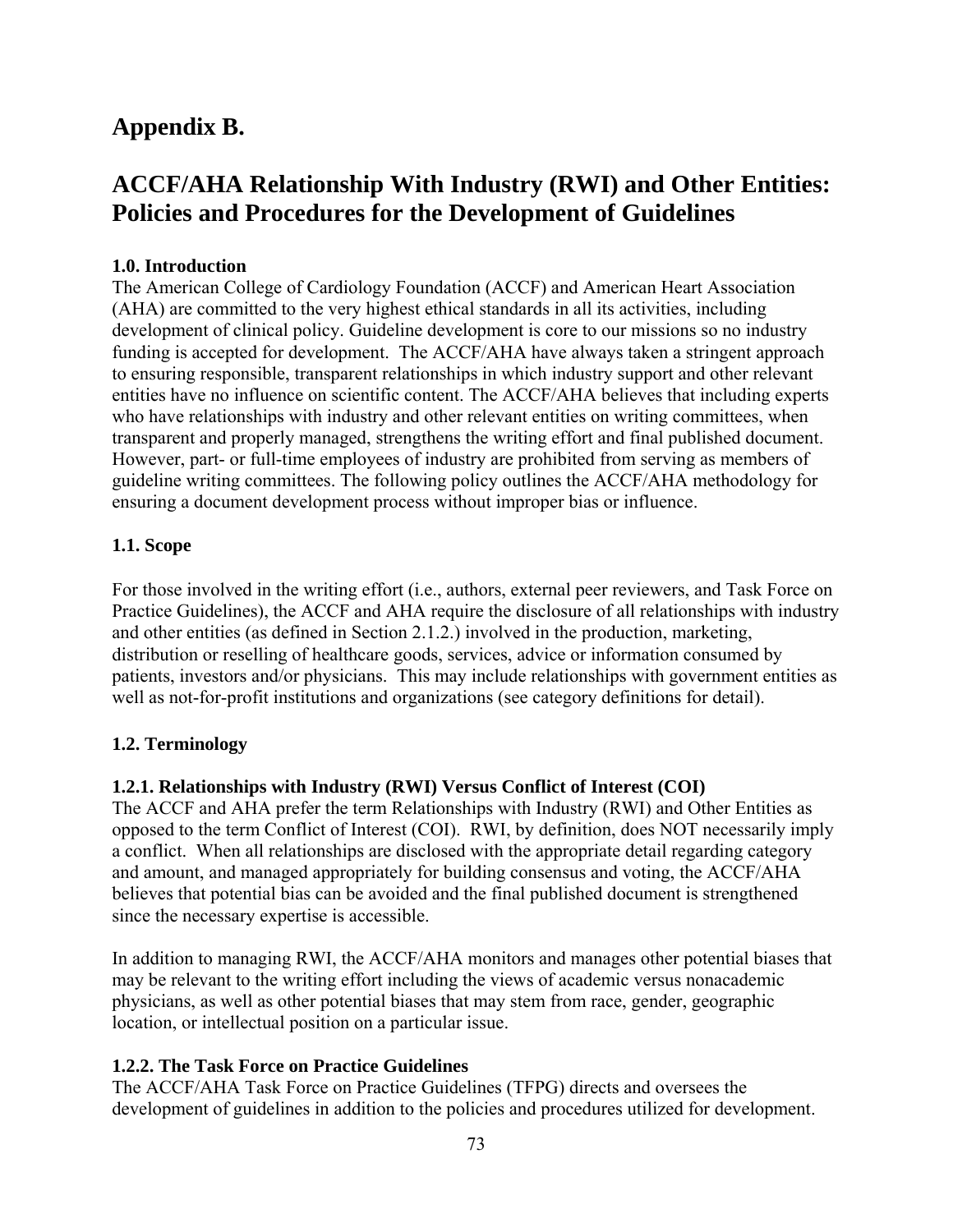The TFPG coordinates: topic selection and prioritization, writing committee formation, document development methodology and procedures, external peer review, document approval, and publication.

## **1.2.3. Writing Committees**

Writing Committees are commissioned by the TFPG and charged with developing a guideline on an assigned topic to be published in the respective journals. ACCF/AHA policy is based on the ACC/AHA guidelines.

### **1.2.4. Chair, Co-Chairs, Vice Chairs**

The term Co-Chair refers to two or more chairs who share equal responsibility. Co-Chairs (as for Chairs) may have no relevant RWI. The term Vice Chair refers to an individual who serves in conjunction with a Chair but is subordinate to that Chair. Unlike Chairs and Co-Chairs, Vice Chairs may have relevant RWI.

#### **2.0. General Principles for Managing RWI**

#### **2.1. Collecting RWI**

Listed below is the information the ACCF/AHA collects for the purposes of managing relationships with industry and other entities for guideline development.

### **2.1.1. Reporting Timeframe**

The ACCF/AHA requires the disclosure of all relationships with industry and other entities for the past 12 months, consistent with the reporting timeframe for the National Institutes of Health and the Food and Drug Administration. In addition, authors are discouraged from adding new RWI during the writing effort and prior to publication; however, if relevant relationships are added, this information must be verbally disclosed during any conference calls or meetings, as well as added to the author disclosure table.

#### **2.1.2. Relationship Type**

The following definitions are used to define categories for reporting relationships with industry and other entities.

| <b>REPORTING</b>            | <b>DEFINITION</b>                                                                             |
|-----------------------------|-----------------------------------------------------------------------------------------------|
| <b>CATEGORY</b>             |                                                                                               |
| Consultant*                 | Includes relationships resulting in honoraria from a third party, gifts or other              |
|                             | consideration, or "in kind" compensation, including directing such honoraria be donated       |
|                             | to a nonprofit 501 C3 organization, whether for consulting, lecturing, travel, service on     |
|                             | an advisory board, or for any other similar purpose in the prior calendar year. (This         |
|                             | includes private sector payers as well as pharmaceutical, device or other mission-related     |
|                             | companies as well as consulting or advisory board membership on any federal or                |
|                             | state government agency such as CMS and FDA).                                                 |
| Speaker's Bureau*           | Includes compensation from speaker's bureaus.                                                 |
| Ownership/                  | Includes status as any stock‡, stock option‡, ownership, partnership, membership or           |
| Partnership/                | other equity position in an entity regardless of the form of the entity, or any option or     |
| <b>Principal</b> (excluding | right to acquire such position, and any rights and/or royalties in any patent or other        |
| mutual diversified funds)   | intellectual property.                                                                        |
| <b>Personal Research</b>    | Includes principal investigator (PI) or co-PI (if so, please specify), investigator, steering |
|                             | committee member, collaborator or consultant for pending grants as well as grants             |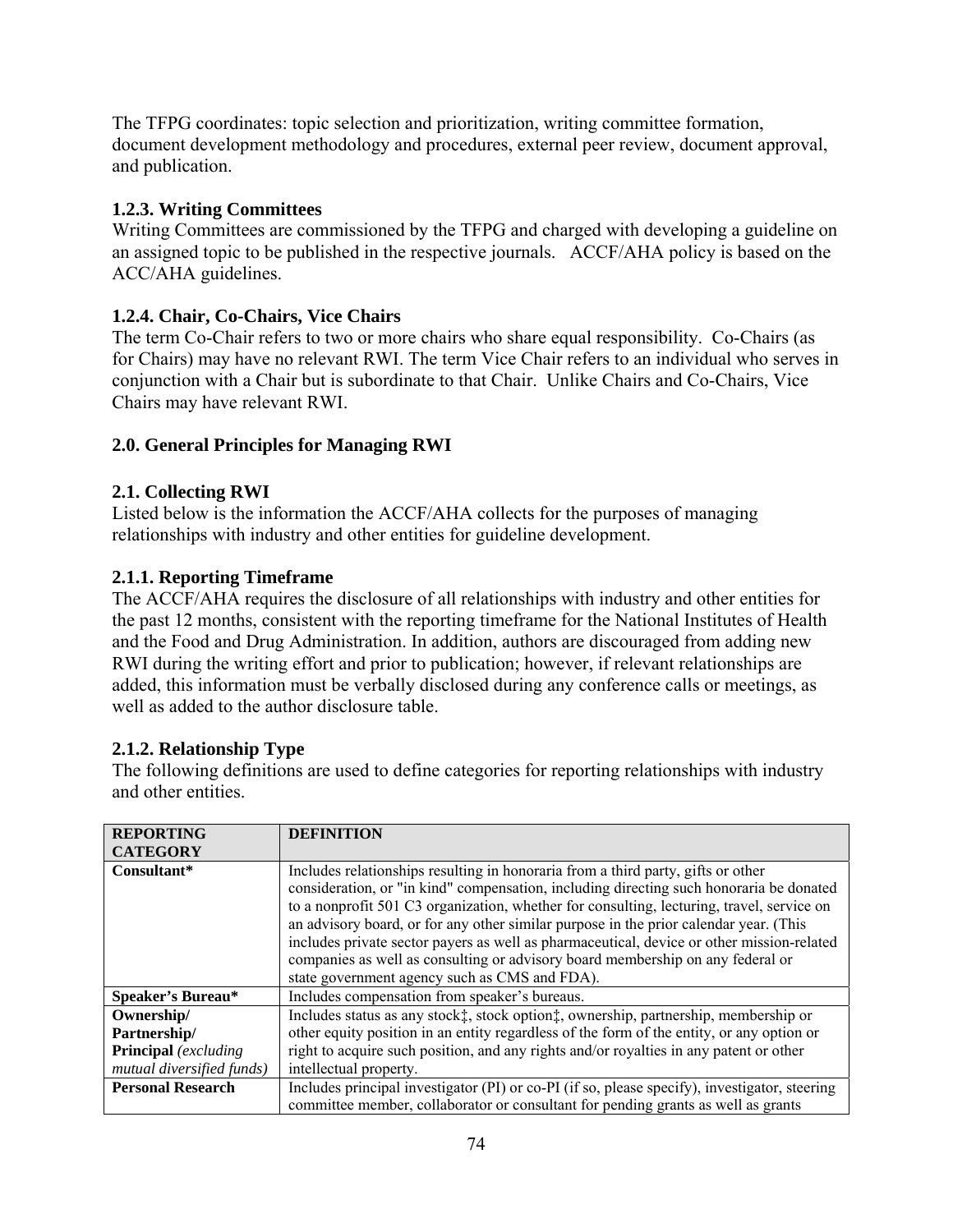|                                                                         | already awarded or received (including commercially-funded, NIH, and university-<br>managed grants and DSMBs). Also includes receipt of drugs, supplies, equipment or<br>other in-kind support over which you have direct decision making responsibility.                                                                                                                                                                                                                                                                                                                                                                                                                                                                                                                                               |
|-------------------------------------------------------------------------|---------------------------------------------------------------------------------------------------------------------------------------------------------------------------------------------------------------------------------------------------------------------------------------------------------------------------------------------------------------------------------------------------------------------------------------------------------------------------------------------------------------------------------------------------------------------------------------------------------------------------------------------------------------------------------------------------------------------------------------------------------------------------------------------------------|
| <b>Salary</b>                                                           | Funding of a salary or position (partial or full) or "in-kind" support of program.                                                                                                                                                                                                                                                                                                                                                                                                                                                                                                                                                                                                                                                                                                                      |
| <b>Institutional or</b><br>Organizational<br>(including but not limited | Institutional: Includes any institutional relationship between your employer or academic<br>institution and a business or other entity (including NIH grants or other government<br>agencies). Examples: If your institution is recruiting patients for a trial and you are a                                                                                                                                                                                                                                                                                                                                                                                                                                                                                                                           |
| to research)                                                            | sub-investigator† or co-investigator† (as defined below) and/or if you are a Chief of<br>Cardiology and therefore have fiscal authority and/or direct decision-making<br>responsibility (such as support for research grants, fellowships, grand rounds, and<br>institutional supplies). These relationships should be reported here.<br>Organizational: Organizational competing relationships include any leadership or<br>governance responsibilities or roles in another professional or other nonprofit<br>organization, whether or not remuneration is received (e.g., Officer, Director, Trustee or<br>other Fiduciary Role, Editor) that may have interests potentially competitive with the<br>ACC or AHA.                                                                                     |
| <b>Expert Witness</b>                                                   | Disclose all court cases or other legal proceedings for which you served as a consultant,<br>expert witness, or gave deposition at any time during the past year -compensated or<br>uncompensated. Disclose the year the involvement occurred, plaintiff or defendant<br>side, and the topic of the case/testimony, even if the case did not go to trial. Also<br>disclose if you are working on a document or engaged in an activity that specifically<br>references or relates to a court case for which you gave testimony. In this regard, cases<br>that occurred more than 12 months ago must be noted. In all cases, disclosure of expert<br>witness testimony should be consistent with applicable requirements and restrictions,<br>such as HIPAA, court rules, and confidentiality agreements. |

\*ACCME-accredited programs do NOT have to be disclosed due to firewall restrictions between industry and program content.

†Sub-investigator or co-investigator in this instance are defined as an individual who has signed a Form 1572 and is NOT a primary or co-author of data analyses including abstracts and manuscripts; does NOT have oversight of the research, report data, or receive money from the trial sponsor (including direct salary support and/or staff salary support [including staff that you share], overhead charges); and does NOT receive travel funds to attend investigator meetings hosted by the sponsor. If the answer to any of these modifiers is 'YES', then the relationship should be disclosed under the **personal research** category and if all answers are 'NO', the relationship should be disclosed under the **institutional** category.

‡The divesting of stock or stock options will immediately nullify the specific relationship; therefore, the 12 month rule does not apply.

#### **2.1.3. Financial Value/Level of Relationship**

Financial disclosures should be classified as *significant, modest, or no financial relationship*. A person is deemed to have a *significant* interest in a business if the interest represents ownership of 5% or more of the voting stock or share of the business entity, or ownership of \$10,000 or more of the fair market value of the business entity, or if funds received by the person from the business entity exceed 5% of the person's gross income for the previous year. A relationship is considered to be *modest* if it is less than *significant* under the preceding definition. *No financial relationship* pertains to relationships for which you receive no monetary reimbursement.

#### **2.1.4. Relevance to Document /Topic**

Authors must report ALL relationships with industry and other entities.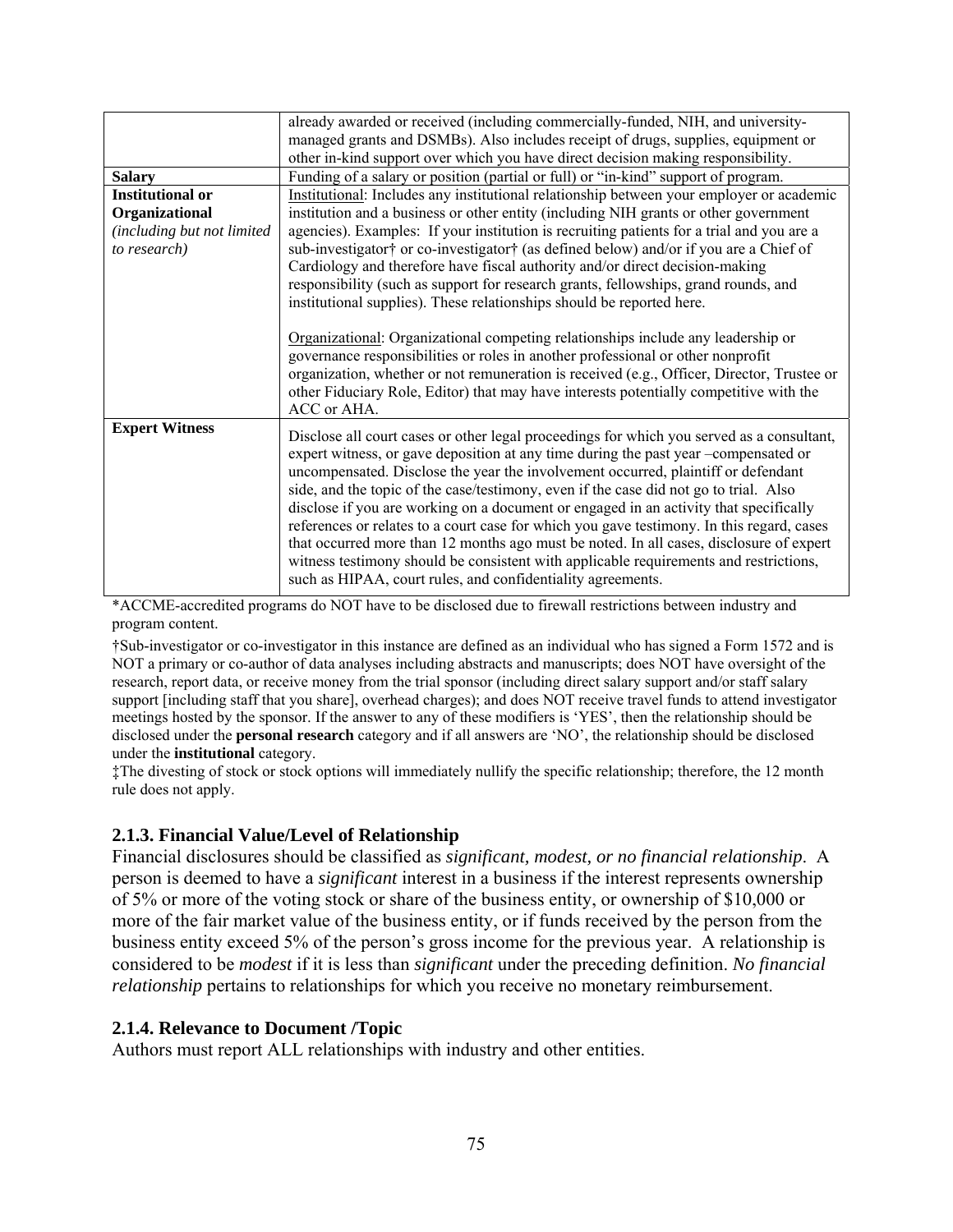For determining eligibility to serve on a writing committee, all relationships are evaluated by the respective oversight committee for relevancy. A person has a *relevant* relationship IF:

- The *relationship or interest* relates to the same or similar subject matter, intellectual property or asset, topic, or issue addressed in the *document*; or
- **The** *company/entity* **(with whom the relationship exists)** makes a drug, drug class, or device addressed in the *document*, or makes a competing drug or device addressed in the *document*; or
- The *person or a member of the person's household*, has a reasonable potential for financial, professional or other personal gain or loss as a result of the issues/content addressed in the *document***.**

For determining eligibility to vote on and draft recommendations and text, a person has a *relevant* relationship:

- If a member of a writing committee has a relevant RWI regarding a product or competing product, and the section of the document relates to the specific or competing product, then the member **is permitted** to participate in the discussions but **is not permitted** to draft or vote on a recommendation or corresponding text.
- If a member of a writing committee has a relevant RWI regarding a product or competing product, and the section of the document **is not** related to the specific or competing product, **and** the company does not manufacture or sponsor any relevant product/service or competing product/service, then the member **is permitted** to participate in the discussions and **is permitted** to draft and vote on a recommendation and/or corresponding text.
- If a member of a writing committee has a relevant RWI regarding a product or competing product, and the section of the document relates to the company that manufactures or sponsors the product/service or competing product/service **but not** the specific product or class of products involved in their relationship, then the member **is permitted** to participate in the discussions but **is not permitted** to draft or vote on a recommendation and*/*or corresponding text.

#### **2.1.5. Disclosure Timing**

Relationships are disclosed 1) in writing or online in advance of the writing effort to determine eligibility of members to serve on a writing committee and 2) during the document development process to ensure complete transparency throughout the writing and sign-off processes. Relationships that develop during the writing process must be reported to the writing group chair immediately.

#### **2.2. RWI Management**

#### **2.2.1. Writing Committee Balance (bias)**

*Chair/Co-Chairs:* **The Chair or Co-Chairs may have no relevant RWI.\***The writing group chair is selected primarily for the competency of effectively managing the writing group. A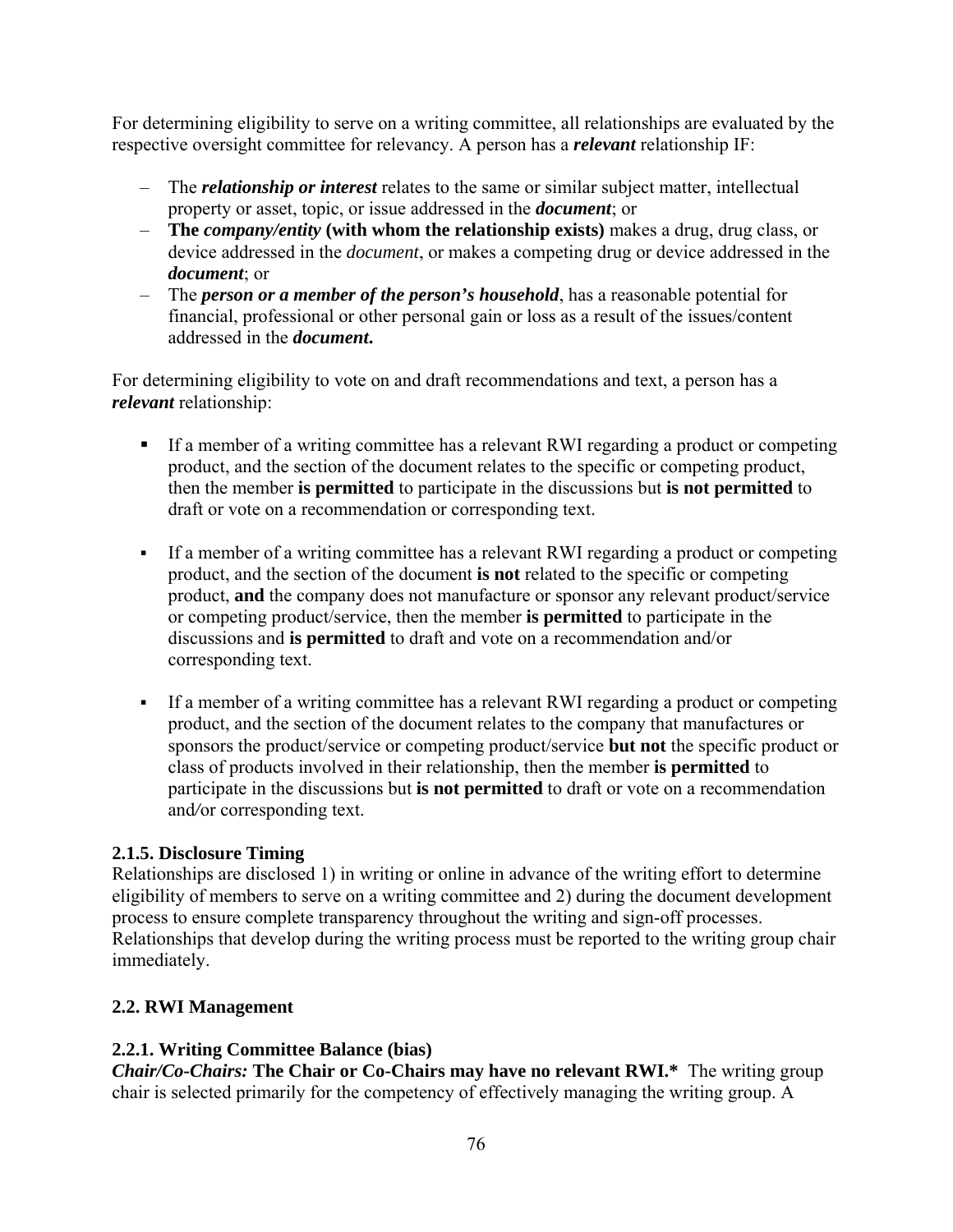general working knowledge and competency in the writing topic is also necessary, but the chairperson does not have to be a leading expert in that topic. The chairperson must be selected to avoid relationships that could undermine the credibility of the writing group or its work product.

*Vice Chair:* A vice chair may be added to the writing effort if needed for content expertise. Vice chairs may have relevant RWI but *may not have a significant relationship in the ownership category* as defined above.

*Committee:* A *majority* of writing committee members must be free of relevant RWI.\* At least 50% of writing committee members, plus the Chair, may have no relevant RWI. The TFPG monitors writing committee composition for RWI, as well as other potential areas of bias, such as intellectual bias/perspectives or organizational relationships potentially competitive with the College, and must approve each writing committee before work begins. Once chosen, authors are requested to avoid forming any new relevant RWI during the writing effort and prior to publication in order to maintain the RWI balance of the writing committee.

Of note, the TFPG also reviews writing committee balance for other issues such as specialty, geographic location, private practice (versus academic setting/practice), gender, race, and appropriate organizational/content expertise.

\*At the discretion of the TFOG/TFPG, certain disclosed relationships of the chair, co-chair, vicechair, or writing committee member such as participation in government-sponsored or university-managed Data Safety Monitoring Boards or research, as well as certain institutional/organizational and government/nonprofit relationships may be considered as NOT relevant to the writing of the document.

#### **2.2.2. Consensus Development**

All writing committee members are invited to discuss all aspects of the document, including those for which they have relevant relationships with industry or other entities. The ACCF/AHA values the expertise of all writing committee members and allows open discussion to inform the writing committee's final deliberation on document content. However, if one or more individuals *appear* to be unduly influencing the outcome of the discussion, whether they have a relevant relationship with industry related to the topic under discussion, a relevant relationship with another (non-industry) entity related to the topic (see above definition), or other bias related to the discussion, the individual may be asked to leave the room or conference call during a portion or all of the discussion at the discretion of the chair.

#### **2.2.3. Voting on Recommendations**

In general, all committee members, even those with relevant RWI, may participate in all discussions. However, writing committee members may not draft or vote on recommendations and/or text if they have a relevant relationship as defined in Section 2.1.4 above. For the purpose of tracking adherence to this policy, a confidential written vote is taken for every document recommendation prior to external peer review and then again on recommendations that change as a result of peer review following the finalization of the draft prior to the ACC Board and SACC review/approval process. The writing committee chair must review all votes to ensure accurate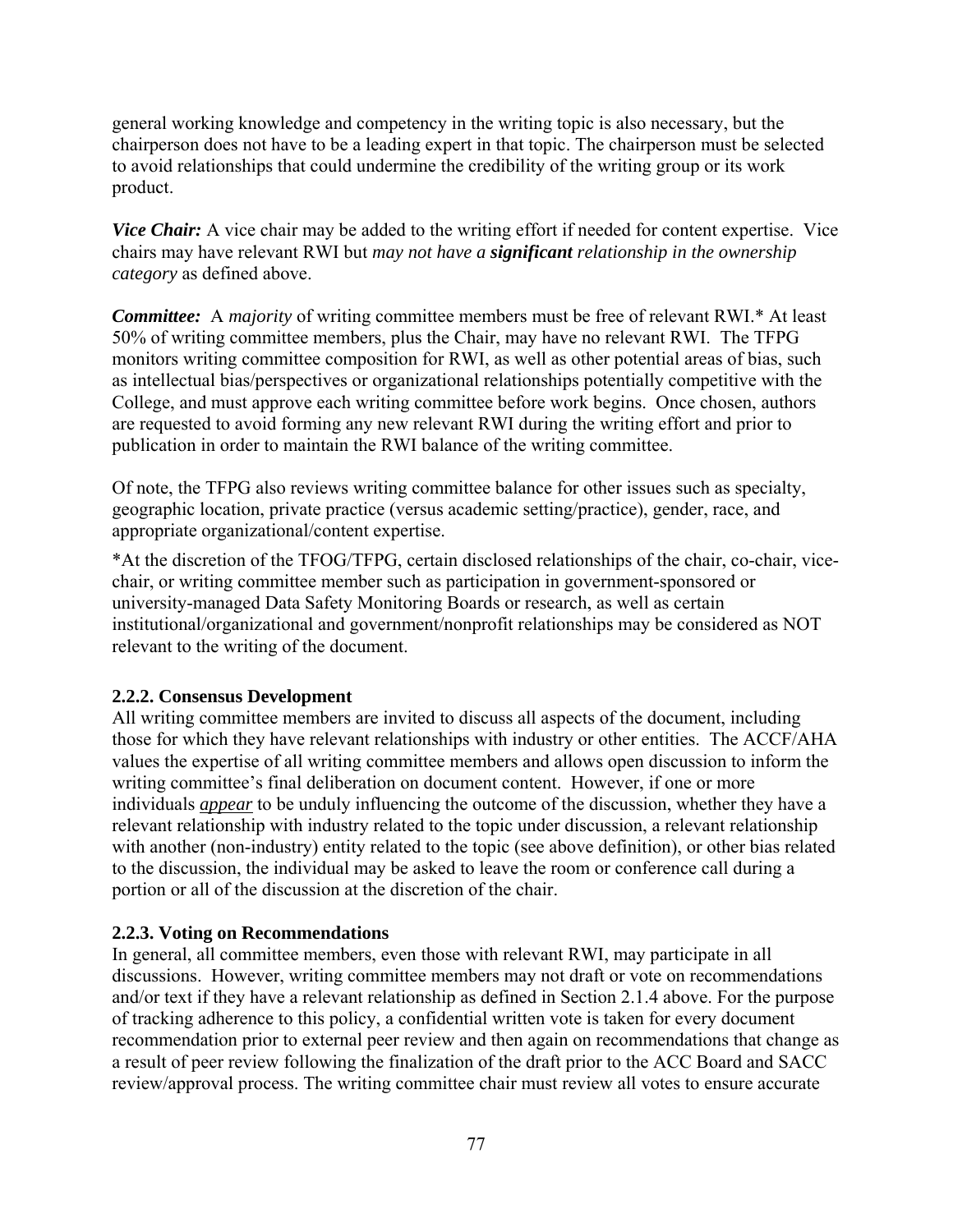recusal by all writing committee members. Recusals from voting are published in the document by author and section for the purpose of transparency.

## **2.2.4. External Peer Review**

There are no RWI restrictions for participation in the external peer review process of a document; however, all reviewers must disclose all relevant relationships with industry and other entities related to the topic for publication in an appendix of the document. This promotes the opportunity for comment on the document from a variety of constituencies/viewpoints to inform final document content.

### **2.2.5. ACCF Board of Trustees and AHA Science Advisory and Coordinating Committee Review and Approval**

BOT and SACC members may not comment or vote on clinical documents at the time of board review and approval if they have relevant RWI related to the document topic. Documents are approved as ACCF and AHA policy by a majority vote of BOT and SACC members who have no relevant RWI related to the document under consideration.

### **2.2.6. Public Disclosure of RWI**

The ACCF/AHA disclosure policy is cited in the published document and *relevant* relationships with industry and other entities of authors and peer reviewers are published in a document appendix. In addition, to ensure complete transparency, a hyperlink to the *comprehensive RWI*  of each author (in effect at the time of the writing effort) and TFPG member (updated in real time) is included in the document. This information resides on www.acc.org and on www.americanheart.org.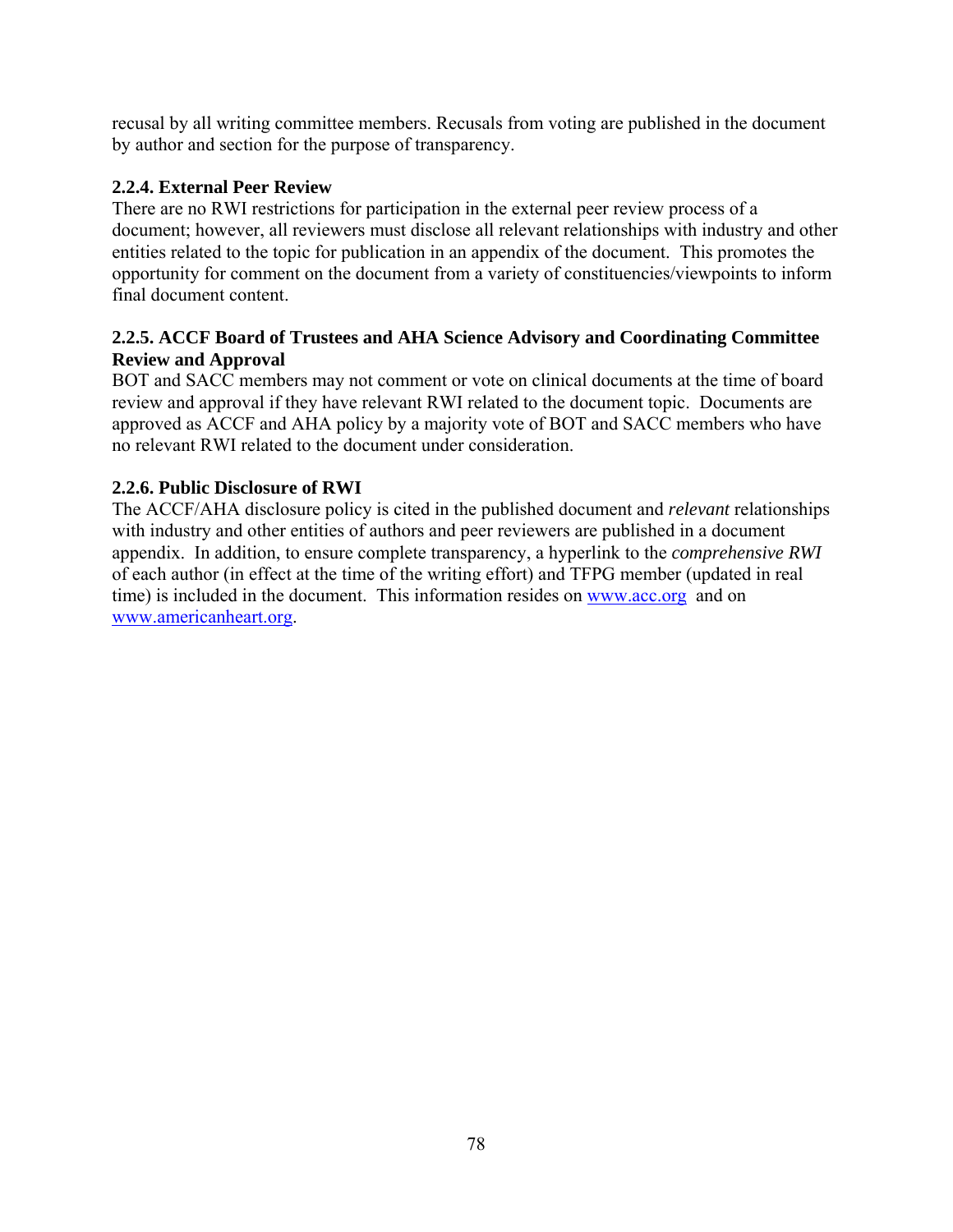#### *II. Copyright Assignment and License Agreement* **ACCF/AHA**

 In consideration of the American College of Cardiology Foundation (ACCF) and the American Heart Association (AHA) reviewing and editing the following described work for first publication on an exclusive basis,

Journal: *Journal of the American College of Cardiology; Circulation* Anticipated Date of Publication: First author: Title of Work:

the undersigned author(s) hereby assigns, conveys, and otherwise transfers all rights, title, interest, and copyright ownership in the Work to the ACCF and AHA effective upon acceptance of said work for publication. "Work" includes the material submitted for publication and any derivatives thereof, and any other related material submitted to the ACCF and AHA.

 The assignment of rights to the ACCF and AHA includes but is not expressly limited to rights to edit, publish, reproduce, distribute copies, prepare derivative works, include in indexes or search databases in print, electronic, or other media, whether or not in use at the time of execution of this agreement, and claim copyright in said work throughout the world for the full duration of the copyright and any renewals or extensions thereof.

 All accepted works become the property of the ACCF and AHA and may not be published elsewhere without prior written permission from the ACCF and AHA.

 ACCF and AHA hereby license to author the right to subsequently include the Work in articles, books, or derivative works that he/she authors or edits provided said use does not imply the endorsement of ACCF and AHA.

 Other uses of reproduction require the express permission from the ACCF and AHA which shall not be unreasonably withheld.

 Author represents and warrants to AHA and ACCF that the Work shall be Author's original and unpublished work, or, if applicable, that Author owns all right, title and interest in the Work; and that it has the sole and exclusive right to dispose of the Work and grant the rights granted under this Agreement, and that the Work will contain no defamatory or unlawful matter and will in no way infringe on the copyright or violate the proprietary rights of any person. Author agrees to indemnify and hold the AHA and ACCF, harmless from any suit, demand, or claim made against the AHA and ACCF, by reason of any breach of this warranty, and Author further agrees to pay any judgment or reasonable settlement offer resulting from any such suit, demand, or claim, and to pay any reasonable attorneys' fees incurred by AHA or ACCF in defending against such suit, demand, or claim. For purposes of this Paragraph, the parties indemnified and insured shall include the AHA, the ACCF, their officers, directors, members, agents, volunteers, and employees.

 In the event that the ACCF and AHA does not publish the Work, author(s) will be so notified and all rights assigned hereunder will revert to author.

 If a joint work, all co-authors must transfer rights in said work to the ACCF and AHA by executing this Agreement.

 This Agreement is governed by the laws of the United States.

 This Agreement must be executed as is without revision or substitution of terms. An original signature of the author is required; imprints, facsimiles, or photocopies are not acceptable. The original will be housed with ACCF and copies will be held at AHA.

| <b>Author(s)</b> Name                                                                                     | Date |
|-----------------------------------------------------------------------------------------------------------|------|
|                                                                                                           |      |
| For U.S. Government Employee Author (s):                                                                  |      |
| The undersigned author (s) hereby warrants that the above described Work was authored by employees of the |      |
| United States Government as part of their official duties and therefore may be published and reproduced   |      |
| without restriction. (All non-government employee authors or co-authors must sign the prior portion of    |      |
| this agreement transferring copyright.)                                                                   |      |
|                                                                                                           |      |

| Name<br>лашс | signature | <u>au </u> |
|--------------|-----------|------------|
|              |           |            |
|              |           |            |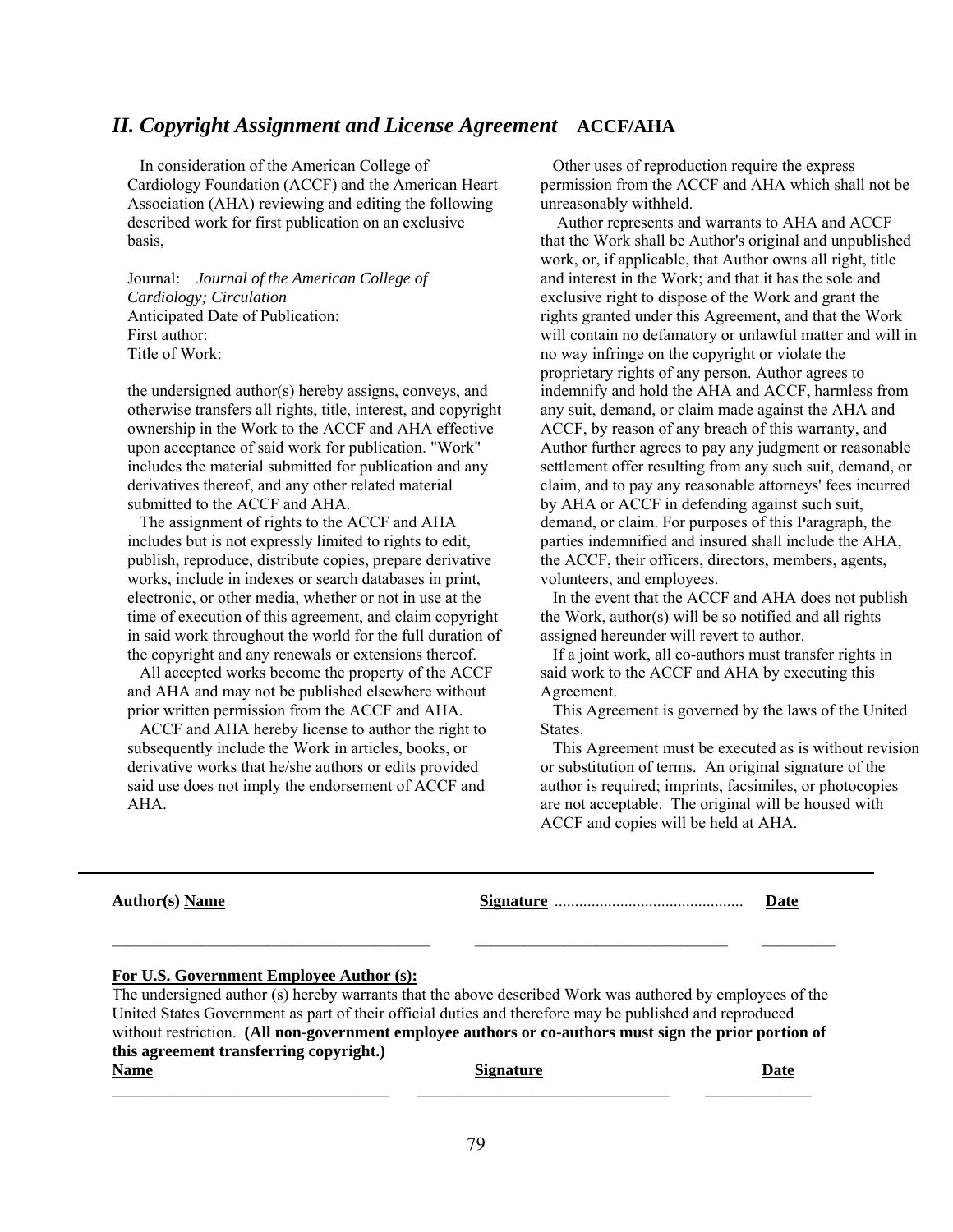|                          | <b>Joint Partnership</b><br>(e.g., ACC/AHA/SCAI GLs on PCI)                                                                                                                                                                                                                                                                                                                                                                                                                                                                                                                                                                                                                                                                                                                       | <b>Collaboration w/Endorsement</b>                                                                                                                                                                                                                                                                                                                                                                                                                                                                    | <b>Collaboration w/out Endorsement OR</b><br><b>Endorsement w/out Collaboration (very</b><br>rare)                                                                                                                                                                                                                                                                                                                                                                                                                        |
|--------------------------|-----------------------------------------------------------------------------------------------------------------------------------------------------------------------------------------------------------------------------------------------------------------------------------------------------------------------------------------------------------------------------------------------------------------------------------------------------------------------------------------------------------------------------------------------------------------------------------------------------------------------------------------------------------------------------------------------------------------------------------------------------------------------------------|-------------------------------------------------------------------------------------------------------------------------------------------------------------------------------------------------------------------------------------------------------------------------------------------------------------------------------------------------------------------------------------------------------------------------------------------------------------------------------------------------------|---------------------------------------------------------------------------------------------------------------------------------------------------------------------------------------------------------------------------------------------------------------------------------------------------------------------------------------------------------------------------------------------------------------------------------------------------------------------------------------------------------------------------|
| <b>General Principle</b> | Welcome unlimited number of partner organizations<br>whose constituencies have vested interest in treating<br>patients specific to disease/procedure under development.<br>To maintain rigor and credibility, organizations should be<br>ACGME accredited. Number of members and/or size of<br>organization should be a criterion for partnership however<br>organization should be considered a "mainstream"<br>organization representing a major and legitimate area of<br>interest (not a "fringe" group or narrowly focused<br>organization). In general, organizations will be given the<br>option of participating at partner level or collaboration<br>level but this is at the discretion of the Task Force on<br>Practice Guidelines and the Writing Committee Chair(s). | Welcome unlimited number of collaborating<br>organizations whose constituencies have vested<br>interest in treating patients specific to<br>disease/procedure under development. To maintain<br>rigor and credibility organizations should be<br>ACGME accredited. In general, organizations will<br>be given the option of participating at partner level<br>or collaboration level but this is at the discretion of<br>the Task Force on Practice Guidelines and the<br>Writing Committee Chair(s). | Endorsement w/out Collaboration: In<br>situations where an organization was NOT<br>invited to collaborate in the beginning (we<br>were unaware of interest/existence) but<br>requests to endorse the final document.<br>Collaboration w/out Endorsement: An<br>organization signs on as a collaborator and<br>appoints a representative. They do NOT<br>endorse the final document because of<br>unresolved differences. In this case they<br>may or may not request that their<br>representative be removed from the WC. |
| <b>Funding</b>           | Partnering organizations pay for the travel expenses<br>associated with their representative(s) – All other direct<br>costs and overhead are supported by ACC and AHA.                                                                                                                                                                                                                                                                                                                                                                                                                                                                                                                                                                                                            | Collaborating organization(s) does not pay for<br>travel costs for their $rep(s) - ALL$ direct and<br>indirect guideline expenses are supported by ACC<br>and $AHA$ – including staff $&$ overhead.                                                                                                                                                                                                                                                                                                   | Collaborating organization(s) does not pay<br>for travel costs for their $rep(s) - ALL$<br>direct and indirect guideline expenses are<br>supported by ACC and AHA – including<br>staff & overhead.                                                                                                                                                                                                                                                                                                                        |
| <b>Formal Policy</b>     | Recommendations are formal policy of all partnering<br>organizations.                                                                                                                                                                                                                                                                                                                                                                                                                                                                                                                                                                                                                                                                                                             | Generally recommendations are NOT formal<br>policy of the collaborating organizations. (When<br>ACC endorses a document developed by another<br>organization, the document does NOT become<br>official ACC policy).                                                                                                                                                                                                                                                                                   | N/A                                                                                                                                                                                                                                                                                                                                                                                                                                                                                                                       |
| <b>Staff</b>             | ACC (funded by ACC/AHA); Staff from cosponsoring<br>organizations are welcome to attend the meetings at their<br>own expense.                                                                                                                                                                                                                                                                                                                                                                                                                                                                                                                                                                                                                                                     | ACC (funded by ACC/AHA)                                                                                                                                                                                                                                                                                                                                                                                                                                                                               | ACC (funded by ACC/AHA)                                                                                                                                                                                                                                                                                                                                                                                                                                                                                                   |

# **Appendix C. Types of Organizational Relationships and Nature of Relationship\***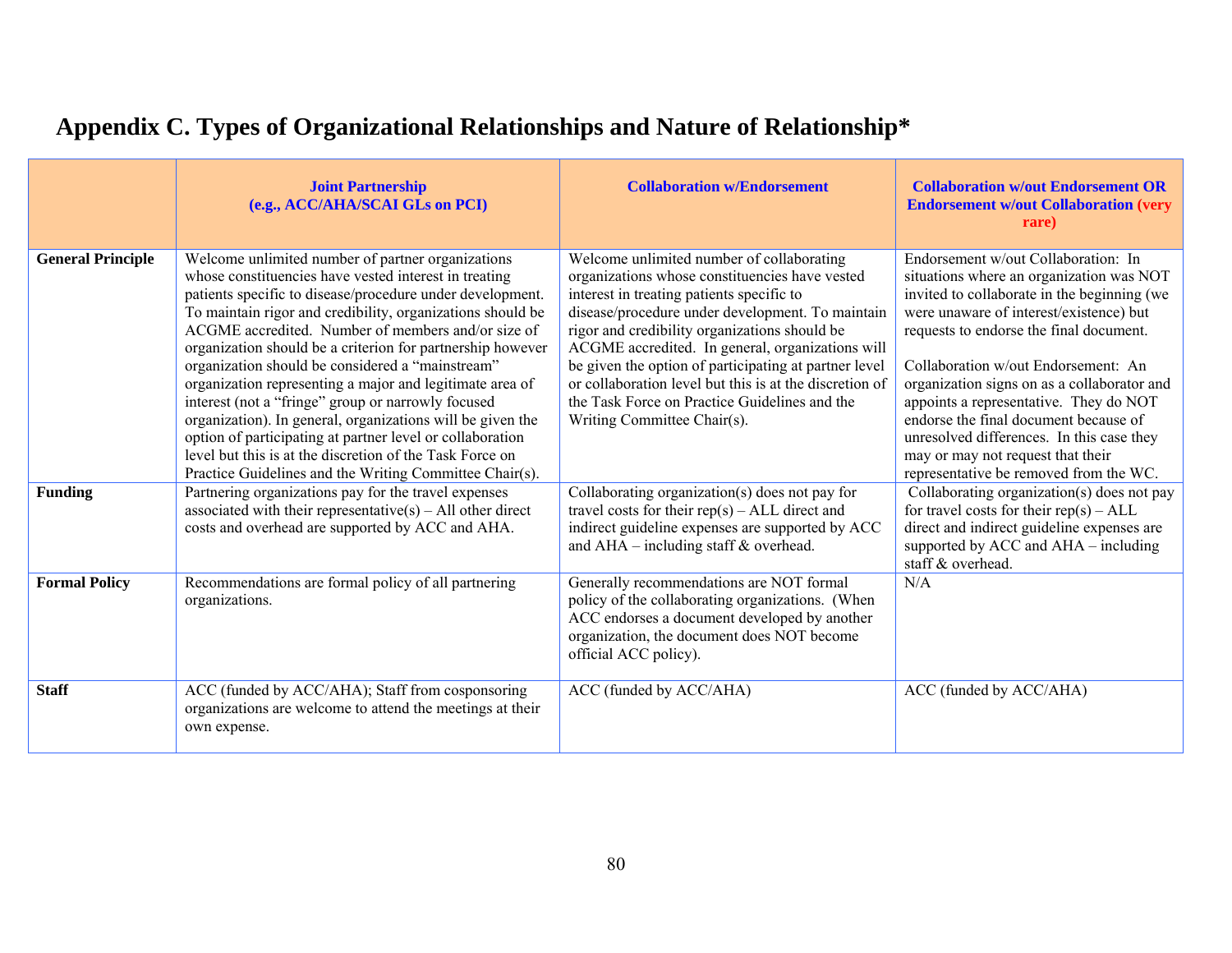| <b>Shared Marquee</b>                    | Yes – names of all partnering orgs are included in the title<br>of the document with ACC/AHA listed first and all others<br>following in alpha order.<br>Title: ACC/AHA/SCAI GLs on PCI                                                                                                                                                                                                                                                                                                                                                                                                                                                                                                                                                                                                                                                                                                                                                                                                                                                                                        | Name of collaborating orgs not listed in title.<br>$2nd$ line billing ONLY.<br>Title: ACC/AHA GLs on Device Based Therapy<br>$2nd$ line: Developed in Collaboration with HRS,<br>etc. | Name not listed in title or in $2nd$ line.<br>Organizational rep may have asterisk<br>indicating organization; name of<br>organization may be listed in Intro if they<br>endorse the document but did not have a<br>representative. |
|------------------------------------------|--------------------------------------------------------------------------------------------------------------------------------------------------------------------------------------------------------------------------------------------------------------------------------------------------------------------------------------------------------------------------------------------------------------------------------------------------------------------------------------------------------------------------------------------------------------------------------------------------------------------------------------------------------------------------------------------------------------------------------------------------------------------------------------------------------------------------------------------------------------------------------------------------------------------------------------------------------------------------------------------------------------------------------------------------------------------------------|---------------------------------------------------------------------------------------------------------------------------------------------------------------------------------------|-------------------------------------------------------------------------------------------------------------------------------------------------------------------------------------------------------------------------------------|
| <b>Writing Committee</b><br><b>Chair</b> | Task Force on Practice Guidelines recommends<br>individuals for the ACC/AHA chair position with the<br>final decision made by the Task Force Oversight Group.<br>Chair may have no relevant RWI.<br>Decision to invite additional co-chair(s) and/or vice chair<br>representing a $2^{nd}/3^{rd}$ specialty area (i.e., radiology &<br>surgery, or when vice chair has RWI, is at the discretion<br>of the Task Force on Practice Guidelines and may occur<br>one of several ways:<br>1) Potential co-chairs may be nominated by the Task<br>Force on Practice Guidelines for consideration OR; 2) the<br>$2nd/3rd$ organization(s) may appoint its co-chair position<br>through its own process; or 3) Partnering organizations<br>are polled for suggestions for chair of a writing<br>committee that are discussed by the Task Force on<br>Practice Guidelines.<br>If any organization voices concern about a proposed<br>chair, another person is chosen for the position. (This<br>process may vary for Guideline Updates/Revisions due to<br>committee rotation policy.) | ACC/AHA appoint the chair                                                                                                                                                             | ACC/AHA appoint the chair                                                                                                                                                                                                           |
| <b>Committee</b><br>Representation       | Official $&$ equal (2 to 4 members per organization,<br>depending on participation by other organizations with<br>single representatives; pharmacologist and Task Force<br>liaison members are also in addition to official<br>organizational representatives.) Equal refers to the same<br>number by both ACC and AHA in addition to any other<br>partners.<br>Once all organizational members have been appointed, the                                                                                                                                                                                                                                                                                                                                                                                                                                                                                                                                                                                                                                                       | Official but NOT Equal, usually one representative                                                                                                                                    | Official but NOT equal, usually one<br>representative. If document is NOT<br>endorsed the participating organization<br>MAY request representatives name be<br>removed from the W.C. (but this action is<br>discourage)             |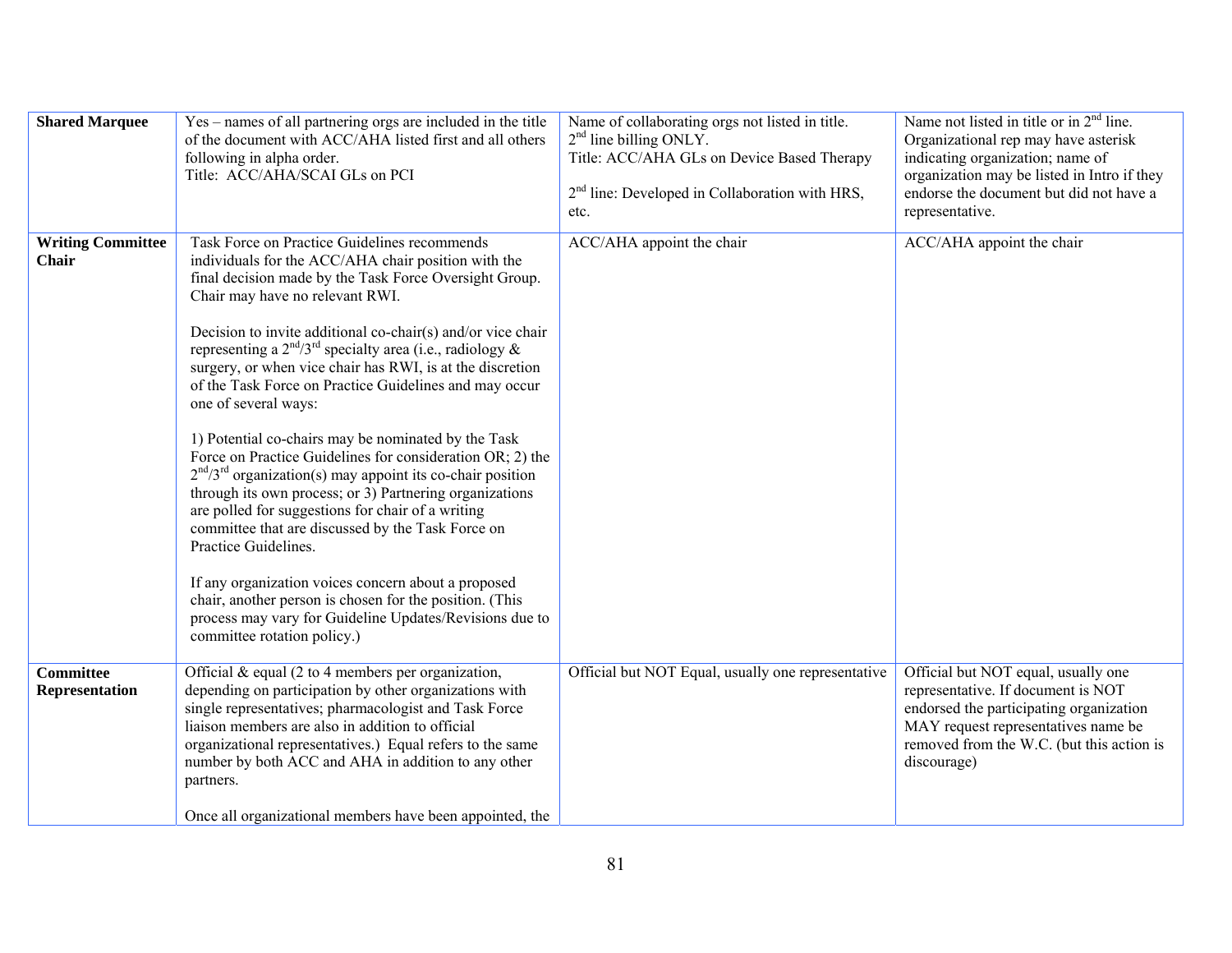|                                                                                 | writing committee roster is reviewed by the Task Force on<br>Practice Guidelines one final time to ensure appropriate<br>balance among specialty areas and RWI.                                                                                                                                                                                                                                                                                                                                                                                                                                                                                                         |                                                                                                                                                                                                                                                     |                                                                                 |
|---------------------------------------------------------------------------------|-------------------------------------------------------------------------------------------------------------------------------------------------------------------------------------------------------------------------------------------------------------------------------------------------------------------------------------------------------------------------------------------------------------------------------------------------------------------------------------------------------------------------------------------------------------------------------------------------------------------------------------------------------------------------|-----------------------------------------------------------------------------------------------------------------------------------------------------------------------------------------------------------------------------------------------------|---------------------------------------------------------------------------------|
| <b>Relationships with</b><br><b>Industry and Other</b><br><b>Entities (RWI)</b> | The RWI for writing committee members must be<br>thoroughly reviewed and vetted for relevancy in order to<br>maintain the required 51% without relevant RWI (which<br>includes a chair with no relevant RWI). Every effort will<br>be made to implement the 51% rule equally across all<br>organizational reps in order to maintain equality within the<br>selection process. This may require the partner submitting<br>multiple names during the RWI vetting process.<br>Partnering organizations must also abide by this policy<br>(except in rare instances where an exception would be<br>negotiated in advance) if a joint partner had different RWI<br>policies. | A balance of RWI must be maintained including<br>the 51% requirement which includes the<br>collaborating organizations. This may mean that<br>multiple reps need to be recommended, some with<br>no relevant RWI before a final member is selected. |                                                                                 |
| <b>Content Control/</b><br><b>Approval</b>                                      | ACC and AHA are required to negotiate areas of<br>disagreement among BOT and SACC. If a 3 <sup>rd</sup> partner is<br>added, the Task Force will work to negotiate finalizing the<br>document with their respective Board.<br>If multiple partnering organizations are involved, they<br>conduct their own process within a time frame of three to<br>six weeks. They have an "up/down" vote to<br>approve/disapprove document.                                                                                                                                                                                                                                         | <b>ACC/AHA</b>                                                                                                                                                                                                                                      | <b>ACC/AHA</b>                                                                  |
|                                                                                 | It should be noted that at the Board approval phase in<br>document development, we are seeking formal approval<br>only and trying to avoid major document revision. Major<br>changes are best made earlier during the peer review<br>stage, however every effort is made to facilitate approval<br>if/when there are areas of controversy.                                                                                                                                                                                                                                                                                                                              |                                                                                                                                                                                                                                                     |                                                                                 |
| <b>Policy Decisions/</b><br><b>Methodology</b>                                  | ACC/AHA methods and policies are mandated.                                                                                                                                                                                                                                                                                                                                                                                                                                                                                                                                                                                                                              | <b>ACC/AHA</b>                                                                                                                                                                                                                                      | <b>ACC/AHA</b>                                                                  |
| <b>Peer Review</b>                                                              | Two official reviewers from each organization; official<br>reviewers receive a detailed response from the chair                                                                                                                                                                                                                                                                                                                                                                                                                                                                                                                                                         | Invited to provide organizational review and<br>indicate desire to review final document for                                                                                                                                                        | Invited to provide organizational review<br>and indicate desire to review final |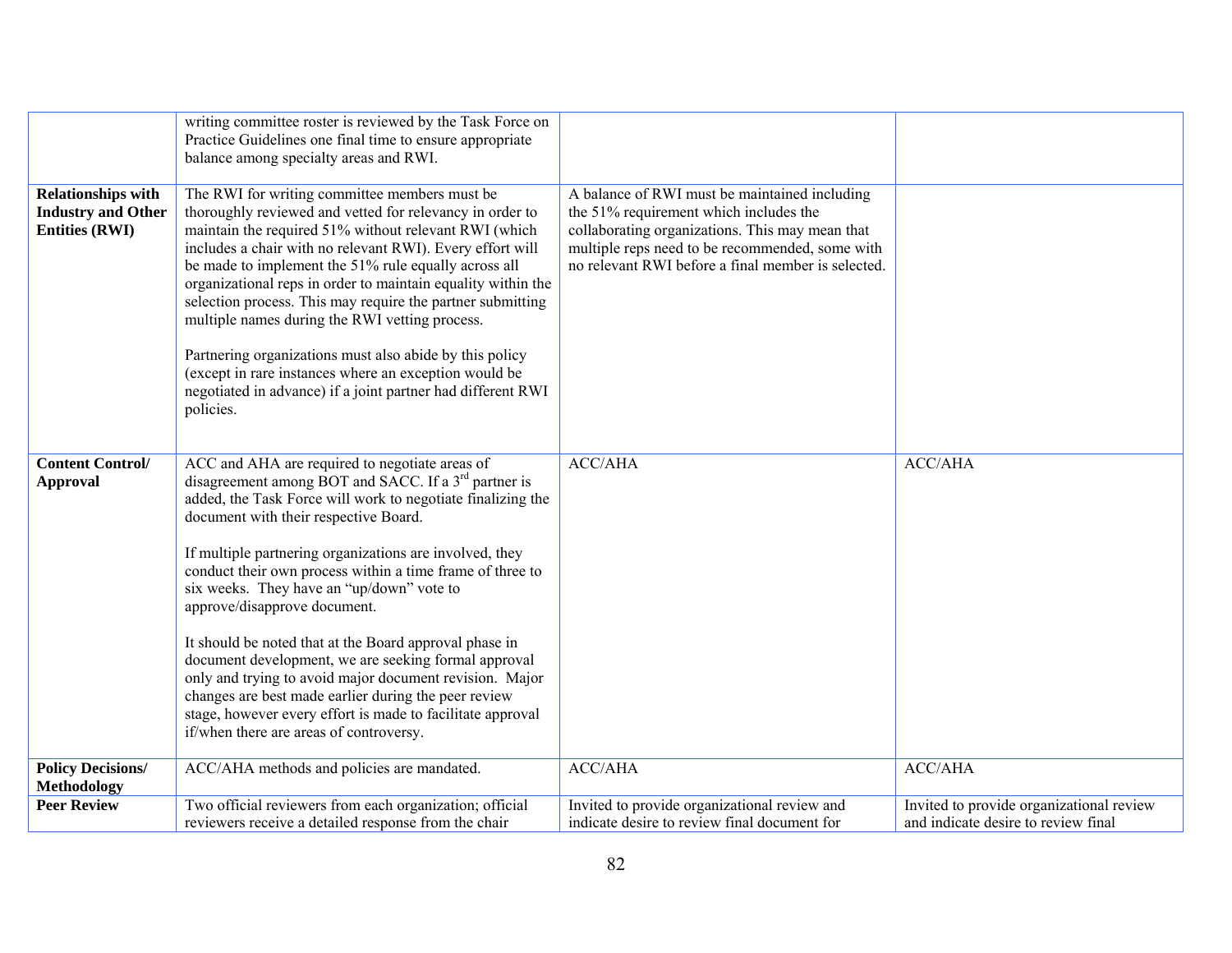|                                      | regarding the disposition of their comments. In addition,<br>content reviewers are invited and the names/number are at<br>the discretion of the WC. Additional content reviewers are<br>welcomed from the partnering organizations with a<br>request that they be combined into 1 or 2 reviews<br>representing the views of the organization.<br>ACC coordinates the peer review process.<br>A lead reviewer from the ACC/AHA Task Force on<br>Practice Guidelines provides oversight of the process to<br>ensure that all appropriate revisions are made. | endorsement consideration (thank you letter only;<br>no detailed response). | document for endorsement consideration<br>(thank you letter only; no detailed<br>response)                                                                                                                                                                                                                                                                                             |
|--------------------------------------|------------------------------------------------------------------------------------------------------------------------------------------------------------------------------------------------------------------------------------------------------------------------------------------------------------------------------------------------------------------------------------------------------------------------------------------------------------------------------------------------------------------------------------------------------------|-----------------------------------------------------------------------------|----------------------------------------------------------------------------------------------------------------------------------------------------------------------------------------------------------------------------------------------------------------------------------------------------------------------------------------------------------------------------------------|
| Copyright<br>Ownership               | ACC/AHA holds the copyright; however, unrestricted<br>license is granted to all partner orgs. This is done only to<br>facilitate the administration and management of the<br>intellectual property.                                                                                                                                                                                                                                                                                                                                                        | <b>ACC/AHA</b>                                                              | <b>ACC/AHA</b>                                                                                                                                                                                                                                                                                                                                                                         |
| <b>Publication</b>                   | Joint publication. A partnering organization press release<br>will be jointly developed and approved which will include<br>the writing committee chair(s) as the guideline<br>spokesperson.                                                                                                                                                                                                                                                                                                                                                                | Joint encouraged but not mandated                                           | <b>ACC/AHA</b>                                                                                                                                                                                                                                                                                                                                                                         |
| <b>Endorsement</b>                   | Implied                                                                                                                                                                                                                                                                                                                                                                                                                                                                                                                                                    | Implied                                                                     | All organizations have endorsement<br>option; if endorsed, organization can opt to<br>be listed as "collaborating" (2 <sup>nd</sup> line<br>billing) or may be listed as "endorser" $(3rd$<br>line billing). For organizations that do not<br>endorse a guideline, the guideline<br>Introduction mentions participation on the<br>writing committee and in the peer review<br>process. |
| <b>Derivative</b><br><b>Products</b> | ACC and AHA share costs and revenues for pocket<br>guidelines, slides sets, and PDAs which fall under the<br>joint ACC/AHA Guideline Task Force budget and<br>underwrite continuing guideline development. Other<br>derivative products fall under the purview of the ACC or<br>AHA and do not have to be done, but may be done,<br>jointly.                                                                                                                                                                                                               |                                                                             |                                                                                                                                                                                                                                                                                                                                                                                        |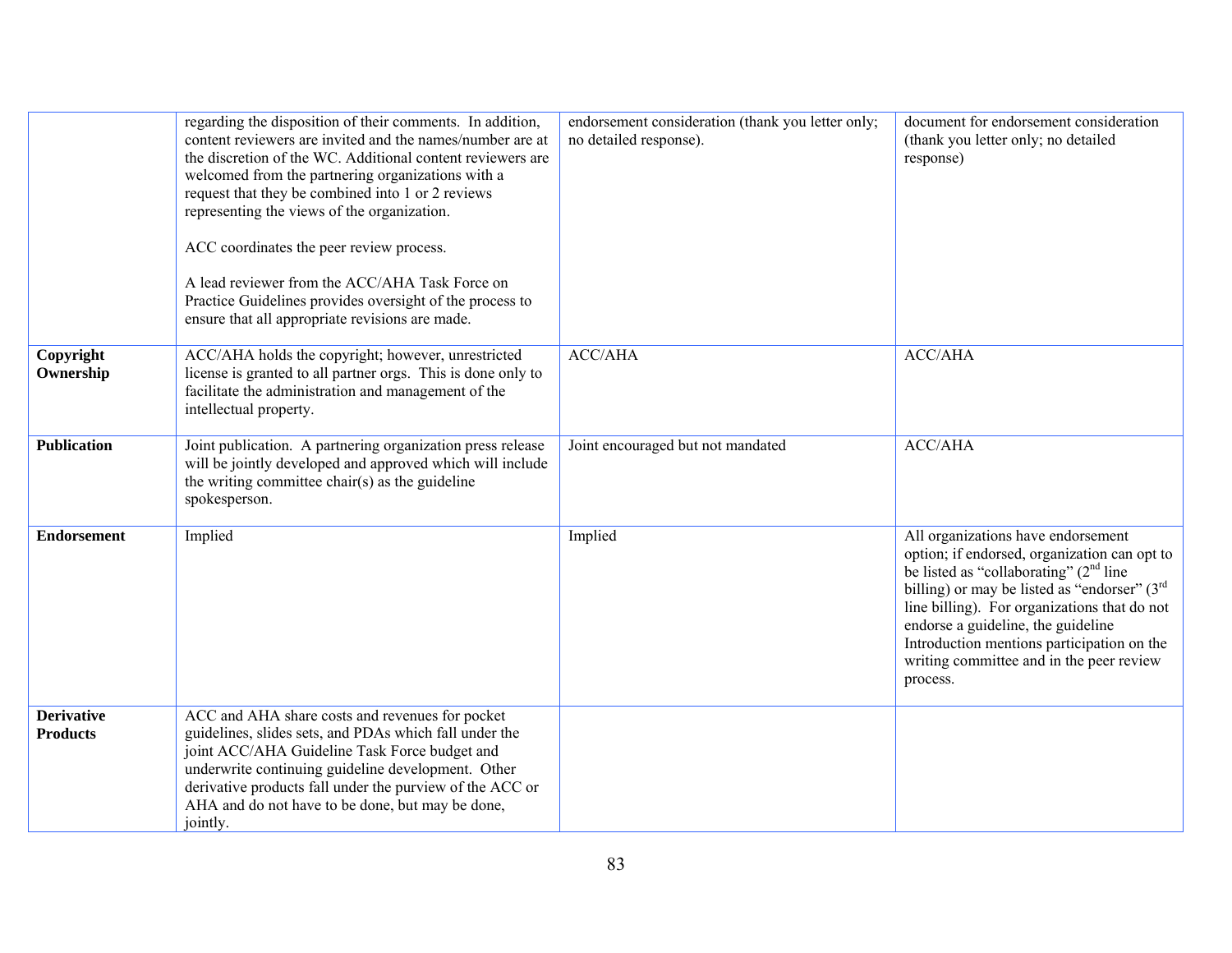|                                       | Partnering organizations are free to develop derivate<br>products based on the guideline. They assume<br>responsibility for costs associated with the use of the<br>Guideline or any derivative works and retain any revenue<br>associated with sale or distribution of the derivative work.<br>Partner organizations may not license the guideline to<br>other entities without written permission from the ACC or<br>AHA. |                                                                                                                                                                                                                   |                                                                                                                                                                                                             |
|---------------------------------------|-----------------------------------------------------------------------------------------------------------------------------------------------------------------------------------------------------------------------------------------------------------------------------------------------------------------------------------------------------------------------------------------------------------------------------|-------------------------------------------------------------------------------------------------------------------------------------------------------------------------------------------------------------------|-------------------------------------------------------------------------------------------------------------------------------------------------------------------------------------------------------------|
| Concordance                           | New documents developed subsequently by the partnering<br>and/or collaborating organization, based on the same<br>evidence, must maintain concordance with the guideline<br>recommendations. This does not apply if/when new<br>evidence is published which would render the guideline<br>recommendations out of date.                                                                                                      | Guideline recommendations are endorsed by<br>collaborating organizations but are not considered<br>organizational policy. Therefore, collaborating<br>organizations are not obligated to maintain<br>concordance. |                                                                                                                                                                                                             |
| <b>Updating a</b><br><b>Guideline</b> | ACC/AHA will notify all partnering organizations when<br>an update is initiated to ascertain interest in continued<br>participation.                                                                                                                                                                                                                                                                                        | Notify collaborating organization when time to<br>update to inquire if they would like to continue<br>participation.                                                                                              | Notify participating organization when<br>time to update to inquire if they would like<br>to continue participation.                                                                                        |
| <b>EXAMPLES</b>                       | ACC/AHA/HRS DBT GL;; ACC/AHA/SCAI PCI GL;<br>ASA/ACC/AHA/SCAI/SIR/ SVMB/SVS Guideline on<br><b>ECVD</b>                                                                                                                                                                                                                                                                                                                     | HF GL with ISHLT<br>AF GL with HRS                                                                                                                                                                                | HF GL with HFSA $(3rd$ line billing for<br>endorsement; did not desire collaboration<br>billing)<br>HF GL with ACP and AAFP (no billing on<br>cover preferred; just indicated participation<br>in GL Intro) |

Note: This table reflects current policy as of 10/09/09; however, the ACC/AHA Task Force on Practice Guidelines revisits these policies periodically and revises them as needed.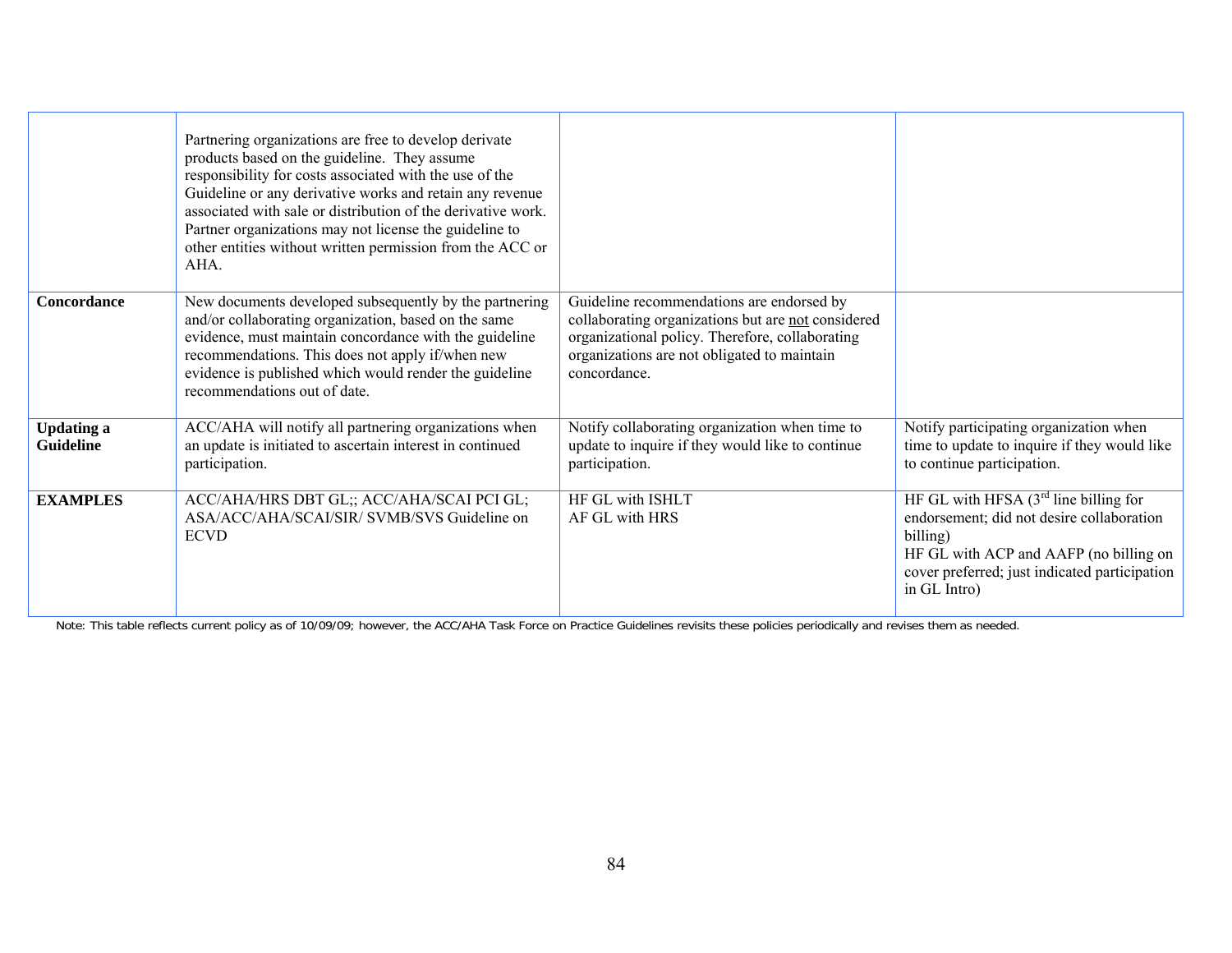# **Appendix D. Literature Search Request Form**

The ACCF/AHA methodology for guideline development requires the documentation of all literature searches performed for the creation of guidelines. Please complete this form for each literature search requested or conducted and return it to your ACCF/AHA Guidelines committee Research Analyst.

### **TO BE COMPLETED BY THE REQUESTOR**

| Name of Guideline:                                                                                |                                                  |
|---------------------------------------------------------------------------------------------------|--------------------------------------------------|
|                                                                                                   | $\textbf{DATE:}\_\textcolor{red}{\textbf{[}}$    |
|                                                                                                   |                                                  |
| <b>Publication types:</b>                                                                         |                                                  |
| o Meta-analyses $\&$ systematic reviews<br>o Nonrandomized studies<br>o Opinion documents/letters | o Randomized controlled trials<br>o Case studies |
| <b>Describe clinical question or keywords:</b>                                                    |                                                  |

# **TO BE COMPLETED BY THE SEARCHER**

# **Template: Stored literature search summary**

| Guideline Name: |           |           |             |                |           |        |         |            |              |          |
|-----------------|-----------|-----------|-------------|----------------|-----------|--------|---------|------------|--------------|----------|
| Requestor:      |           |           |             |                |           |        |         |            |              |          |
| Date            | Search    | Years     | Publication | Database $(s)$ | Years     | Limits | No.     | No.        | <b>Notes</b> | Initials |
| requested       | requested | requested | types       | searched       | requested |        | search  | references |              |          |
|                 |           |           | requested   |                |           |        | results | selected   |              |          |
|                 |           |           |             |                |           |        |         |            |              |          |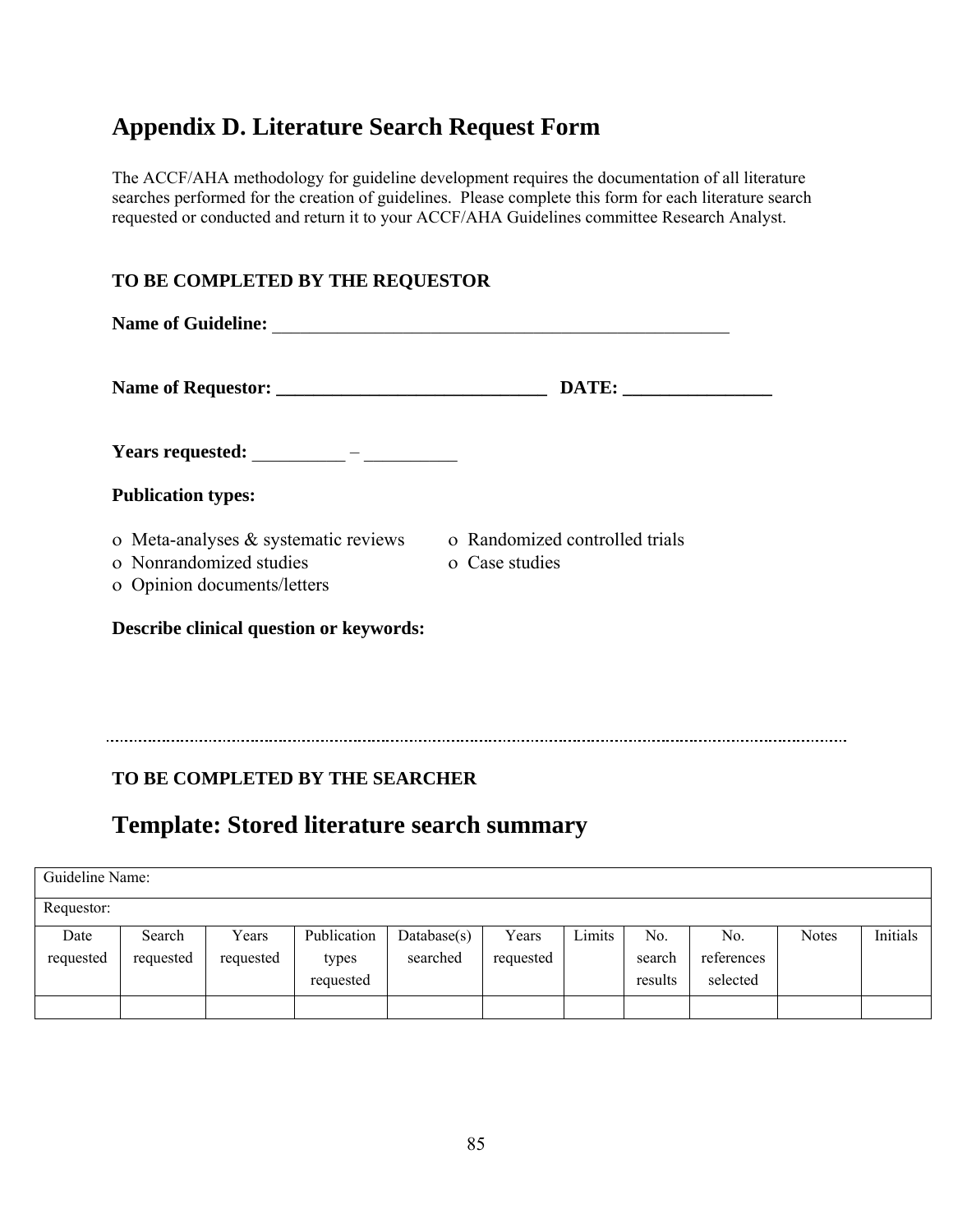# **Appendix E. Checklists for Ensuring Guidelines Incorporate Desired Criteria**

# **Checklist A. Conference on Guideline Standardization (COGS) Checklist for Reporting Clinical Practice Guidelines**

| 1. Overview Material        | Provide a structured abstract that includes the guideline's release    |
|-----------------------------|------------------------------------------------------------------------|
|                             | date, status (original, updated), and print and electronic sources.    |
| 2. Focus                    | Describe the primary disease/condition and                             |
|                             | intervention/service/technology that the guideline addresses.          |
|                             | Indicate any alternative preventive, diagnostic, or therapeutic        |
|                             | interventions that were considered during development.                 |
| 3. Goal                     | Describe the goal that following the guideline is expected to achieve, |
|                             | including the rationale for development of a guideline on this topic.  |
| 4. Users/setting            | Describe the intended users of the guideline (e.g., provider types,    |
|                             | patients) and the settings in which the guideline is intended to be    |
|                             | used.                                                                  |
| <b>5. Target Population</b> | Describe the patient population eligible for guideline                 |
|                             | recommendations and list any exclusion criteria.                       |
| 6. Developer                | Identify the organization(s) responsible for guideline development     |
|                             | and the names/credentials/potential conflicts of interest of           |
|                             | individuals involved in the guideline's development.                   |
| 7. Funding source/sponsor   | Identify the funding source/sponsor and describe its role in           |
|                             | developing and/or reporting the guideline. Disclose potential          |
|                             | conflict of interest.                                                  |
| 8. Evidence collection      | Describe the methods used to search the scientific literature,         |
|                             | including the range of dates and databases searched, and criteria      |
|                             | applied to filter the retrieved evidence.                              |
| 9. Recommendation grading   | Describe the criteria used to rate the quality of evidence that        |
| criteria                    | supports the recommendations and the system for describing the         |
|                             | strength of recommendations. Recommendation strength                   |
|                             | communicates the importance of adherence to a recommendation           |
|                             | and is based on both the quality of the evidence and the magnitude     |
|                             | of anticipated benefits or harms.                                      |
| 10. Method for synthesizing | Describe how evidence was used to create recommendations (e.g.,        |
| evidence                    | through evidence tables, meta-analysis, decision analysis).            |
| 11. Prerelease review       | Describe how the guideline developer reviewed and/or tested the        |
|                             | guidelines prior to release.                                           |
| 12. Update plan             | State whether or not there is a plan to update the guideline and, if   |
|                             | applicable, an expiration date for this version of the guideline.      |
| 13. Definitions             | Define unfamiliar terms and those critical to correct application of   |
|                             | the guideline that might be subject to misinterpretation.              |
| 14. Recommendations and     | State the recommended action precisely and the specific                |
| rationale                   | circumstances under which to perform it. Justify each                  |
|                             | recommendation by describing the linkage between the                   |
|                             | recommendation and its supporting evidence. Indicate the quality       |
|                             | of evidence and the recommendation strength, based on the criteria     |
|                             | described in 9.                                                        |
| 15. Potential benefits and  | Describe anticipated benefits and potential risks associated with      |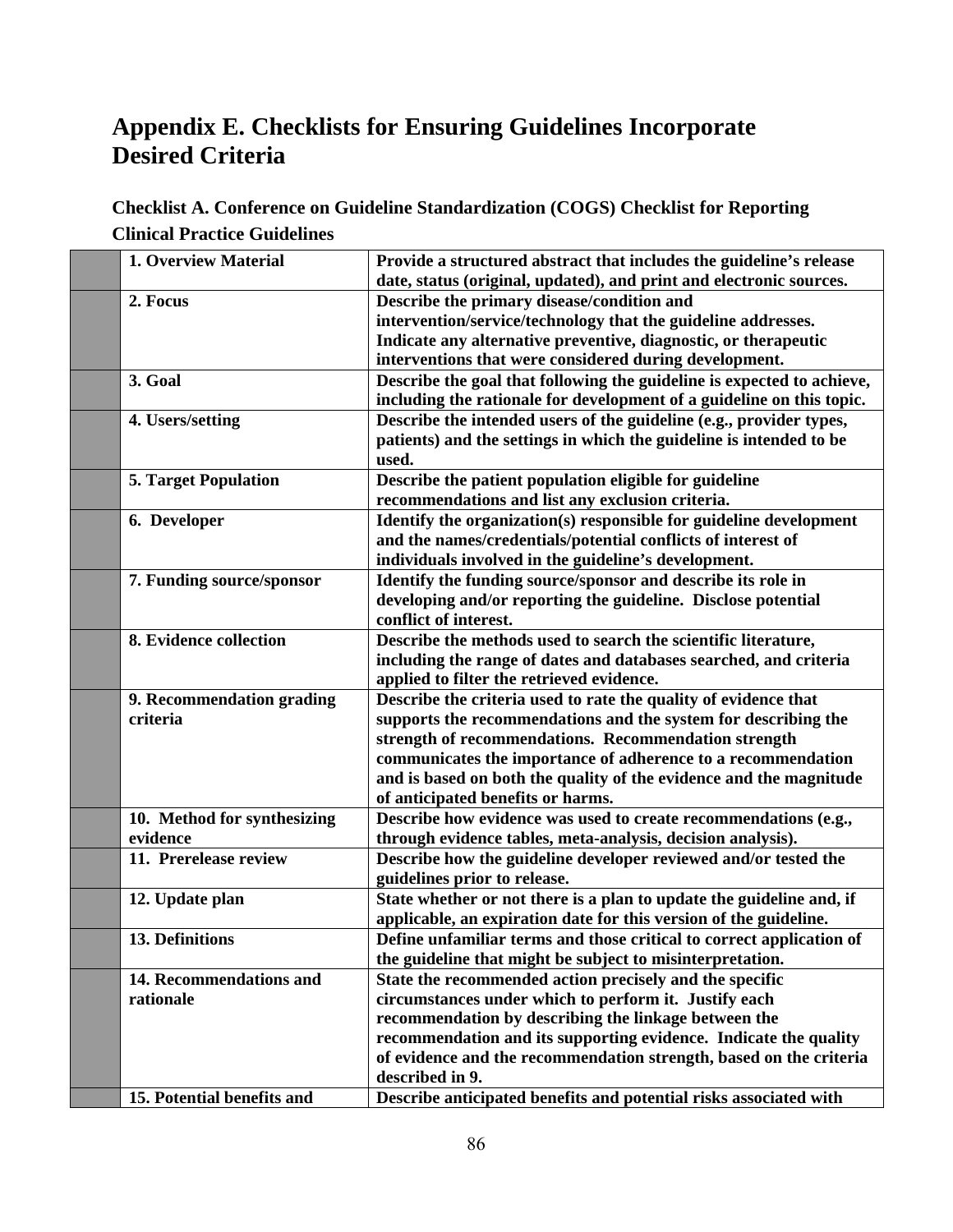| harms                     | implementation of guideline recommendations.                     |
|---------------------------|------------------------------------------------------------------|
| 16. Patient preferences   | Describe the role of patient preferences when a recommendation   |
|                           | involves a substantial element of personal choice or values.     |
| 17. Algorithm             | Provide (when appropriate) a graphical description of the stages |
|                           | and decisions in clinical care described by the guideline.       |
| <b>18. Implementation</b> | Describe anticipated barriers to application of the              |
| considerations            | recommendations. Provide reference to any auxiliary documents    |
|                           | for providers or patients that are intended to facilitate        |
|                           | implementation. Suggest review criteria for measuring changes in |
|                           | care when the guideline is implemented.                          |

# **Checklist B. National Guideline Clearinghouse (NGC) Database inclusion criteria**

| 1. Content                       | The guideline contains systemically developed statements that include<br>recommendations, strategies, or information that assist physicians and/or<br>other healthcare practitioners and patients make decisions about<br>appropriate healthcare for specific clinical circumstances. |
|----------------------------------|---------------------------------------------------------------------------------------------------------------------------------------------------------------------------------------------------------------------------------------------------------------------------------------|
| 2. Production                    | The guideline was produced under the auspices of medical specialty<br>associations; relevant professional societies, public or private<br>organizations; government agencies at the federal, state, or local level;<br>or healthcare organizations or plans.                          |
| 3. Corroboration                 | Corroborating documentation can be produced and verified that a<br>systematic literature search and review of existing scientific evidence<br>published in peer-reviewed journals was performed during the guideline<br>development.                                                  |
| 4. Language and Date of Creation | The full text guideline is available in English language. The guideline is<br>current and the most recent version produced. Documented evidence<br>can be produced or verified that the guideline was developed, reviewed,<br>or revised within the last 5 years.                     |

# **Checklist C. Appraisal of Guidelines Research & Evaluation (AGREE) Attributes**

| 1. Explicit scope and purpose | Specific descriptions are given of the overall guideline objective(s), the<br>clinical questions(s) covered, and the patients to whom the guideline is<br>meant to apply.                                                                                                                                                                                                                                            |
|-------------------------------|----------------------------------------------------------------------------------------------------------------------------------------------------------------------------------------------------------------------------------------------------------------------------------------------------------------------------------------------------------------------------------------------------------------------|
| 2. Stakeholder involvement    | The development group includes individuals from all relevant<br>professional groups; patients' views and preferences are sought; target<br>users are clearly defined; and the guideline has been piloted among<br>target users.                                                                                                                                                                                      |
| 3. Rigor of development       | Systematic methods are used to search for and select evidence; methods<br>for formulating recommendations are clearly described;<br>recommendations take into account health benefits; side effects; and<br>risks; recommendations are linked explicitly to supporting evidence; the<br>guideline is externally reviewed by experts prior to publication; and a<br>procedure for updating the guideline is provided. |